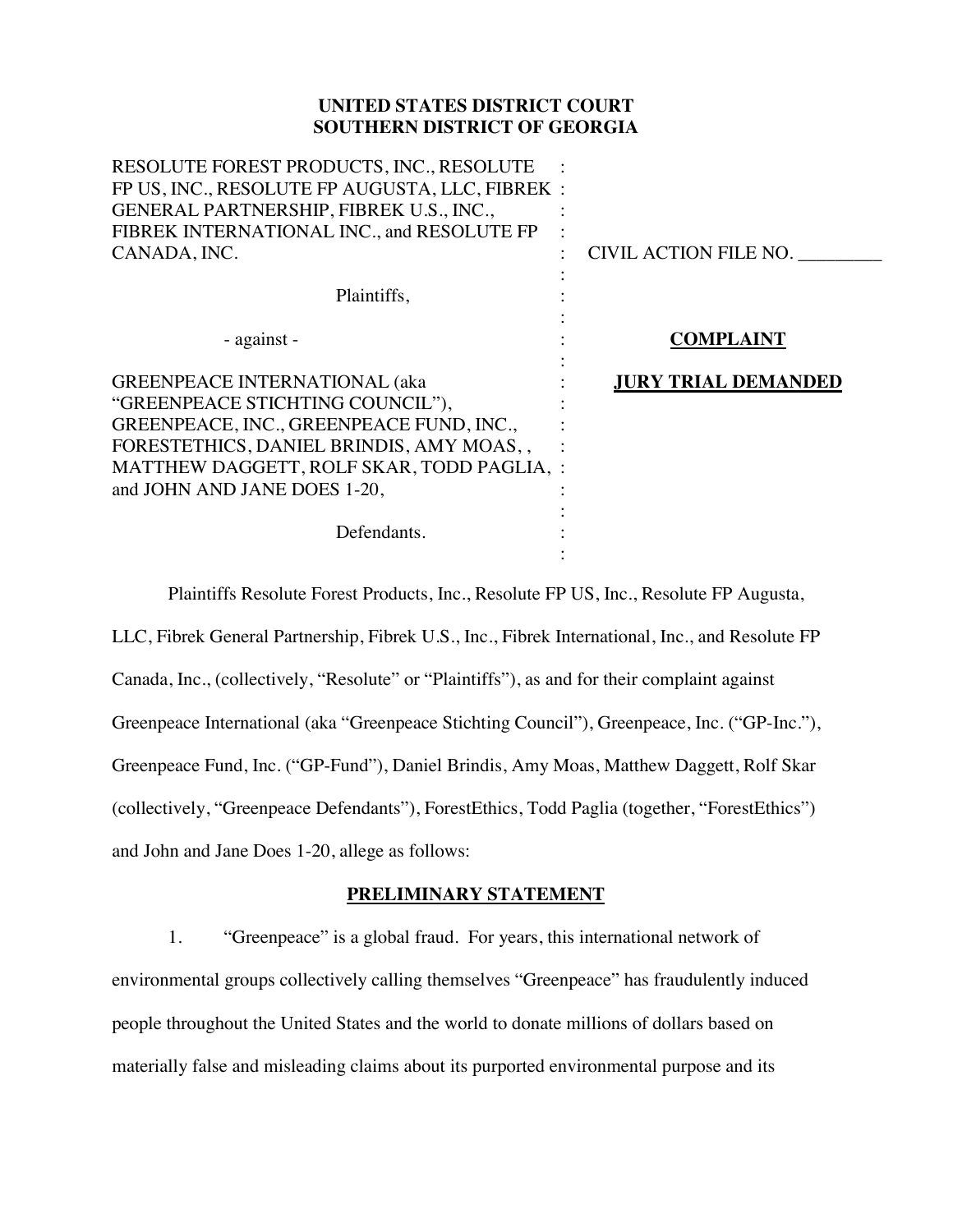"campaigns" against targeted companies. Maximizing donations, not saving the environment, is Greenpeace's true objective. Consequently, its campaigns are consistently based on sensational misinformation untethered to facts or science, but crafted instead to induce strong emotions and, thereby, donations. Moreover, virtually all of Greenpeace's fraudulently induced donations are used to perpetuate the corrupted entity itself and the salaries of its leaders and employees.

2. Because soliciting money, not saving the environment, is Greenpeace's primary objective, it has demonstrated time and time again that it will do anything to drive donations, including fabricating evidence. For example, Greenpeace has staged phony photo-ops of seal and other animal slaughters, and fraudulently pawned off common trees felled by natural causes as several hundred year old ancient trees illegally forested by those it falsely vilifies. Indeed, Greenpeace's most senior leaders have been forced to admit that their goal is not to present accurate facts, but to "emotionalize" issues and thereby "pressure" (i.e. manipulate) their audiences.

3. Greenpeace's most important audience is its prospective donors. To "emotionalize" and manipulate this group, Greenpeace uses what it calls internally "ALARMIST ARMAGEDDONIST FACTOIDS" to induce donations and other support it would not otherwise receive. Indeed, virtually every Greenpeace "ALARMIST AND ARMAGEDDONIST" statement, report, web, and blog post is accompanied with a heavy-handed plea in various forms for the reader to "DONATE NOW." The truth is not necessary to Greenpeace; the money is.

4. Beyond direct donations, Greenpeace's lies generate support for boycotts and other adverse actions against its targets and those who dare do business with them. Greenpeace uses these boycotts and other attacks, and the threat of them, to extort public concessions,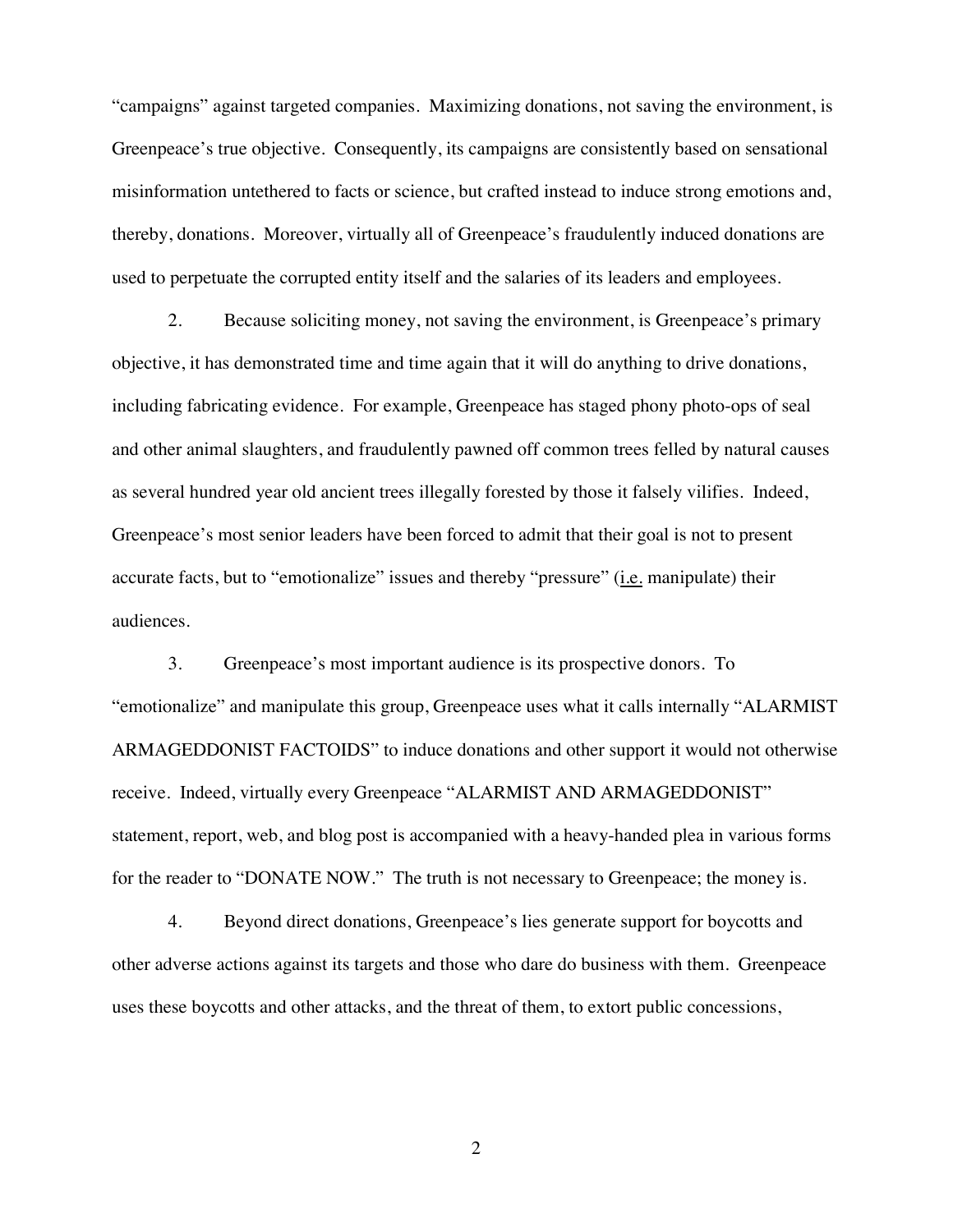endorsements, and other benefits from its targets, which it then promotes to potential donors as successes or other reasons to provide even further financial support.

5. For decades, Greenpeace has executed its fraudulent campaigns against numerous companies with virtual impunity, and its tactics have become increasingly more aggressive as a result. Since no later than 2012, Resolute has been the target of a self-described "radical" Greenpeace campaign falsely designating Resolute as the Canadian Boreal "Forest Destroyer." The Canadian Boreal forest Greenpeace claims Resolute is "destroying" is a vast evergreen forest and ecological system covering thirty-one percent of Canada (and continuing through Eurasia).

6. In its own words, Greenpeace's "Resolute: Forest Destroyer" campaign targets "one particular company, Resolute Forest Products . . . [that is] leading the charge" in "destroying endangered forests," "operating and sourcing wood" "in violation of law," and causing the "destruction of endangered species" and "critical caribou habitat" that Greenpeace predicts will lead to a "Caribou Herd Death Spiral," "extirpation" and "extinction." The "Resolute: Forest Destroyer" campaign also accuses Resolute of "abandoning," "impoverishing," and exploiting the Boreal's indigenous communities, including "ignoring the rights of First Nations Communities," and "logging on Indigenous People's land without consent." And this campaign shamelessly exploits the most followed environmental issue of the day, climate change, by also misrepresenting Resolute's harvesting as a major climate change risk:

The Boreal Forest . . . representing the largest carbon storehouse on the planet, [] plays an essential role in curbing climate change . . . But the mighty Boreal Forest is under serious threat: logging company Resolute Forest Products is destroying vast swathes of this immense ancient forest, logging without the consent of impacted Indigenous Communities, and putting threatened woodland caribou at increased risk.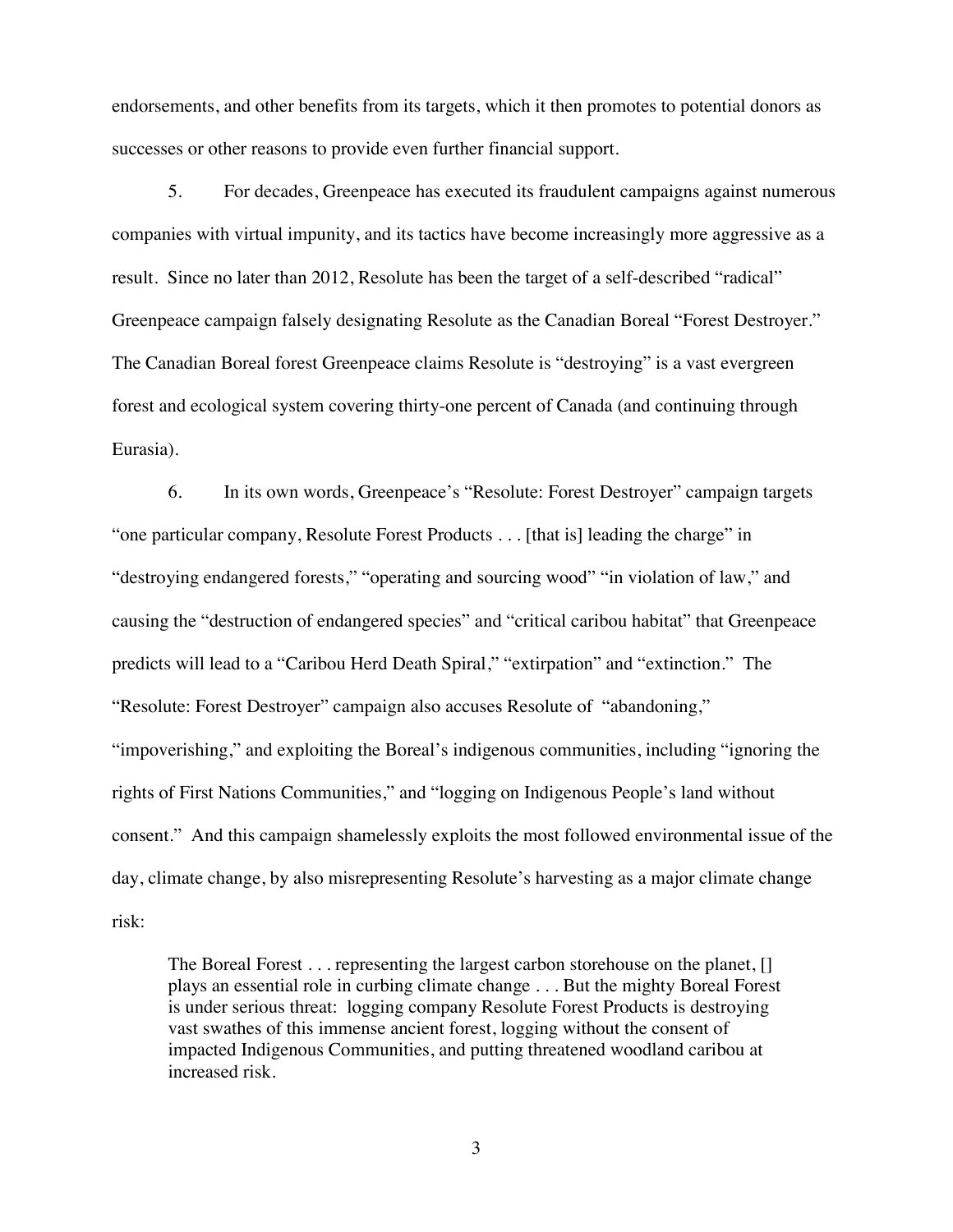7. Greenpeace's "Resolute: Forest Destroyer" campaign is malicious, false, misleading, and without any reasonable factual basis in numerous respects. First, Resolute is not a "destroyer" of the Boreal forest in any possible sense of the word, and cannot in any way be accurately characterized as such. Canada retains about ninety percent of its original forest cover, with agriculture and urbanization, not forestry and certainly not Resolute, responsible for the ten percent lost over several hundred years. Indeed, less than .5% (.005) of the vast Canadian Boreal forest is harvested annually, only a minority of which is harvested by Resolute, while at least five times more is lost annually due to natural causes like fires, insects, disease and blowdowns. Moreover, where Resolute does harvest, every harvested area is promptly regenerated either naturally or by seeding or planting. On average, from 2010-2012, Resolute planted over 60 million trees per year. By 2012, Resolute **planted its billionth tree** in Ontario alone and has since continued to plant many millions more.

8. Because of these efforts and those of the other Canadian forestry companies, there is virtually no permanent loss of Boreal forest acreage annually, and the nominal .02% (.002) that is lost is lost not to forestry, but to industrial and urban development, transportation, recreation, and hydroelectricity. As a result of its record, Resolute has received numerous awards and recognitions for its responsible and sustainable forestry. The claim by Greenpeace - which has never planted a single tree in the Boreal forest -- that Resolute -- which has planted over a billion trees in the Boreal forest and contributed to **no** permanent loss of forest acreage - is a "Forest Destroyer" is patently false and unfounded. It is a malicious lie.

9. Second, it is equally false and unfounded to accuse a company that has not caused any loss of Boreal forest acreage of materially impairing the Boreal forest's ability to mitigate climate change. Even worse, this accusation ignores the very science Greenpeace purports to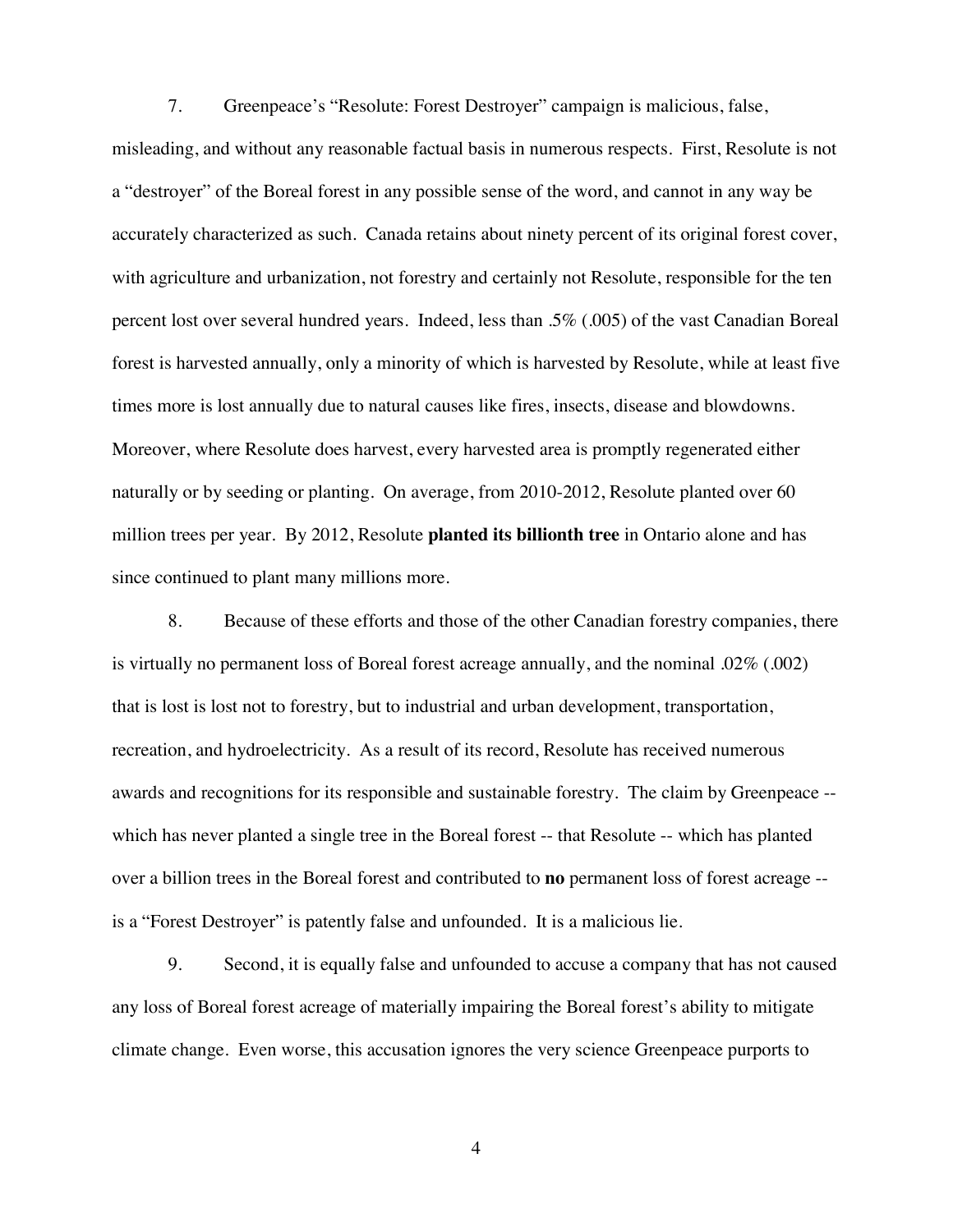rely on, which unequivocally reports that (a) the amount of carbon stored in North American forests has increased by millions of metric tons per year; (b) Canadian forestry caused less than .06% of global greenhouse gas emissions; and, most important, (c) harvesting in the Boreal and other large forests provides the most significant means of **mitigating climate change**, as young forest growth absorbs dramatically more greenhouse gases than older growth, which ultimately emits instead of absorbs such gases. As the United Nations Intergovernmental Panel on Climate Change -- often cited by Greenpeace elsewhere -- has explained:

In the long term, a sustainable forest management strategy aimed at maintaining or increasing forest carbon stocks, **while producing an annual sustainable yield of timber, fibre, or energy from the forest will generate the largest sustained mitigation benefit**. (emphasis added)

Greenpeace's climate change attack on Resolute is another blatant and malicious lie.

10. Third, Greenpeace's repeated claim that Resolute's harvesting is putting threatened woodland caribou herds at risk is also false and misleading because, while associating Resolute with what it calls "dramatic" habitat and population declines, Greenpeace fails to mention that Resolute is actually not the actor responsible for either. As with donors thinking they were fighting forest loss or climate change, donors to this campaign who thought they were saving caribou have been duped.

11. Indeed, Greenpeace's campaign repeatedly fails to disclose that (a) in 2010 Resolute and other forestry companies agreed with Greenpeace to, in Greenpeace's own words, a "moratorium . . . **protecting virtually all of the habitat of the threatened woodland caribou**," (emphasis added) and Resolute's operations since that time have remained outside "virtually all of th[at] habitat"; (b) the specific caribou populations whose Quebec habitats Greenpeace claims Resolute impacts constitute a very small percentage of the overall caribou population in Quebec, more than 98% of which remains stable and self-sustaining; (c) even for these few caribou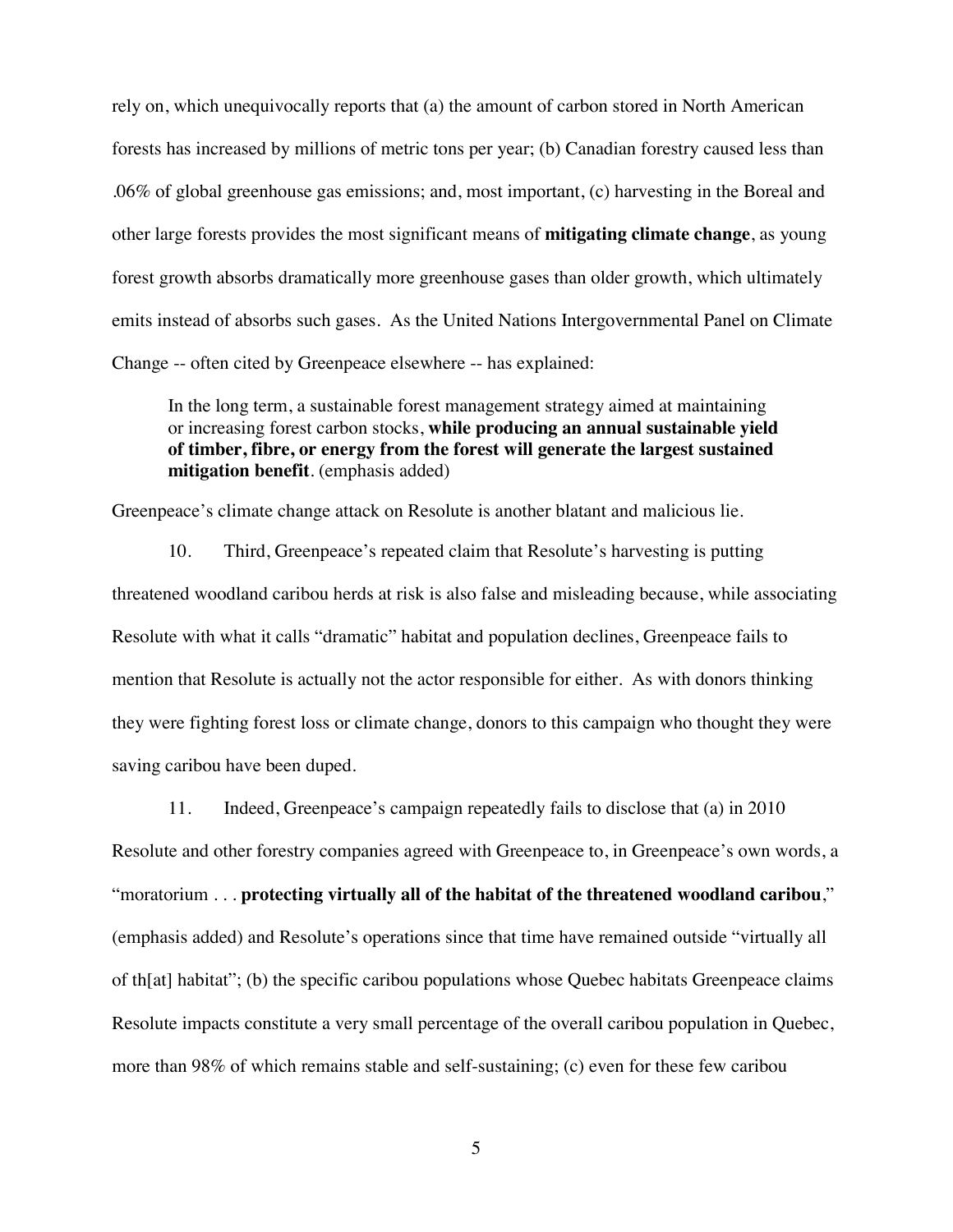populations Greenpeace singles out, Resolute only operates in very limited portions of their alleged habitats; (d) there is no evidence any Resolute operations have had an actual adverse impact on these caribou; (e) the scientific research Greenpeace purports to rely on against Resolute actually makes clear that, by several orders of magnitude, the real loss of, and risk to, caribou habitats and populations is in western Canada, especially Alberta, far away from Resolute's operations; and (e) Resolute's harvesting is conducted pursuant to forest management plans and certification standards that require caribou habitat protection.

12. Fourth, an equally insidious lie about the purported "Resolute: Forest Destroyer" is that it has "abandoned," exploited, and "impoverished" the Boreal's indigenous peoples and operated without regard to their rights. Again, Greenpeace, which does not generate large scale employment or economic opportunities for these indigenous peoples, exploits them with these false attacks in their name against a company that has, in fact, created and sustained numerous jobs, worked to protect the environment, and shared economic opportunities with those indigenous peoples despite difficult economic times and material Greenpeace interference. Sadly, where Resolute has been forced to close certain businesses, Greenpeace's "Resolute: Forest Destroyer" campaign has often been a material direct or indirect contributor to those closures. Indeed, Greenpeace's obvious commitment to using the "Resolute: Forest Destroyer" campaign to generate donations is a major risk and impediment to capital investment in the region and a direct harm to the indigenous peoples who would benefit from such investment and whom Greenpeace dishonestly claims to be protecting.

13. Nevertheless, despite this risk and impediment, Resolute still has not, as Greenpeace misrepresents, "abandoned" the local communities, but instead continued to operate, honor its pension and other financial obligations (as opposed to many other forest products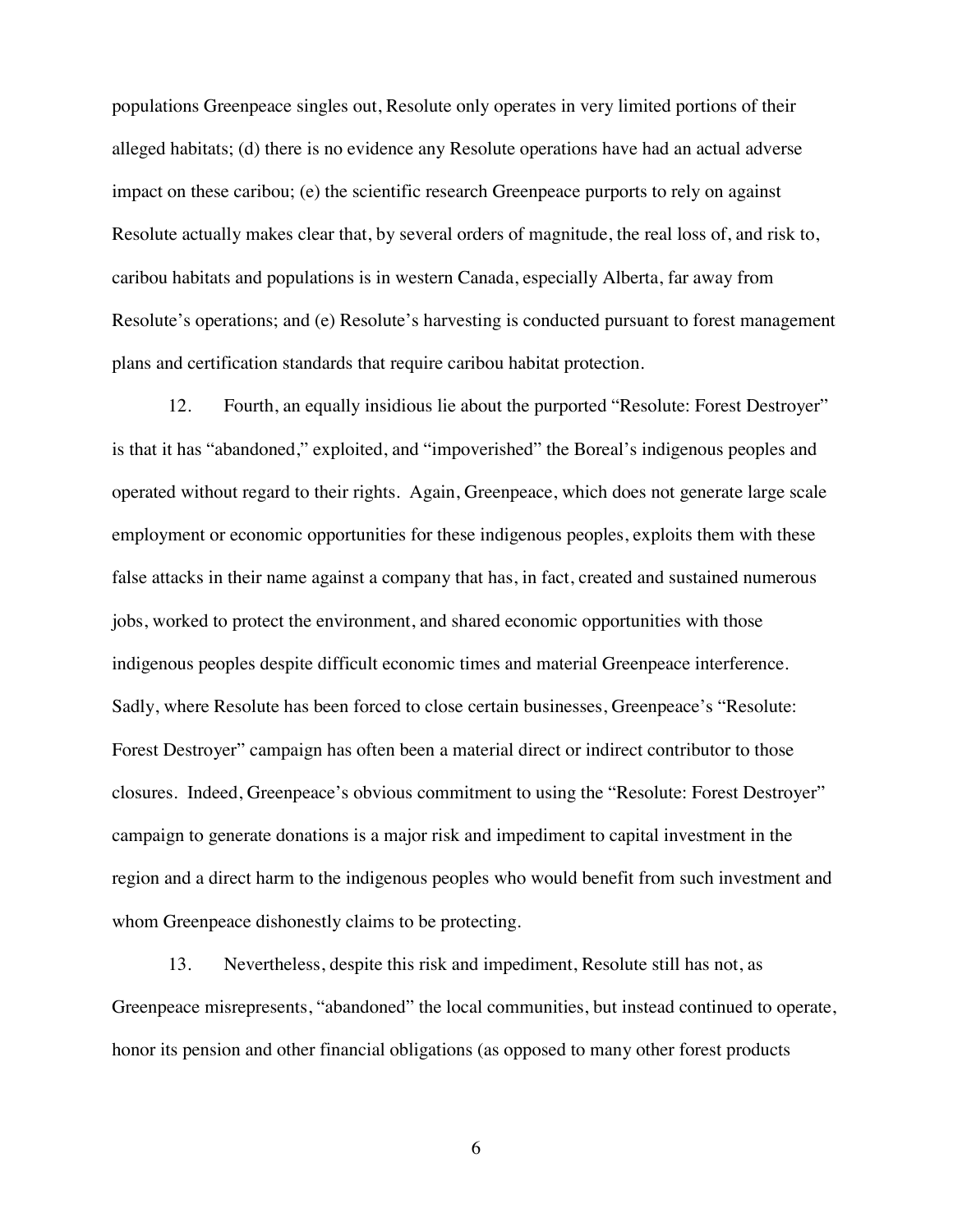companies that have failed to do so) and, where closures were unavoidable, provided support and assistance to those impacted. This is just one of the reasons Resolute (unlike Greenpeace) enjoys broad support from the local communities in the Boreal regions in which it operates and has received numerous awards and recognitions attesting to this truth.

14. As with its other campaigns, Greenpeace has repeatedly manufactured facts and evidence to support the "Resolute: Forest Destroyer" campaign's lies. For example, it has published staged photos and video falsely purporting to show Resolute logging in prohibited areas and others purporting to show forest areas impacted by Resolute harvesting when the areas depicted were actually impacted by fire or other natural causes.

15. And, as with other campaigns, Greenpeace and others working with it have aggressively targeted Resolute's customers with extortive threats and other illegal conduct. To identify those customers, Greenpeace employees and agents have impersonated Resolute employees, its customers, and others to illegally misappropriate proprietary customer and supply chain information. Once identified, Greenpeace and its co-conspirators have issued extortive demands to these customers to sever their ties with Resolute and publicly endorse the "Resolute: Forest Destroyer" campaign or face crippling boycotts and other threatening behavior accusing them of also being "Forest Destroyers."

16. For example, in 2014, the "Resolute: Forest Destroyer" campaign targeted Resolute customer Best Buy on the eve of its busiest online shopping season. When Best Buy ignored Greenpeace's demands, on November 26, 2014, the day before Thanksgiving, Greenpeace launched a very public and well-orchestrated boycott of Best Buy. A Twitter handle Reaper Tango Down -- associated with the cyber-hacktivist group Anonymous -- immediately retweeted Greenpeace's boycott announcements, called Resolute a "Massive Tree Killer," and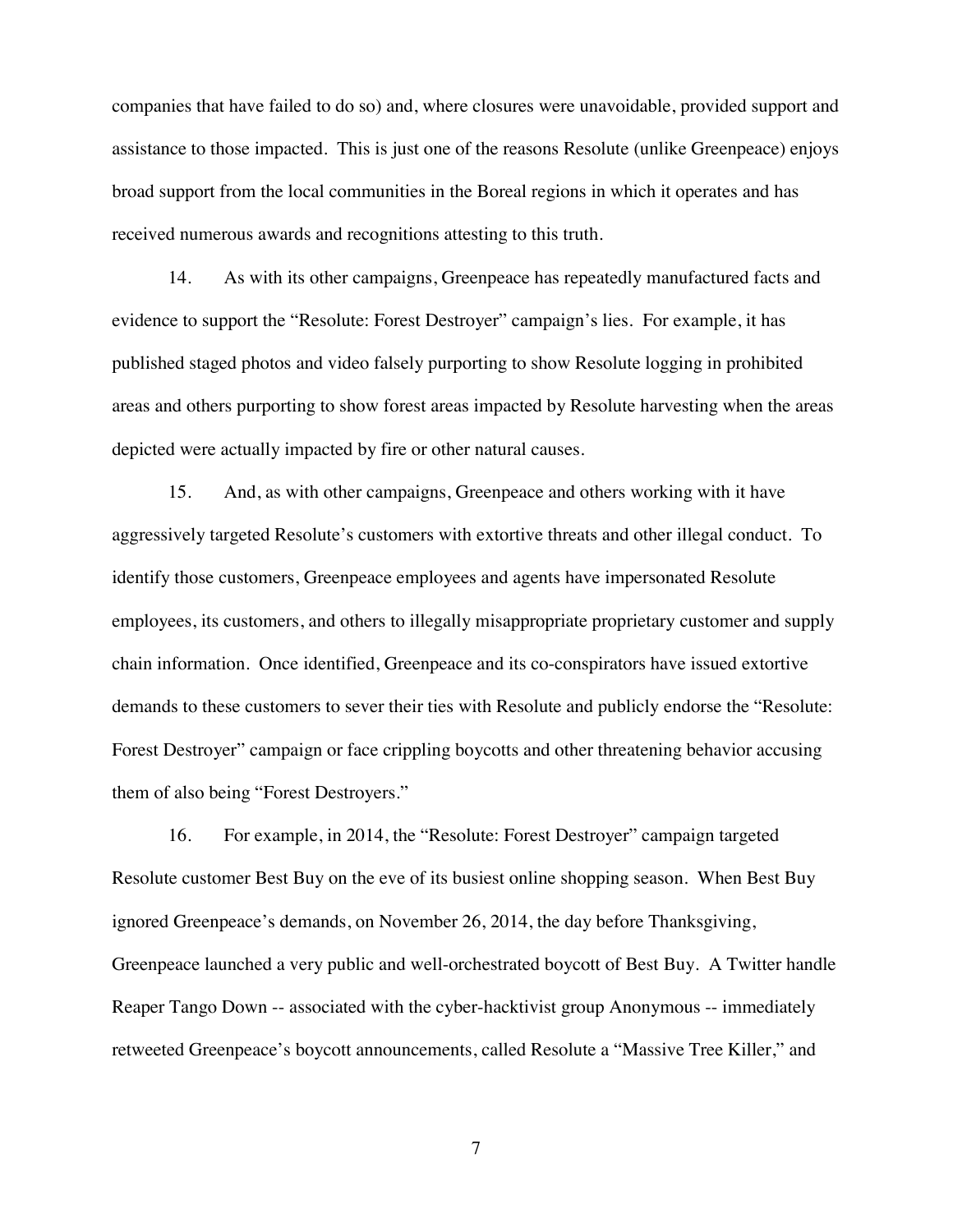announced it had attacked and taken down Resolute's website, and later the next day the Forest Products Association of Canada ("FPAC") website with "Denial of Service" cyber-attacks. Best Buy's website began experiencing problems at the same time and would completely crash on November 28<sup>th</sup>, the "Black Friday" morning after Thanksgiving which is its busiest online shopping day of the year. Remarkably coincidental, or remarkably telling, one of Greenpeace's leaders of the Best Buy attack presciently announced the Best Buy web crash via Twitter virtually the moment it happened and before anyone else. A few days later, Greenpeace induced supporters and co-conspirators to again attack Best Buy's website, which led to over 50,000 emails and false product reviews flooding the site. The aggressive attack was effective. Just days later, on December 8, 2014, Best Buy announced it would be shifting its sourcing away from Resolute and towards suppliers who acquiesced to Greenpeace's threatening dictates.

17. Greenpeace's "Resolute: Forest Destroyer" campaign has targeted dozens of other Resolute customers around the world in a similar fashion, including several in Georgia, leading to lost revenues in an amount Greenpeace itself has publicly calculated to be not less than C\$100 million to date and counting. In addition to these lost revenues, the "Resolute: Forest Destroyer" campaign has severely damaged Resolute's reputation in the marketplace and business community, with local and government officials, and with the peoples occupying the Boreal forest. It has also caused Resolute to devote substantial fees and expenses to respond to, address, and mitigate the impacts of the "Resolute: Forest Destroyer" disinformation campaign. In total, these damages are far in excess of the C\$100 million Greenpeace estimates.

18. The "Resolute: Forest Destroyer" campaign has fraudulently induced many millions of dollars in donations from regular working class people, who have been duped about Greenpeace and Resolute, and, most important, duped into believing their donations were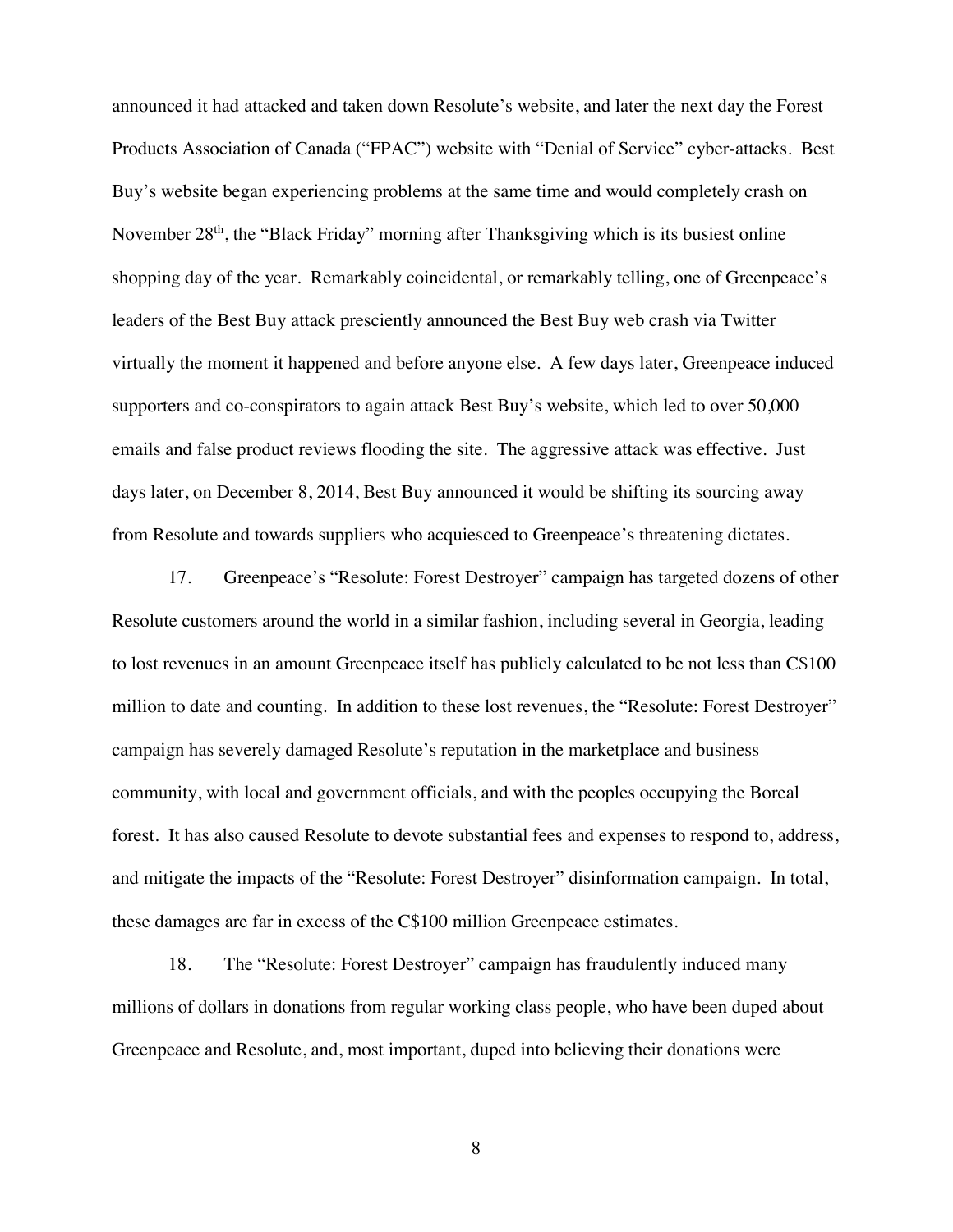preventing forest loss, mitigating climate change, saving caribou, and helping indigenous peoples. The "Resolute: Forest Destroyer" campaign has also defrauded the United States Treasury by improperly shielding Greenpeace from paying tax on these "donations" even though Greenpeace's demonstrably untrue business model and false campaigns, including this campaign, are misrepresented in their tax filings and do not qualify for tax exempt treatment because they are designed to secure money to perpetuate the organization and not to undertake legitimate steps to mitigate real environmental issues or serve the public interest. Indeed, it was for this very reason that Greenpeace had its tax exempt status stripped in Canada over 20 years ago and recently has been accused by government officials in India of violating tax laws, engaging in fraudulent accounting, and laundering money.

19. Although Greenpeace's "Resolute: Forest Destroyer" campaign portrays Resolute as an "outlier" engaged in rogue activities, it is Greenpeace that is, by far, the outlier and rogue environmental group engaged in illegal and unethical behavior to make money for itself and its leaders.

#### **JURISDICTION AND VENUE**

20. This action arises under The Racketeer Influenced and Corrupt Organizations Act ("RICO"), 18 U.S.C. § 1961-1968, and state statutes and common law.

21. This Court has subject-matter jurisdiction pursuant to 28 U.S.C. § 1331, and has supplemental jurisdiction over the pendent state-law claims under 28 U.S.C. § 1367.

22. This Court has personal jurisdiction over Defendants pursuant to, *inter alia*, 18 U.S.C. § 1965 because each Defendant resides in the United States, transacts business on a systematic and continuous basis here, and/or has engaged in tortious misconduct here in violation of U.S. law, and under the Georgia long-arm statute, O.C.G.A. 9-10-91 (2010), because each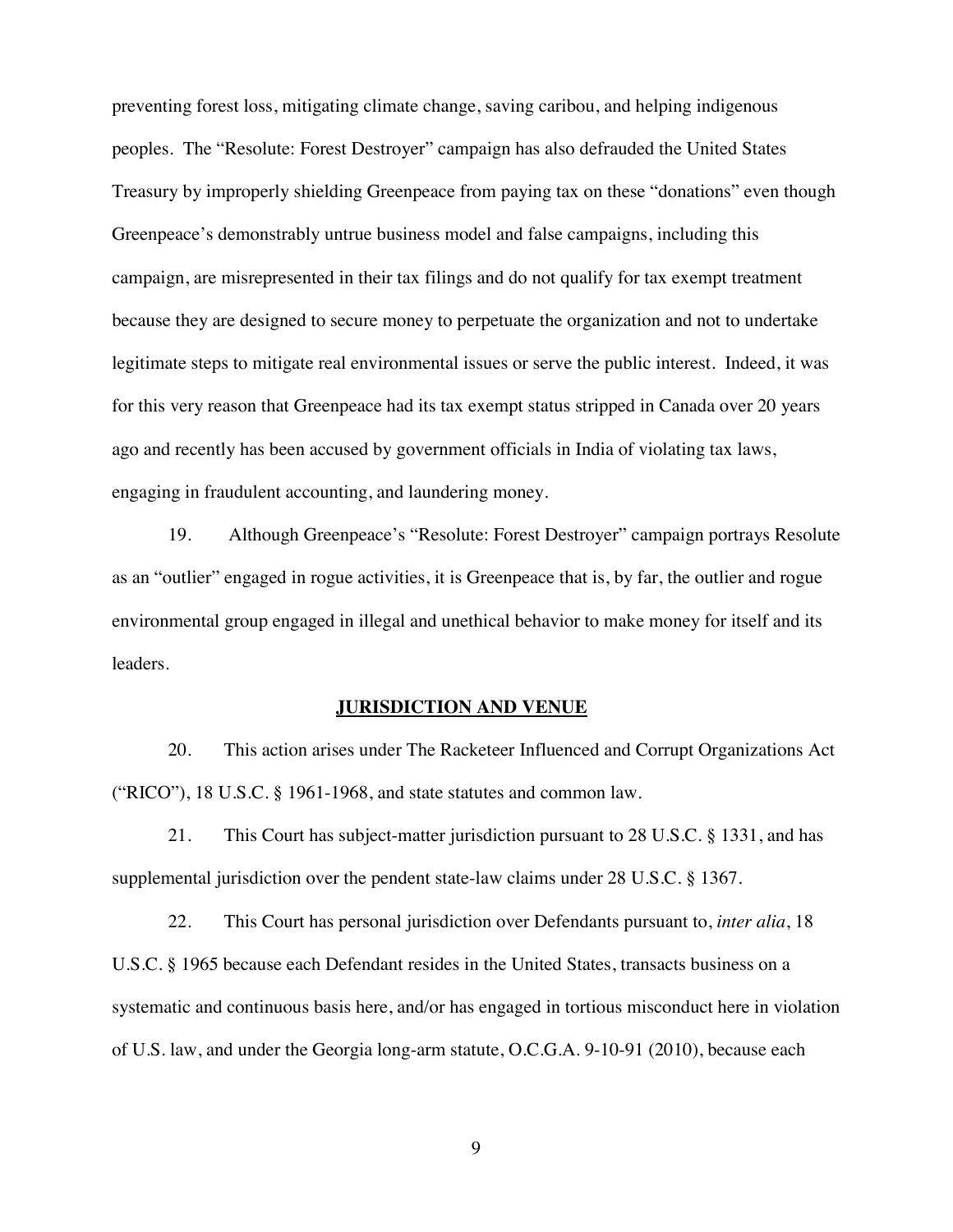Defendant, directly and through agents, transacts business within the state; committed tortious acts and omissions within the state; committed tortious injury in the state caused by an act or omission outside the state; regularly does business, engages in persistent course of conduct, and derives substantial revenue from services rendered in the state; owns, uses and possesses real property within the state; or is registered to do business in and has consented to personal jurisdiction in this state.

23. Venue for this action is proper in pursuant to 28 U.S.C. § 1391(b) because a substantial part of the events giving rise to Plaintiffs' claims occurred in this forum and Defendants are subject to personal jurisdiction in this judicial district. Numerous Defendants regularly conduct business in the State of Georgia and, with respect to Resolute, utilized numerous Georgia contacts, including specifically targeting critical Resolute customers located in Georgia, and traveling to the State to perform significant campaign furthering acts. In addition, as set forth herein, Defendants' wrongful conduct and related activities caused substantial effects in this jurisdiction and in this district based on their tortious conduct in and outside the State.

#### **THE PARTIES**

24. Plaintiff Resolute Forest Products, Inc. ("Resolute Forest Products") is a corporation incorporated pursuant to the laws of Delaware and headquartered in Montréal, Quebec, Canada. Resolute is the parent company of the other Plaintiff entities herein. Together with the subsidiaries described herein, Resolute is engaged in the forest products industry, planting and harvesting trees, milling wood and wood fiber to create a diverse range of products, including market pulp, wood products, newsprint, tissue, and specialty papers as well as power generation in Canada and the United States. The company owns or operates over forty pulp,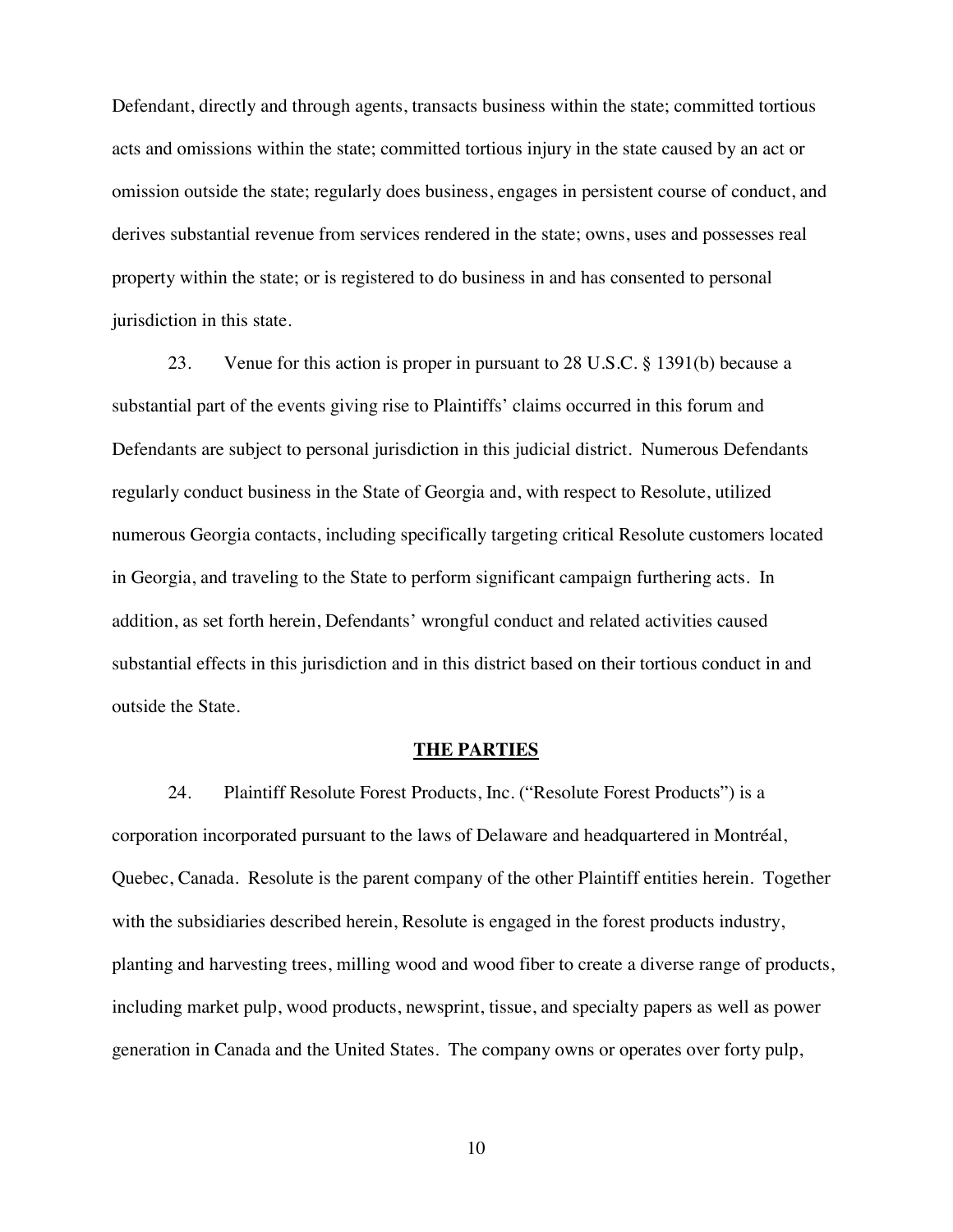paper, tissue and wood products facilities in the United States, Canada and South Korea, and operates mills in both Canada and the United States, including in West Virginia, Georgia, Tennessee, Alabama, Mississippi, Florida, Washington State, South Carolina, and Michigan. Resolute employs approximately 8,000 people worldwide, and, in recent years, has annual sales in the range of \$3 billion. Resolute is the largest producer of newsprint in the world and in North America, the biggest volume producer of wood products east of the Rockies, the third largest market pulp producer in North America, and the largest in North America producing uncoated mechanical papers.

25. Plaintiff Resolute FP US, Inc., is a corporation incorporated pursuant to the laws of Delaware, and is a wholly owned subsidiary of Resolute Forest Products.

26. Plaintiff Resolute FP Augusta, LLC is a limited liability company organized under the laws of Delaware with its headquarters and principal place of business in Augusta, Georgia.

27. Plaintiff Fibrek General Partnership, acting through its managing partner Fibrek Holding Inc., is a general partnership formed pursuant to the laws of the Province of Quebec and is a wholly owned subsidiary of Resolute Forest Products.

28. Plaintiff Fibrek U.S., Inc. is a corporation incorporated pursuant to Delaware law and is a wholly owned subsidiary of Resolute Forest Products.

29. Plaintiff Fibrek International Inc. is a corporation incorporated pursuant to the laws of Canada and is a wholly owned subsidiary of Resolute Forest Products.

30. Plaintiff Resolute FP Canada, Inc. is a corporation incorporated pursuant to the laws of Canada and is a wholly owned subsidiary of Resolute Forest Products.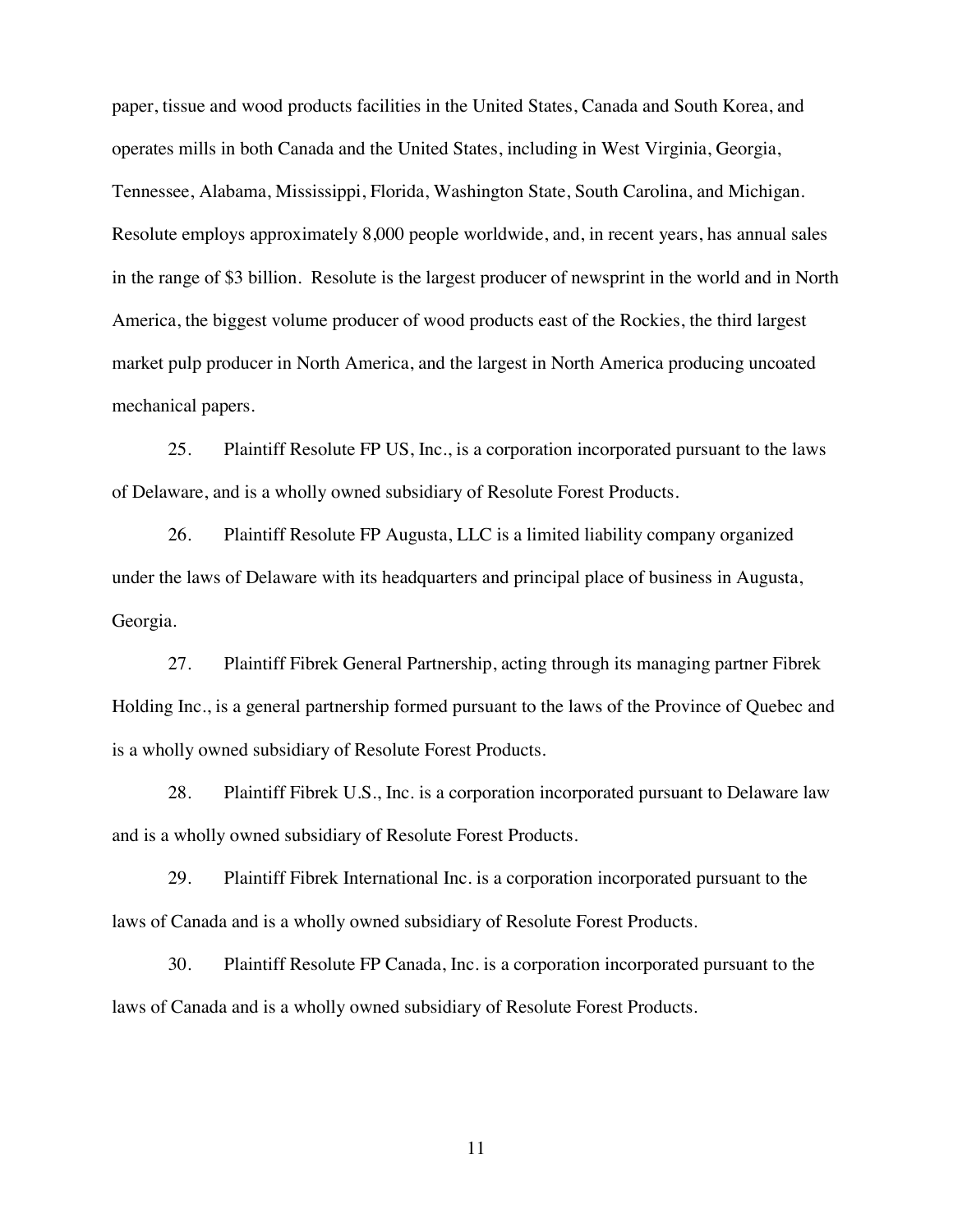31. Defendant Greenpeace International ("Greenpeace International" or "GPI"), aka Stichting Greenpeace Council, is a putative Dutch not-for-profit foundation based in Amsterdam, the Netherlands.

32. Defendant Greenpeace, Inc. ("GP-Inc.") is a putative nonprofit corporation organized pursuant to the laws of California and headquartered in Washington D.C., and is licensed to do business and raises funds in the form of donations in many states throughout the United States, including Georgia. It is registered for tax-exempt status as a Section  $501(c)(4)$ "social welfare" organization with the Internal Revenue Service, and describes its social welfare mission as "promot[ing] the protection and preservation of the environment."

33. Defendant Greenpeace Fund, Inc. ("GP-Fund") is also incorporated under the laws of California and maintains its headquarters in Washington, D.C. GP-Fund is a registered tax-exempt  $501(c)(3)$  "charitable organization," and is licensed to do business and raises funds in the form of donations in many states throughout the United States, including Georgina. GP-Fund donates a significant amount of funds each year to GP-Inc., some of which is ear-marked for GP-Inc.'s forest campaign, as is intimately involved in the planning of that campaign.

34. ForestEthics is a  $501(c)(3)$  corporation organized under the laws of California with headquarters in Bellingham, Washington State. ForestEthics has recently rebranded itself as "STAND."

35. Defendant Todd Paglia is the Executive Director of ForestEthics residing in Washington State.

36. Defendant Daniel Brindis is a Senior Forests Campaigner employed at all relevant times by GP-Inc. and resides in San Francisco, California.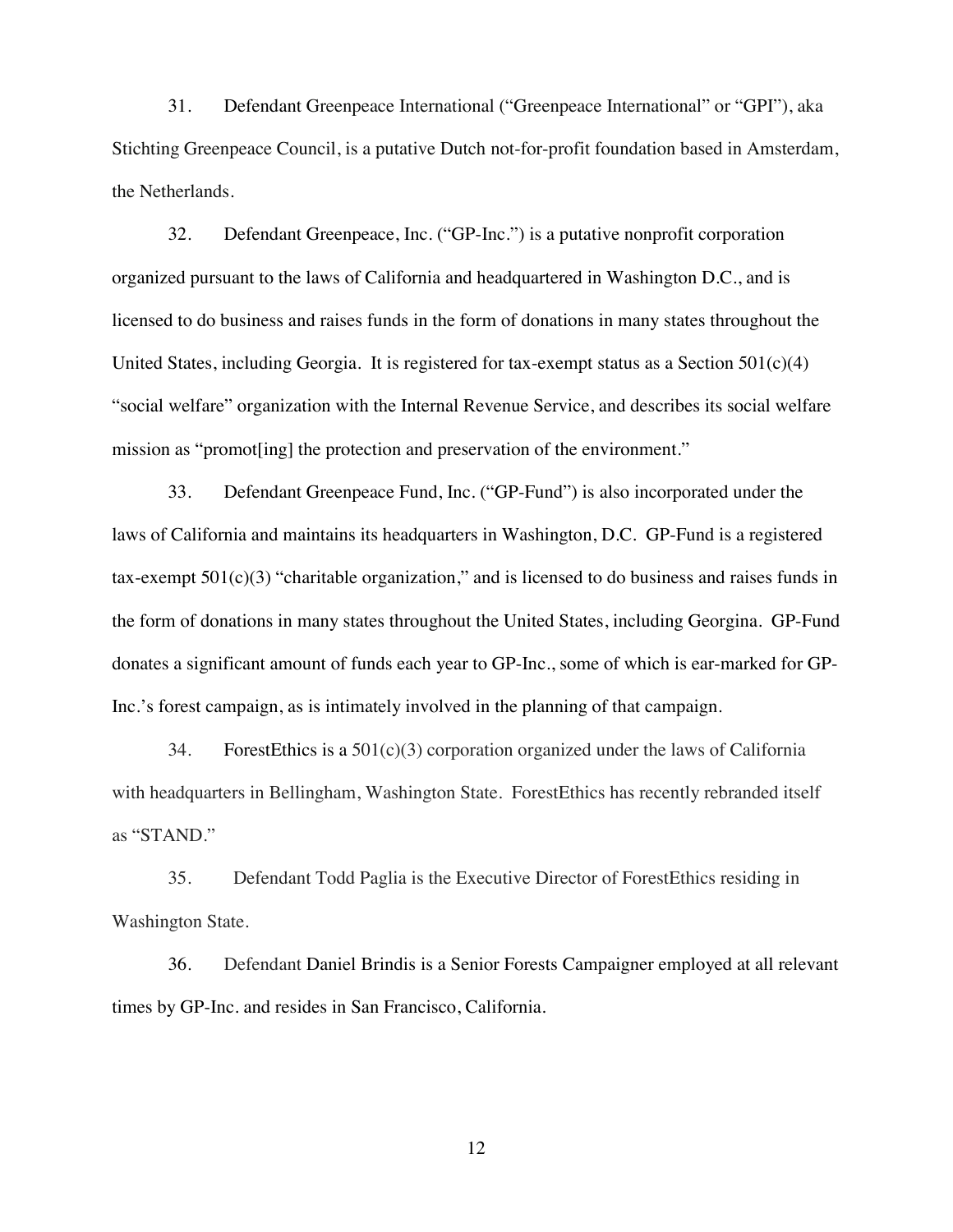37. Defendant Amy Moas is a Senior Forests Campaigner employed at all relevant times by GP-Inc. and resides in Las Vegas, Nevada.

38. Defendant Matthew Daggett is a Global Campaign Leader employed at all relevant times by Greenpeace International and resides in Saint Petersburg, Florida.

39. Defendant Rolf Skar is a Forest Campaign Director employed at all relevant times by GP-Inc. and resides in San Francisco, California.

40. John and Jane Does 1 through 20, whose identities are presently unknown to Plaintiffs, include other participants in Greenpeace's fraudulent campaigns, including its "Resolute: Forest Destroyer" campaign as well as co-conspirators, and/or aiders and abettors of the named Defendants in the scheme, enterprise, and misconduct alleged in this complaint, including, among others, cyber-hacktivists, environmental activists, and certain foundations directing funds to the Defendants.

## **STATEMENT OF FACTS**

#### **A. The Criminal Enterprise**

41. The campaign against Resolute alleged herein was conducted by an illegal enterprise (the "Greenpeace Enterprise") consisting of various legally distinct but associated-infact environmental groups, individuals, and others who associated together for the purpose of carrying out the pattern of racketeering activity alleged herein, including, but not limited to, using the mails and wires to defraud donors and steal proprietary information, defrauding the United States Treasury, making bribes and extortive threats, transporting and transmitting misappropriated funds and property through interstate commerce, and conspiracies to do the same. The enterprise associated for the purpose of carrying out these racketeering acts was comprised of, among others, the following members: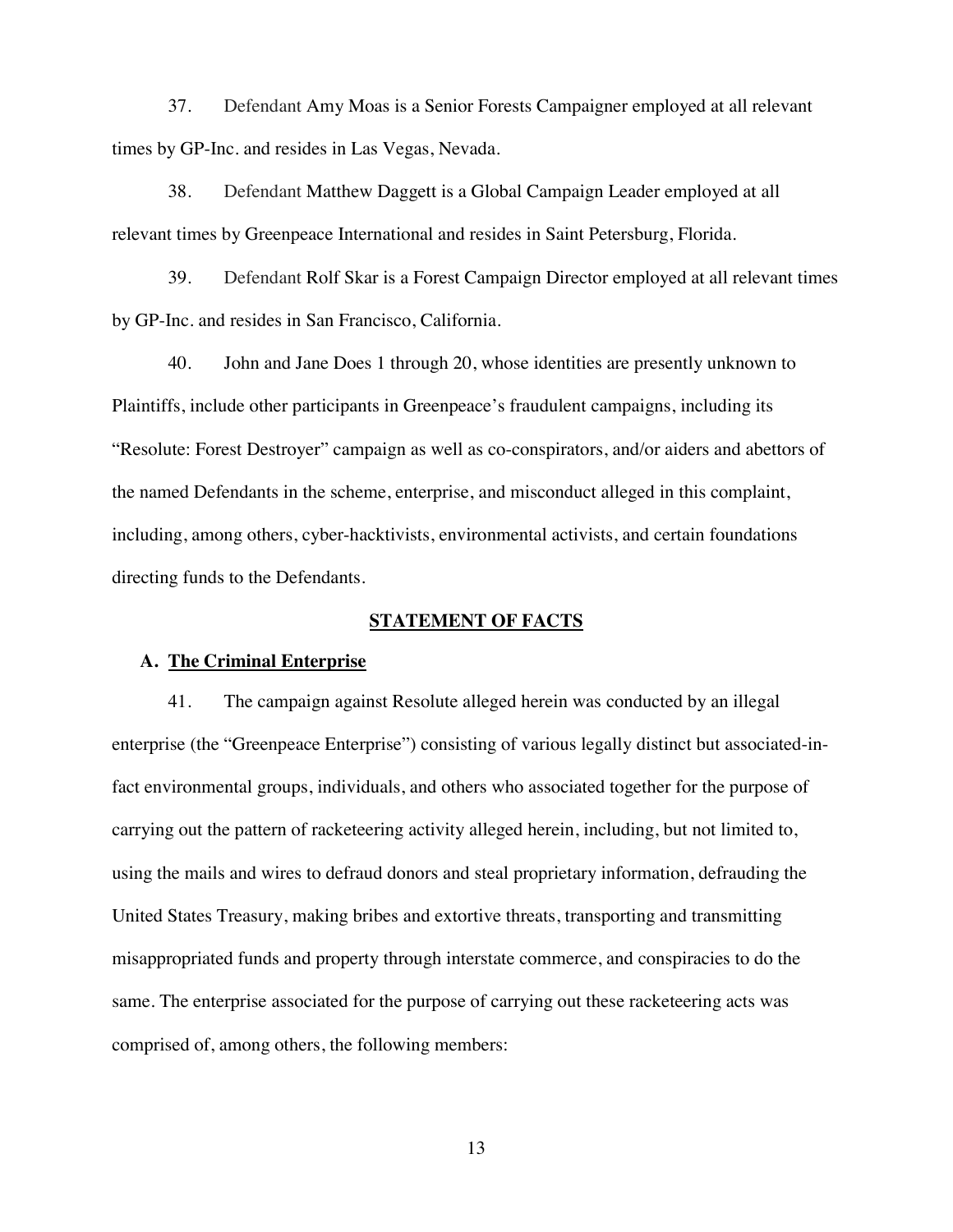(a) **Greenpeace International** - Defendant Greenpeace International is a putative Dutch charitable foundation ("Stitching") formed under the laws of the Netherlands. As a Dutch putative charitable foundation, Greenpeace International has no members or equity capital and is run entirely by its appointed board. Greenpeace International serves as the international coordinating body for a network of over twenty-six legally distinct national and regional associations under the common Greenpeace name, including the Defendants GP- Inc. and GP-Fund in the United States, but which have no formal corporate structure under which anyone is a parent, subsidiary or affiliate of the other. Rather these are distinct corporate or other legal entities from around the globe associated-in-fact by way of their common use of the Greenpeace name and their long-term and regular long-standing interrelationships and associations, shared objectives, and concerted action. Greenpeace International, among other things, holds the Greenpeace trademark and each of these organizations pays Greenpeace International for the right to use that trademark. These organizations also provide grants, loans, and other financial remuneration to Greenpeace International from time to time and for specific purposes, and Greenpeace International also provides grants and disbursements back to select organizations from time to time to support its international campaigns. As such, Greenpeace International is directly involved in the creation, management, control, and implementation of the associations' coordinated campaigns and associated fundraising.

(b) **Greenpeace Fund, Inc.** – Defendant GP-Fund is a  $501(c)(3)$  not-for profit foundation which falsely purports to be exclusively operated for a charitable purpose. It has no voting members and is run exclusively by its board of directors. GP-Fund collects  $501(3)(c)$  tax exempt donations throughout the United States, including in Georgia, and distributes those monies to Greenpeace International in the Netherlands and GP-Inc. in the United States. In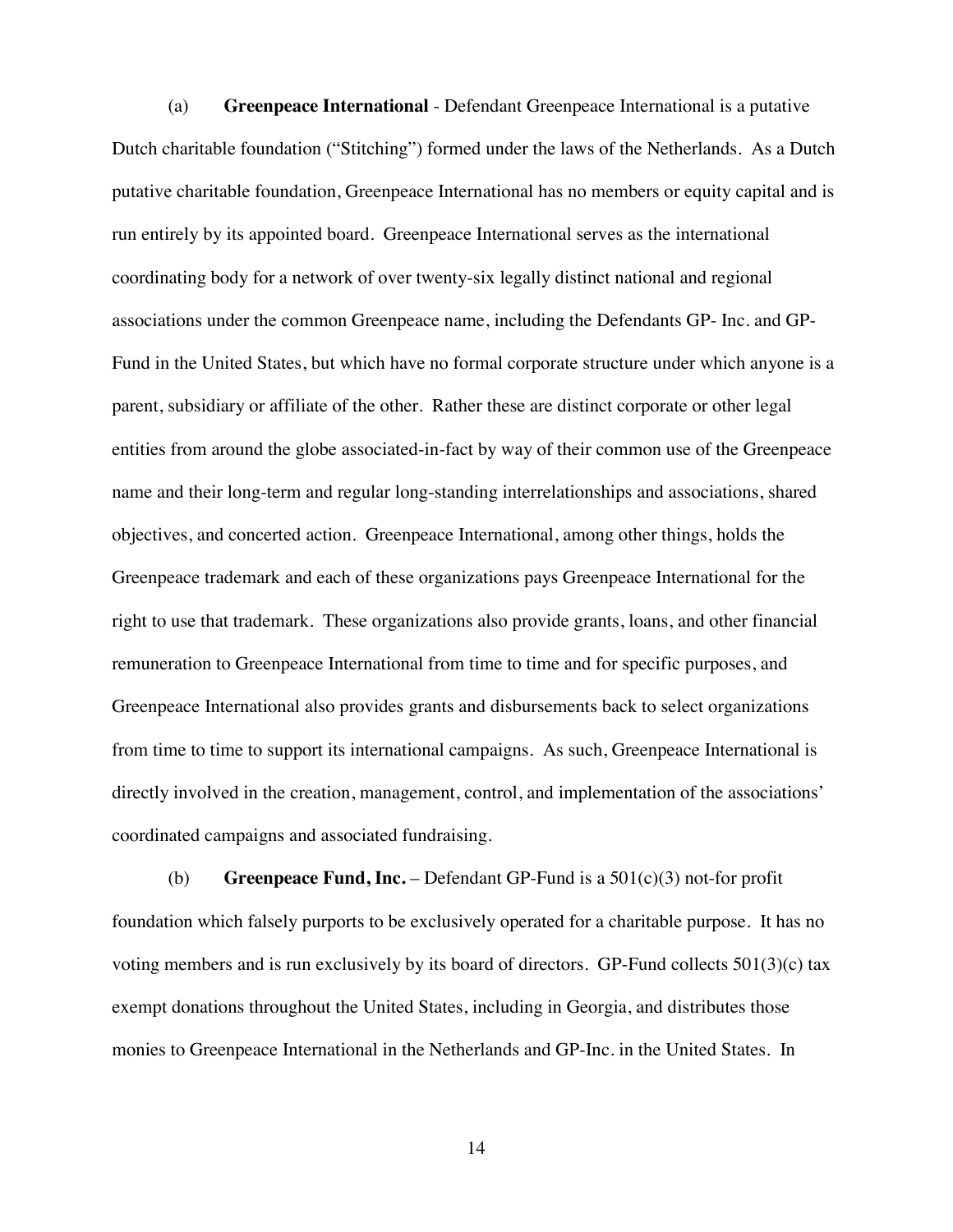2014, GP-Fund collected approximately \$14.8 million and distributed approximately \$6 million of that to Greenpeace International and \$5 million to GP-Inc. in the United States. The rest of the revenue was consumed by salaries and fundraising expenses. Although GP-Fund and GP-Inc. are identified by the Greenpeace association as Greenpeace USA, they are separate and distinct legal entities with no corporate relationship to each other in the form of parent, subsidiary or affiliate. Indeed, their separate tax-status so requires. Like Greenpeace International does throughout the Greenpeace associations, GP-Fund is intimately involved in planning, approval, direction, and monitoring of the GP-Inc. campaigns and activities that it funds and from which it fundraises.

(c) **Greenpeace, Inc. -** Defendant GP-Inc. is a nonprofit corporation organized pursuant to the laws of California and headquartered in Washington D.C., and is licensed to do business and raises donations in many states throughout the United States, including Georgia. It is registered for tax-exempt status as a Section  $501(c)(4)$  "social welfare" organization with the Internal Revenue Service, and falsely purports to be operated "exclusively to promote social welfare" and describes its social welfare mission as "promot[ing] the protection and preservation of the environment." Funded by direct donations as well as grants and loans from GP-Fund, GP-Inc. receives substantial direction, control, and monitoring from Greenpeace International and GP-Fund. It also coordinates closely with other entities in the Greenpeace association, including particularly Greenpeace Canada in executing the campaign directed at Resolute set forth below.

(d) **Greenpeace Canada** – Greenpeace Canada is a federally incorporated company with its head offices in Toronto, Ontario and is the Canadian presence of the Greenpeace associations. It works closely with Greenpeace International and GP-Inc. in executing the campaign directed at Resolute set forth below.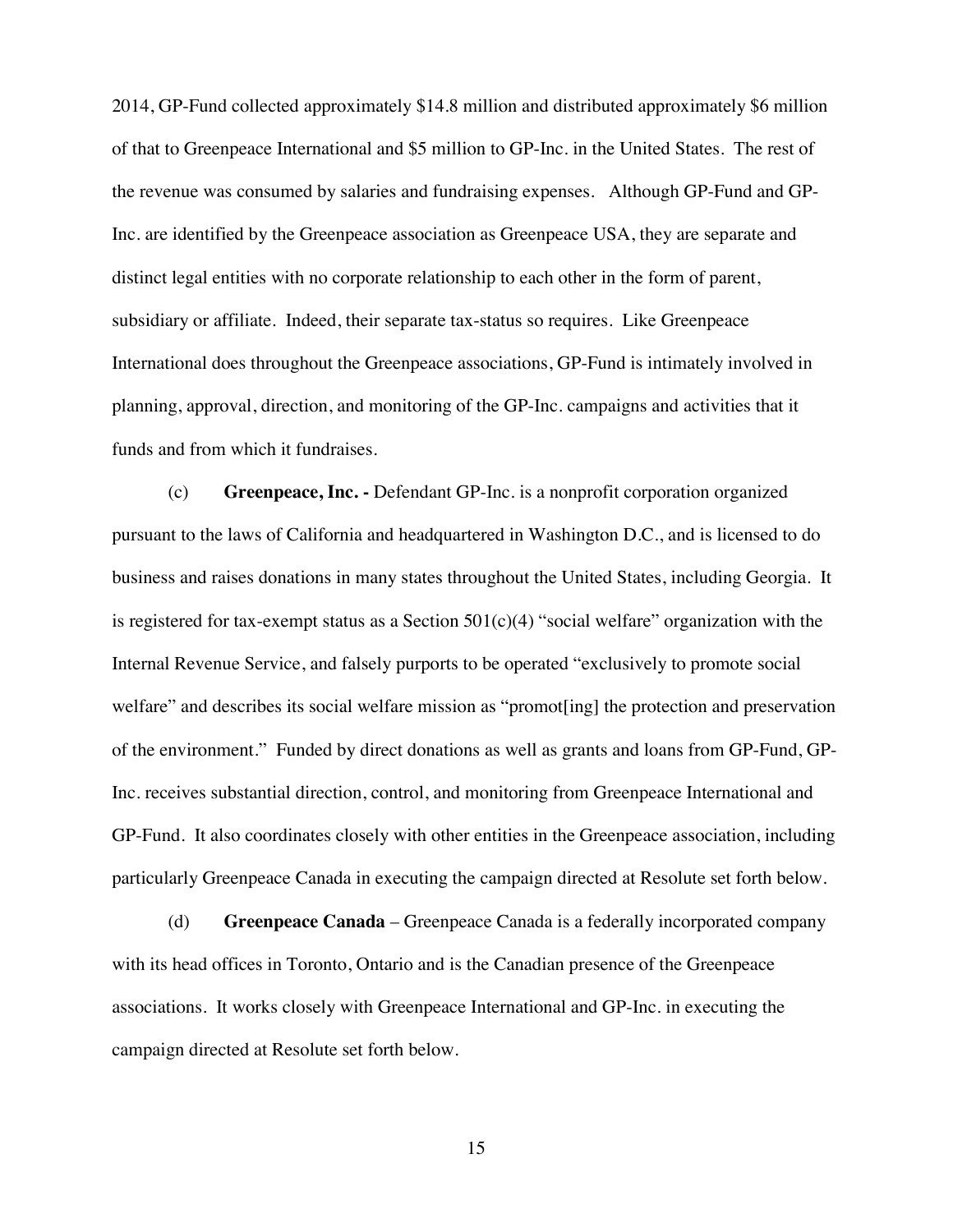(e) **Matthew Daggett** – Defendant Matthew Daggett is the Greenpeace International Global Campaign Leader for Forests with responsibility for Greenpeace International's coordination and support for the campaign alleged herein. Defendant Daggett coordinates closely the activities of the various organizations and individuals engaged on the campaign directed at Resolute as alleged herein.

(f) **Daniel Brindis** – Defendant Daniel Brindis is a Senior Forest Campaigner for GP-Inc. with responsibility for GP-Inc.'s participation in the campaign directed at Resolute alleged herein.

(g) **Amy Moas** – Defendant Amy Moas is a Senior Forest Campaigner for GP-Inc. with responsibility for GP-Inc.'s participation in the campaign directed at Resolute alleged herein.

(h) **Rolf Skar** – Defendant Rolf Skar is a Forest Campaigner for GP-Inc. with responsibility for GP-Inc.'s participation in the campaign against Resolute alleged herein.

(i) **Richard Brooks** – Richard Brooks is a Forest Campaign Coordinator for Greenpeace Canada with responsibility for operating and managing Greenpeace Canada's coordinated role and participation in the Greenpeace Enterprise campaign directed at Resolute alleged herein.

(j) **Shane Moffatt** – Shane Moffatt is a Forest Campaigner for Greenpeace Canada with responsibility for operating and managing Greenpeace Canada's coordinated role and participation in the Greenpeace Enterprise campaign directed at Resolute alleged herein.

(k) **Nicolas Mainville** – Nicolas Mainville is a Forest Campaigner for Greenpeace Canada with responsibility for operating and managing Greenpeace Canada's coordinated role and participation in the Greenpeace Enterprise's campaign directed at Resolute alleged herein.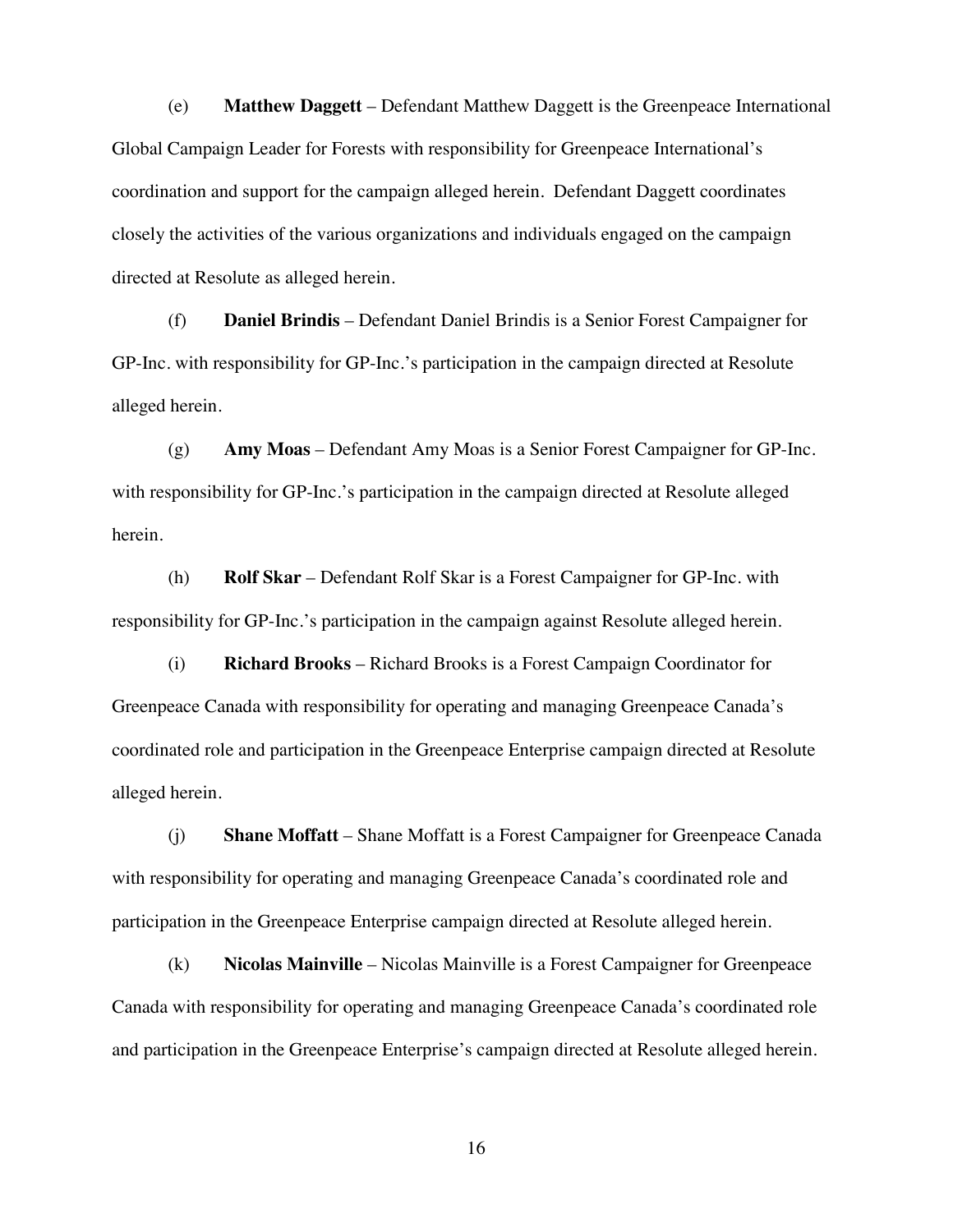(l) **Annie Leonard** – Annie Leonard is the Executive Director of GP-Fund and GP-Inc. with responsibility for operating and managing the coordinated role and participation of these two Defendants in the Greenpeace Enterprise's campaign directed at Resolute alleged herein.

(m) **ForestEthics** – Defendant ForestEthics is a 501(c)(3) corporation headquartered in Washington State, which is now called STAND. A coalition of three partner organizations, US-based ForestEthics, Canadian-based ForestEthics Advocacy, and ForestEthics Solutions (collectively, "ForestEthics"), ForestEthics has strong ties to Greenpeace, upon which its organization is modeled. Indeed, ForestEthics founder, Tzeporah Berman, was the former codirector of Greenpeace International's Global Climate and Energy Program, and Karen Mahon, the director of ForestEthics Advocacy, was formerly the director of Greenpeace Canada. The two organizations have been described as "close all[ies]" and have a long history of collaborating on campaigns together, including the one directed at Resolute described herein. Like Greenpeace, ForestEthics is known for its coercive and manipulative "campaigns" which have targeted, among others, Victoria's Secret, 3M and Staples. Following Greenpeace's blueprint, ForestEthics has aggressively disseminated sensational lies untethered to facts, to threaten, malign, and isolate large corporate targets and extort public concessions, endorsements, and other benefits, which it then touts to potential donors as successes to extort additional financial support. As set forth herein, beginning in 2012, Greenpeace and ForestEthics identified Resolute as a target, and embarked on a years-long "Resolute: Forest Destroyer" campaign. Throughout this campaign, ForestEthics participated directly and indirectly in the criminal enterprise, by among other things, echoing the falsehoods that Greenpeace was disseminating in reports, direct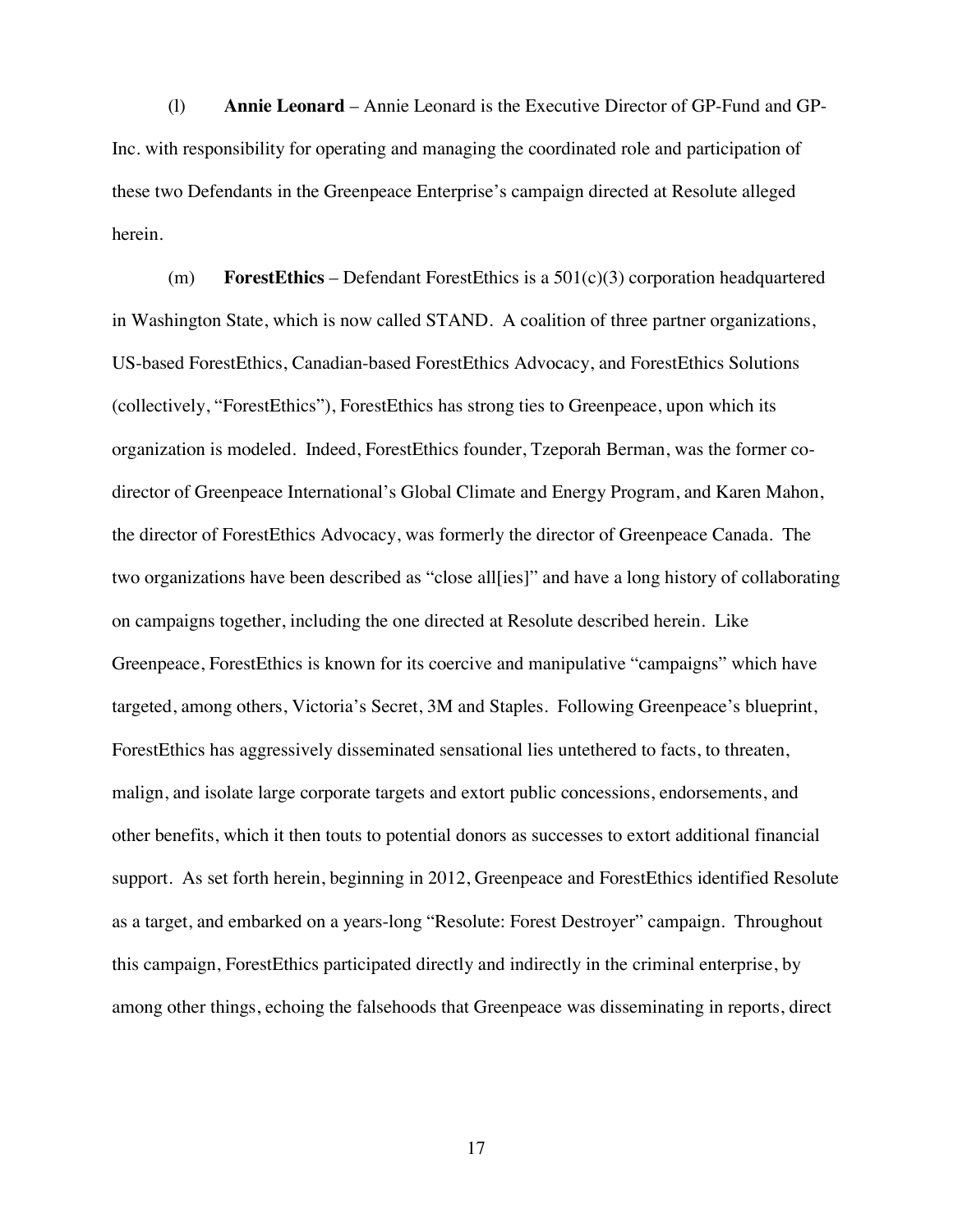communications, and on Twitter; threatening Resolute's executives, its customers, and stakeholders; and engaging in other wrongful conduct.

(n) **Todd Paglia** - Defendant Todd Paglia is the Executive Director of ForestEthics residing in Washington State and had responsibility for operating and managing ForestEthics' coordinated role and participation in the Greenpeace Enterprise's campaign directed at Resolute alleged herein.

(o) **Amanda Carr** – Amanda Carr is a Campaign Director for the Environmental non-government organization ("ENGO"), Canopy. Ms. Carr has operational and managerial control over Canopy's coordinated role and participation in the Greenpeace Enterprise's campaign directed at Resolute alleged herein, works in concert with the Defendants and other enterprise members to, among other things, undermine Resolute's participation in the Canadian Boreal Forest Agreement ("CBFA") and interfere with Resolute's relationships with other signatories to and participants in the CBFA.

(p) **John and Jane Does** - On a frequent and long-term basis, the Defendants and enterprise members work with third-parties currently unknown to Plaintiffs to illegally misappropriate proprietary and other confidential information from Resolute and its customers as well as targets of other campaigns by impersonating other people and customers and otherwise misrepresenting themselves. The Defendants and enterprise members have also associated with persons unknown to Plaintiffs at this time to engage in illegal cyber-attacks and intrusions on Plaintiffs and their customers. This is part of a broader enterprise practice of engaging in various illegal activities to misappropriate trade and other secrets from, or interfere with, targets of the Greenpeace Enterprise's campaigns and the customers of those targets.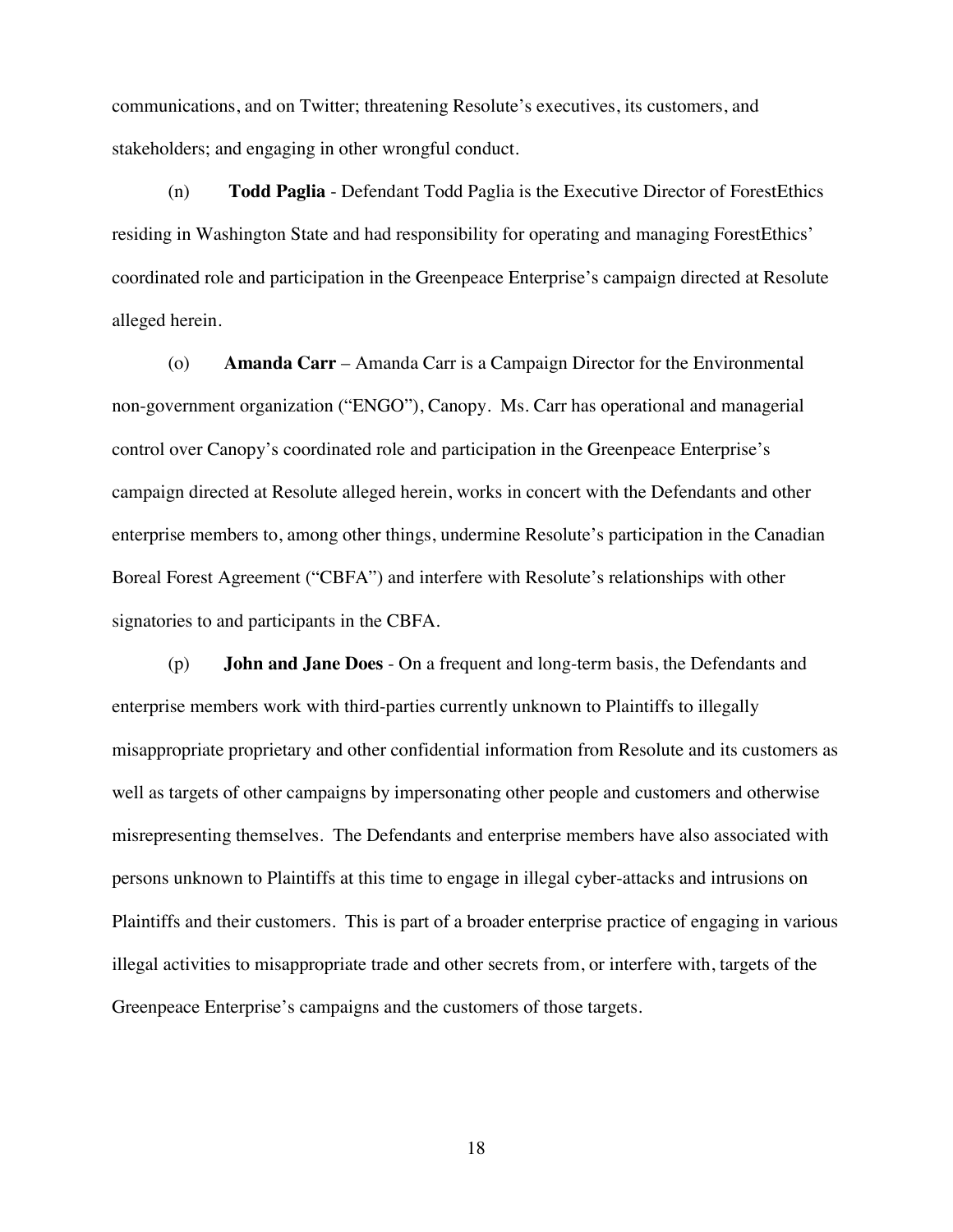42. Although these persons and entities are distinct and independent of each other, and free and incentivized to act in and advance their own interests independently, they have associated in fact with a common purpose, identifiable relationships, and sufficient longevity to pursue their common purpose. Specifically, beginning from no later than 2012 through to the present they have been engaged in a mutually understood, agreed upon, and coordinated campaign of racketeering activity directed at Resolute.

43. The common purpose of the Greenpeace Enterprise was to target Resolute with a disinformation campaign that could be used to fraudulently induce millions of dollars in donations from individual donors and foundations that could be used to fund the salaries of the enterprise members and its leaders, perpetuate more fraudulent fundraising, and expand the campaign to direct attacks on Resolute customers that would provide even more powerful fundraising opportunities.

44. The relationship in and among the enterprise members included Greenpeace International providing the right to use the Greenpeace name to enterprise members GP-Inc., GP-Fund, and Greenpeace Canada, funding these entities and underwriting this disinformation campaign, and providing an internet platform and website to support, facilitate, and promote the campaign. In addition, Greenpeace International actively participated in the campaign by publishing and republishing the campaign's disinformation on its own webpages, in direct communications in the market place, and by being directly involved in the operation, control and planning of that campaign through its Defendant and enterprise member Matthew Daggett and his coordination with enterprise members Skar, Moas, Brooks, Brindis, Moffatt, Mainville, and Leonard, all of whom were involved in the operation and control of the campaign,. In exchange for this participation, Greenpeace International used the disinformation campaign to directly and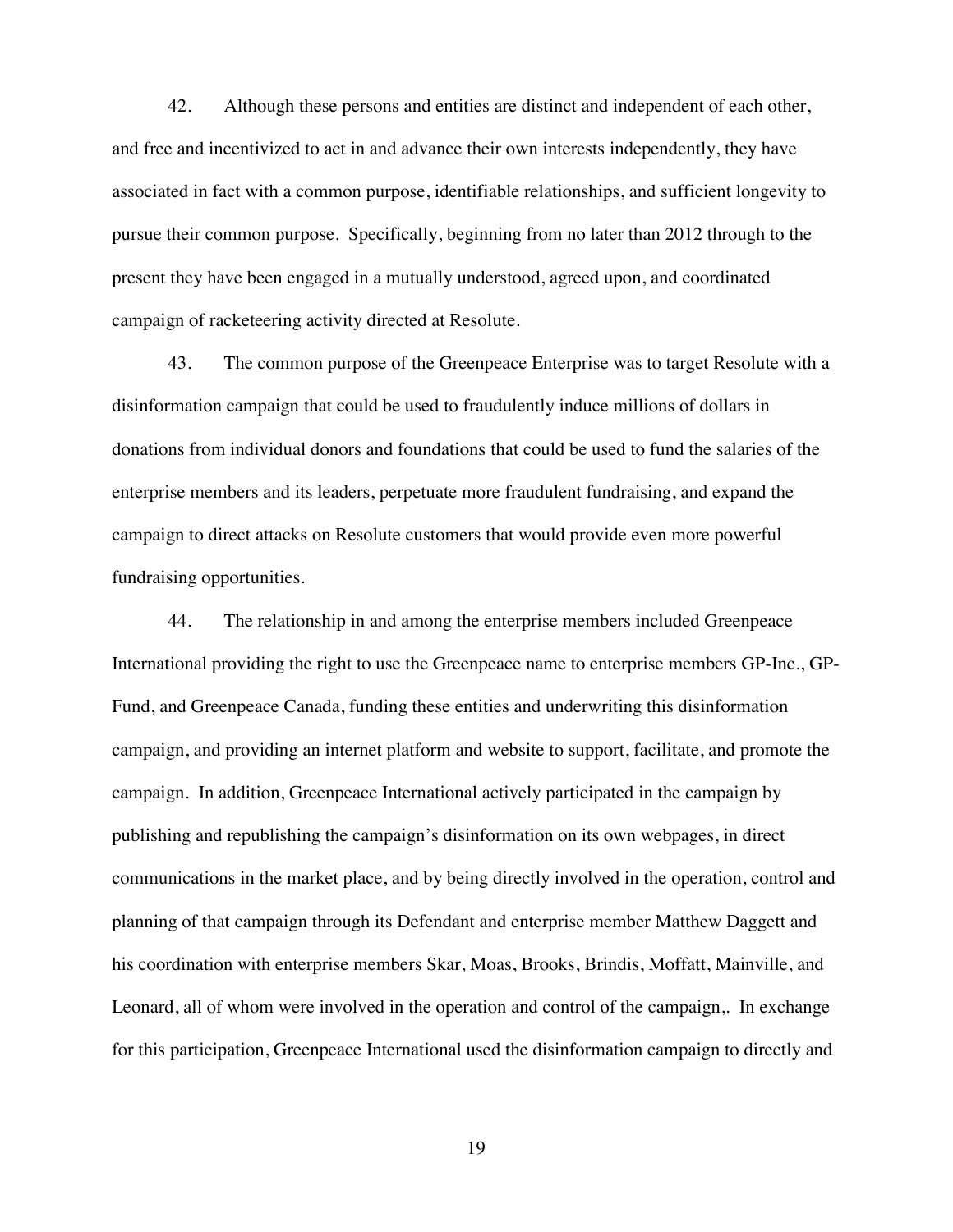fraudulently induce donations and to secure portions of the monies that GP-Fund, GP-Inc., and Greenpeace Canada fraudulently induced from others.

45. GP-Fund likewise provided funding to GP-Inc. to underwrite the disinformation campaign, published and republished the disinformation on its own webpages and, along with Greenpeace International, was actively involved in the operation, control and planning of the campaign with GP-Inc., Greenpeace Canada, and other enterprise members. GP-Fund exercised its operation and control through enterprise member Annie Leonard, who is its executive director, and who directed and controlled the activities of GP-Inc. and enterprise members Daniel Brindis, Amy Moas, and Rolf Skar, who operated and controlled GP-Inc.'s enterprise related activities. GP-Fund benefited from this participation by fraudulently inducing donations to itself directly that it used to sustain its continued operations, pay the salary of Annie Leonard and others, and fund even more fundraising by itself and GP-Inc.

46. GP-Inc.'s relationship with the Greenpeace Enterprise included receiving funding and substantial support from both Greenpeace International and GP-Fund, including the use of the Greenpeace name and the funding necessary to pay its substantial operating expenses and salaries and fund its execution of the disinformation campaign. GP-Inc. and enterprise members Brindis, Moas, and Skar aggressively prosecuted the disinformation campaign to fraudulently induce donations that then were used to fund GP-Inc.'s operations and enrich GP-Fund and Greenpeace International. These enterprise members also coordinated closely, and mutually operated and controlled the disinformation campaign and broader attacks with Greenpeace Canada and enterprise members Richard Brooks, Shane Moffat, and Nicolas Mainville, including assuming substantial responsibility for the attacks on Resolute customers funded by the disinformation campaign. GPI-Inc. undertook these activities in consultation and coordination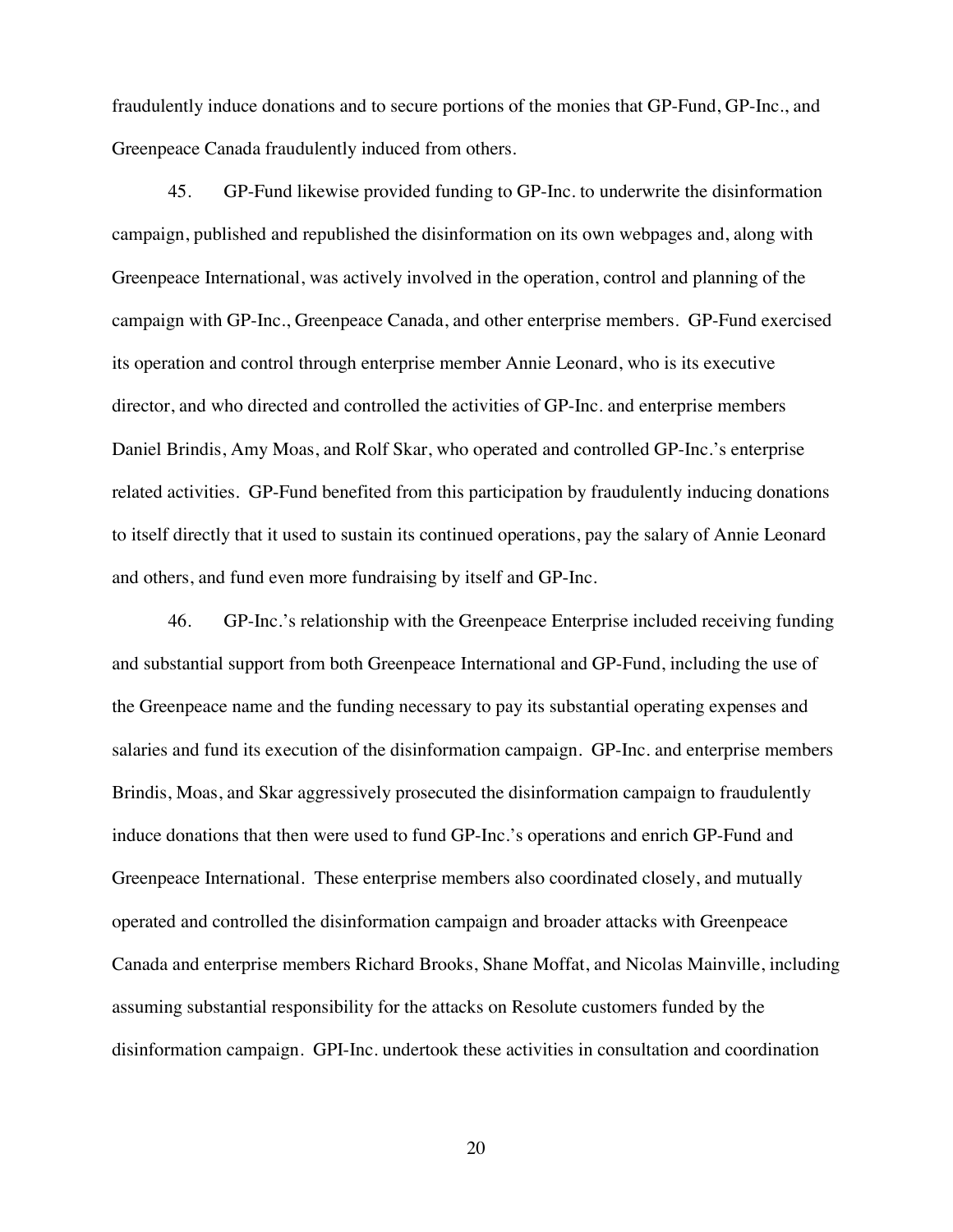with Greenpeace International and GP-Fund as well as enterprise members Greenpeace Canada, ForestEthics, and Canopy. GP-Inc. also worked closely with third-party enterprise members responsible for the theft of proprietary customer and supply trade secrets from Resolute and its customers.

47. Greenpeace Canada received funding from Greenpeace International and GP-Fund and worked closely with GP-Inc. in executing the disinformation campaign. Enterprise members Brooks, Moffatt, and Mainville conducted the operation and control of these consultations and the implementation of the disinformation campaign. Greenpeace Canada used the disinformation campaign to fraudulently induce donations and procure more financial support from Greenpeace International and GP-Fund.

48. ForestEthics and Canopy worked closely with GP-Inc. and Greenpeace Canada in both the dissemination of disinformation and the subsequent aggressive attacks on Resolute's customers and did so to participate in the opportunity to induce donations based on the fraudulent disinformation that would perpetuate these organizations and pay the salaries of its owners and leaders, including ForestEthics leader Todd Paglia and Canopy leader Amanda Carr.

49. For approximately four years this group and the others comprising the Greenpeace Enterprise have been pursuing the Greenpeace Enterprise's purposes and they continue to do so today.

50. The Greenpeace Enterprise's campaign against Resolute has entailed significant contacts with and effects in the State of Georgia where Resolute operates a newsprint mill and where numerous Resolute customers are located. As set forth in detail below (see infra § C), in furtherance of the criminal scheme against Resolute, the Greenpeace Enterprise disseminated false and misleading statements about Resolute to key Resolute customers located in Georgia via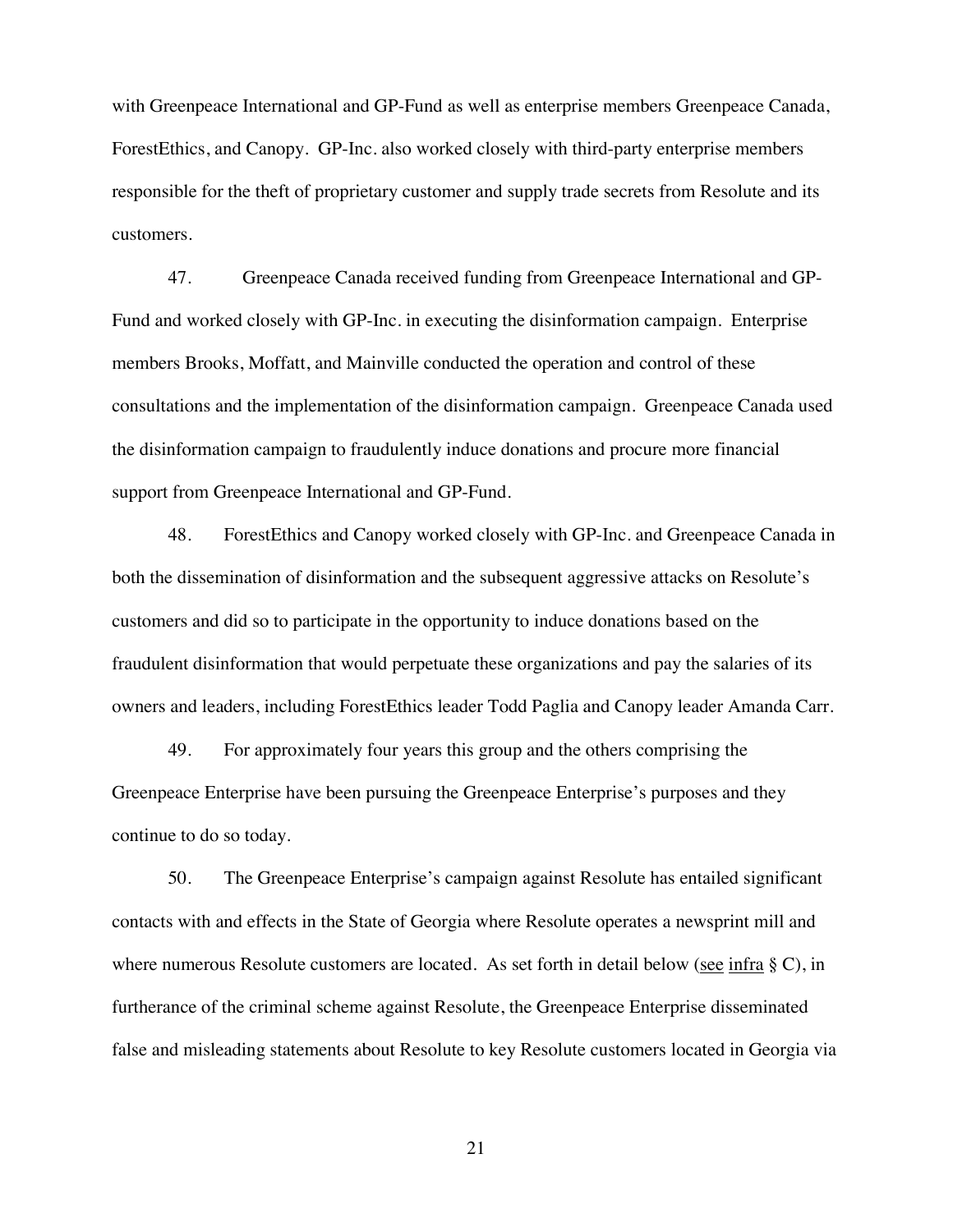email and telephone communications. The Greenpeace Enterprise has also employed on-theground tactics in Georgia aimed at harming Resolute's relationships with key constituents, including traveling to Augusta, Georgia in May 2015 to disseminate the Greenpeace Enterprise's lies to shareholders, customers, journalists, and others at the Resolute annual meeting via direct communications and broadcasts outside the event. These wrongful acts have caused Resolute to suffer substantial damages in Georgia, including lost customers, lost revenues, cutbacks and layoffs at Resolute's Augusta facility.

#### **B. Greenpeace's Fraudulent Scheme**

# **1. Greenpeace's Pattern And Practice Of Fraud, Extortion, And Other Illegality**

51. For more than 20 years, the association of distinct regional entities using the Greenpeace name ("Greenpeace") have strayed further and further away from legitimate environmental work to schemes for generating monies necessary to perpetuate the salaries of their officers and employees and to continue fundraising. If Greenpeace were genuinely focused on the environment, it would be focused on facts, science, and real environmental issues. But Greenpeace has consistently focused instead on sensational headlines that are divorced from real issues and the truth, and crafted instead at maximizing donations. Its approach misleads people about, and misdirects their monies and assistance from legitimate environmental groups and efforts to address real environmental issues.

52. Greenpeace's preoccupation with the sensational rather than the accurate has been demonstrated time and time again. For example, in 2006, Greenpeace mistakenly released an unfinished draft email about nuclear power awaiting only the insertion of what the drafter described as an "ALARMIST AND ARMAGEDDONIST FACTOID:" "In the twenty years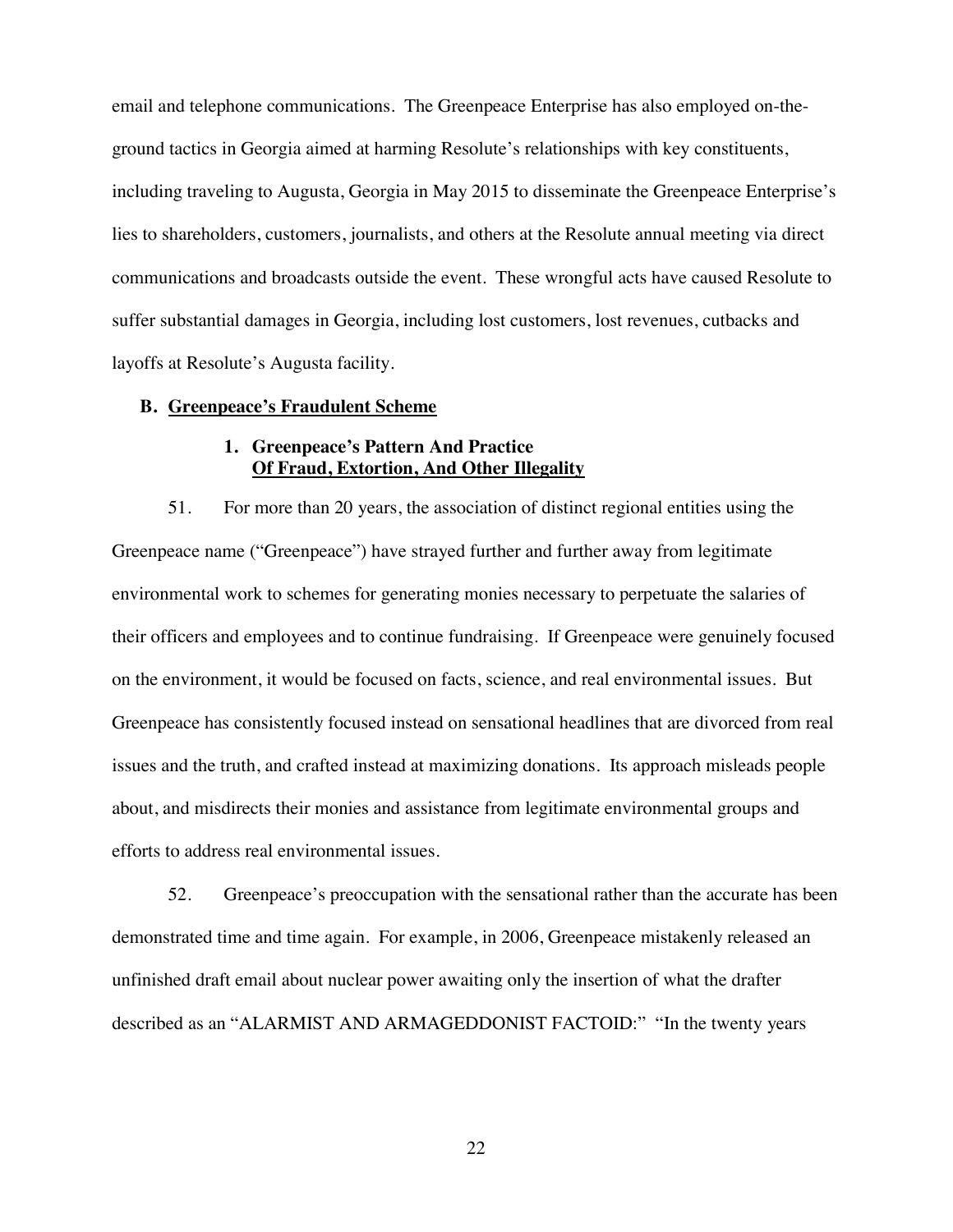since the Chernobyl tragedy, the world's worst nuclear accident, there have been nearly [FILL IN ALARMIST AND ARMAGEDDONIST FACTOID HERE]."

53. Likewise, in 2009, when a BBC interviewer called its recent claims about arctic summer ice disappearing by 2030 scientifically "preposterous" and "scare mongering," the leader of Greenpeace International at the time, Gerd Leipold, did not clarify or defend the accuracy of those claims, but defended instead Greenpeace's right and intent to "emotionalize" people and cause "pressure" on its target audiences: "We as a pressure group have to emotionalize issues. We are not ashamed of emotionalizing issues." Even though Greenpeace International would subsequently admit that "[a]s a climate scientist himself [Leipold] rightly knows that no scenario currently predicts the collapse of the entire land-based ice sheet as early as 2030," when asked in that interview to admit this very fact he well knew to be true, Leipold first claimed "I don't know" and then "I don't think it will" in an abject refusal to unequivocally acknowledge what even his own organization later admitted was an unequivocal scientific fact lest he diminish the "emotionalizing" he believed his group was trying to manufacture. Emotions, not facts, are the bread and butter of Greenpeace.

54. Greenpeace needs to "emotionalize" issues rather than report facts to generate sufficient donations that its bloated and ineffective operations would not otherwise generate. For example, well over 60% of GP-Inc.'s annual revenues go to the six-figure salaries of its executives and the salaries and benefits of its other employees. A whopping 94% of revenue is consumed by salaries and administrative and fundraising expenses, including office expenses, IT, travel, lodging, conferences, and telemarketing expenses. That is to say, far from an organization that actually does things to improve the environment, Greenpeace is fundamentally a fundraising organization that raises funds to pay its leaders and continue raising more funds.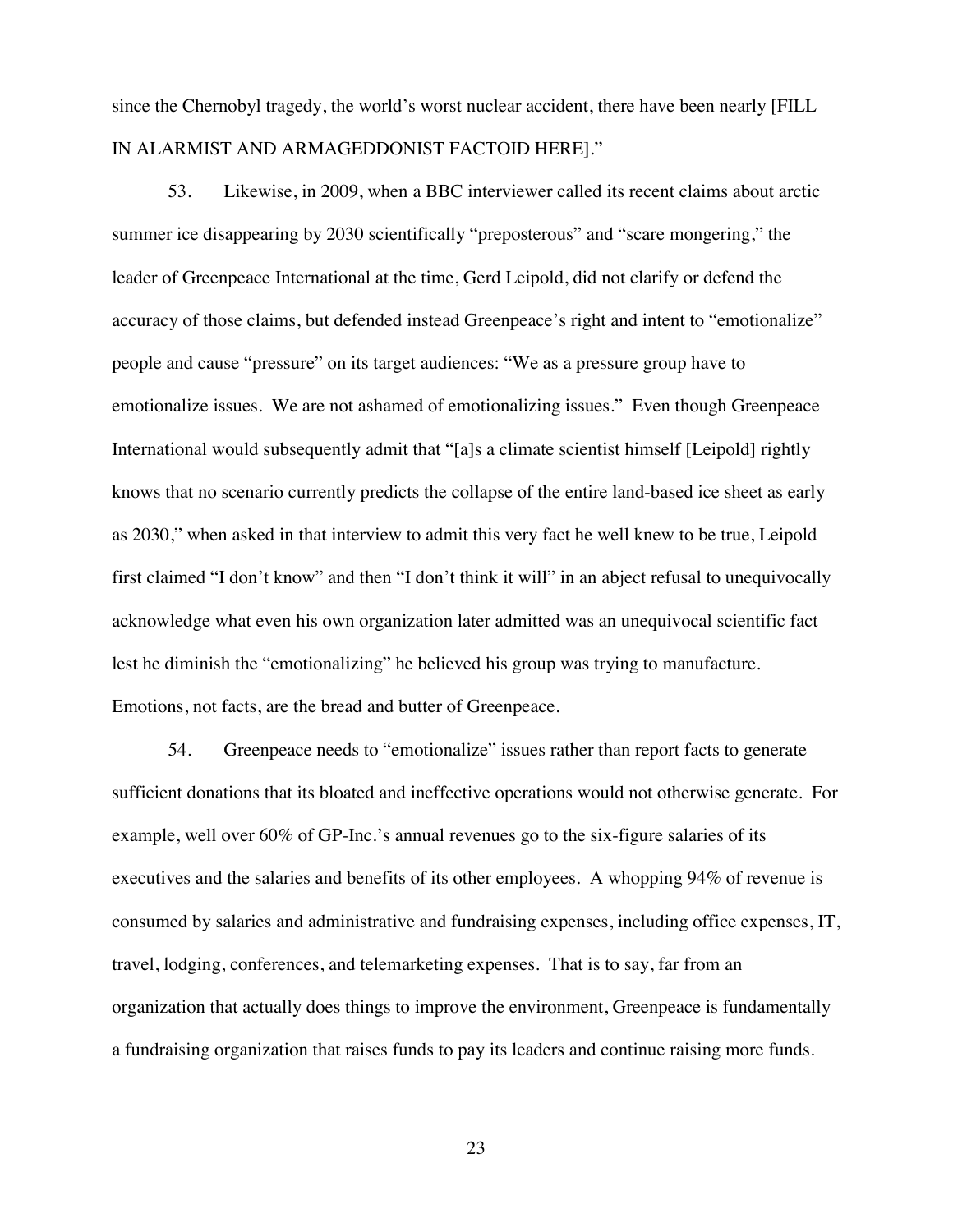55. But this is not how it portrays itself to donors. Thus, at the heart of this fraudulent scheme are fundamental lies as to what Greenpeace is and does, the manner in which donation dollars are used, and the specific misrepresentations it makes about its campaigns and targets. These lies are perpetuated on donors, tax authorities, targets and their customers, and the public at-large.

56. In perpetuating this fraudulent scheme, Greenpeace has developed a playbook that is readily recognizable. It identifies or manufactures a hot-button environmental issue; disseminates sensational, alarmist, and false claims about impending calamity related to that issue; targets a high-profile company to vilify for the impending calamity, including by staging fake videos, photographs, and other evidence (such as staging animal slaughters by Greenpeace members impersonating others, and misrepresenting ordinary trees that have fallen as "ancient trees" harvested by its targets or photos and videos of one location or event passed off as another); bombards supporters with urgent requests to "DONATE NOW"; and directs extortive demands, tortious interference, and other illegal conduct at its targets and their customers. When Greenpeace's extortion succeeds, it insists that its target publicly endorse its campaign and lies, which it then uses to drive more donations and attacks.

57. A prime example of Greenpeace's *modus operandi* is its long running campaign against commercial fishing. In the 2000's, Greenpeace began manufacturing sensational claims about over-fishing and the purportedly impending extinction of dozens of fish species. Not surprisingly, these species corresponded with 50% of all currently available seafood sold in U.S. grocery stores, which Greenpeace then targeted along with the fishing industry in an "ALARMIST AND ARMAGEDDONIST" fundraising campaign that included sensational and untrue publications like, "Carting Away the Oceans: Grocery Stores are Emptying the Seas."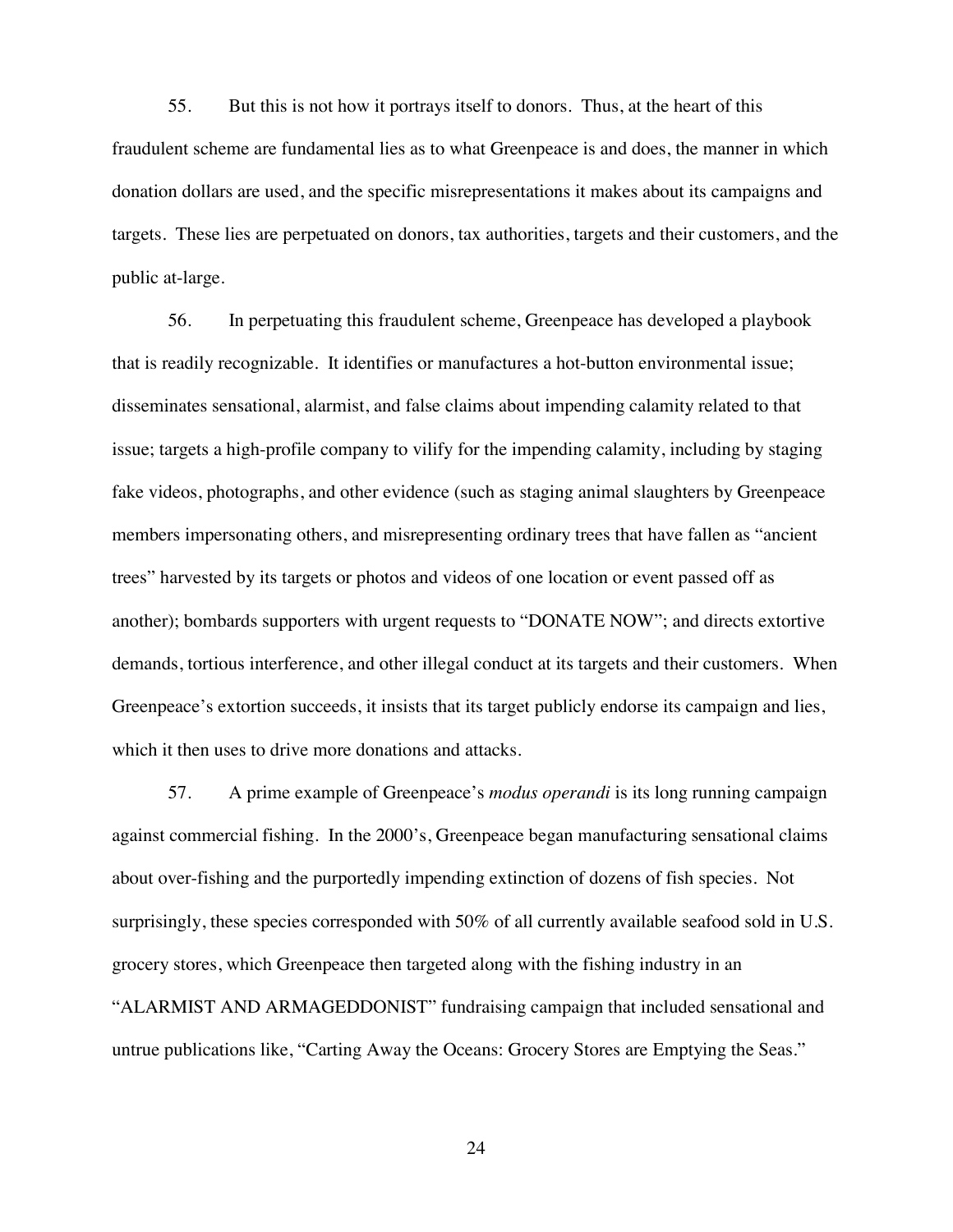58. This campaign included sensational claims, among other things, that 90% of all large predatory fish had already been lost, and that absent urgent and drastic action by its audiences (i.e., donors making donations), oceanic fish stocks would collapse within decades. These "ALARMIST AND ARMAGEDDONIST" claims had no basis in fact or science. They were just another Greenpeace lie.

59. Indeed, at the time, the National Oceanic and Atmospheric Administration ("NOAA") and other international agencies monitoring ocean fisheries were reporting that many of the species Greenpeace said were expiring were actually thriving, and those still facing challenges were recovering under rigorous management plans. For example, while Greenpeace identified Alaskan Pollack, Yellow Fin Tuna, Bigeye Tuna, Monk Fish, and various other species as near extinction, NOAA identified none of these species as "overfished" and many for which instead it reported that "population levels are high." Likewise, Greenpeace also warned that supermarket sales were depleting the ocean shrimp stocks even though virtually all supermarket shrimp was sourced from farms. Because Greenpeace knew these to be the actual facts, its sensational claims otherwise were intentionally false and misleading.

60. Greenpeace's campaign particularly zeroed in on the tuna industry, with the usual "ALARMIST AND ARMAGEDDONIST FACTOIDS" about impending extinction. However, international agencies actually monitoring the tuna stocks, in collaboration with responsible environmental organizations who actually care about the science, facts, and real environmental protection, were correctly reporting that the commercially fished tuna stocks had not declined in 60 years:

Tuna and billfish . . . are fished at levels that will provide maximum sustainable yield and are at the abundance that will produce maximum sustainable yield. The U.S. Fisheries are doing extremely well.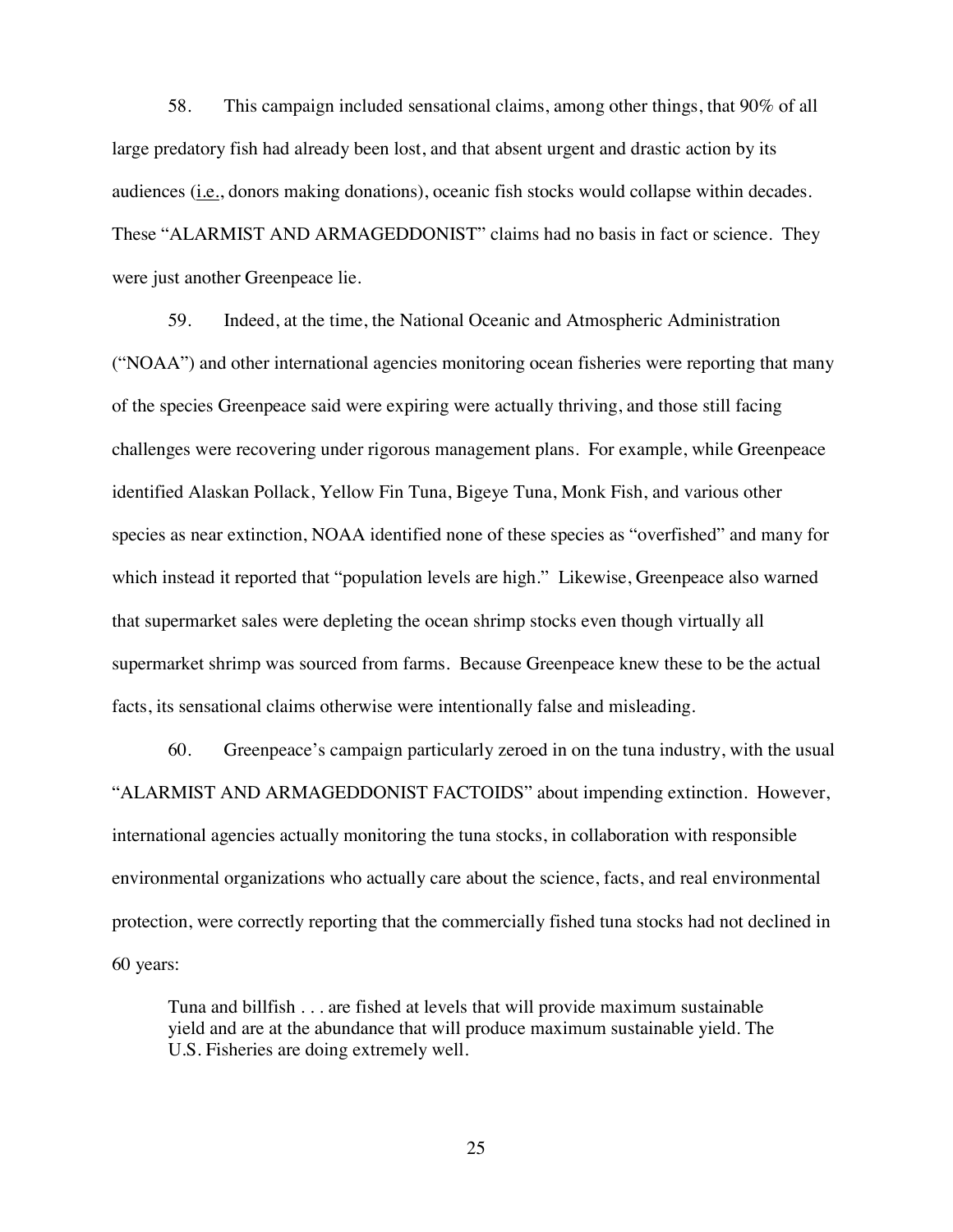61. Undeterred, Greenpeace also issued sensational alerts about the massive amounts of "by-catch" of non-tuna in tuna nets. Again, however, this "emotionalizing" issue ignored the science and facts, which showed that by-catch had been reduced to less than 5% in the industry. Nevertheless, Greenpeace has adopted the preposterous claim that the world's tuna demand should be caught only with rod and reel to avoid any by-catch at all. This is nothing more than an assertion that people should no longer eat tuna. More important, even if such methods could satisfy the world's tuna demand, doing so would be entirely inconsistent with Greenpeace's claims and fundraising on climate change because doing so would exponentially increase the carbon footprint of the tuna fishing fleet, which would need to be far bigger and operate far longer if forced to apply such inefficient means. It would also require the massive catch of bait fish vastly in excess of the amounts of non-tuna by-catch Greenpeace was purporting to protect in the first place. A less coherent position could not be conceived. But coherence, science, and truth are not important to Greenpeace leadership; inducing donations by whatever means necessary is.

62. Indeed, were Greenpeace interested in science, facts, and real results, it would not have refused for over five years to participate in the International Seafood Sustainability Foundation's ("ISSF") highly successful work improving sustainable commercial tuna fishing. Reflecting a legitimate environmental campaign, this organization is comprised of the tuna industry, leading marine biologists and scientists, and a Who's Who of responsible environmental groups, including the World Wildlife Fund ("WWF"), FishWise, New England Aquarium, Conservation International, SeaFoodWatch, Bird Life International, NOAA, Union of Concerned Scientists, Shark Advocates International, Hawaii Pacific University, and Sustainable Fisheries. These environmental groups, serious about sustaining the tuna stocks, along with the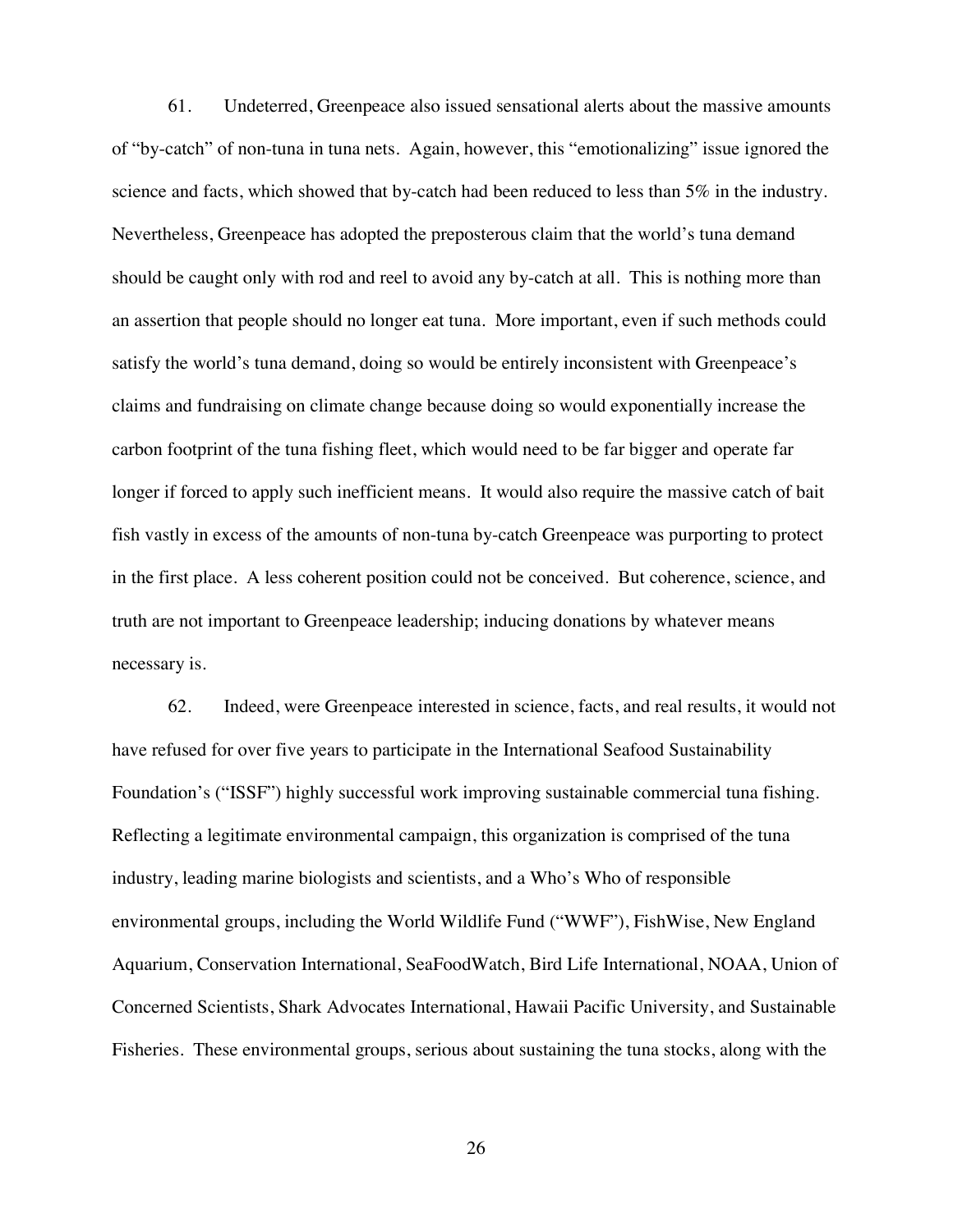scientific community and the industry members, who also want to preserve the species upon which their livelihood depends, have worked diligently to dramatically improve the sustainability of the species and reduce the fishing fleet's environmental impact.

63. Were Greenpeace serious about sustainable tuna fishing it would participate in these efforts. It does not because doing so offers minimal fundraising potential. Instead, it motors around the ocean in a 240-foot former-Soviet naval vessel, powered by two 3,000 hp gaspowered engines, pumping out sensational but environmentally irrelevant or detrimental fundraising photos and videos, including, ironically, of it using speedboats, helicopters, drones, and submarines to destroy greenhouse gas reducing Fish Aggregating Platforms that ISSF members have developed and deployed to minimize the fishing fleet's carbon footprint.

64. Likewise, in December 2014, a major international climate change conference was held in Peru. Rather than focus its efforts on participating in that conference, Greenpeace again elected instead to pursue an environmentally devastating publicity stunt at a Peruvian UNESCO Heritage Site miles way. That site, called the Nazca Lines, is a precious moon-like landscape that, because of the environment, has preserved large, extremely fragile geoglyphic figures ancient peoples formed over 2,500 years ago by removing rocks forming a thin patina cover over white sands. Walking in the Nazca Lines is illegal because doing so necessarily and permanently alters the landscape and, thus, the geoglyphics. Unconcerned, a gaggle of blundering Greenpeace activists trolloped to, on, and around the site to unfurl a large banner. When they left, they had permanently defaced this several thousand-year-old UNESCO Heritage Site. Although Greenpeace purported to apologize for this damage, it refused to identify the members responsible for the illegal destruction and to this day is harboring and protecting those eco-terrorists from justice.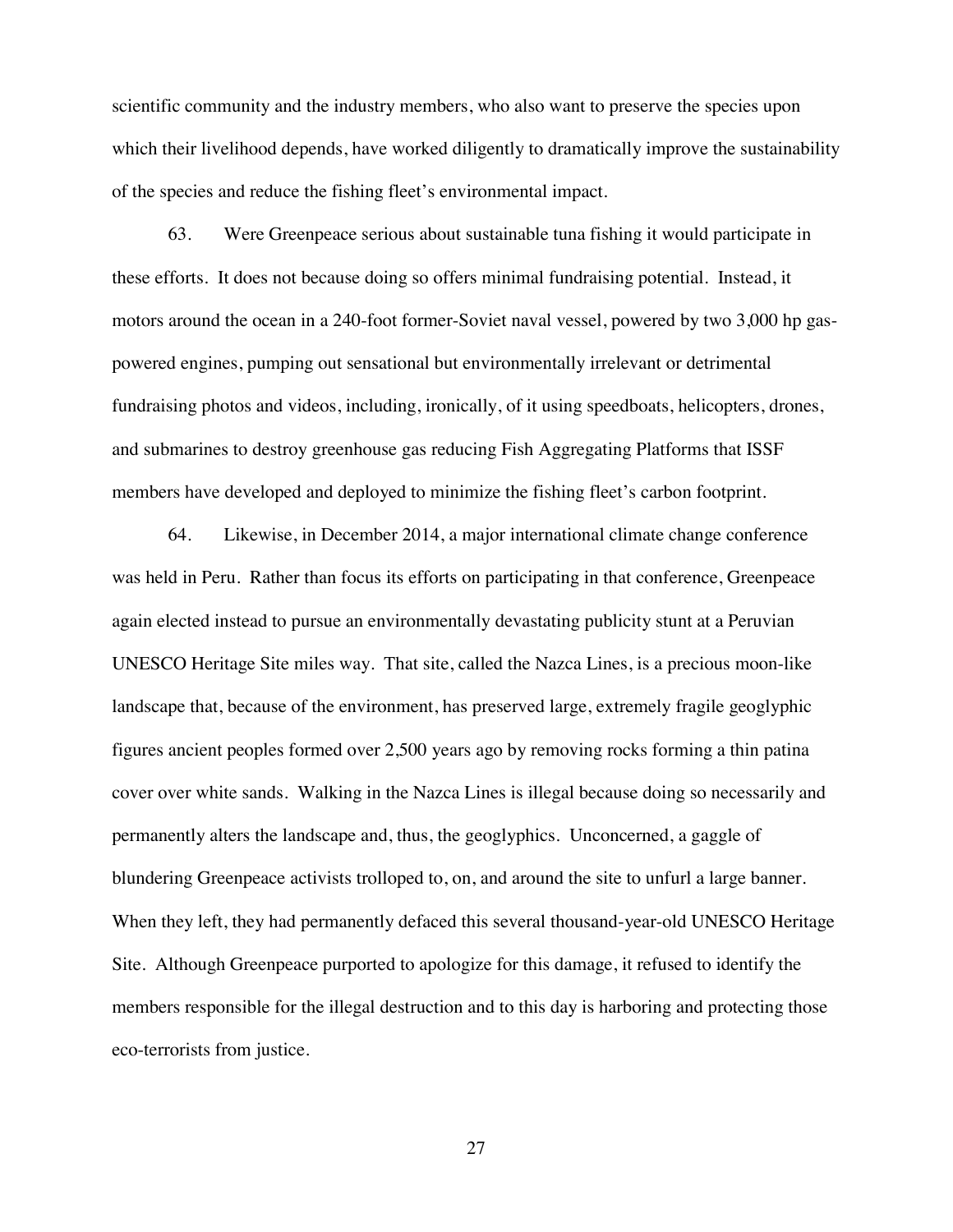65. A year later, Greenpeace's dishonesty and malice would again be revealed when, in December 2015, it targeted distinguished Physicist William Happer the day before he was to testify to Congress on CO2. Attempting to intimidate and discredit Dr. Happer, Greenpeace engaged in a pre-textual email contact in which it impersonated a representative of a Middle Eastern fossil fuel company and offered to hire Dr. Happer to write a paper to support their  $CO<sub>2</sub>$ position. Dr. Happer first sent them prior papers he had already published to make clear what his position was, and then also warned them that he did believe fossil fuels caused environmental problems even though he believed certain exaggerated concerns about  $CO<sub>2</sub>$  were not scientific. Dr. Happer asked for no remuneration, and when Greenpeace kept pressing to provide some, he made clear that (unlike Greenpeace) he was not motivated by money but would write what he believed as "a labor of love" for science and a subject he cared deeply about: "My activities to push back against climate extremism are a labor of love, to defend the cherished ideals of science ...." Instead, "if" the company wanted to reimburse him, he explained he would rather they donate "whatever" amount to a charitable scientific organization that educated on this issue but paid him nothing: "If your client was considering reimbursing me for writing something, I would ask for whatever fee would come to me would go directly to  $CO<sub>2</sub>$  coalition ... [which] occasionally covers travel expenses but pays me no fees or salary."

66. Ignoring this impeccable exchange, the evening before he was to testify, Greenpeace attempted to intimidate Dr. Happer by threatening to publish a story about him and "how fossil fuel companies are able to pay academics to produce research which is of benefit to them." Of course, his exchange showed no such thing and, in fact, reflected the opposite. When he testified anyway, Greenpeace carried out its threat by publishing a report about him called "Academic-For-Hire" falsely claiming that he had agreed to be "secretly pa[id]" to "write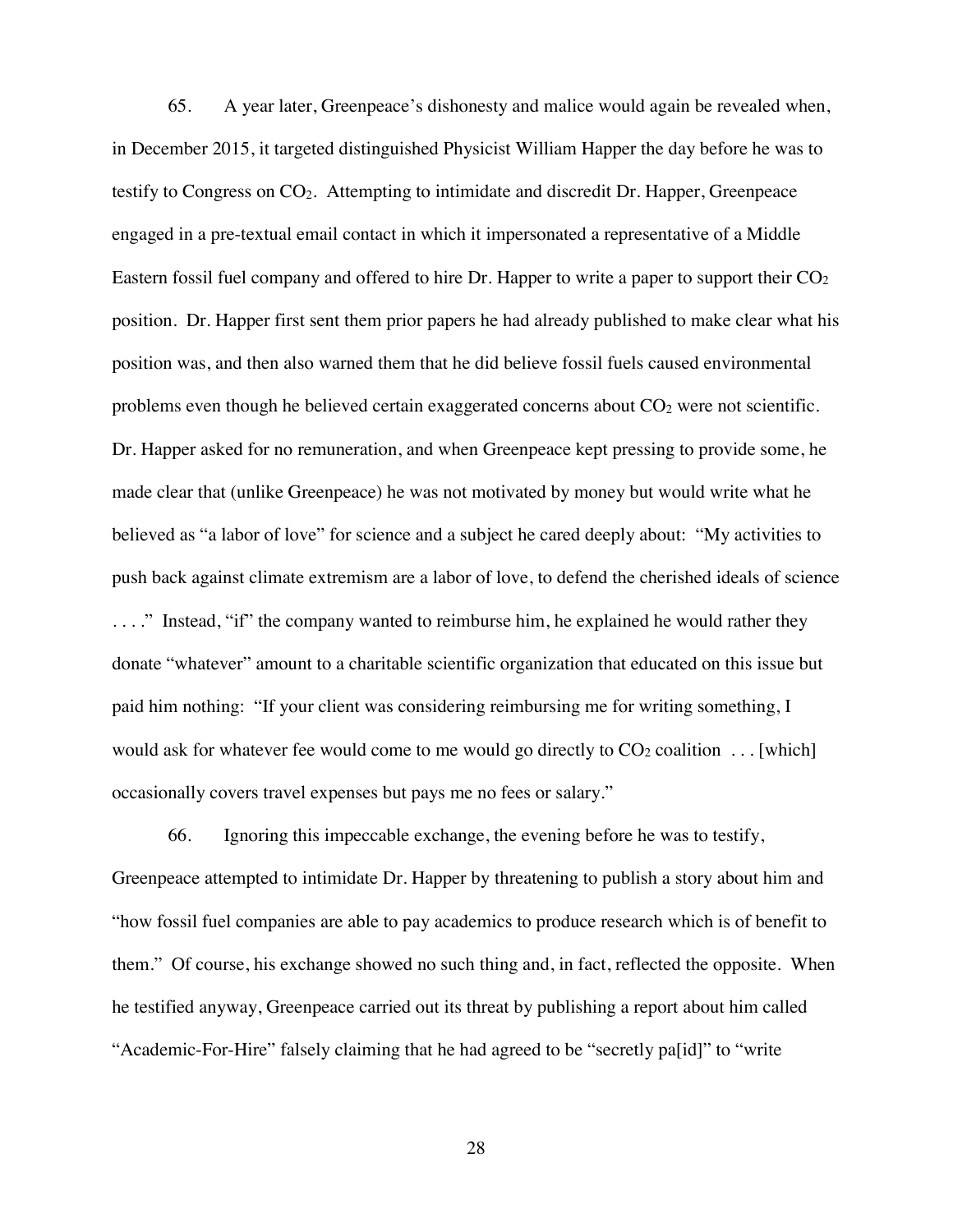research sowing doubts about climate change and promote the company's commercial interests." The story was pure libelous smear as Dr. Happer (a) made clear he did not want to get paid but would write out of "a labor of love;" (b) was not going to get paid anything; (c) made clear he would only write about research and conclusions he had already published; and (d) merely deflected Greenpeace's repeated efforts to get him to accept payment by stating that "if" Greenpeace wanted to "consider[] reimbursing" him it could instead donate "whatever" amount to a charity from which he received no remuneration. Greenpeace then publicly confronted Dr. Happer in Congress as he sat for testimony by loudly repeating these slanderous charges before being forcibly removed from the chamber.

67. This pattern of fraud, deceit, extortive threats, and other illegal activities by Greenpeace has been going on for decades. As a Greenpeace founder, Dr. Patrick Moore, has explained, once Greenpeace attained a significant public profile, others in the organization saw it as a means not to pursue legitimate environmental work, but instead corrupted the organization into a means of enriching themselves through perpetual fraudulent fundraising. As a result, among other things, Canadian authorities long ago revoked Greenpeace's charitable status because its sensational claims "served no public purpose," and authorities in India are also attempting to revoke its charitable status and business registration and investigating it for fraudulent accounting and tax evasion. Just months ago, founder Moore labelled Greenpeace a "monster" engaged in "extremism," "RICO," "wire-fraud," "witness tampering" and "obstruction of justice." Resolute is only the latest target of this fraudulent and illegal operation.

### **2. The Illegal Campaign Against Resolute**

Since no later than 2012, the several organizations operating under the Greenpeace banner and other organizations and persons constituting the Greenpeace Enterprise alleged herein have prosecuted an unrelenting and increasingly hostile campaign against the Plaintiffs,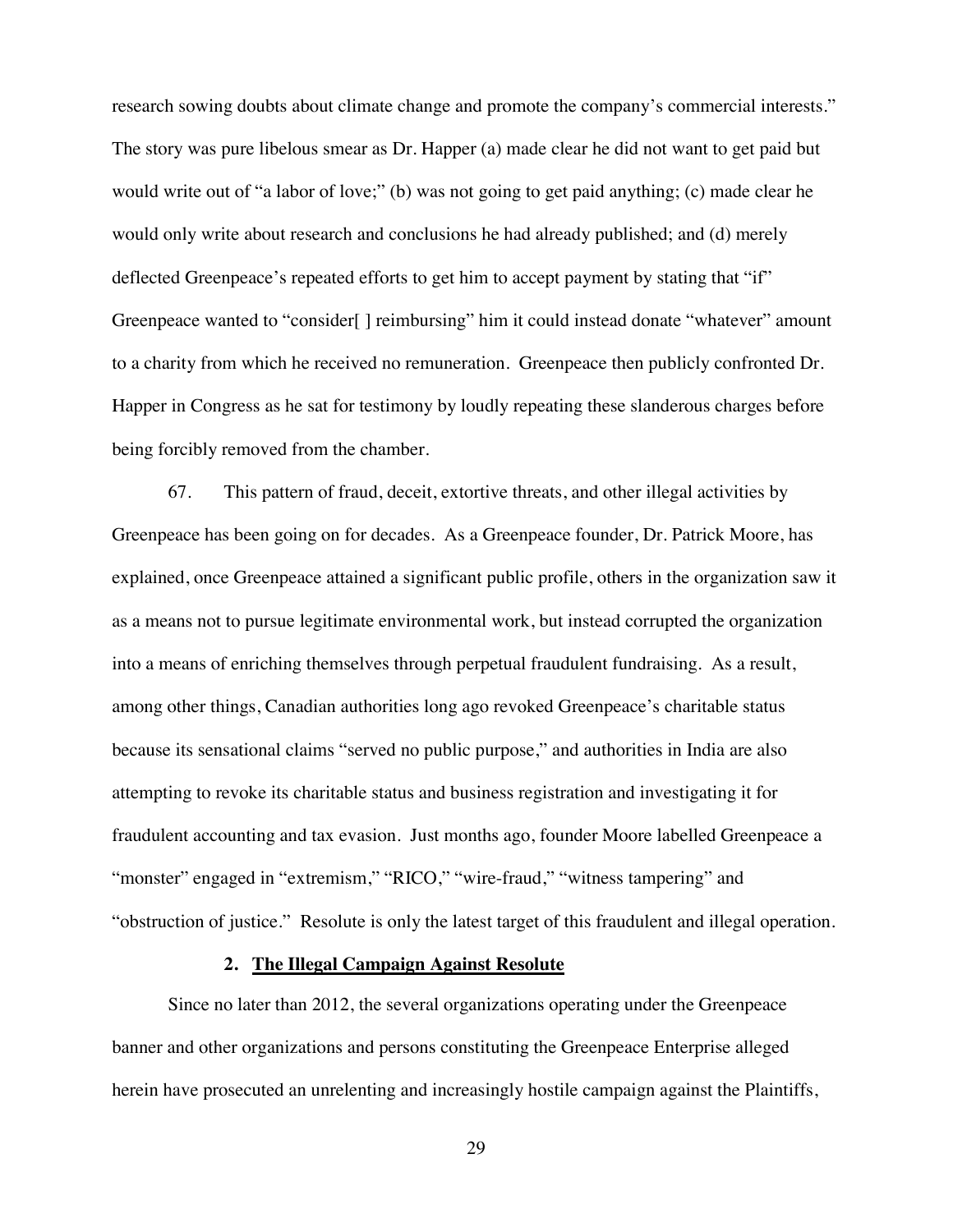the specifics of which are as follows.

### **a. The Greenpeace Enterprise Destroys the "Historic" CBFA to Launch a Funding Campaign.**

68. In 2008, Resolute's predecessor agreed to the Greenpeace Enterprise's demands that it significantly increase the amount of its products that were environmentally certified by the Forest Stewardship Council ("FSC"). Even though all operations of Resolute's predecessor at the time were certified by other internationally recognized organizations, the Greenpeace Enterprise considered FSC the "green" standard for certifications due, in large part, to its role and that of ENGOs in FSC itself. True to its word, Resolute would soon become the global leader in FSC certifications.

69. In 2010, Resolute and other forest companies operating in the Boreal also entered into the Canadian Boreal Forest Agreement ("CBFA") with leading ENGOs, including Defendants Greenpeace and ForestEthics. At the time, the CBFA was hailed as a historic and unprecedented agreement forming the largest partnership of its kind anywhere in the world. Under the CBFA, the industry signatories voluntarily committed to expand protected areas within the Boreal forest where they already held harvesting rights, develop recovery plans for species at risk, take action on climate change, and improve the prosperity of local populations. As one of the ENGO representatives explained at the time, it was the "largest forest conservation agreement of its kind in history" under which:

companies involved are proposing to voluntarily relinquish their rights to [harvest] areas equivalent to about 70 million acres – an area as large as Montana . . . We have never, in our experience, seen the forest industry willing to make these kinds of adjustments to their logging plans . . . if the agreement ultimately becomes permanent it will completely change the face of logging in the Boreal forest.

70. On May 6, 2011, on the one-year anniversary of the CBFA, the Greenpeace Enterprise praised the "historic agreement's" impact and "significant" progress, especially the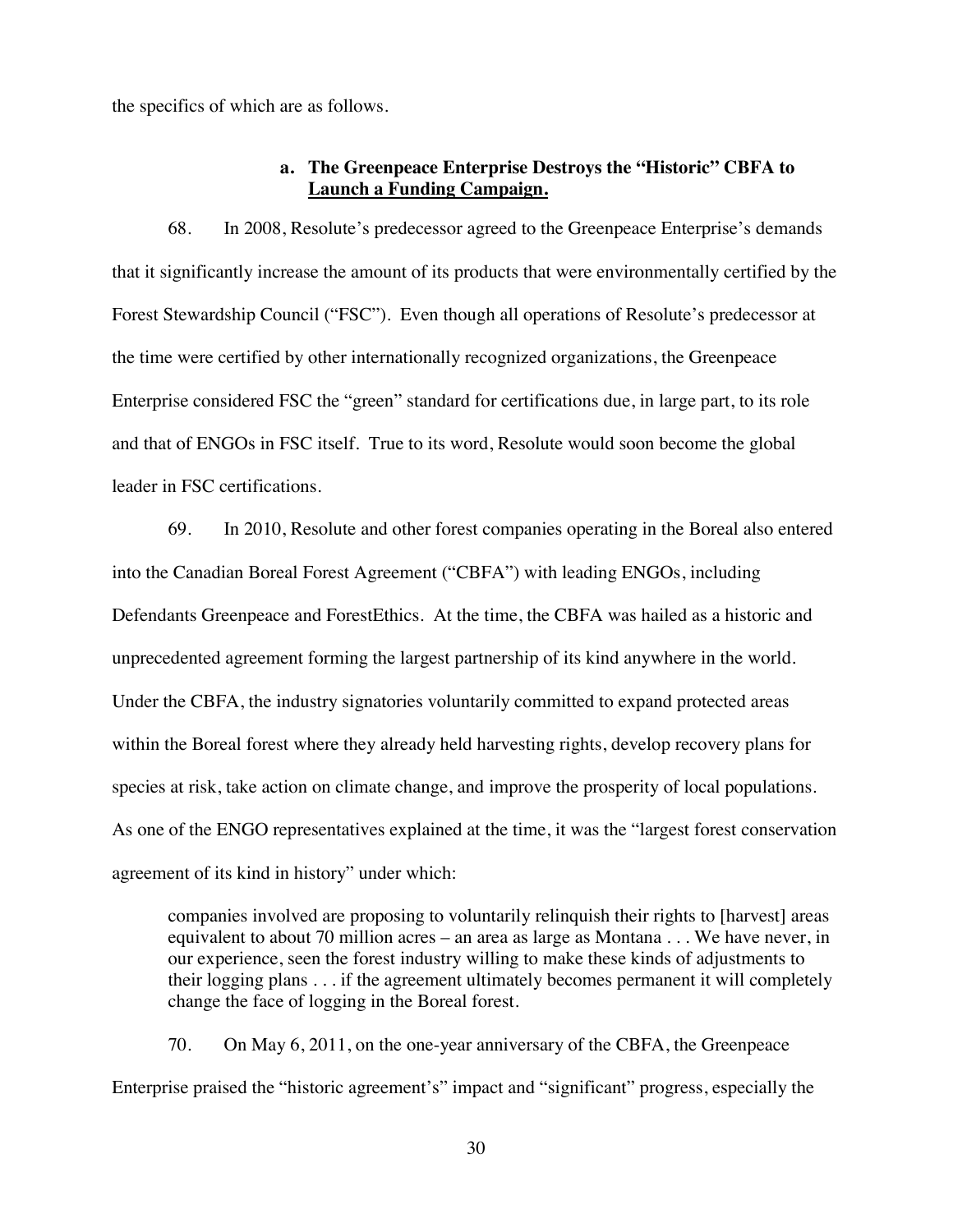fact that it had already provided what the Greenpeace Enterprise described as a "moratorium . . . protect[ing] "virtually all of the habitat of the threatened woodland caribou":

A year after the signing and announcement of the Canadian Boreal Forest Agreement (CBFA), there has been significant progress on implementation. Greenpeace negotiated and signed the CBFA because of tremendous potential for conservation that it presents. The forest industry has finally accepted there is an urgent need to create large protected areas in the commercial Boreal forest in order to preserve biodiversity and habitat-ofspecies at risk, such as the woodland caribou . . ..To maintain the 'solutions-minded' space to allow this to occur, the logging companies have agreed to a moratorium on logging in nearly 29 million hectares of the 72 million hectares of Canadian Boreal Forest covered by the CBFA. The moratorium area protected virtually all of the habitat of the threatened woodland caribou. (emphasis added).

71. Throughout the period the Greenpeace Defendants called a "moratorium,"

Resolute operated outside of "virtually all of the habitat of the threatened woodland caribou" as the Greenpeace Enterprise itself described. In addition, Resolute committed thousands of hours to analyzing and proposing additional protected lands to protect woodland caribou, including proposals to increase such areas by 1.7 million hectares in Quebec and 2 million hectares in Ontario; matched funds raised by ENGOs to conduct research on species management; proposed bringing indigenous communities and governments into the CBFA process so that its goals could be more quickly implemented; and prepared detailed management plans in collaboration with ENGOs, indigenous communities, and governments.

72. By 2012, however, the Greenpeace Enterprise, consistent with its playbook, had decided to blow-up the "historic" CBFA because it had exhausted its publicity and fundraising potential to the Greenpeace Enterprise. Accordingly, per its playbook, the Greenpeace Enterprise concocted a scheme to falsely accuse Resolute of breaching the CBFA as a pretext for the Greenpeace Enterprise's withdrawing and using that withdrawal to launch a more lucrative high-profile fundraising campaign.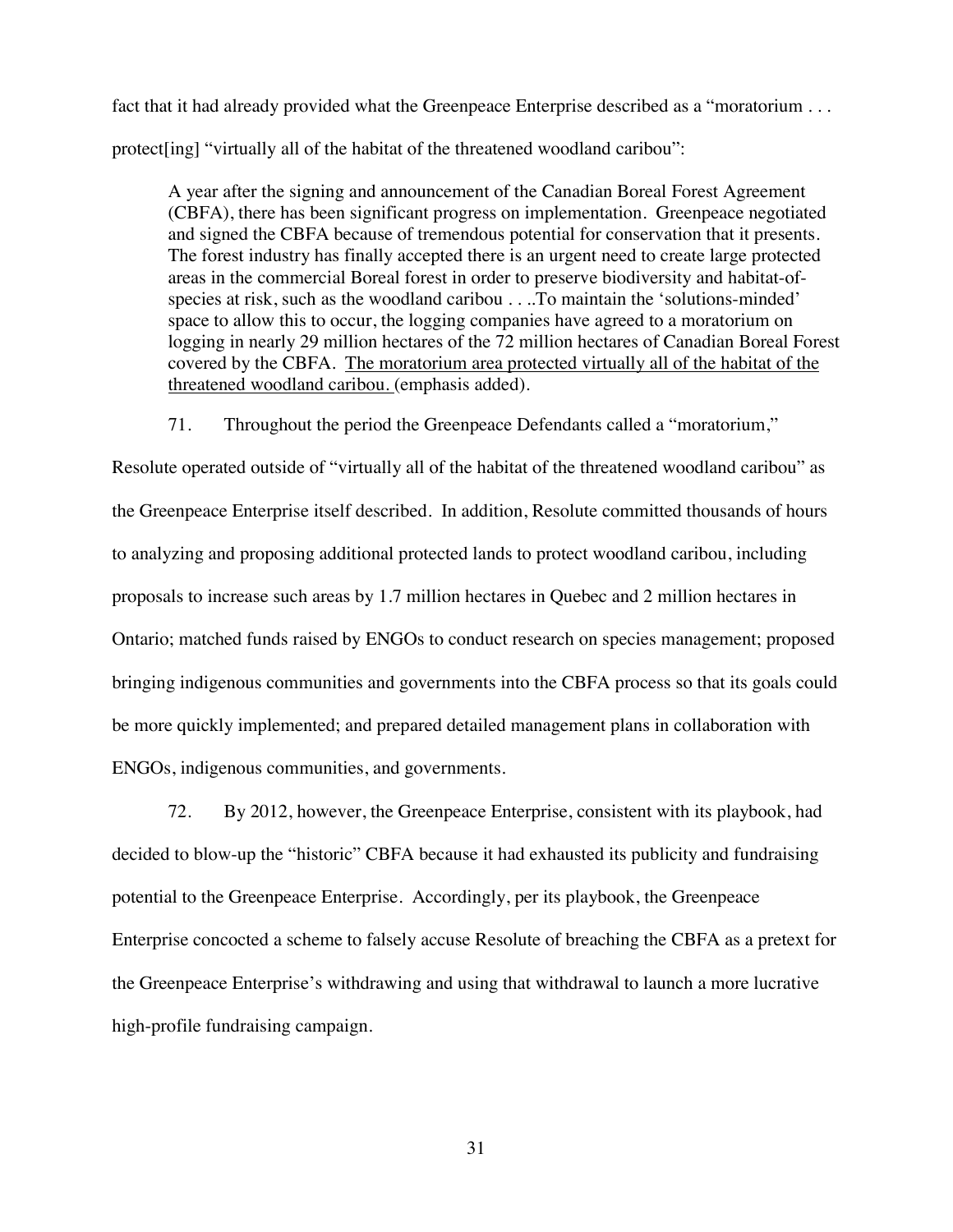73. The Greenpeace Enterprise launched this scheme with a highly sensational, publicized, and false report released in December 2012 and titled "Exposed: Resolute Forest Products Breaks Historic Environmental Agreement." The report falsely accused Resolute of logging in various regions of the Boreal forest in violation of the CBFA, and purported to corroborate those claims with photographs of the roads Resolute had purportedly built with devices depicted in the photos purporting to show corroborating GPS coordinates. The photos, however, were faked, and the report was a sham. Resolute had not committed any of the acts it was accused of, or otherwise broken the CBFA.

74. Nevertheless, the Greenpeace Enterprise used these trumped up claims and phony evidence as a pretext to withdraw from the CBFA and plea for donations to fight Resolute for logging where it promised not to:

When the biggest logging company in the Boreal forest goes back on its word to stay out of critical habitat, it signals the Agreement has broken down . . . Greenpeace needs your help. Help stop Resolute from logging in Canada's endangered forest. Share this video and tell your friends about the Resolute scandal in the Boreal.

The accompanying video also falsely purported to depict Resolute operating "in off-limit caribou habitat," a clear violation of the CBFA that it had not committed.

75. The Greenpeace Enterprise also issued a December 6, 2012 "Backgrounder" titled "Resolute Forest Products violates Canadian Boreal Forest Agreement with logging activity in off-limit areas" which repeated the false account and photographic depictions of Resolute breaching the "off-limit" areas in violation of the CBFA.

76. On December 11, 2012, the Greenpeace Enterprise issued another statement "It's Over Resolute Forest Products," announcing that the Greenpeace Enterprise was leaving the CBFA because the "agreement's foundation was broken by logging activity in bad faith" and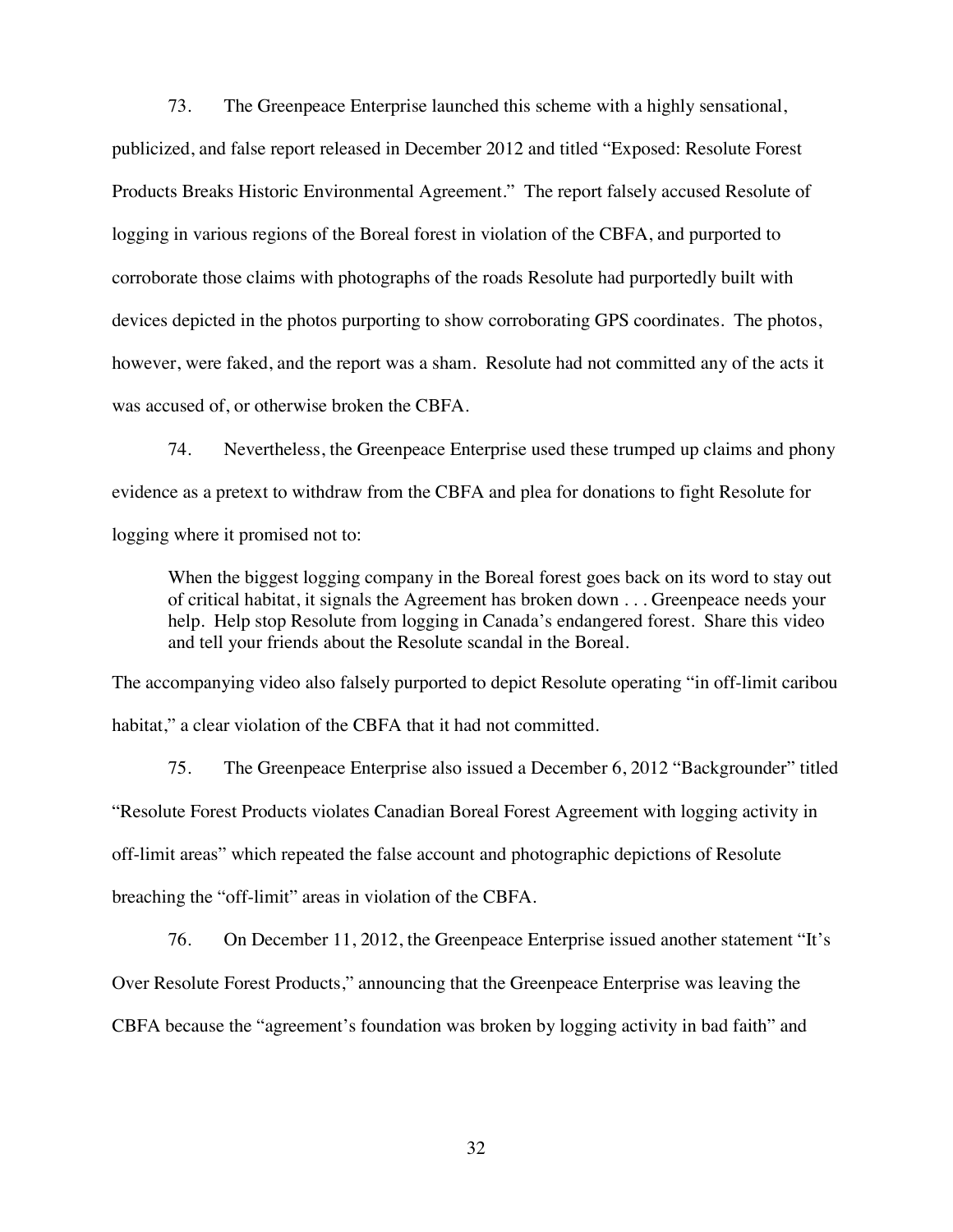thus, the Greenpeace Enterprise claimed, "[it] can't trust [Resolute] to meet their end of the bargain . . ."

77. Having blown-up the CBFA and launched a new fundraising campaign asking for help to stop logging activity that was not actually occurring, the Greenpeace Enterprise executed a classic "bait and switch," substituting in its literature the previously agreed upon off-limit areas -- which the Greenpeace Enterprise had previously trumpeted as "protecting virtually all of the habitat of the threatened woodland caribou" -- with an entirely new set of areas the Greenpeace Enterprise unilaterally designated "Endangered Forests" that exceeded not only the previously agreed upon off-limits areas but included areas in which the Greenpeace Enterprise and the other ENGOs had previously and explicitly agreed Resolute could harvest.

78. Once it had executed its "bait and switch," in March 2013, the Greenpeace Enterprise admitted its prior claims were false and purported to retract them, but then substituted those false claims for other false claims that Resolute was harvesting in "Endangered Forests." In making its retraction, the Greenpeace Enterprise admitted that it "incorrectly stated that Resolute had breached the Canadian Boreal Forest Agreement by . . . secretly engag[ing] in logging contrary to the terms of the [CBFA]," but misrepresented that its false accusations were due to "inaccurate maps," and that "it did not intend to hurt the company but intended to promote a vision of the Boreal that includes Resolute." It did not explain the phony GPS coordinates.

79. Immediately thereafter, in May 2013, the Greenpeace Enterprise launched its "Resolute: Forest Destroyer" campaign based on the new false claims that Resolute was "one of the destructive logging companies in Canada . . . responsible for destroying critical caribou habitat in endangered forest areas" and violating a previously agreed upon moratorium with the Cree Nation in the Broadback Forest. At the time, Resolute commenced a defamation and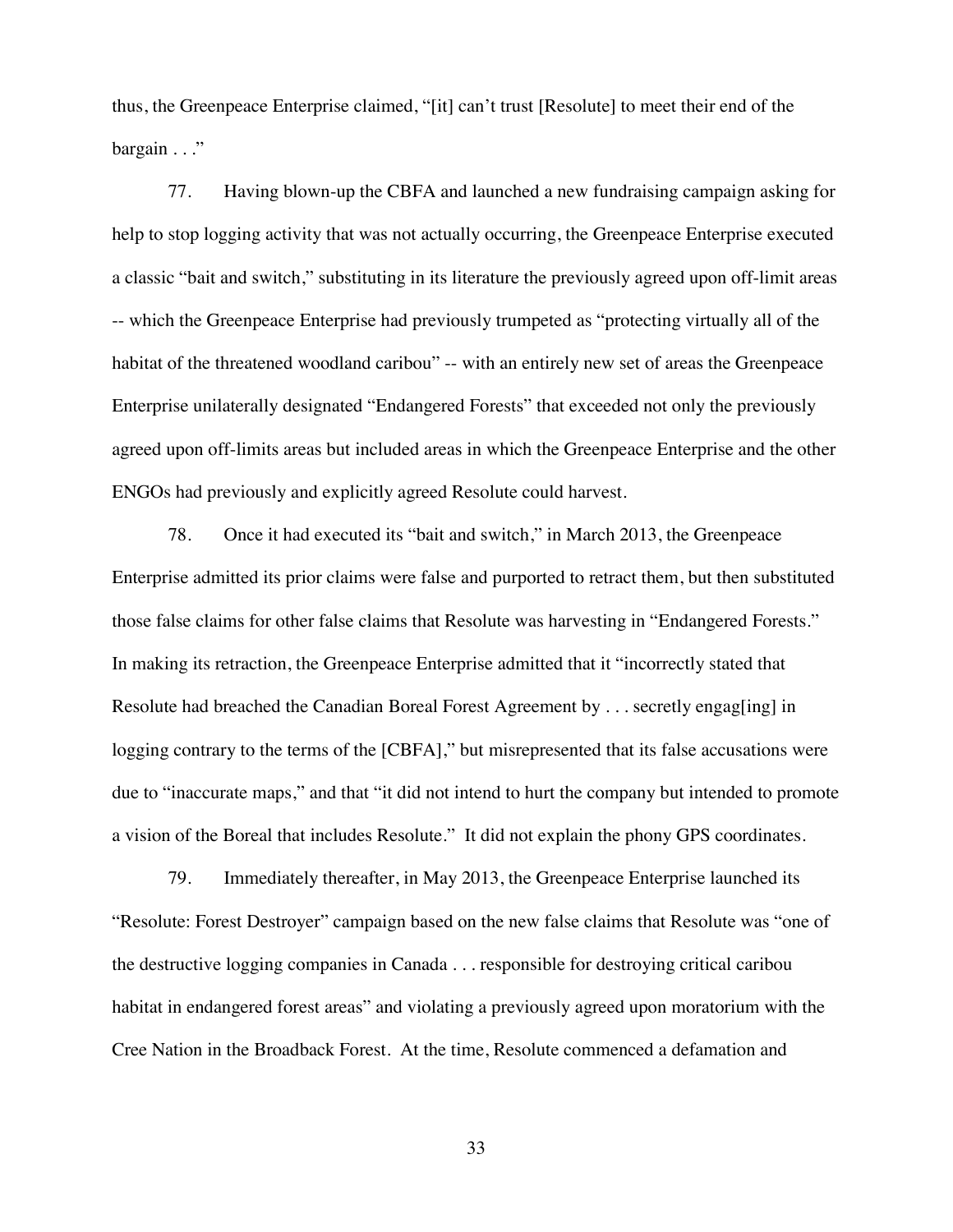tortious interference action in Canada against enterprise members Greenpeace Canada, Brooks, and Moffatt (none of whom are named defendants in this action). Thereafter, Defendant GP-Inc. joined the campaign and dramatically intensified its tempo and aggressiveness.

80. For the next three years, GP- Inc., Greenpeace Canada and the other enterprise members would aggressively pursue the "Resolute: Forest Destroyer" campaign with ever expanding and increasingly malicious lies disseminated to every important Resolute business constituency. Most aggressively targeted were (a) Resolute's customers, including those in Georgia, to whom the Greenpeace Enterprise made extortive threats to also publicly label them as "forest destroyers" if they continued to do business with Resolute; and (b) the FSC and its auditors whom the Greenpeace Enterprise contaminated with its disinformation in order to make it impossible for Resolute to maintain its status as the industry's leader in FSC certifications.

#### **b. The "Forest Destroyer" Campaign**

81. Having blown-up the CBFA, the Greenpeace Enterprise's new campaign issued broad, sensational, and ubiquitous claims that Resolute was a "Forest Destroyer" operating without regard for law, morals, or any concern for the Boreal or its people. Among other things, the Greenpeace Enterprise would again fabricate phony photographic evidence and redraw or rename maps to misrepresent, among other things, that Resolute was harvesting in areas in which it had previously agreed not to harvest, even though these were all areas in which the Greenpeace Enterprise had previously agreed Resolute could harvest.

82. The Greenpeace Enterprise would also manufacture a false sense of urgency, importance, and grand purpose by grossly misrepresenting and exaggerating the conditions in the Boreal forest, and Resolute's impact there, tying these wild claims to hot-button issues such as global warming, endangered species, and the treatment of indigenous peoples, as well as madeup concepts having no application to the Boreal like "ancient," "old" and "endangered" forests.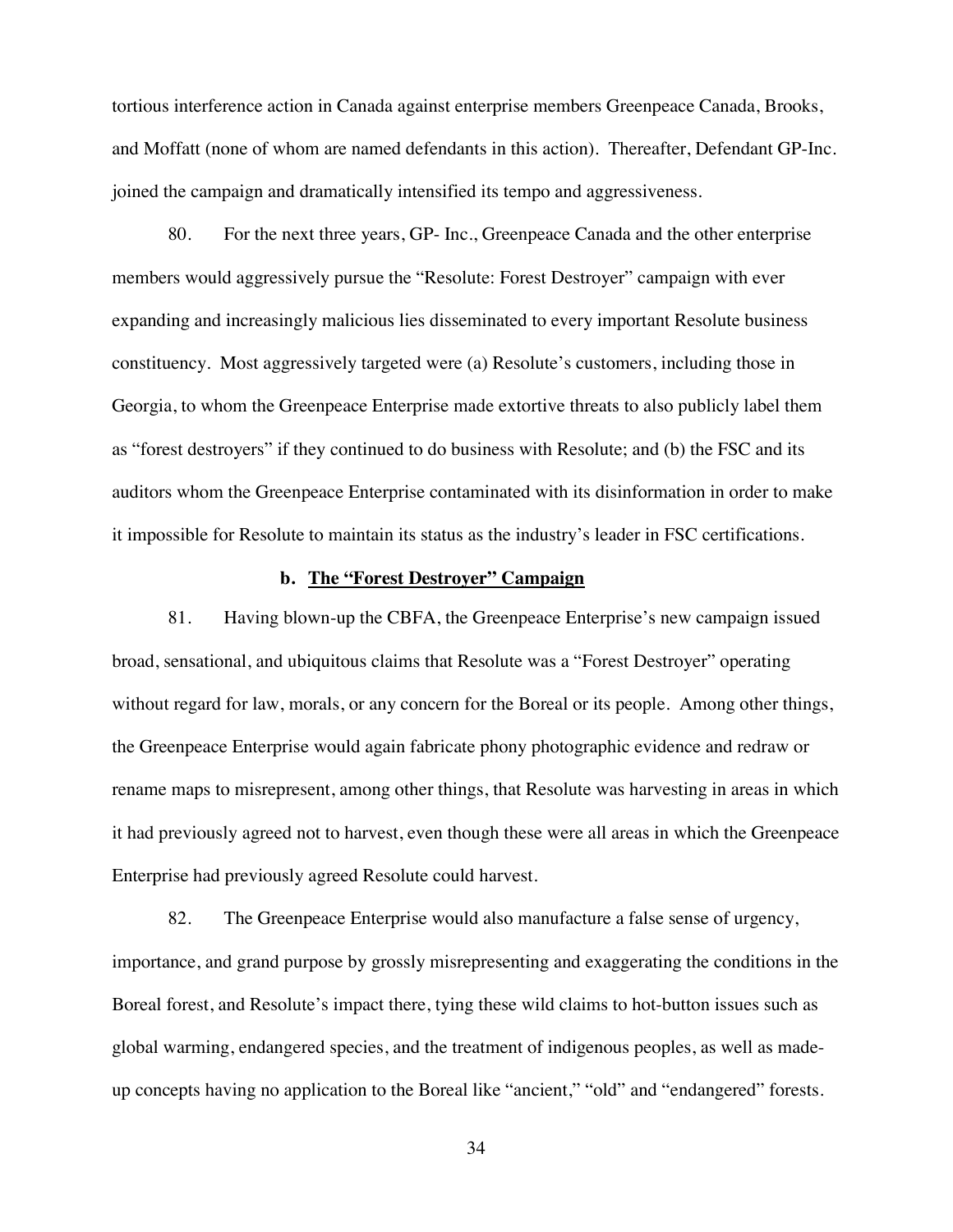The Greenpeace Enterprise misrepresented that these sensational claims were based on the "best science" when, in fact, these claims were either contradicted or unsupported by the very science they cited.

83. Ultimately, however, the biggest lies were that the Greenpeace Enterprise was acting objectively, scientifically, and based only on a genuine interest in protecting the Boreal from a rogue corporation that would otherwise destroy it when, in fact, Resolute was a leader in sustainable Boreal forestry and the Greenpeace Enterprise's sole objective was to falsely demonize it to raise money for itself and the salaries of its leaders and those running its campaigns.

# **i. The Greenpeace Enterprise Misrepresents that Resolute Is "Destroying" an "Endangered," "Ancient," "Intact," "Old Growth" Forest and Its Communities.**

84. The "Resolute: Forest Destroyer" campaign refocused the Greenpeace Enterprise's efforts on the United States, with GP-Inc. assuming a larger role and American customers being targeted. Its central narrative was that Resolute is a dangerous industry "outlier" posing an existential threat to Canadian forests due to its purportedly "unsustainable" practices: "logging is the primary driver of forest loss across Canada and one company [Resolute] is leading the charge . . . with forest destruction in Endangered Forests in Quebec and Ontario." Thus, the Greenpeace Enterprise's campaign ubiquitously and falsely declares that, among other things, Resolute is (a) a "Forest Destroyer" responsible for "destroying endangered forests" falsely described as "ancient," "intact," and "old growth"; (b) "operating and sourcing wood from [these] Endangered Forests"; (c) "responsible for the destruction of vast acres of Canada's magnificent Boreal forest," the "destruction of endangered species" and "critical caribou habitat," and a "Caribou Herd Death Spiral," "extirpation" and "extinction"; and (d) "manag[ing] . . . without scientific based conservation methods" and "despite scientific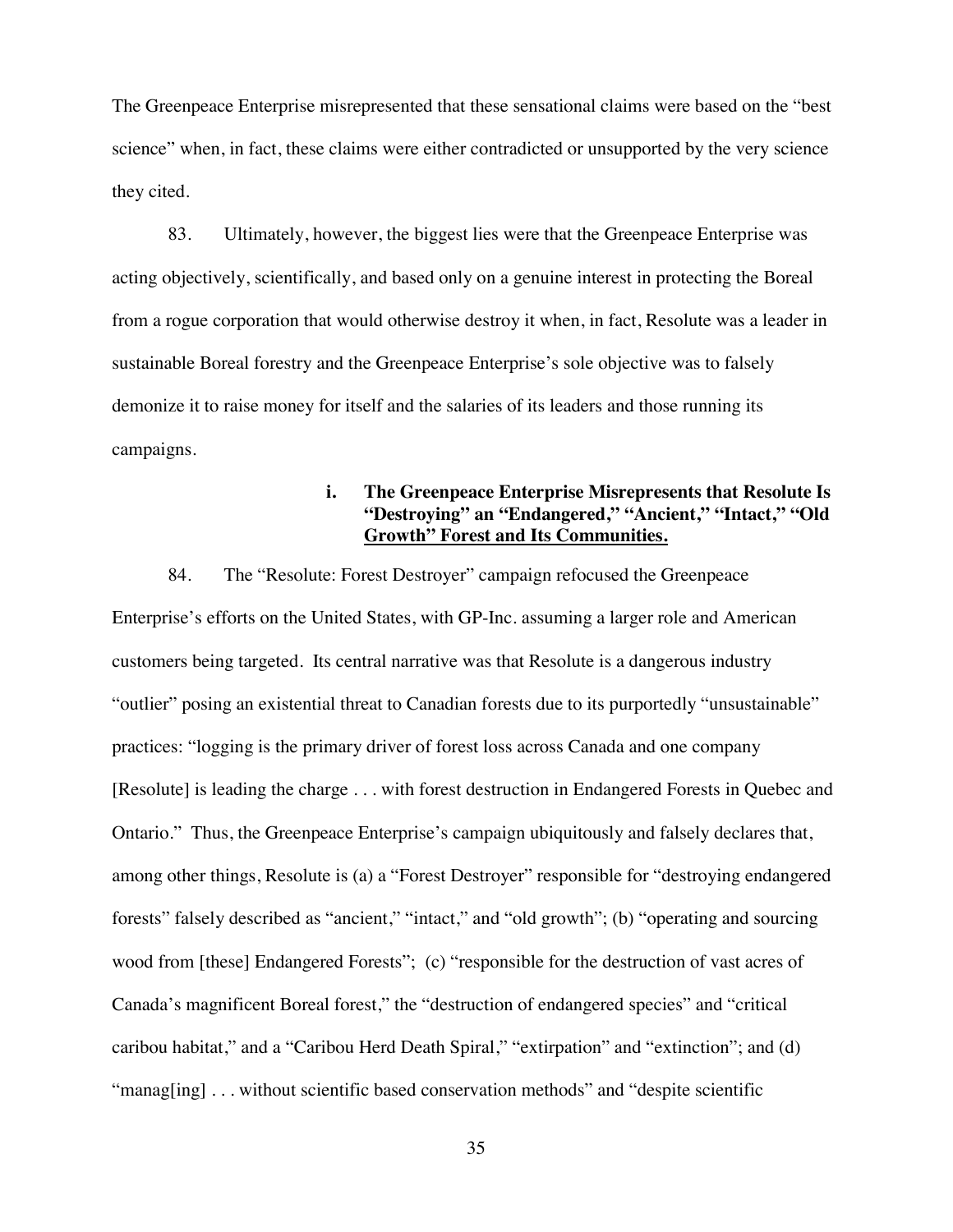recommendations" otherwise because it is "unwilling[] to do even the minimum required by science in terms of conservation."

85. In addition to accusing Resolute of "destroying" the Boreal Forest and its species, the Greenpeace Enterprise falsely accuses Resolute of "abandoning," "impoverishing," and exploiting the Boreal peoples and communities, including "ignor[ing] the rights of First Nations Communities" and "log[ging] on Indigenous People's land without consent."

86. And the Greenpeace Enterprise's "Resolute: Forest Destroyer" campaign shamelessly exploits the most followed environmental issue of the day, climate change, by also misrepresenting Resolute's harvesting as a major climate change risk.

87. The Greenpeace Defendants have admitted that these claims are "radical" and that they intend them to be so. The Greenpeace Enterprise's "Radical Resolute" is a rogue company that operates outside the bounds of the law, the rights of others, and all social responsibility, and which, therefore, the enterprise -- with "DONOR HELP" -- must stop before it causes irreversible destruction to the Boreal and its people as well as the global climate. This narrative is not only "radical," it is malicious, false, fraudulent, and defamatory. Its component "facts" and broader claims misrepresent and omit the truth in order to fraudulently induce donations to a scheme designed solely to enrich the Greenpeace Enterprise and not protect against any real environmental risk posed by the fictional environmental bogey-man the enterprise has created.

# **1. Resolute Does Not "Destroy" the Boreal Forest In Any Possible Sense.**

88. Merriam-Webster defines "destroy" as "to cause (something) to end or no longer exist: to cause the destruction of (something): to damage (something) so badly that it cannot be repaired." And this is exactly the "radical" meaning of "Resolute: Forest Destroyer" the Greenpeace Enterprise admits it intends to convey to those it is inducing to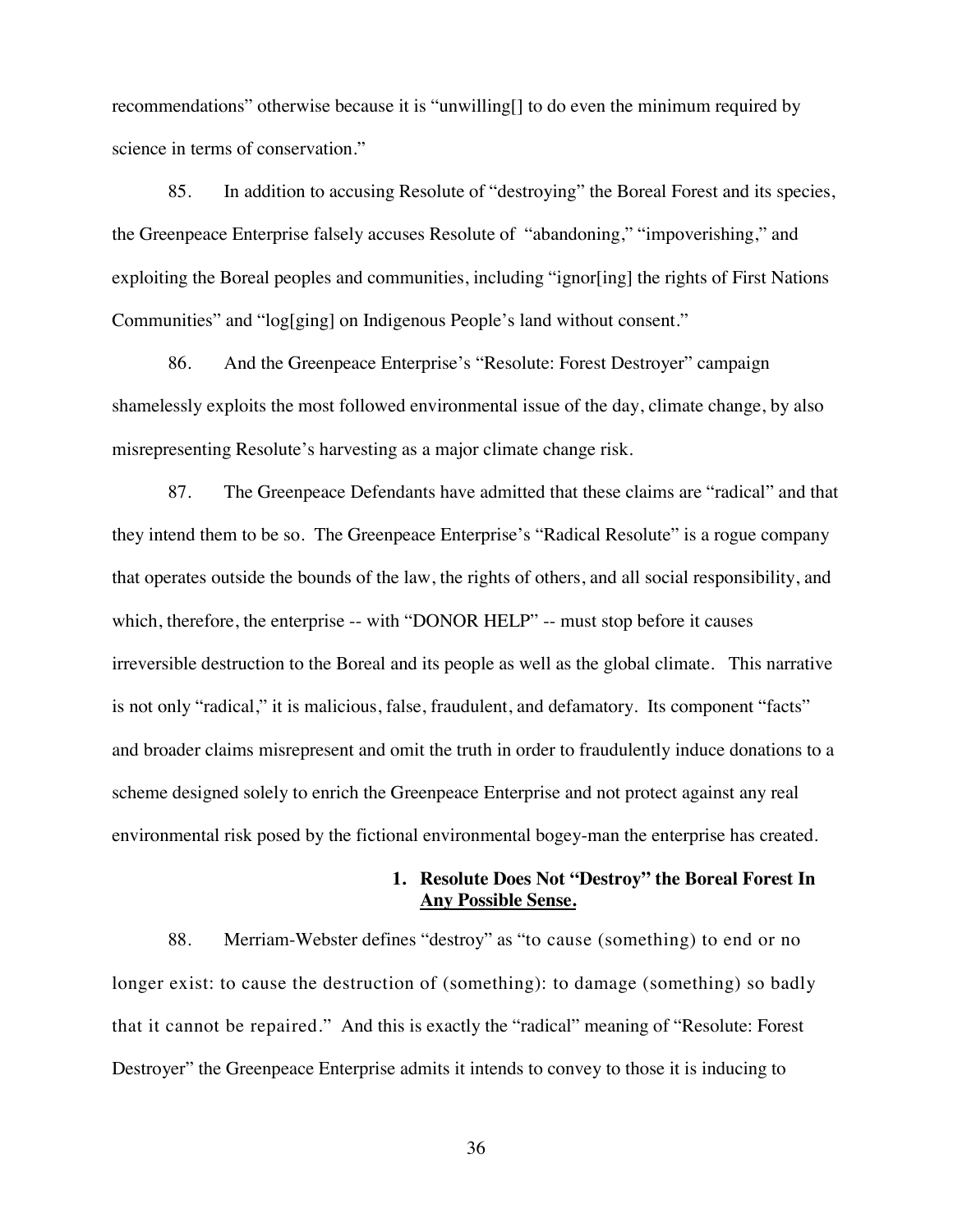contribute money or otherwise support its campaign. The Greenpeace Enterprise knows that the best way to maximize its monetary haul is a sensationalized cause in which Resolute is a corporate villain posing an immediate and existential threat to the Boreal, its species, and its people. The Greenpeace Enterprise's allegations are demonstrably false with no remotely reasonable factual or scientific basis.<sup>1</sup>

89. In total, less than .5% (.005) of Canada's vast Boreal forest is harvested annually, and Resolute is responsible for only a minority of that miniscule percentage. In contrast, five times more trees in the Boreal are impacted annually by natural causes such as fires, insects, disease, and wind blowdowns. Where Resolute does harvest (and where any other companies harvest), each area is promptly and successfully regenerated either naturally (75% of the time) or by Resolute or the government seeding and planting. Between 2010-2012, Resolute planted an

- July 27, 2015 blog post, "Why Forests Are Critical For Public Health," which falsely alleged that Resolute "is threatening the future of the Boreal forest and the wildlife that rely on it to thrive."
- July 28, 2015 blog post, "US Pharmacy Giant Making Wrong Choice For The Boreal Forest," which falsely represented: "A major player in [ ] forest destruction is Resolute Forest Products – a pulp, paper and lumber company that's turning the endangered Boreal Forest into products like throwaway flyers."
- October 12, 2015 blog post, "Maker of Post-It Notes Lives Up To Promise, Begins to Eliminate Destructive Logger from Supply Chain," which falsely accused Resolute of "unsustainable forestry operations," and "degrading endangered forests."
- x February 22, 2016 blog post, "A Good Reputation Takes Work Not Forest Destruction," which describes Resolute as "the company at the heart of forest destruction in the Endangered Forest areas in Ontario and Quebec."

Additional examples of false publications concerning Resolute's forestry operations and sustainability practices published on Greenpeace's website are set forth in Appendix A.

<sup>&</sup>lt;sup>1</sup> The "Resolute: Forest Destroyer" campaign ubiquitously publishes and republishes its various iterations of the false claim that Resolute is "destroying" the Boreal forest through website postings, Twitter and other social media, and direct communications with customers, the industry, the media, the government, and indigenous communities, including, by way of example, the following:

x #StandForForests Webpage: "Resolute Forest Products is destroying vast swathes of [the Canadian Boreal Forest]."

<sup>•</sup> July 21, 2015 blog post, "US Pharmacy Giant Rite Aid Is Destroying Canada's Boreal Forest" which described Resolute as "a controversial logging giant . . . with a history of environmental destruction," and falsely accused Resolute of "logging in the last intact forests in Canada."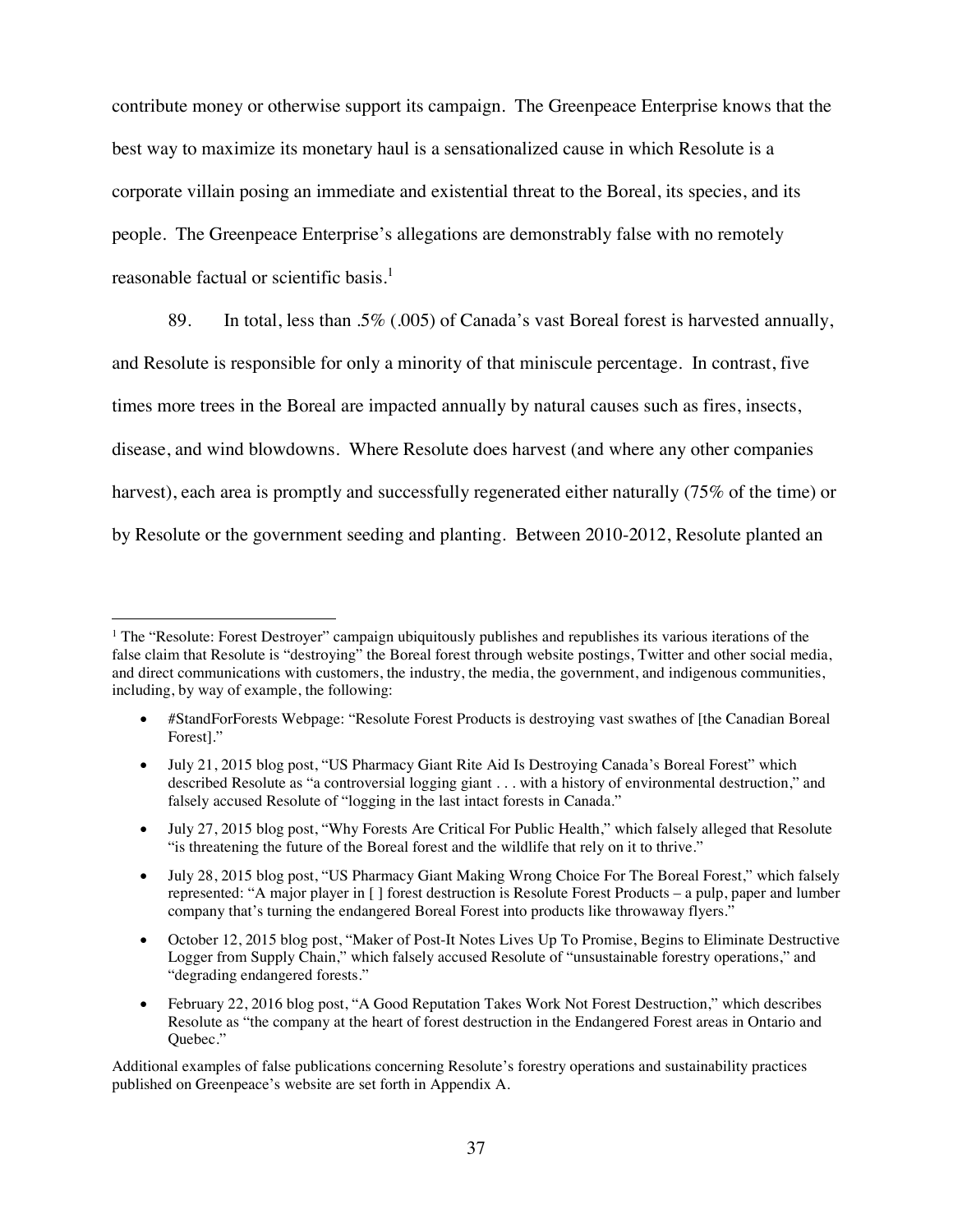average of over 60 million trees per year, and by 2012 it had **planted its billionth tree in Ontario alone** and has continued to plant trees there since. That is **a billion** more trees than the Greenpeace Enterprise has ever planted in the Boreal and, of course, the direct opposite of "destruction." Indeed, there is virtually no permanent loss of Boreal forest acreage annually, and the nominal .02% (.0002) that is lost, is in large part attributable not to forestry but to industrial and urban development, transportation, recreation, and hydroelectricity.

90. It is, therefore, demonstrably false and utterly unfounded for the Greenpeace Enterprise to claim that "logging is the primary driver of forest loss across Canada and that one company [Resolute] is leading the charge . . . with forest destruction in Endangered Forests in Quebec and Ontario." There is nothing about the facts remotely supporting these claims or qualifying Resolute or even the entire Canadian Boreal forest products industry as "Forest Destroyers." The Greenpeace Enterprise's campaign saying otherwise is a lie based on misrepresenting and manufacturing bogus "facts" and vast omissions of the most relevant and accurate information.

91. Among the facts omitted from the "Resolute: Forest Destroyer" campaign facts is that in the areas where Resolute is permitted to harvest, it does so exclusively under the strict guidelines and regulations of the Quebec and Ontario provincial governments, which hold title to these public lands for their people and strictly regulate, monitor, and enforce the manner in which they are harvested. Indeed, Canadian forests, particularly the Boreal, are some of the most strictly regulated forests in the world as evidenced by, among other things, a comprehensive Yale University study ranking Canada's forestry laws and management as among the world's most rigorous. Not only does the Greenpeace Enterprise's disinformation campaign omit these facts, it misrepresents that the Boreal "has no defenders" and, therefore, donors should give to the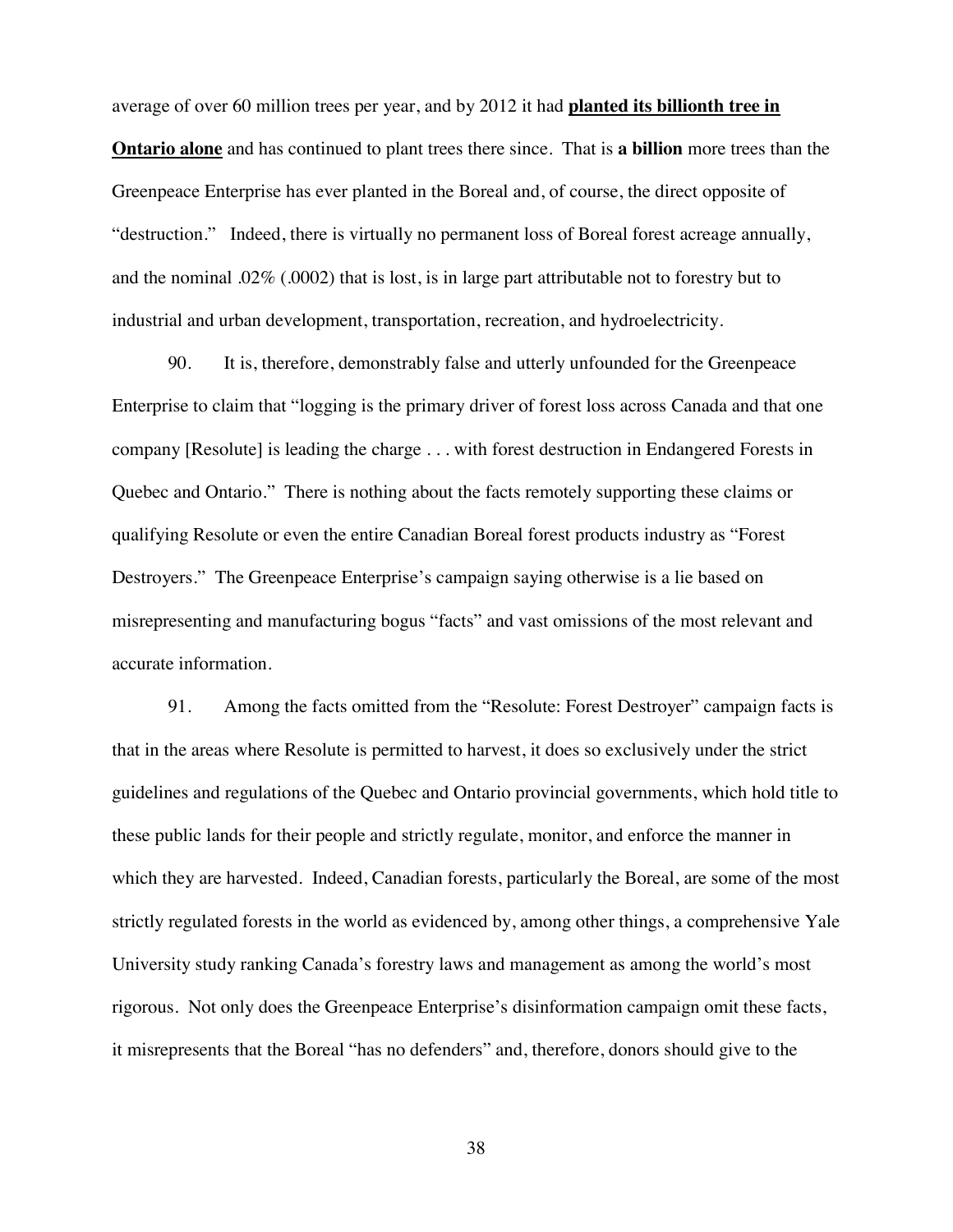Greenpeace Defendants to speak for the forest --"The forest can't defend itself – it needs your help – donate now" -- when, in fact, the Boreal has numerous defenders, all, unlike Greenpeace, with actual self-interest in its health and survival. By contrast, the Greenpeace Enterprise only has the self-interested and conflicted interest in using the Boreal forest to raise funds.

92. Also omitted is that the woodlands Resolute manages and harvests are all independently certified to at least one of two internationally-recognized forest management standards used in Canada – Sustainable Forestry Initiative ("SFI") and FSC.

93. Nor does the Greenpeace Enterprise disclose that Resolute is regularly recognized as an industry leader in sustainable forestry, environmental protection, and safety. In the past two years alone, Resolute has received over twenty regional, North American, and global awards and distinctions for its sustainability, environmental, and safety practices adding to a long list of similar awards, including, for example:

- In 2014, *The New Economy*'s Clean Tech global award for Best Forestry and Paper Solutions was awarded to Resolute for its innovation, research, long-term vision, and leadership in sustainable forestry;
- In 2014, Resolute's President and CEO was named to Canada's prestigious Clean50, which recognizes leaders in sustainability in 16 different business categories;
- In 2015, the Northern Ontario Business "Judges' Choice" Award was presented to Resolute for the innovative work in lowering greenhouse gas emissions by turning sawdust into pellet fuel at Resolute's Thunder Bay sawmill;
- In 2015, Resolute was the silver Best in Biz awardee for being North America's most socially and environmentally responsible company of the year, and a bronze awardee in the international division based on, among other things, its commitment to 100% woodland certifications, transparent sustainability reporting, innovative partnerships with First Nations, and substantial efforts to minimize resource consumption, waste generation, air emissions, water discharge, and environmental incidents;
- In 2015, Resolute received The International Business Awards (IBAs) gold award in its environment, health, and safety category for both Canada and the United States;
- In 2015, Resolute received the AF&PA Leadership in Sustainability Award for Safety;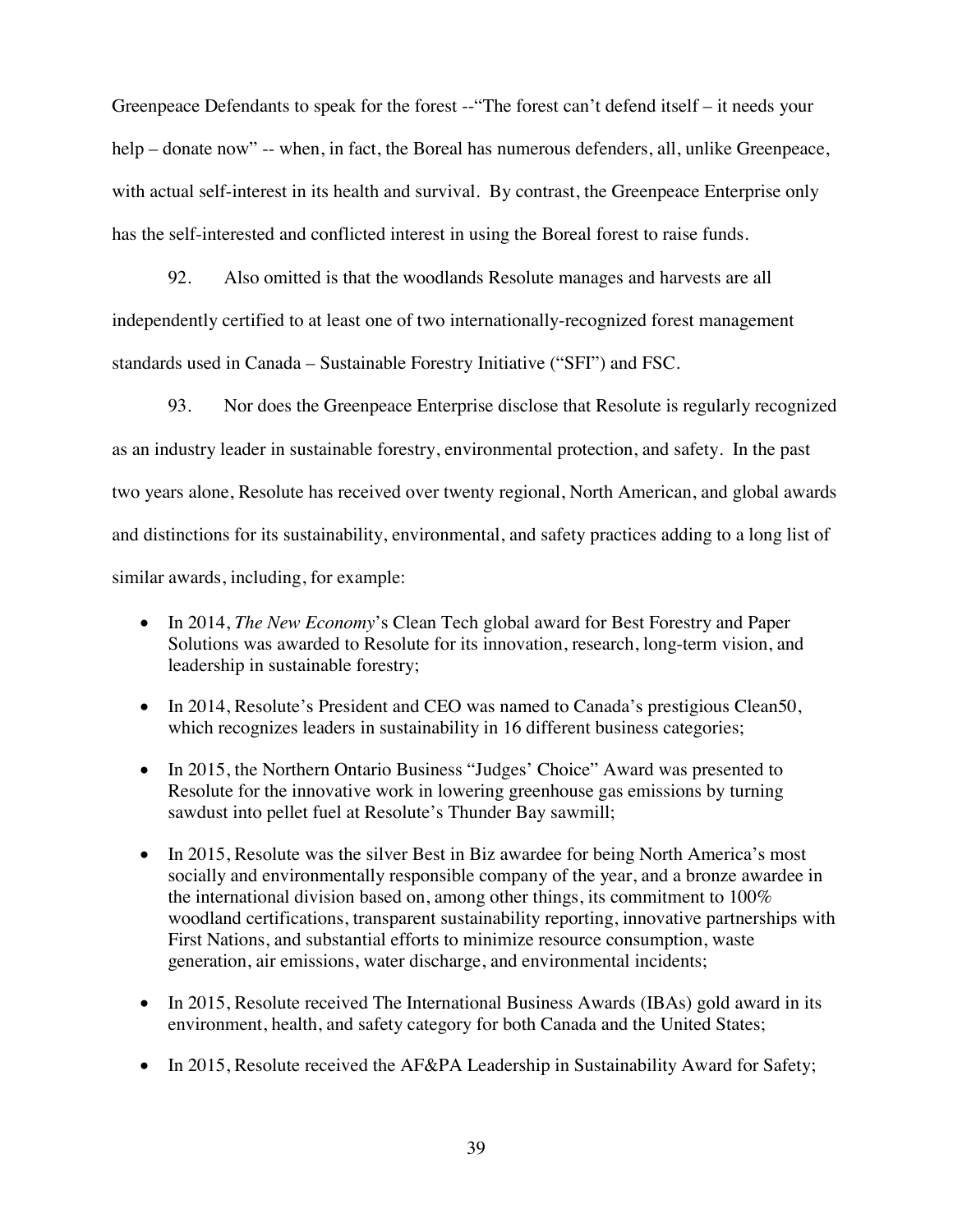- $\bullet$  In 2016, a team of four Resolute employees were also recognized by Clean50 for their leadership in reducing greenhouse gases and environmental incidents, among other achievements; and
- In 2016, The New Economy's Clean Tech global award for Best Forestry and Paper Solutions was again presented to Resolute. The award recognizes companies whose ideas, achievements, projects and solutions reflect innovation, long-term vision and leadership. The New Economy highlighted Resolute's achievements in a number of areas, including: a 70% reduction in greenhouse gas emissions since 2000; investing in cleaner energy with 72% of total energy needs now from renewable sources and 78% of fuel energy from biomass; 100% responsible and sustainable forest management certification and 100% chain of custody certification; Resolute's partnerships with Canada's First Nations and Aboriginal communities; the company's world-class safety performance; and the successful launch and growth of Resolute's Align brand of ecoefficient, budget-friendly papers, which use up to 50% less wood fiber than traditional freesheet papers, and have a carbon footprint 35% to 85% smaller than traditional offset papers.

94. It is difficult to think of something more factually unfounded and malicious than

an organization that has not planted a single tree in the Boreal forest labelling as a "Forest Destroyer" a company that has planted more than a billion trees in the Boreal, not caused any material permanent Boreal forest loss, harvested in accordance with internationally-recognized certifications, and been repeatedly recognized as a leader in its overall sustainability practices.

#### **2. The Canadian Boreal is Not "Endangered."**

95. In addition to a fictional villain and risk, the Greenpeace Enterprise's campaign ubiquitously mischaracterizes the Boreal as an "endangered" forest to create a false sense of importance, urgency, and grand purpose. Like "Destroyer," the selection of this term is no mistake. "Endangered" is defined as being "at risk of extinction," and is universally recognized as such throughout North America because of the Endangered Species Act in the United States that protects species facing extinction.

96. And like its accusation that Resolute was "destroying" the Boreal, labelling the Boreal itself as "endangered" could not be further from the truth or less reasonably based in fact or science. Indeed, in making this false claim, the Greenpeace Enterprise misrepresents science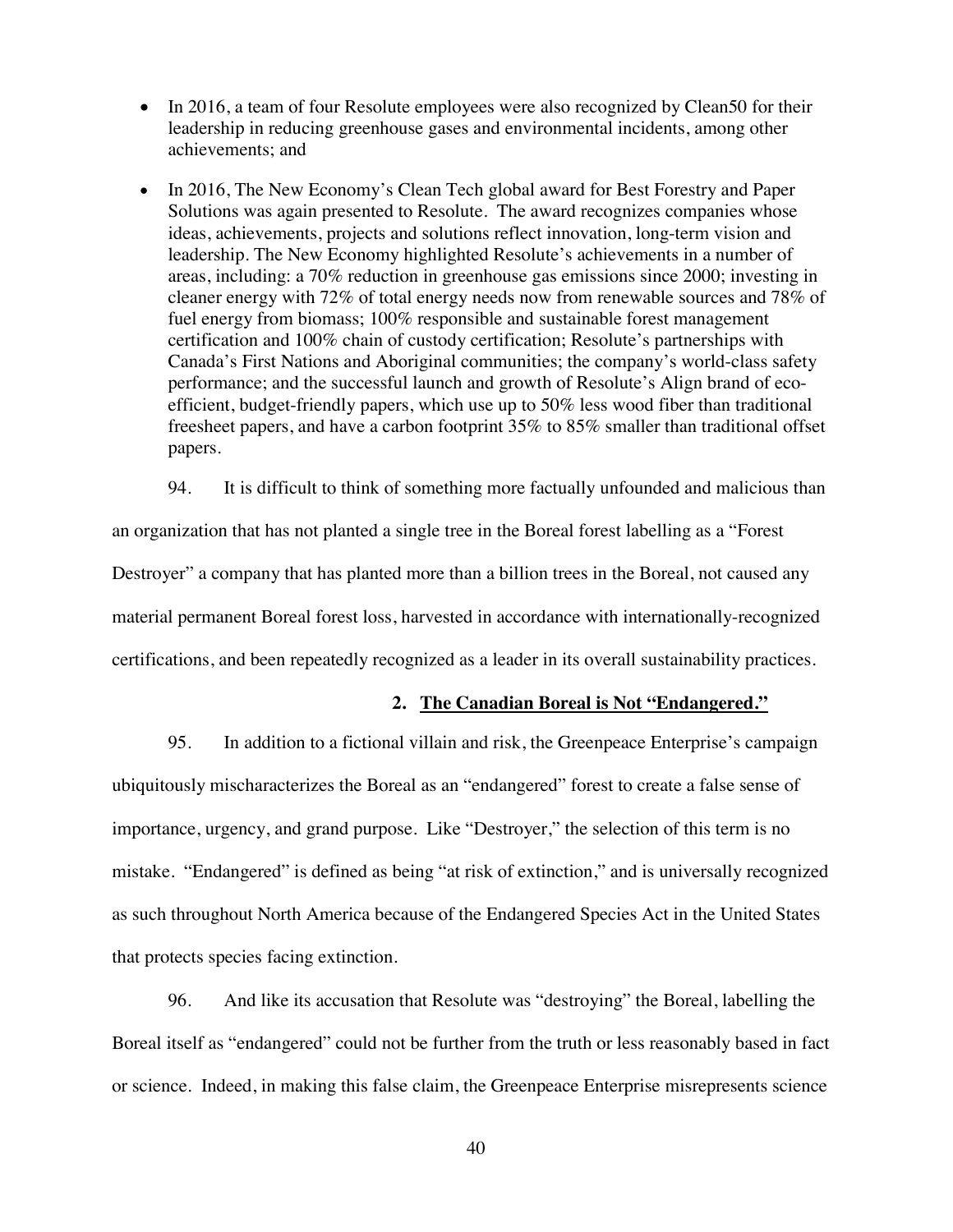that actually finds that the Boreal is "still vast and relatively undisturbed in northernmost Canada and Alaska . . . [and] among the least threatened in the world" (emphasis added). Moreover, according to the Frontier Forest Index, which measures the state of worldwide frontiers, Canada has a score of 8/99 (where 99 is the worst possible score), receiving the fourth lowest (best) mark globally, demonstrating that, as detailed above, the country's frontier has experienced little to no loss and is by no reasonable standard "endangered." Additionally, according to the United Nations Food & Agricultural Organization's Global Forest Resources Assessment, the Canadian Boreal is not in any way an "endangered forest."

97. Similarly, the Greenpeace Enterprise often misrepresents the Canadian Boreal as an "ancient" forest to manufacture a false sense that unique trees many hundreds to thousands of years old are being destroyed. The Greenpeace Enterprise is aware, however, that this term has no ecological or scientific basis as it relates to the Boreal forest, which is not comprised of longlived tree species and experiences frequent natural disturbance. In the Canadian Boreal forest, growth is considered "old" after only a 100 years, which is not "ancient" or even unique or remarkable in North America or the world.

98. Instead, having raised alarms with loud headlines about the Boreal being an "endangered" "ancient" forest that Resolute is "destroying" and "deforesting," the Greenpeace Enterprise's messaging typically then executes another subtle "bait and switch" by speaking instead about "degradation" (not destruction) of (not a forest) but "intact forest landscapes." The Greenpeace Enterprise defines "degradation" as virtually any impact on an area that appears previously untouched by major natural disturbances or any human intrusion even if only an access road. Thus, the bait and switch garners attention and alarm about the "destruction" of an "endangered" and "ancient" forest, and then talks instead about far more modest, and often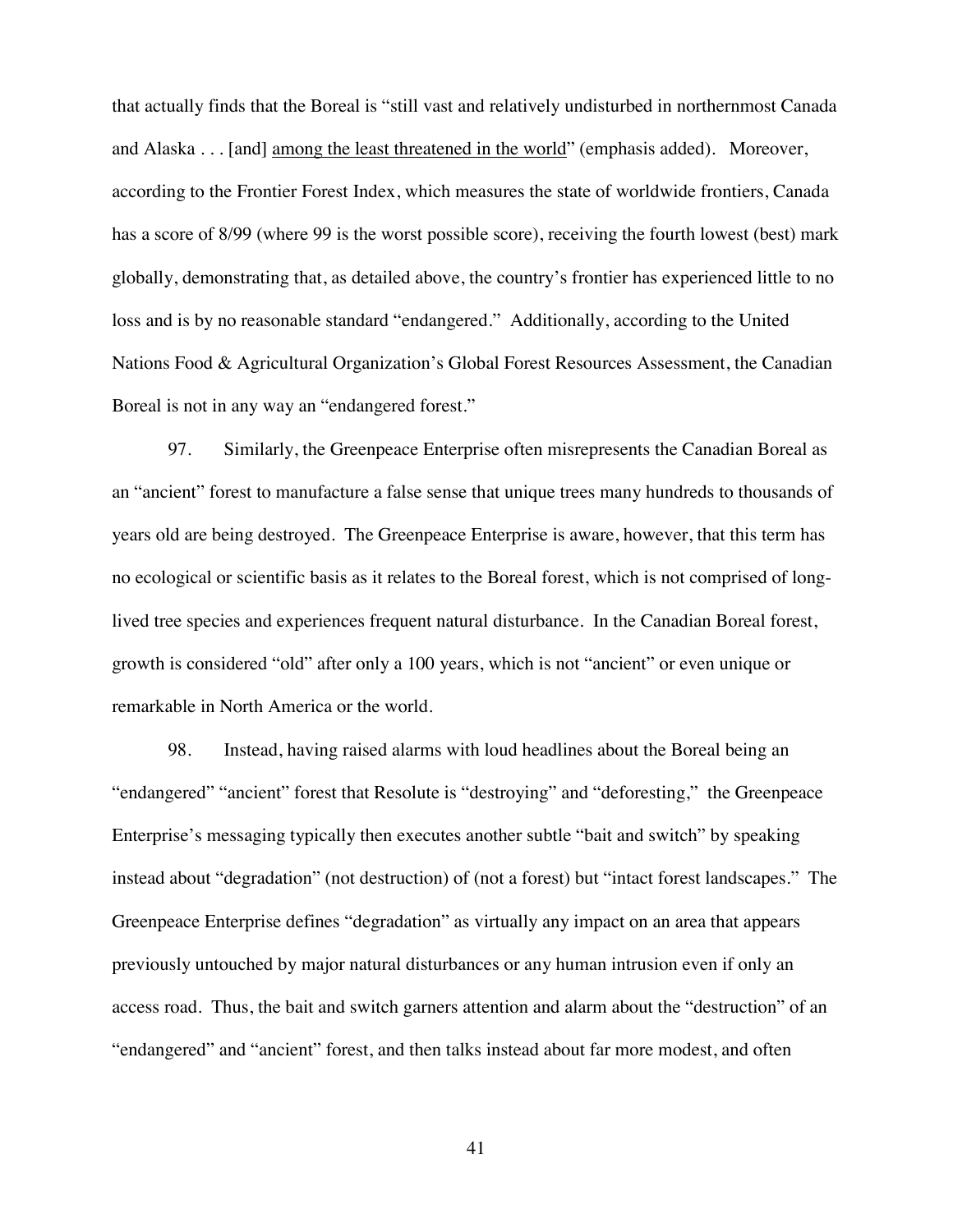nominal, "disruption" of limited portions of the forest instead. Moreover, far from "destroyed," even these "disruptions" are temporary and regenerated within the forest harvesting cycle. Even they are not "endangered."

99. The Greenpeace Enterprise's rhetorical sleights of hand are particularly misleading because in Quebec and Ontario, approximately 85% of so-called intact forest landscapes are above the Northern Boundary (where the law prohibits industrial forestry), and 90% of intact forest landscapes in Quebec are either beyond the Northern Boundary or in otherwise protected areas. Moreover, those areas in which Resolute does harvest are predominately not intact forest landscapes, and the vast majority of so-called "degradation" of such lands in Canada occurs due to natural and other non-forestry causes in western Canada far from Resolute's operations.

# **ii. The Greenpeace Enterprise Misrepresents Resolute As a Climate Change Risk.**

100. The "Resolute: Forest Destroyer" campaign also exploits the mass interest and concern about climate change with a completely fallacious charge that Resolute's harvesting is a material climate change risk because it impairs the Boreal's ability to absorb and store carbon. This is a whopping lie. $<sup>2</sup>$ </sup>

Resolute's depiction as a climate change risk is ubiquitously published and republished by the Greenpeace Enterprise, including by way of example in the following reports and blog posts:

<sup>•</sup> December 22, 2014 blog post, "Who's Been Naughty And Who's Been Nice To The Planet This Year," which described Resolute as "[on] [t]op of the naughty list," and falsely alleged that "[w]ithout action to curb unsustainable practices like Resolute's, Canada is on the road to worsening climate change and betraying the amazing biodiversity we hold in trust for this world."

<sup>•</sup> July 21, 2015 blog post, "US Pharmacy Giant Rite Aid Is Destroying Canada's Boreal Forest" which falsely accuses Resolute of "jeopardizing one of the Earth's largest carbon sinks and putting our global climate at risk"

July 21, 2015 blog post, "Rite Aid: Still Making the Wrong Choice for Forests" which falsely alleges that Resolute is "bad news for the climate"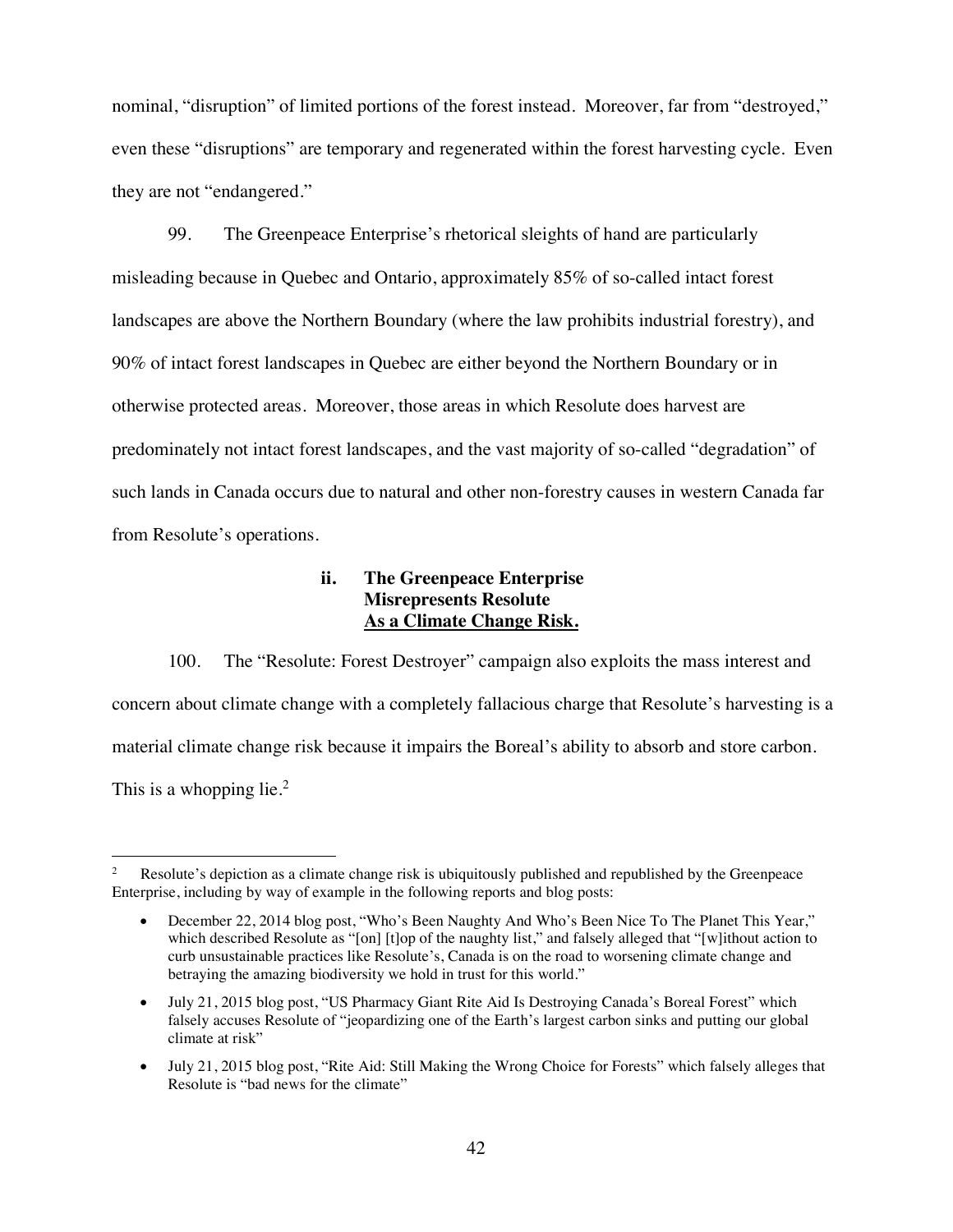101. Contrary to the Greenpeace Enterprise's representations, the UN's

Intergovernmental Panel on Climate Change -- whose reports and conclusions the Greenpeace Defendants feature and cite prominently on its website and in its other campaigns -- has declared that sustainable forest harvesting and management is one of the most important mechanisms for removing and sequestering greenhouse gases from the atmosphere:

In the long term, a sustainable forest management strategy aimed at maintaining or increasing forest carbon stocks, while producing an annual sustained yield of timber, fiber, or energy from the forest will generate the largest sustained mitigation benefit.

102. The reason for this is simple and well known to the Greenpeace Enterprise. As

numerous studies have shown, greenhouse gas absorption and sequestration is maximized by harvesting old trees that have ceased absorbing greenhouse gases and are, or will soon begin, emitting greenhouse gases, and regenerating with new trees that absorb the most greenhouse gases during their growth and maintenance phases. Furthermore, using harvested wood that absorbs and stores greenhouse gases to replace other raw materials that do not -- like metal, plastics, and concrete -- also further mitigates climate change. Numerous studies and commentators have noted the importance of Canada's substantial forest and forest industry to these objectives. The Greenpeace Enterprise's shameful attempt to exploit people's real concerns about mitigating climate change to dupe them into supporting a campaign that does the opposite lays bare that it is motivated by money, not its proclaimed environmental concern.

<sup>•</sup> July 27, 2015 blog post, "Why Forests Are Critical For Public Health" which misrepresents that "the health" of forests around the world - and with them the health of billions of people - is in jeopardy. The Canadian Boreal forest, for example, is one of the largest reservoirs of carbon in the world . . . [b]ut it is under threat from unsustainable logging [by] [o]ne company in particular, Resolute Forest Products."

<sup>•</sup> January 28, 2015 blog post, "US Pharmacy Giant Making Wrong Choice for the Boreal Forest" which falsely states that "the Boreal is the world's largest carbon absorbing ecosystem, purifying the air you breath and keeping the climate stable . . . [b]ut in Canada, one force is cutting out the heart of the forest: destructive logging . . . [and a] major player in this forest destruction is Resolute Forest Products."

Additional examples of false publications concerning the impact of Resolute's operations on climate change are set forth in Appendix B.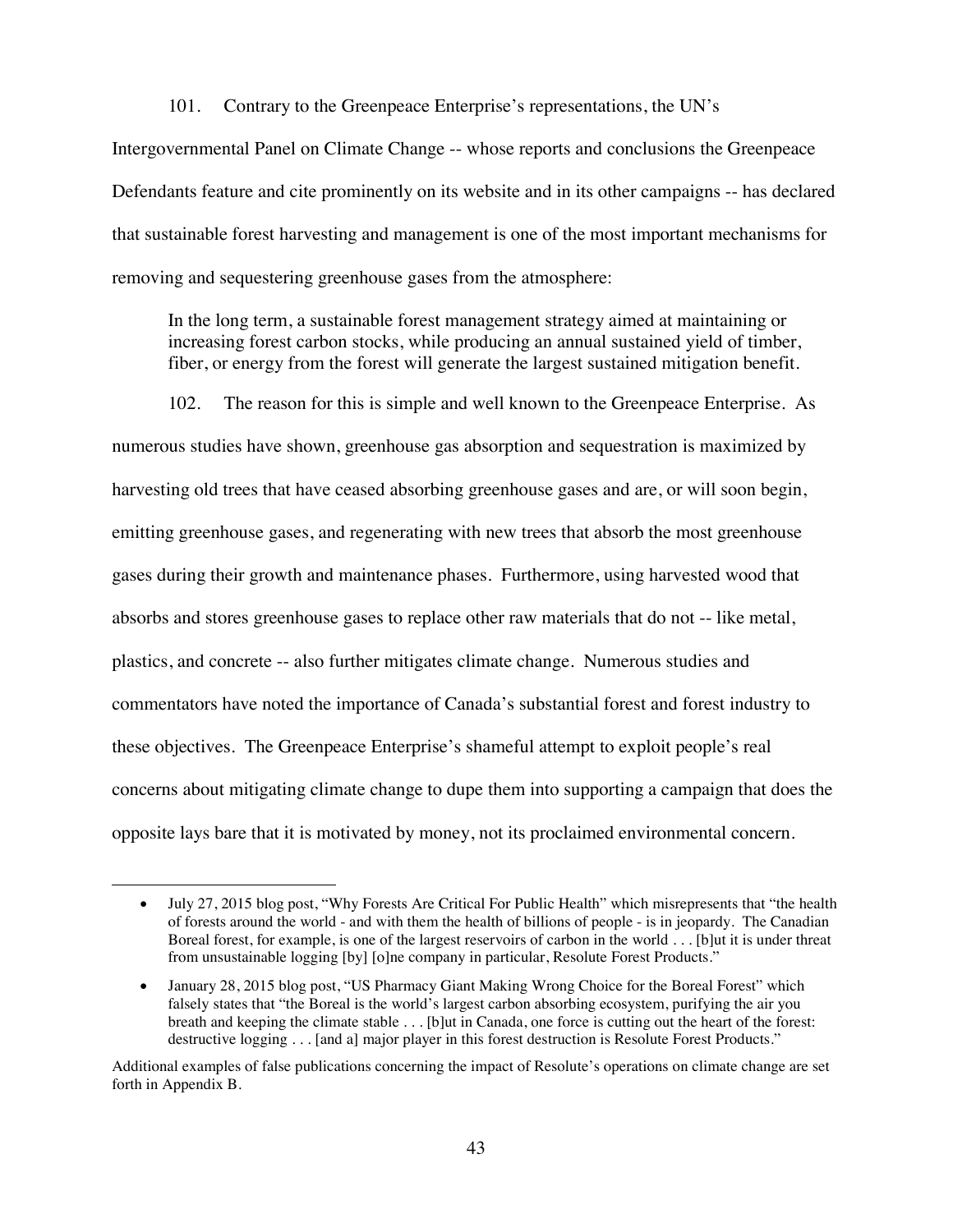103. The Greenpeace Enterprise takes this exploitation even further by falsely associating Resolute and Boreal forestry with significant land use changes worldwide that dramatically diminish the ability of the global forests to mitigate climate change. But these changes have nothing to do with Resolute or the Boreal forest. These changes relate to the conversion of forest lands to agricultural and population centers and other natural and human non-forestry related conversions, which are occurring overwhelmingly in Africa, Asia, and South America, and notably NOT IN THE BOREAL. To the contrary, the United Nations' most recent reporting declares that the amount of greenhouse gases stored in North American forests has increased by millions of metric tons per year, and deforestation caused less than 2% of the total greenhouse gas emissions in Canada in 2012, representing a miniscule portion of global greenhouse gas emissions, about 0.06%.

104. And, as with its lies about Resolute's sustainable forestry, the Greenpeace Enterprise's false depiction of Resolute as a climate change risk nowhere discloses that Resolute is globally recognized as a leader in climate change mitigation and for reducing its own carbon footprint by 70% over a year 2000 baseline. Nor does it disclose that Resolute has won numerous international awards and distinctions for its climate change initiatives.

## **iii. Greenpeace Misrepresents That Resolute Is Impairing The Sustainability of Threatened Caribou.**

105. The Greenpeace Enterprise's fraudulent campaign also exploits the condition of Canada's woodland caribou herds by misrepresenting that Resolute's activities are responsible for, or are adversely affecting, the risks to threatened populations. The Greenpeace Enterprise creates this false and misleading message by misrepresenting, distorting, and omitting the relevant science and facts.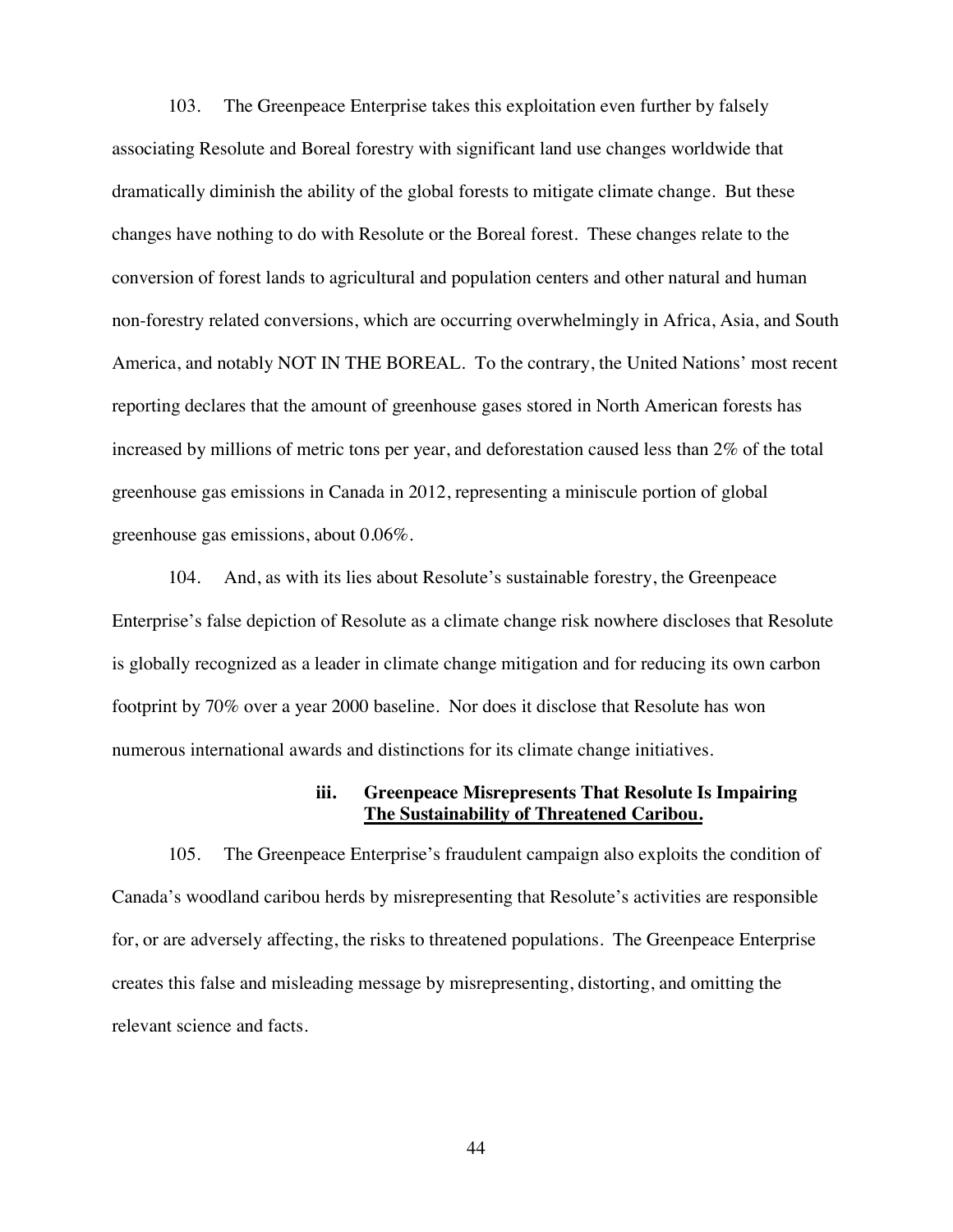106. In particular, the Greenpeace Enterprise misrepresents the relevant science and study findings in associating Resolute's activities with the "dramatic decline" of woodland caribou in Canada "due to industrial pressure" that Greenpeace claims has caused the loss of "50% of caribou habitat in the last 100 years," and asserting that the "caribou herds whose range overlaps with Resolute's Montagne Blanches operations are unlikely to survive beyond 50 years due to continuing habitat destruction."<sup>3</sup>

107. The Greenpeace Enterprise's association of Resolute with the "dramatic decline" in Canadian woodland caribou and habitat overall, and its claims as to specific limited populations near Resoute's operations are materially false and misleading because it misrepresents or fails to disclose the following material facts that demonstrate such claims to be entirely unfounded.

Additional examples of Greenpeace's false publications concerning Resolute's putative impact on the woodland caribou are set forth in Appendix C.

 $3\,$  Greenpeace disseminates these claims ubiquitously in website, blog, Twitter, and other internet publications as well as in direct email and other communications, including, by way of example, in the following Greenpeace reports and blog posts:

x May 21, 2013 report, "Resolute's False Promises: The [Un]Sustainability Report," which falsely asserted that "Resolute talks up the 'vital role' protecting habitat plays in its operations while in fact the company is actively logging the remaining habitat of caribou herds that have been deemed to be not self-sustaining . . . ."

<sup>•</sup> June 1, 2015 blog post, "What Did 10,000 Tweets Say To Resolute Forest Products," which falsely attributed the threat of woodland caribou extinction to Resolute's operations.

<sup>•</sup> July 28, 2015 blog post, "US Pharmacy Giant Making Wrong Choice For The Boreal Forest," which falsely represented: "For years, Resolute has been needlessly destroying critical habitat of the endangered woodland caribou . . .."

August 14, 2015 blog post, "Collaboration Is The Key To Sustainability In Canada's Boreal Forest," which falsely alleged that the "woodland caribou herd overlapping Resolute-managed Caribou Forest is experiencing excessive disturbance of its habitat," and further represented without any basis, that this purported "shortcoming" contributed to FSC's decision to terminate Resolute's forestry certificates.

October 12, 2015 blog post, "Maker of Post-It Notes Lives Up To Promise, Begins to Eliminate Destructive Logger from Supply Chain," which falsely accused Resolute of "degrading" the "habitat of endangered wildlife, like the Woodland caribou."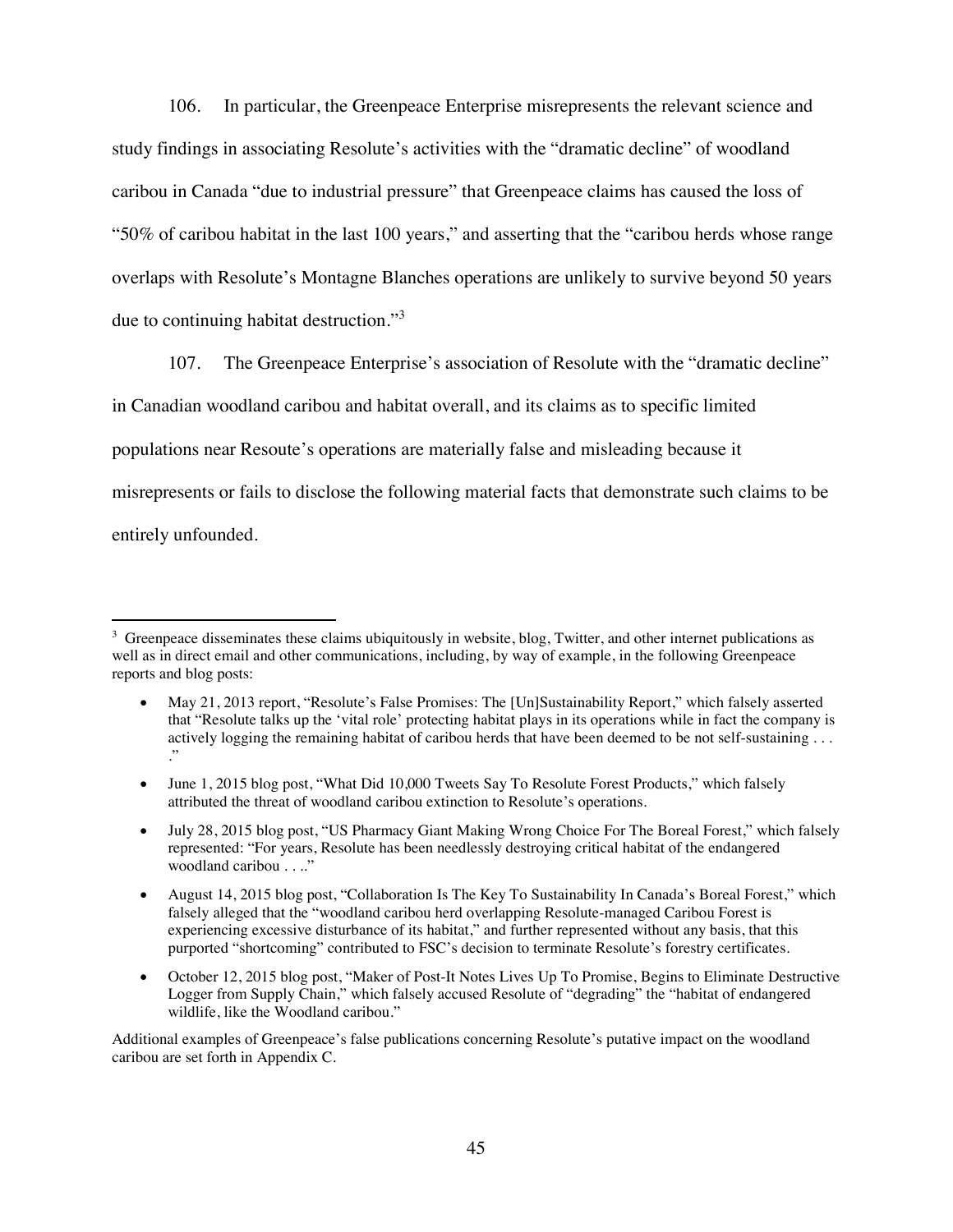108. First, in 2010 and 2011, in talking about the CBFA that it negotiated, Greenpeace heralded that the agreement provided, in Greenpeace's own words, a "moratorium area that protected virtually all of the habitat of the threatened woodland caribou." Yet, to this day, Resolute's harvesting remains absent from "virtually all of [that] habitat," and, therefore, the woodland caribou could not possibly have gone from "protected" to "endangered" due to Resolute's activities.

109. Second, to the extent that Resolute has since the end of that suspended period under the CBFA harvested in some nominal portion of the area that Greenpeace previously admitted "protected virtually all of the habitat of the threatened woodland caribou," such incursions were at miniscule levels of approximately .41% (.0041) of "virtually all of th[at] habitat" and some of that was to salvage wood from areas leveled by fire or other natural disturbances. Put most simply, it cannot possibly be credibly stated that the reduction of .0041 from a 29 million hectare "area that protects virtually all of the caribou habitat" caused woodland caribou to go from "protected" to "endangered" by Resolute's harvesting. Indeed, Greenpeace's flip-flop from triumphantly declaring the caribou protected to alarmingly declaring the caribou endangered by Resolute, based on virtually identical circumstances, demonstrates its bad faith. And this bad faith is further evidence by the fact that these miniscule incursions were always contemplated by the CBFA, and, in most cases, explicitly agreed to by Greenpeace under the CBFA.

110. Third, the Greenpeace Enterprise falsely associates Resolute's operations with a "dramatic decline" of woodland caribou "due to industrial pressure" and the loss of "50% of caribou habitat." There is not only no evidence associating Resolute with these developments, but the actual evidence, including the studies the Greenpeace Enterprise is misrepresenting,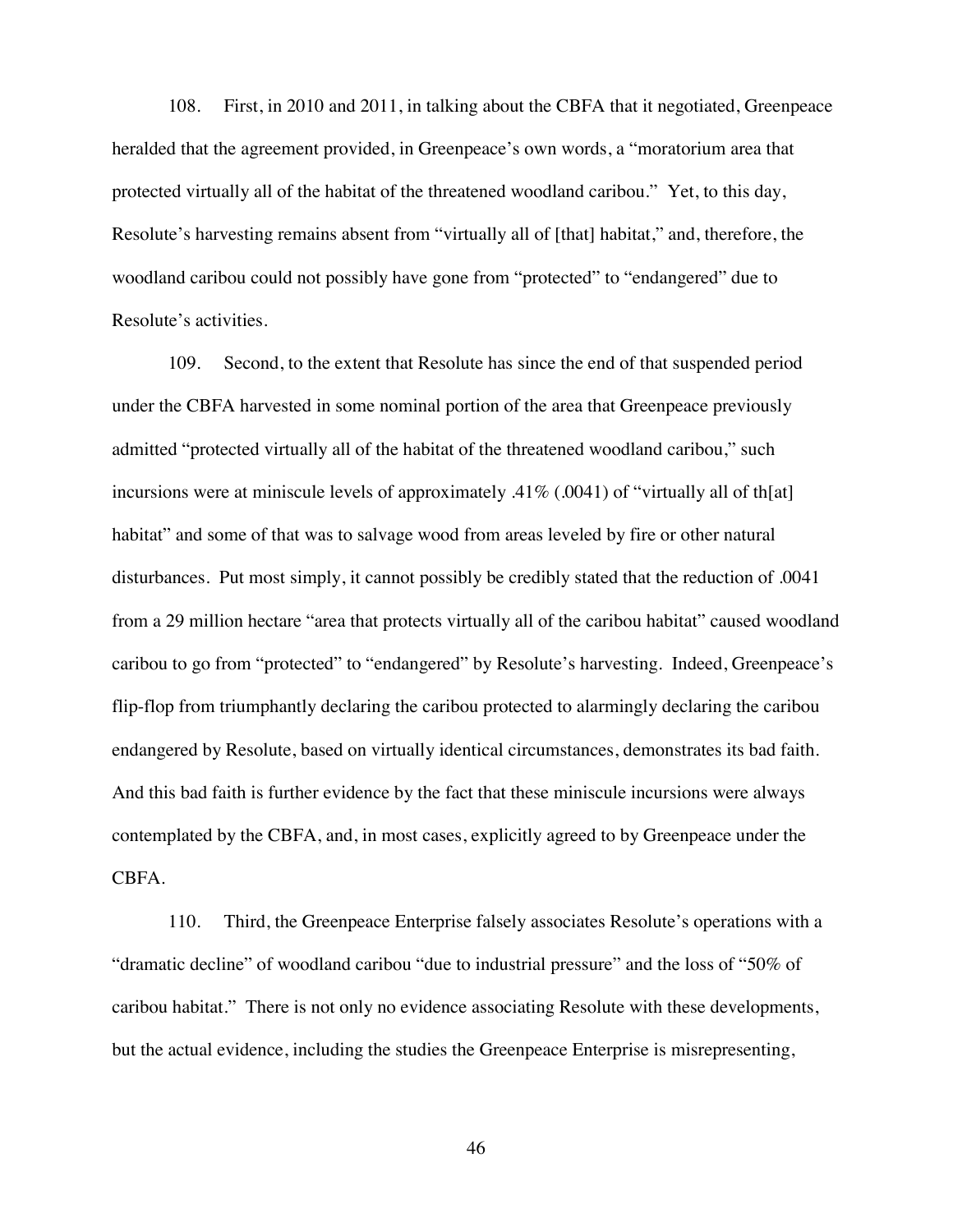shows the opposite. That science unequivocally demonstrates that the risk to the Canadian woodland caribou the Greenpeace Enterprise is describing emanates not from Ontario or Quebec where Resolute operates, but from western Canada, especially Alberta and British Columbia, far from Resolute's operations. Thus, the 2014 report on Canadian woodland caribou by Global Forest Watch, which the Greenpeace Enterprise cites frequently in this and other contexts, (a) concluded that "[o]ur analysis clearly indicates that the threat to boreal caribou is highest in Alberta" (where Resolute does not operate); (b) identified all fifteen of the designated caribou habitats in Alberta and British Columbia (where Resolute does not operate) as having the highest habitat disturbance levels and at highest population risks; and (c) did not, in contrast, identify any of the designated habitats the Greenpeace Enterprise associates with Resolute's Quebec operations as being similarly at risk.

111. Likewise, the Canadian government's Environment Canada study that the Greenpeace Enterprise cites for its false claims against Resolute points squarely to these same far off regions and other actors as the source of risk to caribou and their habitats. The study designates all twelve of the identified herds in Alberta as being non-self-sustaining with habitat disturbance levels well over 60%, and all five herds in British Columbia as being non-selfsustaining with habitat disturbance levels between 57-80%. In contrast, the same report indicates that the vast Quebec herd of over 9,000 caribou as self-sustaining and not at risk.

112. Third, although the Greenpeace Enterprise claims that this study shows that three much smaller Quebec caribou populations near Resolute's operations "are unlikely to survive beyond 50 years," the actual findings identify only one of those populations as such. Thus, even if one accepts the Greenpeace Enterprise's undisclosed assumptions, in contrast to the dire conditions in western Canada, according to the very study the Greenpeace Enterprise relies upon,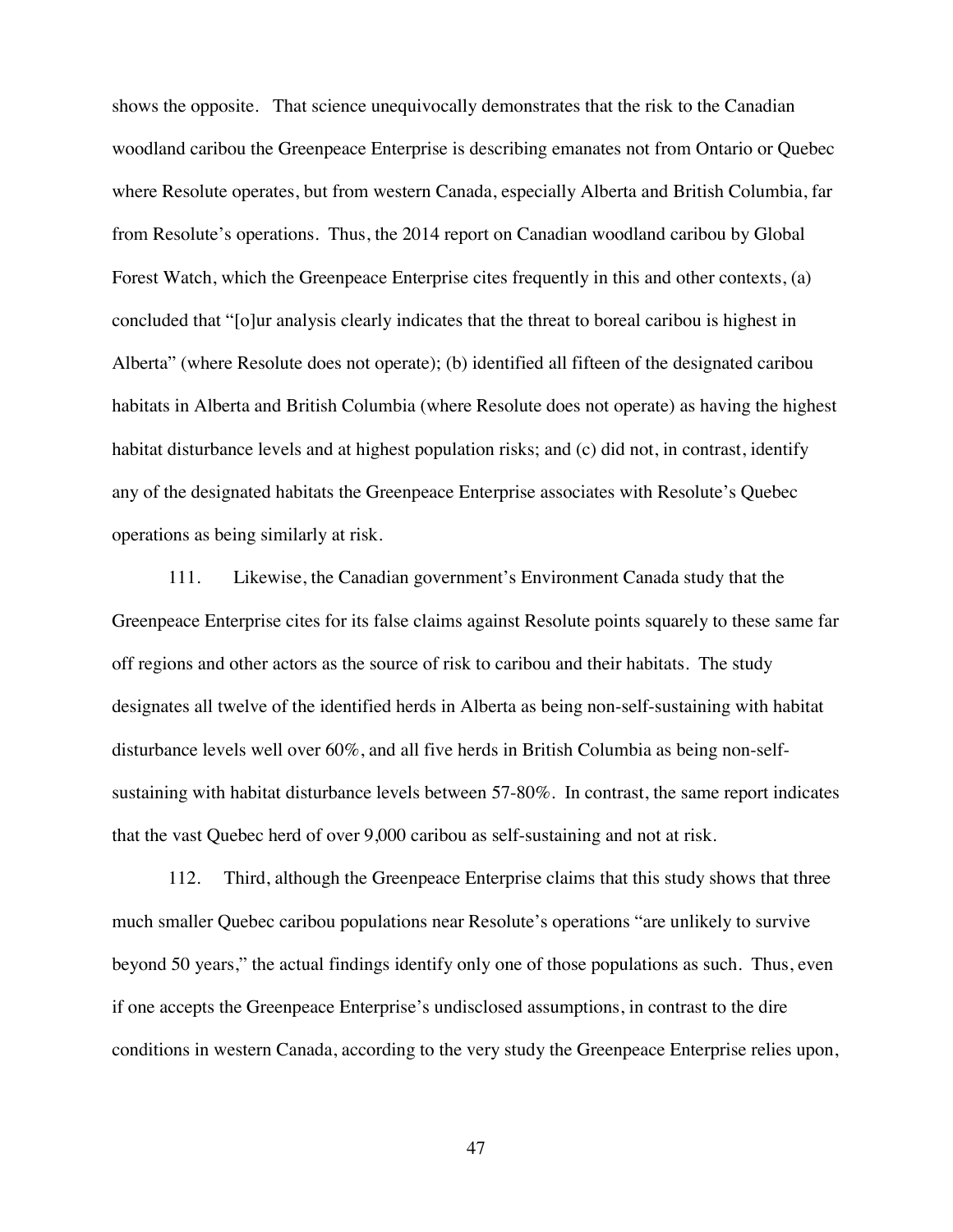at most, only 1.3% of the entire Quebec caribou population alone is arguably adversely impacted by Resolute's harvesting.

113. Fourth, even this alleged risk is grossly overstated because the Greenpeace Enterprise fails to disclose that (a) Resolute harvests in only small portions of the habitats the Greenpeace Enterprise identifies with these populations, with others never mentioned by the Greenpeace Enterprise responsible for the rest; (b) there is no evidence that Resolute's operations have actually adversely impacted any critical habitat of woodland caribou; and (c ) Resolute's harvesting is conducted according to management plans issued by the provincial governments, which have responsibility for caribou management, that include, among other things, long-term plans to restore and maintain caribou habitats, establish protected areas, and implement effective management practices.

114. Finally, the Greenpeace Enterprise never explains that the habitat disturbance levels upon which these studies are based rely on research of "captive" local herds in western Canada that are geographically restricted from migrating and thus more vulnerable to local disturbances, not the much larger, migrating herds found where Resolute operates. There is no evidence these disturbance levels are probative of the populations where Resolute operates and, in fact, migrating caribou populations whose ranges include some of the most heavily forested areas of Ontario and Quebec, such as Lac Saint Jean region, have materially increased.

## **iv. The Greenpeace Enterprise Misrepresents Resolute's Relationship with First Nations Communities.**

115. Perhaps the most insidious lie the Greenpeace Enterprise peddles to defraud donors is that they will be protecting indigenous communities, called in Canada "First Nations,"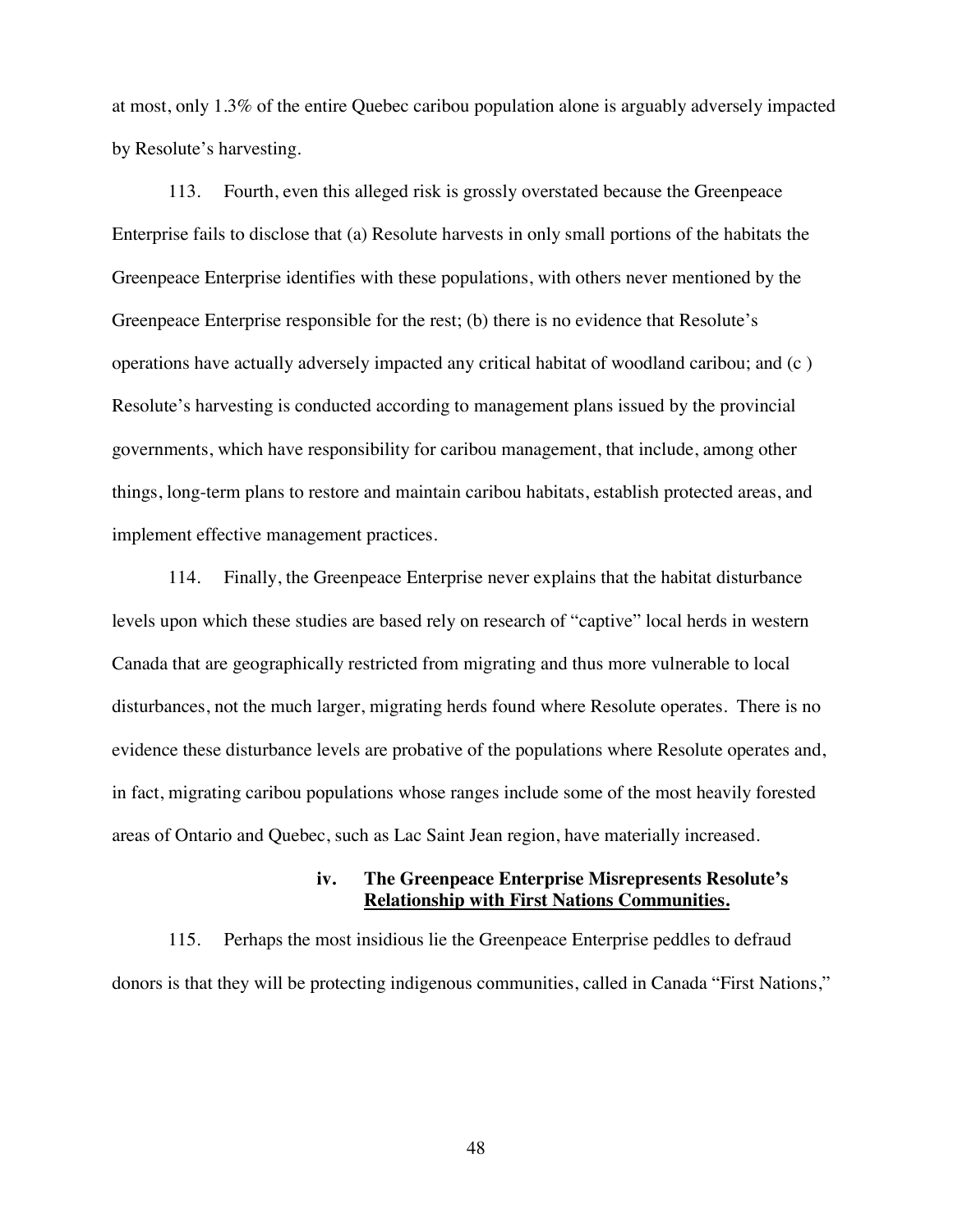who live in the Boreal forest and who the Greenpeace Enterprise misrepresents Resolute has exploited, "abandoned," and "impoverished."<sup>4</sup>

116. The fact, however, is just the opposite. While Resolute obviously has issues with its First Nations partners from time to time like any commercial enterprise, it unquestionably provides substantial economic benefits to the people and communities in the Boreal through employment, vendor contracts, the purchase of wood harvested by these communities, and through various forms of joint ventures and partnerships through which they share in the economics of Boreal forestry. It is this shared interest in the sustainable use of the Boreal that accounts for the overwhelming support Resolute enjoys among the people and communities in the Boreal, completely contrary to the Greenpeace Enterprise's claims.

117. Resolute has numerous successful partnerships with various First Nations, including the Fort Williams First Nation, Couchiching First Nation, Mitaanjigamiing First Nation, Nigigoonsiminikaaning First Nation, Seine River First Nation, Lac La Croix First

Additional examples of false publications concerning Resolute's putative disputes with First Nations published on Greenpeace's website are set forth in Appendix D.

<sup>&</sup>lt;sup>4</sup> The Greenpeace Enterprise has ubiquitously published and republished these claims on its website, blogs, internet forums, Twitter and in direct communications via email and personal communications including, by way of example, the following:

June 1, 2015 blog post, "What did 10,000 Tweets Say to Resolute Forest Products" which falsely declares that Resolute has widespread conflicts with First Nations communities by stating that "[w]e came to lend our voice to Indigenous First Nations community leaders who are demanding that Resolute respect their rights and desires for protection for their traditional territories."

July 21, 2015 blog post, "Rite Aid: Still Making the Wrong Choice for Forests" which falsely accuses Resolute of "ignor[ing] the rights of First Nations communities that have inhabited the Boreal for countless generations and who are decision-makers in their territories." This allegation was also repeated in another July 21, 2015 blog post, "US Pharmacy Giant Is Destroying Canada's Boreal Forest" and a July 28, 2015 blog post, "US pharmacy giant making wrong choice for the Boreal Forest."

February 2016 publication, "Endangered Forests in the Balance: The impact of logging reaches new heights in the Montagnes Blanches Endangered Forest" which falsely declares that Resolute is responsible for disputes with First Nations communities by stating that "[t]o eliminate controversy and regain the trust of the marketplace, customers should expect [Resolute] to . . . Ensure Free, Prior and Informed Consent of Indigenous Peoples and respect of Indigenous Rights and Title for any activities on First Nations territories overlapping the Montagnes Blanches Endangered Forest."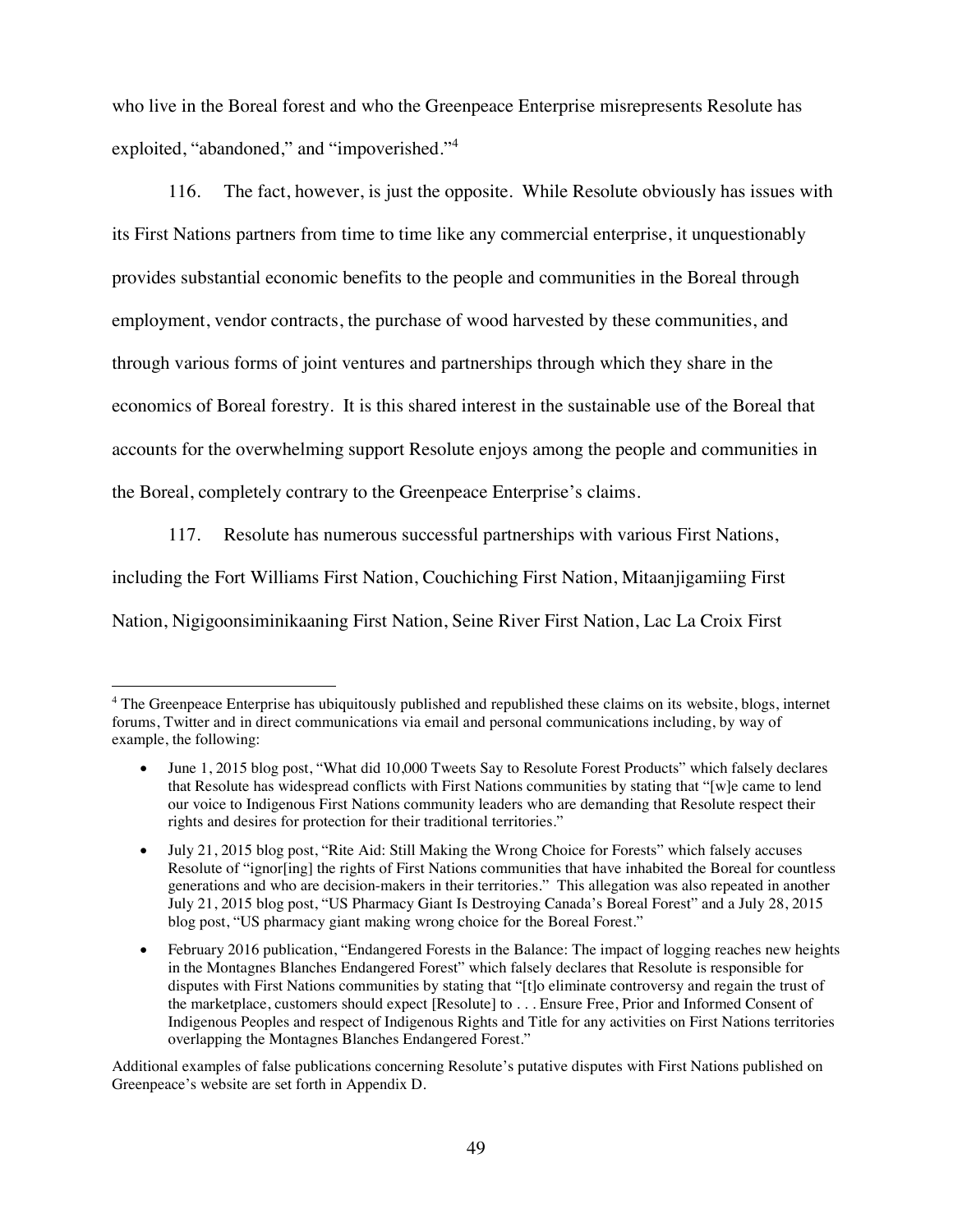Nation, Lac des Mille Lacs First Nation, Wabigoon Lake Ojibway Nation, Atikamekw Council of Obedjiwan, Kitigan Zibi Anishinabeg and the Gull Bay First Nation, among others. Among these are the following examples:

- Fort William First Nation: On May 14, 2013, Resolute celebrated the 10th anniversary of its Thunder Bay sawmill partnership between Resolute and the Fort William First Nation, which only the year before had become the first facility in Canada to operate under regulations created by the First Nations Commercial and Industrial Development Act facilitating industrial development with First Nations on their land. The project's ongoing success is the result of Resolute's even broader collaboration with the Fort William First Nation, many members of which are employed at and provide contracting and supplies to the mill.
- Wabigoon Lake Ojibway Nation: Resolute assisted the Wabigoon Lake Ojibway Nation in establishing a tree nursery in their community in the late 1990s and has purchased between 1-1.5 million trees annually from the nursery to support regeneration activities. Resolute also employs members of the Nation at its Ignace sawmill.
- Atikamekw Council of Obedjiwan: The Opitciwan Sawmill is a unique joint venture operation that has operated successfully since 1988. The Atikamekw Council of Obedjiwan owns 55%, while Resolute owns 45%. The sawmill is located on reserve land and employs numerous community members. As part of the joint venture, Resolute has contributed to the maintenance of road access to the community, supported infrastructure, assisted in the implementation of the sawmill forestry service and entered into wood purchase agreements with the community. In September 2013, the sawmill was awarded the prestigious Aboriginal Business Leadership Award by the Forest Products Association of Canada and the Canadian Council for Aboriginal Business, in recognition of its exemplary history in the community, its commitment to sustainability, the high quality of its production, and a number of other criteria.
- Kiashke Zaaging Anishinaabek, or KZA: The KZA First Nation harvests wood from the Black Spruce sustainable forest license area and delivers round wood, wood chips and biomass fuel to Resolute's Thunder Bay operations.
- Lac des Mille Lacs First Nation: Resolute has entered into a partnership agreement with the Lac des Mille Lacs First Nation to identify and pursue new economic opportunities related to the harvesting and management of the Black Spruce and Dog River-Matawin forests for its facilities in Northwestern Ontario.
- Conseil des Innus de Pessamit: Resolute has a collaboration agreement with the Conseil des Innus de Pessamit, providing for the recruitment, training, and hiring of Innu labor in Quebec's Côte-Nord region and investment in Innu businesses in the forest, biofuel and wildlife industries.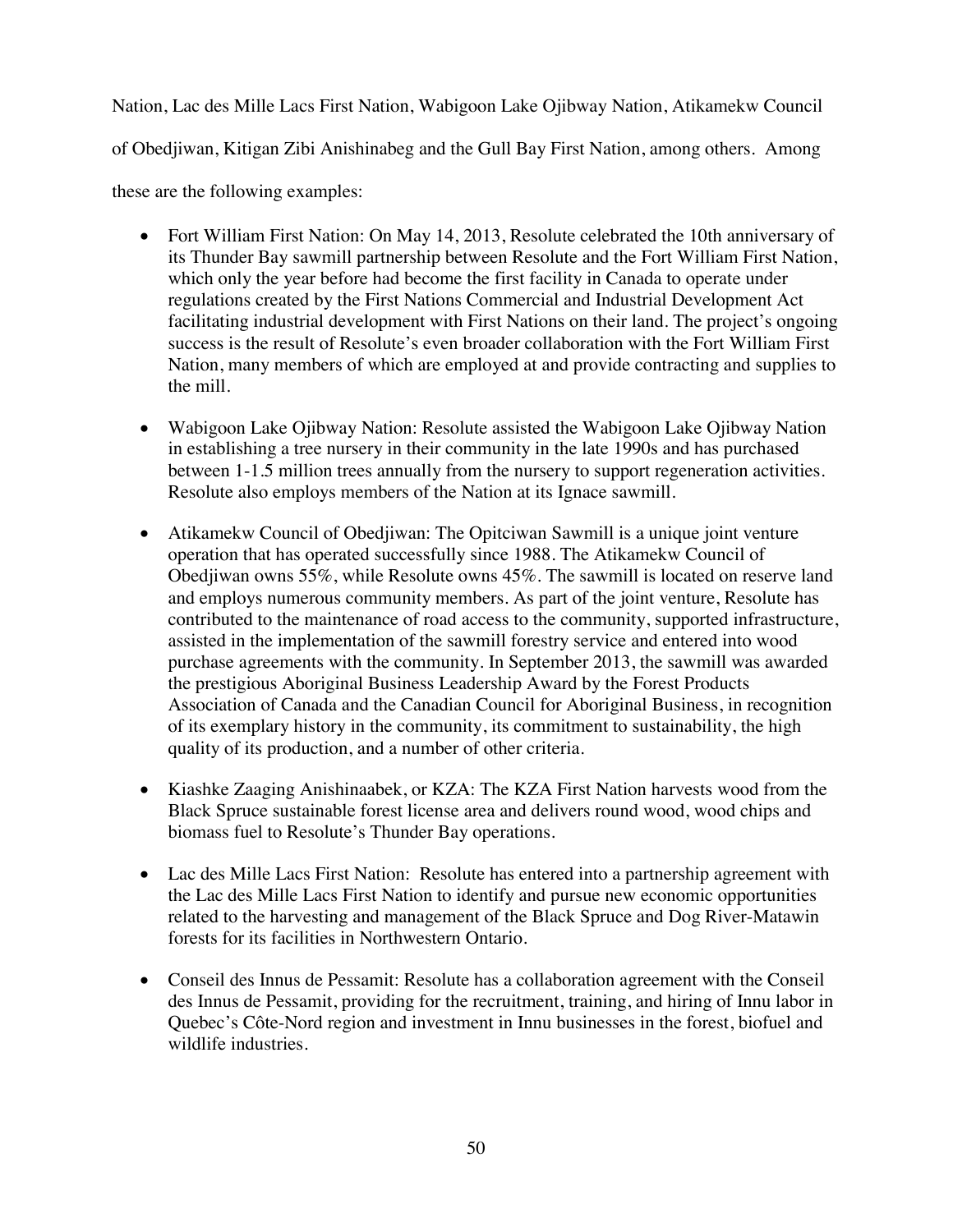- Pekuakamiulnuatsh Takuhikan (Mashteuiatsh): In 2015, Resolute raised significant funds for organizations in the Innu community of Pekuakamiulnuatsh Takuhikan (Mashteuiatsh) in the region of Saguenay–Lac-Saint-Jean (Quebec) and Resolute's President and Chief Executive Officer, Richard Garneau, served as honorary chairman of the Mashteuiatsh summer festival promoting and preserving the community's rich history.
- Nigigoonsiminikaaning First Nation, Lac des Milles Lacs First Nation, Seine River First Nation, Couchiching First Nation, Mitaanjigamiing First Nation, and Lac La Croix First Nation: Resolute signed a Memorandum of Agreement ("MOA") that sets out the framework for several contracts that have resulted in C\$100 million in new business for six First Nations MOA partners over the next five years.
	- 118. Resolute also works with local and provincial governments to support continued

economic development. Some recent examples include (all values in C\$):

- The Quebec Economic Investment, administered by the provincial government, to which Resolute has contributed \$2 million per year over five years for a total of \$10 million to be spent on industry diversification and economic development.
- Similar funds have been created in the MRC Domaine-du-Roy and the MRC Maria Chapdelaine in Quebec, to each of which Resolute has contributed \$200,000 per year over five years for a total of \$1 million in each of the two funds to be spent on community and economic development.
- A separate fund exists in Ontario, administered by the Minister of the Environment, to which Resolute has contributed \$1 million per year over five years for a total of \$5 million to be spent on environmental projects and activities in the Province.
- During the mill closure process, Resolute engages with local stakeholders to support the continued prosperity of their communities through the maintenance, repurposing and sale of idled assets to other investors. This includes heating facilities through the winter, creating partnerships to safely demolish old facilities and most often selling the mills for the symbolic sum of \$1 to local governments while retaining all environmental remediation responsibility.
	- 119. In depicting itself as the protector of these Boreal people and communities, the

Greenpeace Enterprise not only lies to those it is attempting to defraud, but lies about the people

and communities it falsely claims to protect. Far from protecting these people and communities,

the Greenpeace Enterprise's disinformation campaign, extortion, and other illegal conduct has

inflicted enormous economic hardship on the Boreal people and communities -- contributing to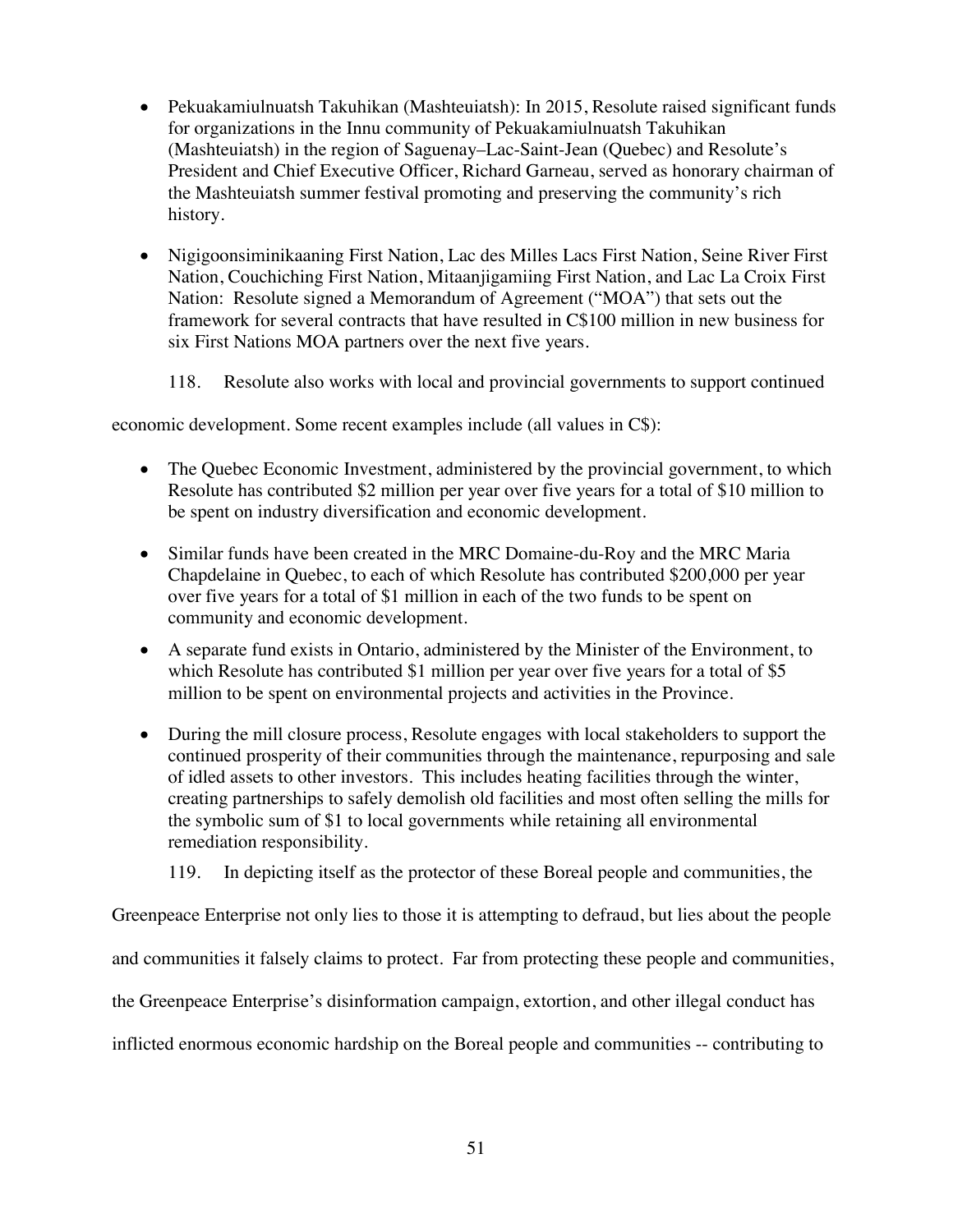the closing of their businesses and joint ventures, putting them out of work, and depriving them of buyers for their products.

120. Likewise, the Greenpeace Enterprise's mantra that it is protecting the interests of the First Nations grossly misrepresents the truth that but for a very small number of First Nation communities, the vast majority of First Nations have constructive and economically beneficial relationships with Resolute that the Greenpeace Enterprise's efforts would only serve to destroy.

121. The fact is that the sustainable utilization of the Boreal is in the shared interests of all interested parties, including Resolute, the Boreal people and communities, and the Canadian federal and provincial governments, who ultimately decide how best to address all the competing considerations. The harvesting that occurs is the product of a robust and rigorous political and economic process in which all relevant considerations are carefully weighed.

122. The only party who is genuinely not interested in these considerations is the Greenpeace Enterprise, which is a stranger to the Boreal with no skin in the game other than using the Boreal to raise money, none of which is spent on any real conservation efforts in the Boreal. Highly misleading and hypocritical is the Greenpeace Enterprise's request for donations to address Resolute's purported "abandoning" of the local communities by closing facilities and "laying off thousands of workers" that fails to explain that these closures and layoffs are a result of economic and market realities, and in some cases, at least partly because of the "Resolute: Forest Destroyer" campaign. Even then, far from abandoning these communities, where Resolute has been forced to discontinue operations, it has provided substantial notice of such actions and worked diligently with affected employees, all levels of government, and other local authorities on programs to lessen the impact of permanent closures.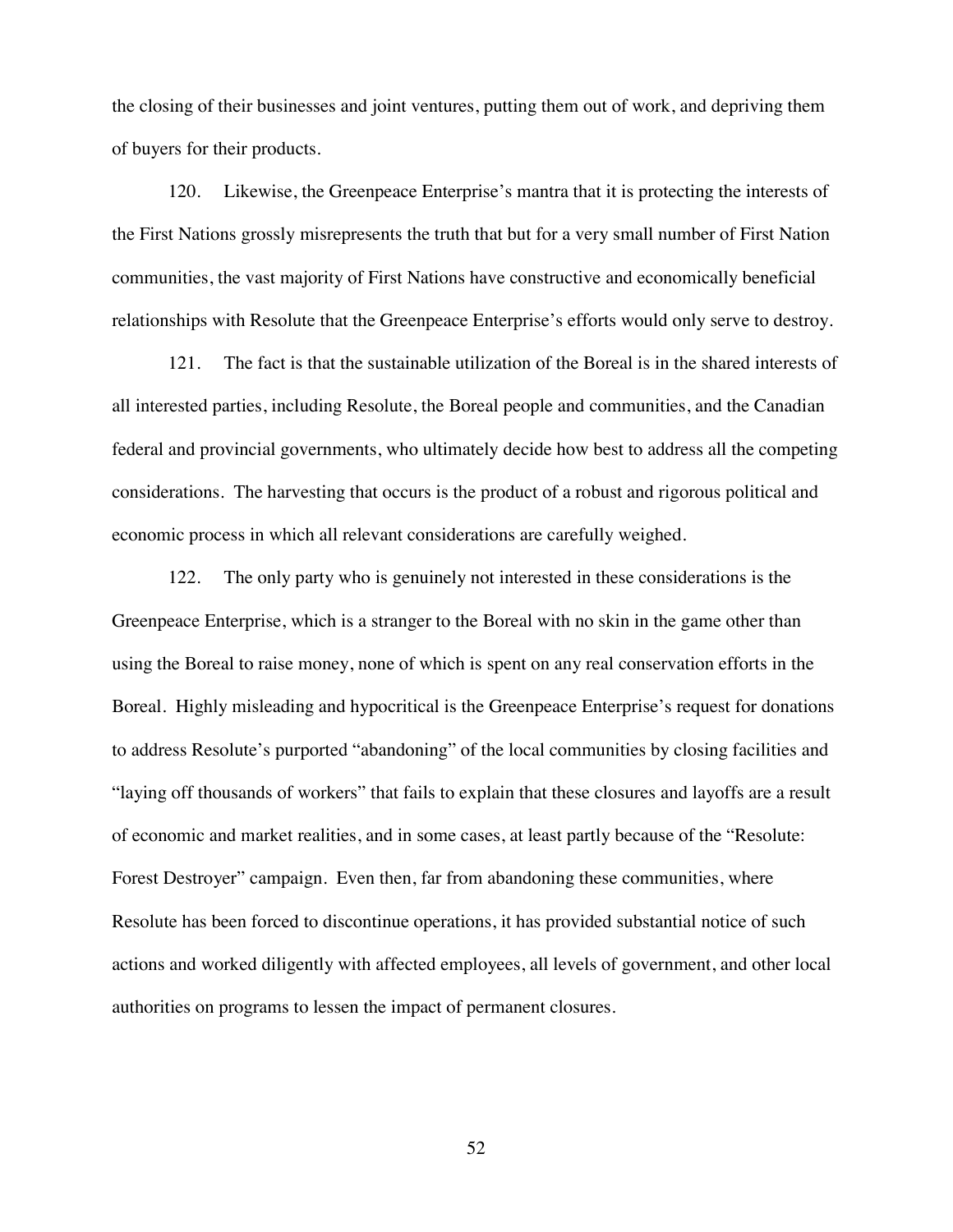123. Ignoring Resolute's real relationship with the Boreal community, the Greenpeace Enterprise grossly distorts and overemphasizes singular issues and events to smear Resolute. For example, grasping at ways to smear Resolute, the Greenpeace Enterprise misrepresents that Resolute did not intend to honor its pension obligations, but instead would tell its workers "give us decades of work and we'll pay you back with decreased pension benefits." In fact, Resolute has always committed to honor 100% of the pension benefits under registered plans for its over 20,000 Canadian and American pensioners even when it had the opportunity to reduce those obligations, while many other companies in this industry had, in fact, cut pension benefits by as much as 40%.

124. Likewise, the Greenpeace Enterprise accuses Resolute of attempting to "impoverish" the residents of Thunder Bay through tax breaks. What the Greenpeace Enterprise misrepresents as a "tax break" was a routine property tax assessment appeal Resolute filed because declining property values had resulted in it being overtaxed under the existing tax regime. It was not seeking a "break" from that existing regime; it was seeking the proper application of that regime. Similar cases filed by other forestry companies have found taxes were overvalued by 60% and 73%. Even if its appeal succeeds, Resolute will remain one of the largest industrial employers in Thunder Bay and one of the largest taxpayers.

### **v. The Greenpeace Enterprise Misrepresents Resolute's FSC Certification Status.**

125. The Greenpeace Enterprise repeatedly misrepresents that Resolute had FSC certificates revoked because FSC auditors determined Resolute was engaged in the same serious misconduct the Greenpeace's Enterprise "Resolute: Forest Destroyer" campaign alleged, including its misrepresentations that Resolute was engaged in "unsustainable forest operations," "reckless clear cutting," "logging in Endangered Forests without consent of First Nations,"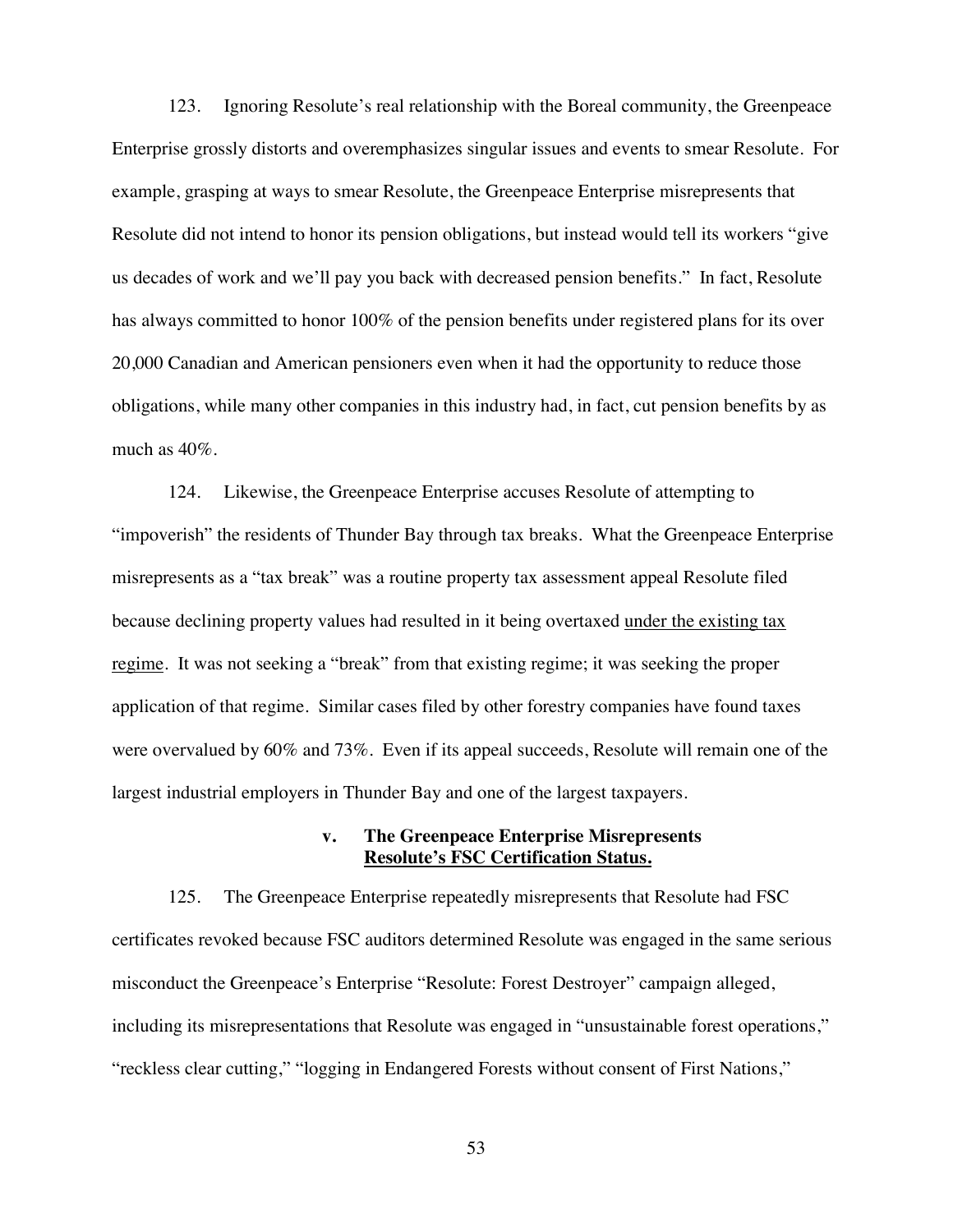"destroying critical habitat for the endangered woodland caribou" and, thereby, causing a "high

risk of extirpation of caribou herds and many other species," and being "unwilling to take steps

needed to create real solutions to protect these forests that scientists say must be protected" or

"work collaboratively with stakeholders and achieve consent . . . from First Nations

# Communities."5

126. Once again, however, the Greenpeace Enterprise's sensational claims are

factually without basis. The audits that led to these temporary suspensions were not based on

any such wide-ranging or substantial findings. Instead, the suspensions were based on narrow

Additional examples of the Greenpeace Enterprise's false publications concerning Resolute's FSC certificates are set forth in Appendix E.

 $<sup>5</sup>$  Greenpeace has ubiquitously published and republished these claims on its website, blogs, internet forums, Twitter</sup> and in direct communications via email and personal communications including, by way of example, the following:

December 16, 2013 blog post, "'Its [sic] Not Our Fault That We Lost Our Green Label' says logging giant Resolute," which misrepresented that "Rainforest Alliance, Resolute's auditor stepped up and suspended the certificates after investigating the company's operations and finding them lacking . . . The company's operations are destroying woodland caribou habitat, old-growth areas are being degraded and the company hasn't obtained consent from at least one First Nation community, the Cree, for their logging. Those are very clear violations of the FSC standard."

March 18, 2014 blog post, "Mount Royal Cross Transformed Into Scales Of Justice: Greenpeace Protests The Reckless Destruction Of Canada's Boreal Forest," which falsely stated that, Resolute "lost" three of its FSC certificates due to "destructive practices."

August 14, 2015 blog post, "Collaboration Is The Key To Sustainability In Canada's Boreal Forest," which falsely alleged that "Over the past year, [Resolute] has seen the Forest Stewardship Council (FSC) terminate or suspend its responsible forestry certificates," due to "[s]hortcomings in the company's environmental performance" including "impact on woodland caribou, habitat and old growth forest, failure to protect high conservation values and lack of support from stakeholders for its operations."

January 2016 report, "Resolute Forest Products: Key Risks And Concerns For Investors," which made the false representation that "Resolute had an unprecedented four of its FSC certificates covering more than 8.7 million hectares of Canada's Boreal Forest either suspended or terminated in 2014 and most of 2015 for major noncompliance with FSC criteria," including "overharvesting, inadequate protection for woodland caribou habitat and old-growth and high conservation value forests, and failure to uphold Principle 3: Indigenous People's Rights."

February 2016 report, "Montagnes Blanches Endangered Forest," which misrepresented the cause of the suspension for Resolute's FSC certificate for Lac St. Jean as resulting from the "failure to conserve the threatened woodland caribou, protect old growth forests, conserve intact forest landscapes and maintain Indigenous rights."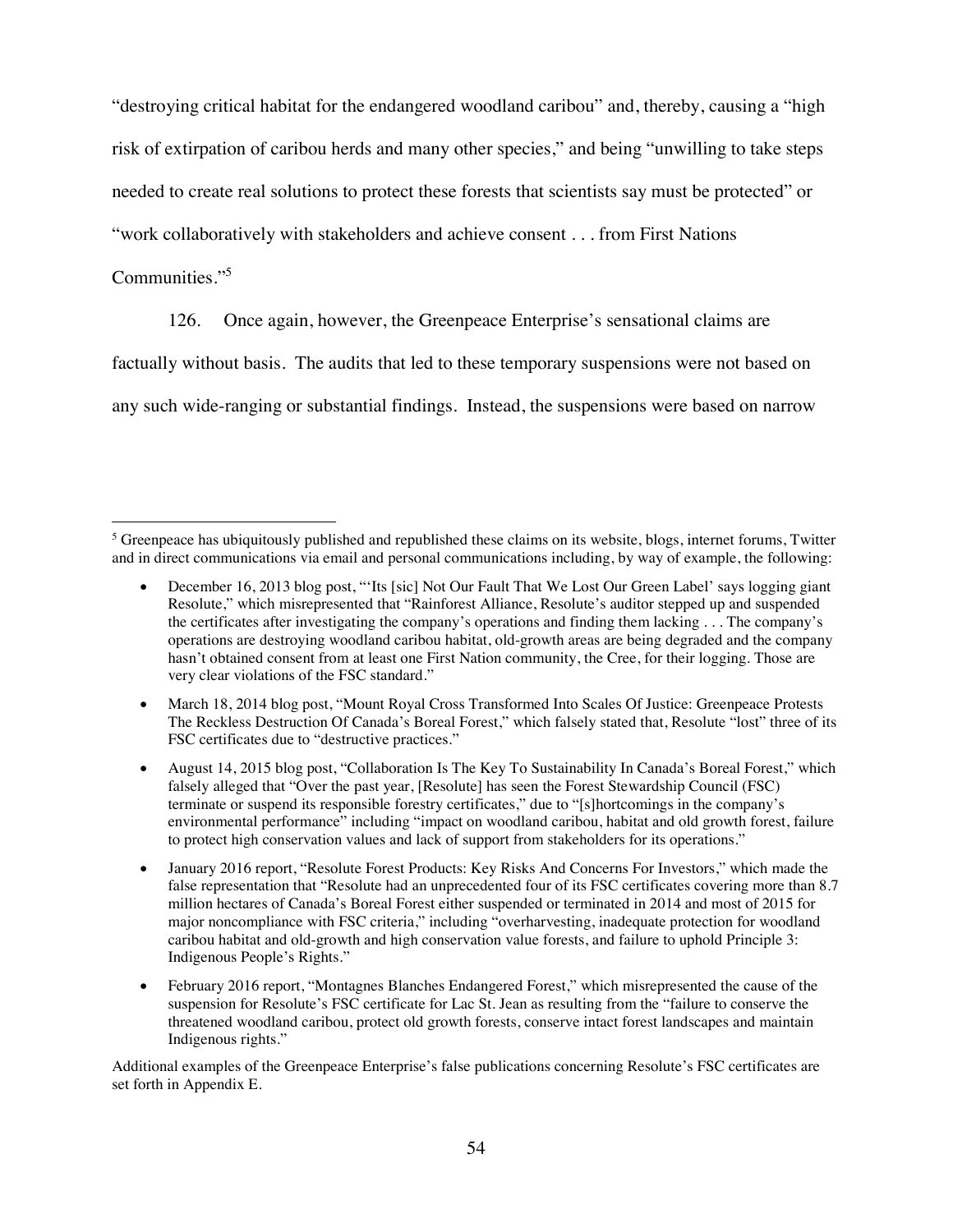and idiosyncratic issues, most of which were out of Resolute's control, and an unprecedented treatment of those issues by those handling audits.

127. First, one audit cited a specific, complex territorial dispute between the Quebec Government and two First Nations concerning a portion of the audited area that was unresolved at the time of the audit, even though Resolute was not a direct party to the dispute and lacked any ability to control or resolve it.

128. Second, both audits challenged the adequacy of the provincial government's caribou conservation plans, which was also not an issue Resolute controlled. Moreover, other FSC holders relying on the same caribou habitat conservation plan did not have their FSC certification suspended.

129. Third, contrary to the Greenpeace Enterprise's claims otherwise, these temporary suspensions had nothing to do with Resolute's on-the-ground practices or compliance with any laws or regulations.

130. Fourth, most important, the Greenpeace Enterprise's claims about Resolute's FSC compliance do not disclose the Greenpeace Enterprise's direct and indirect role in the suspensions Resolute suffered, or that Resolute was treated dramatically differently than other FSC certificate holders operating in the same areas. Greenpeace's "Resolute: Forest Destroyer" campaign targeted Resolute's relationship with FSC and its FSC auditors from the very start, with a parallel campaign attacking FSC for not being stringent enough.

131. That campaign soon evolved into direct claims by the Greenpeace Enterprise that FSC and its auditors were not tough enough on Resolute the "Forest Destroyer." Thus, as it would do with Resolute customers, the Greenpeace Enterprise threatened to tarnish the FSC brand by accusing it of certifying Resolute despite the Greenpeace Enterprise's highly publicized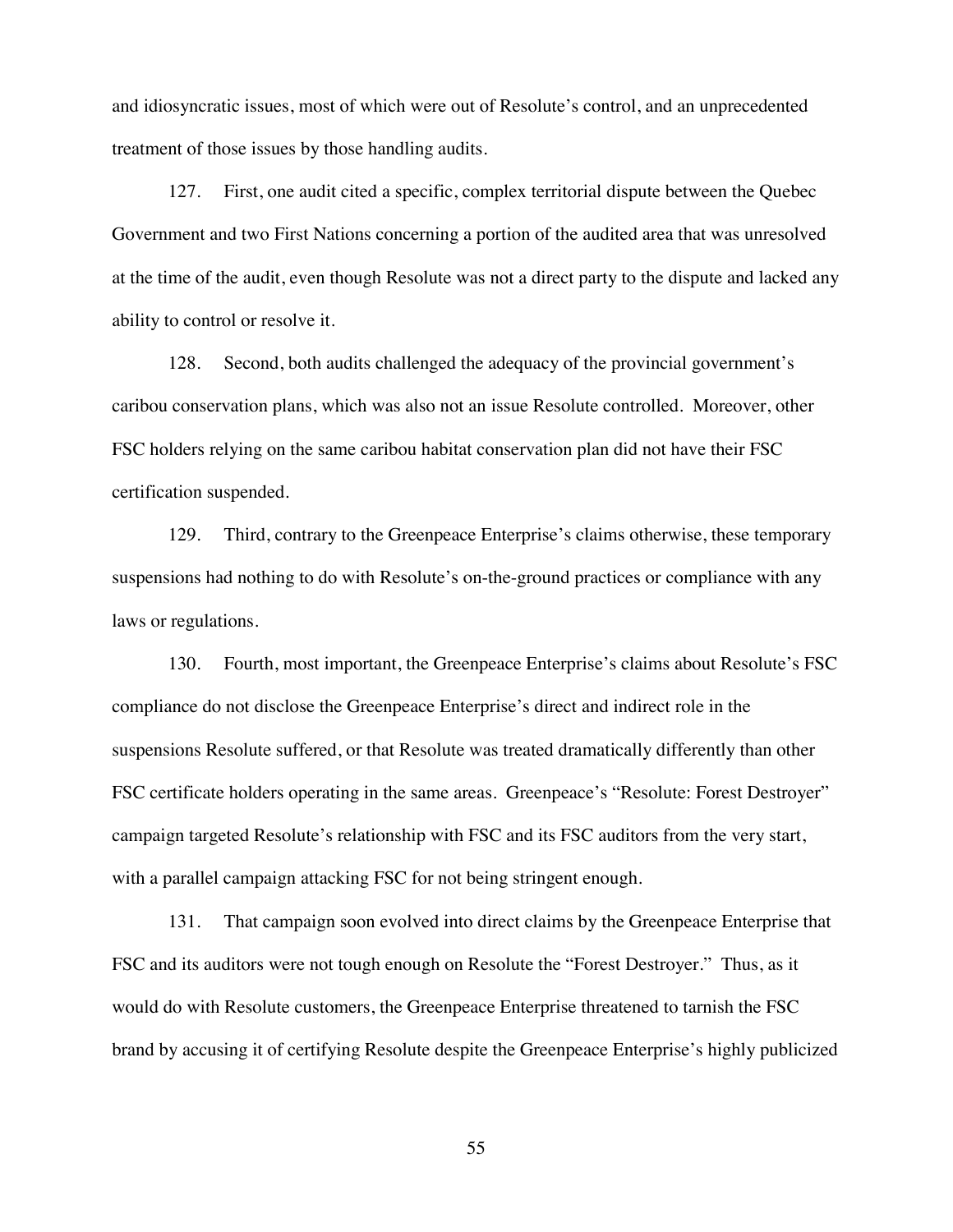claims that Resolute was destroying the Boreal forest, its woodland caribou, and its indigenous people. Once the threat was set, the Greenpeace Enterprise began filing formal complaints with the FSC and Resolute's auditors, and engaging in a campaign of informal communications, to pressure and precipitate the suspension of Resolute's certification, which the Greenpeace Enterprise would then use to further attack Resolute and raise funds. Demonstrating how deeply the Greenpeace Enterprise had infiltrated Resolute's Canadian FSC certification and dispute resolution process, a preliminary and non-public report on a Cree complaint filed against Resolute appeared on the Greenpeace Defendant's website even though it was not a party to that complaint or investigation.

132. The Greenpeace Enterprise's success in contaminating Resolute's Boreal FSC certifications is evidenced by, among other things, the dramatically disparate treatment to which Resolute's FSC certifications were subjected, including, among other things, the following:

(a) **First Nations** – In Quebec, FSC auditors issued major non-compliances to Resolute for disputes with First Nations, which ultimately contributed to its two suspensions, even though other certificate holders had similar or larger disputes with no non-compliances even declared let alone suspensions issued, and harvested in the very same First Nation's territory using the very same means, which was mandated by the government's forestry officials. Moreover, Resolute was suspended for implementing a government mandated harvesting approach because the Cree purportedly preferred an alternative method -- mosaic cutting -- that is detrimental to caribou and prohibited by the government, but no other certificate holders who likewise followed the law in the same territory over the same Cree objections suffered similar consequences.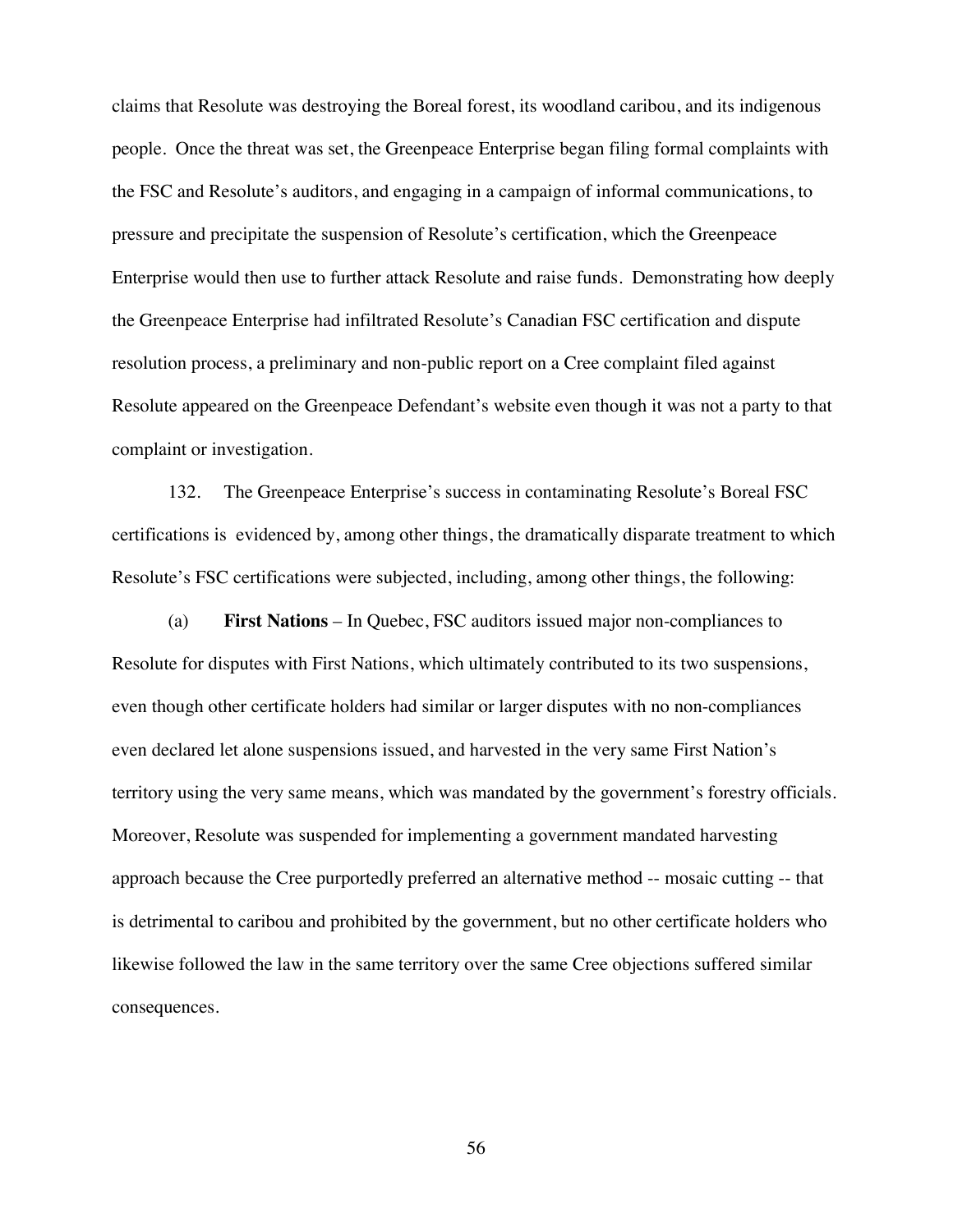(b) **Caribou Plans** – FSC auditors deemed compliance with the government's regional caribou plan to be insufficient for Resolute while it was deemed sufficient for two certificate holders on adjoining management units and a third certificate holder on another adjacent management who was not even complying with the regional plan and who also was harvesting in prohibited mosaic cut-blocks that are highly-detrimental to woodland caribou. Similarly, FSC auditors deemed insufficient Resolute's compliance with the government's established 35% habitat disturbance rate, the disturbance level was barely even examined in audit reports for other certificate holders, even those operating in the same caribou habitats as Resolute and with greater disturbance levels than Resolute. Indeed, while overall compliance with the Federal Recovery Strategy was a key requirement imposed by Resolute's auditors, it was and continues to be ignored in most other certificate audits even when audited by the same person. Indeed, Resolute was required to conduct long-term modelling and monitoring of disturbance levels, best available habitats, road network densities, and old forest impacts to demonstrate compliance with federal law even though certificate holders in adjacent areas were not even required to explain their efforts to comply with that law. Ultimately, Resolute was issued one major non-compliance for planning operations in unfragmented, intact forests, but adjacent certificate holders were not, despite exceeding maximum disturbance thresholds in the same forests.

(c) **Allowable Cut Calculation** – In Quebec, the allowable cut calculation is the responsibility of the government's chief forester. For other certificate holders, this chief forester's calculation was sufficient to sustain certification, but Resolute was required to prepare a separate calculation that incorporated various FSC standards that were not even mentioned in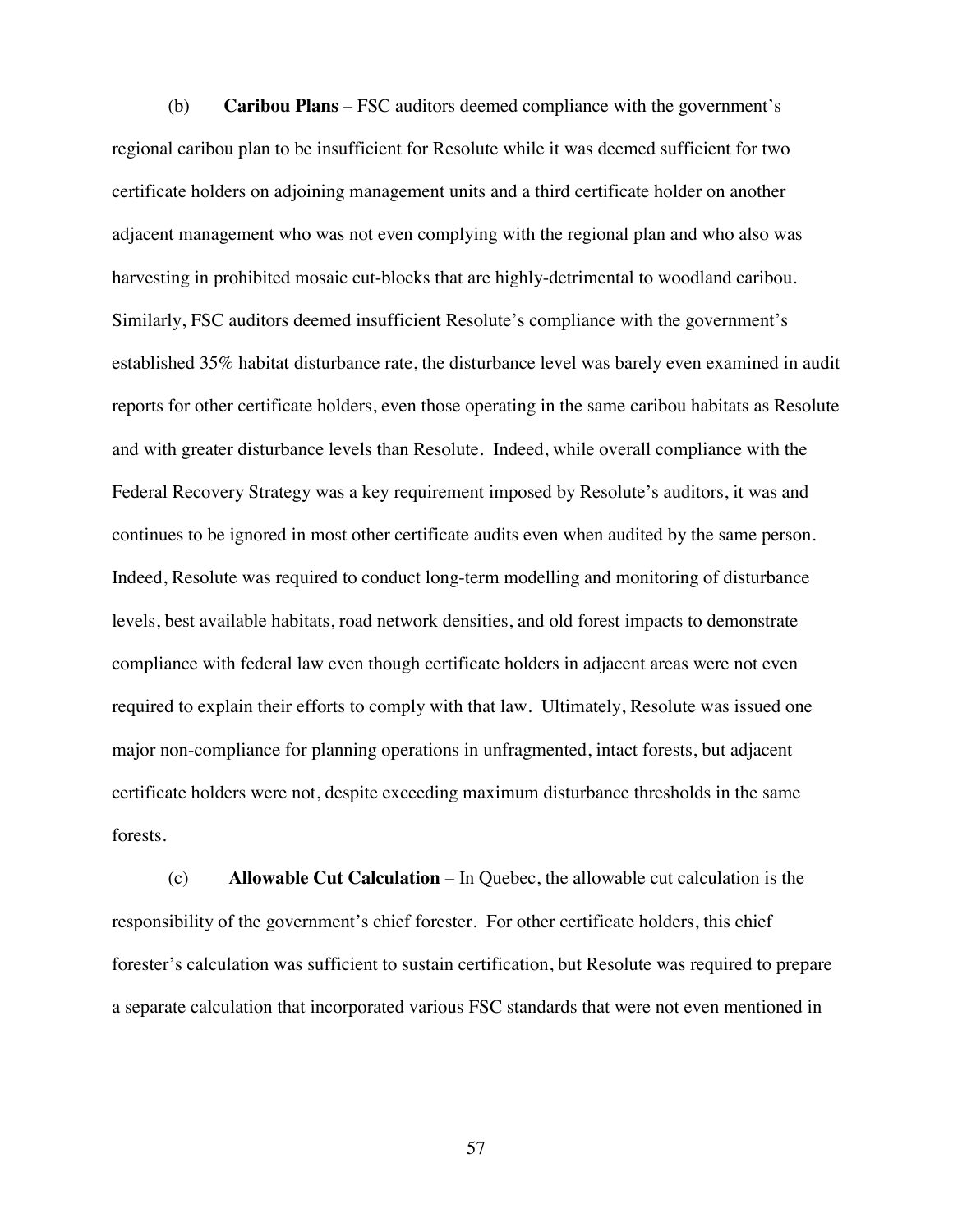the audit reports of other certificate holders. Resolute was issued a major non-compliance finding for failing to do this to the auditor's subjective satisfaction.

(d) **Old Forests** – Resolute was the only certificate holder for whom the governments' approach for old forests was deemed inadequate. It alone was subjected to a subjective auditor determination of what should be required.

(e) **Gap Analysis** – FSC requires that "gap analyses" be conducted to ascertain the need for additional protected areas in forest tenures. Resolute used the widely utilized MNR GapTool to conduct this analysis, as did most other certificate holders, because, among other reasons, Ontario legally mandates its use. The auditors informed Resolute that it was not permitted to use MNR GapTool for FSC purposes, nor could it use other commonly accepted methods used by other certificate holders.

(f) **Maximum Contributions** – Where the gap analysis so indicates, "maximum contributions" of acreage must be made to add to protected areas. Although Resolute tenures in Ontario currently have the highest level of regulated parks and protected areas in Ontario by substantial margins, it submitted 199,000 hectares of additional candidate sites, which would have resulted in 1 million hectares of parks and protected areas associated with Resolute's tenures. Ontario's Ministry of Natural Resources concluded, "the areas identified for protection would maximize contributions needed to enhance representation through filling remaining gaps within the extent of your tenure." Nevertheless, Resolute's FSC auditors declared it insufficient, despite approving another certificate holder's proposed contribution of merely 5,000 hectares.

133. The Greenpeace Enterprise not only mischaracterizes the reasons for Resolute's suspensions, it also misrepresents and omits the true facts about Resolute's overall record of FSC and other certification compliance. Resolute is one of the largest holders of FSC sustainable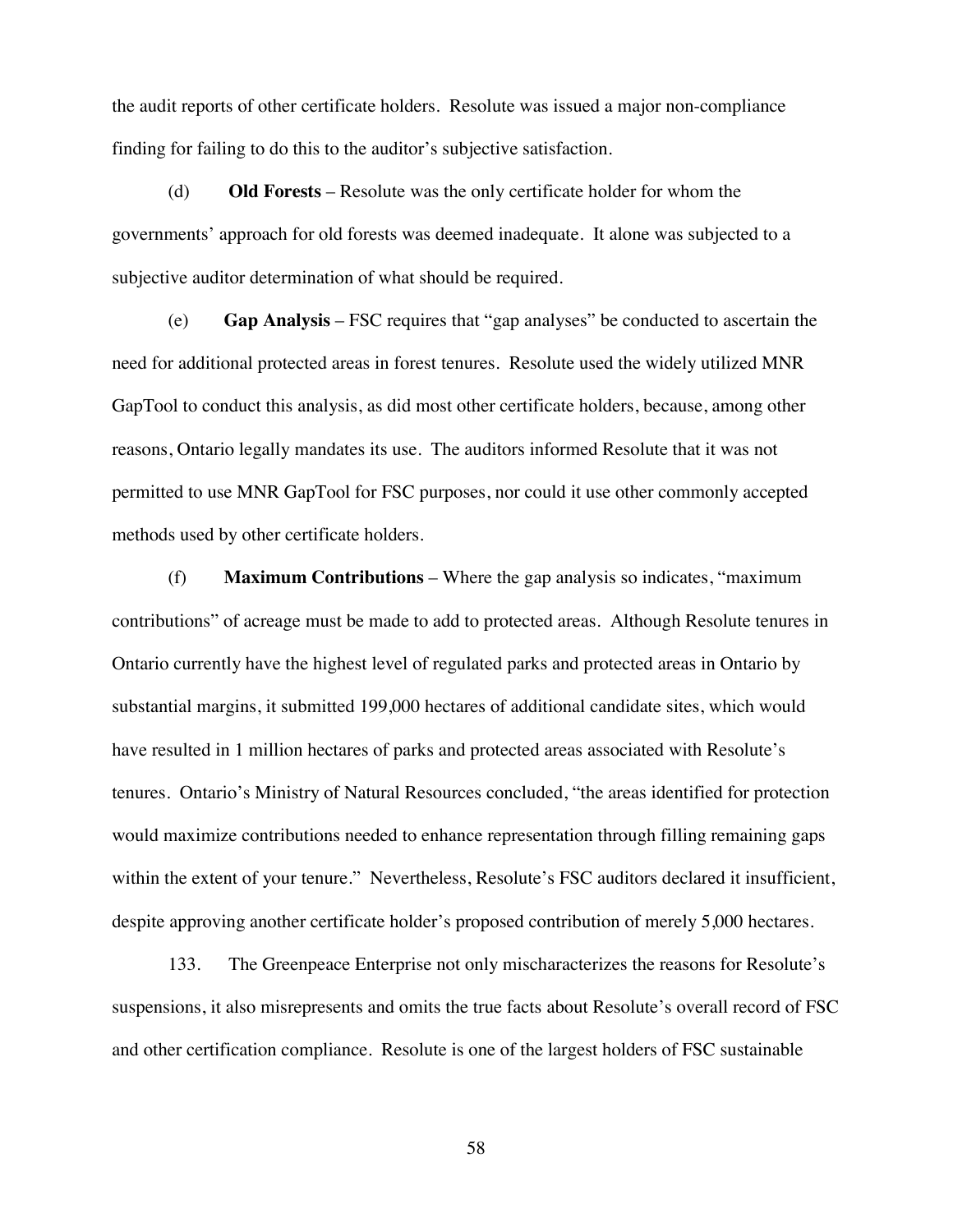forest management certificates in all of North America and in January 2015 successfully renewed its FSC certificates in the Mauricie, Abitibi (jointly with Tembec) and North Shore regions of Quebec. The North Shore certificate was renewed based on the caribou habitat conservation plan prepared and implemented by the government of Quebec.

134. Moreover, the Greenpeace Enterprise has misrepresented that Resolute no longer supports FSC certification and is actively seeking to undermine the FSC brand. In fact, Resolute has always remained a supporter of FSC certification standards, both in terms of sustainable forest management certification and chain of custody certification, and is one of the largest holders of FSC certificates in North America. Although the company has received notice of temporary suspensions under the FSC National Boreal Standard in a process contaminated by Greenpeace, all of the areas in question nevertheless remain certified under the SFI standard. Indeed, in 2012 World Wildlife Fund (WWF) announced Resolute as the largest manager of FSC certified forests in the world, and at one time Resolute achieved FSC certification of 76% of the company's managed forests. Moreover, 100% of the woodlands Resolute manages are audited and certified by independent third parties, and Resolute has publicly committed to maintaining 100% certification in its operations.

## **vi. The Greenpeace Enterprise Falsely Accuses Resolute of Harvesting in the Protected Areas of the Broadback Valley, Trout Lake, and Montagnes Blanches.**

135. Although the Greenpeace Enterprise purported to retract its 2012 claims that Resolute was harvesting in the areas prohibited under the CBFA, it quickly revived this fraud in a different form. Rather than use doctored photos and explicit claims, it now redrew maps and rewrote long-standing geographical delineations to again make the materially false and misleading accusation that Resolute was improperly harvesting in protected areas that it should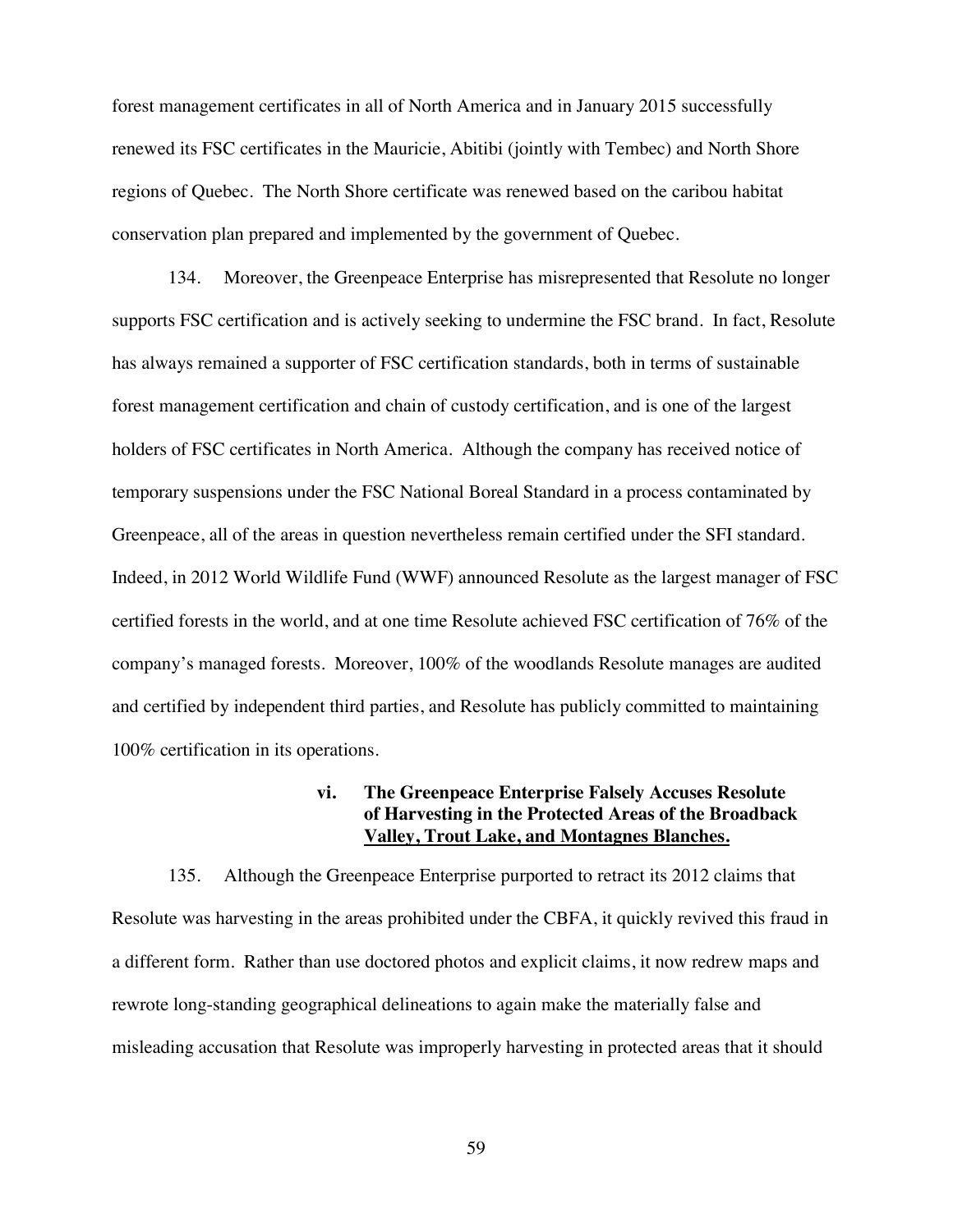not and in which it had agreed not to operate, including particularly what Greenpeace's newly minted delineations called the Broadback Valley, Trout Lake, and Montagnes Blanches.<sup>6</sup>

#### **1. Broadback Valley**

136. The Greenpeace Enterprise's "Resolute: Forest Destroyer" campaign falsely accuses Resolute of building roads and infrastructure in the Broadback Valley, which it characterizes as one of the last remaining intact forests in Northwest Quebec, in violation of a moratorium it entered with Greenpeace, Canopy and CPAWS in March 2010 in the context of the CBFA. This is false. The area of this moratorium was exactly the area identified in the press release of April 30, 2009 issued jointly by the SNAP and Cree Nation. Despite the fact that its commitment was for the "short term," to this date, i.e. six years later, Resolute has honored the moratorium it entered into with these three ENGOs. The areas in this region where Resolute has harvested were not covered by the moratorium, and, in fact, Greenpeace explicitly agreed Resolute could harvest there in connection with the CBFA agreement.

137. Moreover, the "proposed protected area" which were temporarily subspended from harvesting through this moratorium, were approximately 9,000 square kilometers, and it was expressly understood that harvesting would need to continue outside those area, including in caribou habitats. Nevertheless, as part of the "Resolute: Forest Destroyer" campaign, the Greenpeace Enterprise attacked Resolute for improperly harvesting in the "Broadback" by simply expanding the area so delineated by 300%, to include areas it previously agreed Resolute and others would be harvesting.

<sup>6</sup> Specific examples of false publications concerning Resolute's putative logging in restricted areas are set forth in Appendix F.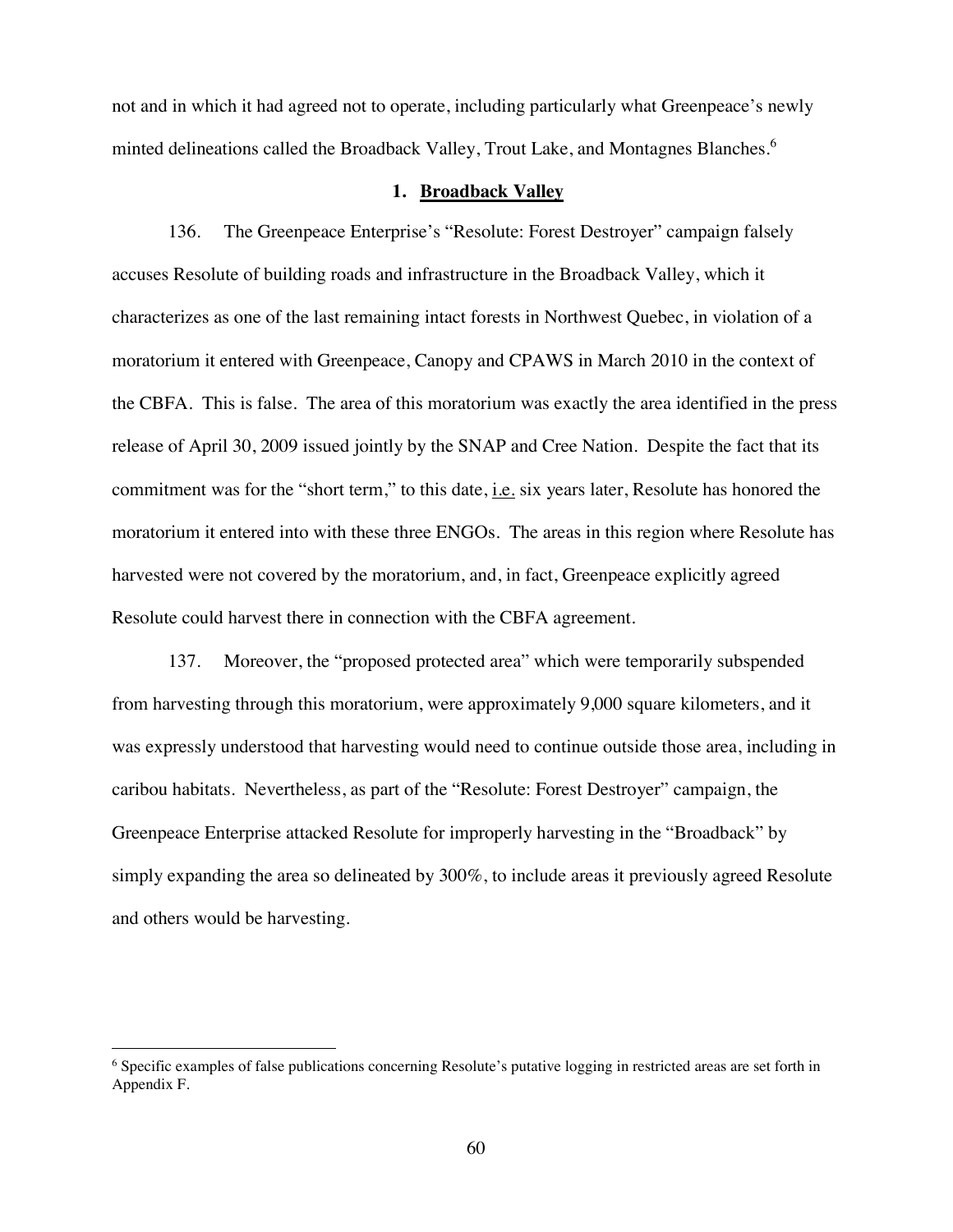138. Finally, the Greenpeace Enterprise has once again produced falsified video and photographic footage purporting to evidence Resolute's allegedly improper harvesting in the "Broadback" that is actually footage of insect devastation on the North Shore of Quebec several hundred kilometers away.

### **2. Trout Lake Forest**

139. The Greenpeace Enterprise's misinformation campaign misrepresents that Resolute regularly builds roads and harvests in the Trout Lake Forest caribou habitat. This allegation is featured prominently on the homepage for the Greenpeace Enterprise's "Resolute: Forest Destroyer" campaign which alleges that "[i]n Northwestern Ontario, Resolute manages vast lands in the Trout Lake-Caribou Endangered Forest."

140. Resolute does not harvest in protected areas; does not hold harvest rights in the Trout Lake Forest; and does not harvest in the Trout Lake Forest. In fact, a different logging company, Domtar, has responsibility for the Forest Management Unit ("FMU") in which the Trout Lake Forest is located, and this FMU is over 100 kilometers away from the nearest Resolute forest tenure. To nevertheless allege that Resolute harvested in this area and thus impacts certain of its caribou populations, Greenpeace conflates this FMU with an adjoining but separate management unit in which Resolute operates called the Caribou Forest. This is the equivalent of accusing a Georgia timber company of harvesting in Florida by just combining those two distinct states solely for the purpose of making that claim.

#### **3. Montagnes Blanches**

141. The Greenpeace Enterprise falsely accuses Resolute of building roads and harvesting in the Montagnes Blanches, all of which are located above the Northern Limit and out of bounds for all forestry. Once again, to accuse Resolute of illegal activity, the Greenpeace Enterprise simply redraws the existing maps beyond any colorable relationship to the historical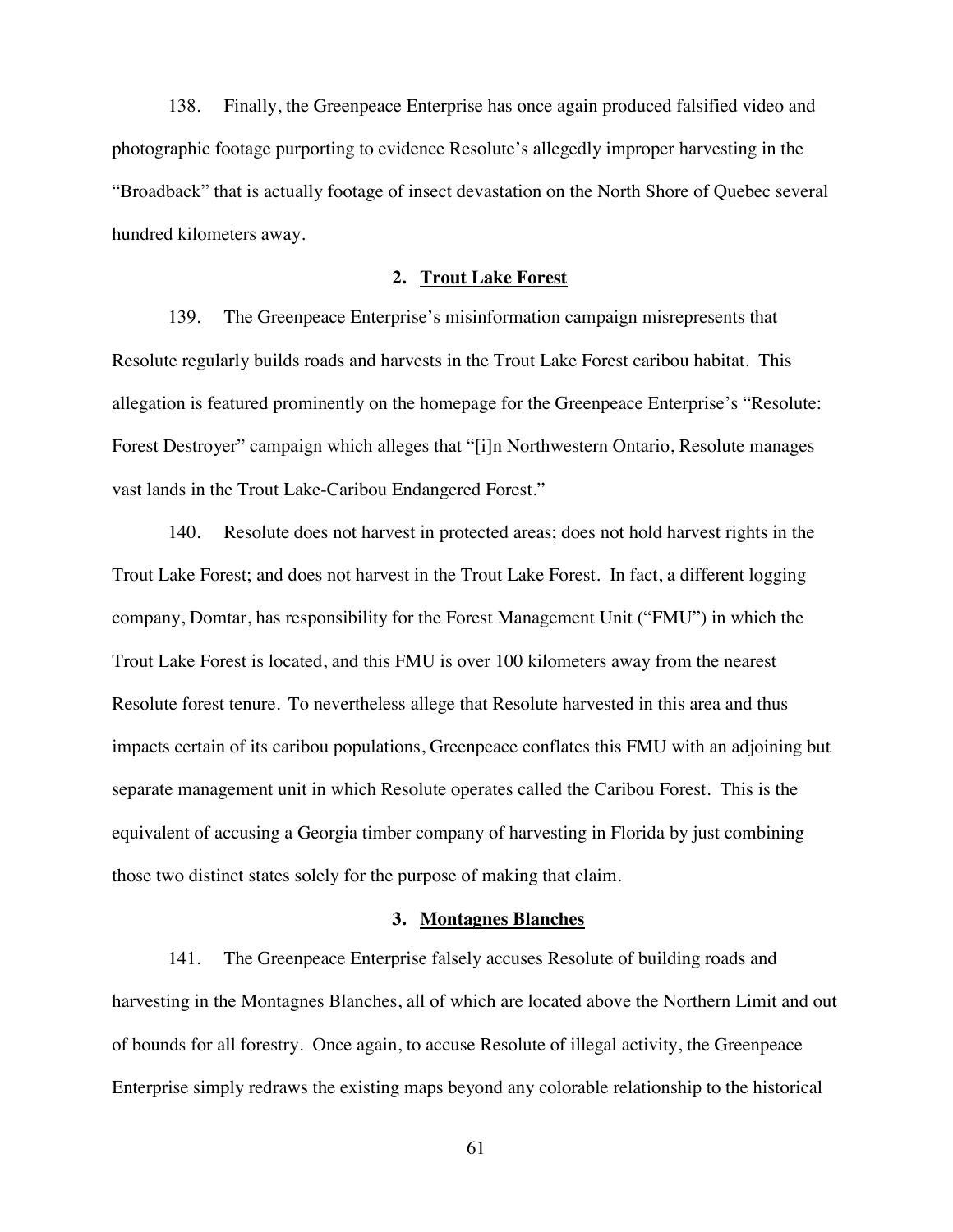and long understood delineations of the Montagnes Blanches. To accuse Resolute of harvesting in this prohibited area, the Greenpeace Enterprise, as it did with the Broadback, simply unilaterally expands the clearly delineated Montagnes Blanches to include those areas outside that delineated area where Resolute was operating. Remarkably, Greenpeace's revisions do not include the actual Montagnes Blanches mountains and are totally located within the areas that were until now universally understood to be outside the Montagnes Blanches (and remain so to everyone but the Greenpeace Enterprise and those they are misleading).

142. Like the allegations concerning Resolute's putative logging in Trout Lake, the Greenpeace Enterprise's false assertion that Resolute is logging in the Montagnes Blanches is featured prominently on the homepage for the Greenpeace Enterprise's "Resolute: Forest Destroyer" campaign. The same allegation is also featured in other Greenpeace publications, including, among others: (i) "Mount Royal Cross Transformed Into Scales Of Justice: Greenpeace Protests The Reckless Destruction Of Canada's Boreal Forest" which falsely alleged that "[i]n the Montagnes Blanches Endangered Forest in Quebec, Resolute is operating in First Nations traditional territory without consent"; and (ii) Greenpeace's February 2016 publication, "Endangered Forests in the Balance: The Impact Of Logging Reaches New Heights In The Montagnes Blanches Endangered Forest" which falsely asserts that "Resolute Forest Products' logging operations are central to the fate of the Montagnes Blanches Endangered Forest. Five of the company's sawmills and four of its pulp and paper mills operate using wood from Forest Management Units (FMUs) overlapping or neighboring the Montagnes Blanches Endangered Forest."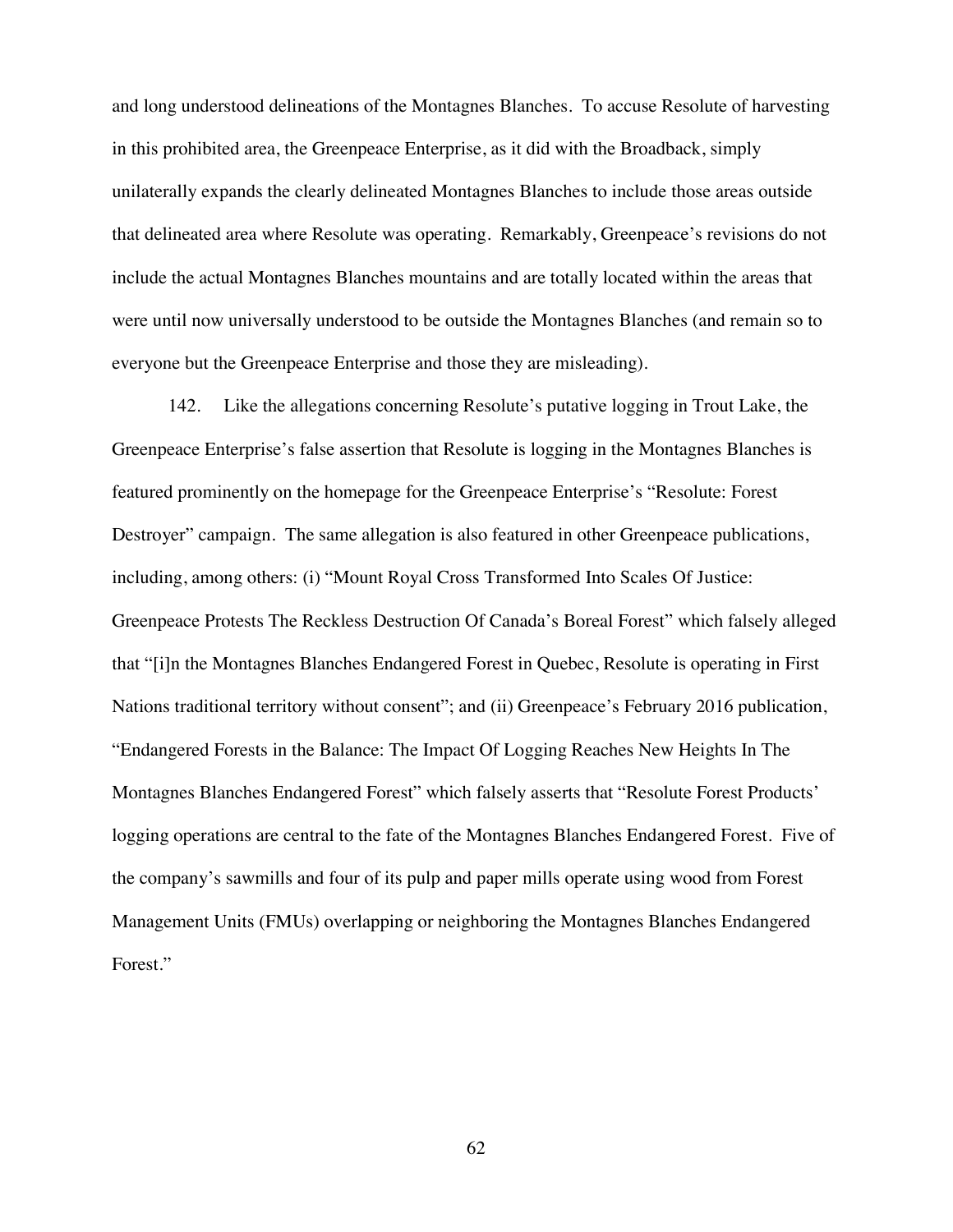## **c. The Greenpeace Enterprise's Dissemination of Disinformation, Extortion and Other Tortious and Illegal Conduct.**

143. Greenpeace and the other enterprise members disseminated the Greenpeace Enterprise's disinformation ubiquitously, via websites, blogs, Twitter posting, emails, public displays, brochures, letters, and innumerable direct in-person and telephonic conversations, to Resolute's most important constituencies, including customers, industry partners and participants, third-party auditors, and government regulators.

#### **i. The Greenpeace Enterprise Scuttles the CBFA.**

144. Central to the launching and success of the "Resolute: Forest Destroyer" campaign was the need to scuttle the "historic" CBFA executed on May 10, 2010. Beginning no later than September 2012, the Greenpeace Enterprise began misrepresenting to other CBFA signatories and participants, including the FPAC industry signatories and their customers participating in the CBFA's Boreal Business Forum ("BBF"), that Resolute was violating the CBFA by harvesting and logging in the protected areas agreed upon in the CBFA. These communications were intended to undermine Resolute's participation in the CBFA, justify Greenpeace Canada's departure from the CBFA, and harm Resolute's business relationships with the CBFA signatories and participants, customers, Boreal communities, and national, regional, and local governments.

145. For example, on September 17, 2012, Stephanie Goodwin (Greenpeace Canada), Todd Paglia (ForestEthics), and Amanda Carr (Canopy), wrote to member companies of the FPAC falsely accusing Resolute of engaging in "active logging and road building . . . in areas originally designated off limits within the CBFA, including . . . in the Quebec region under priority [thereby] fast-tracking the erosion of the legitimacy of [CBFA]." The Greenpeace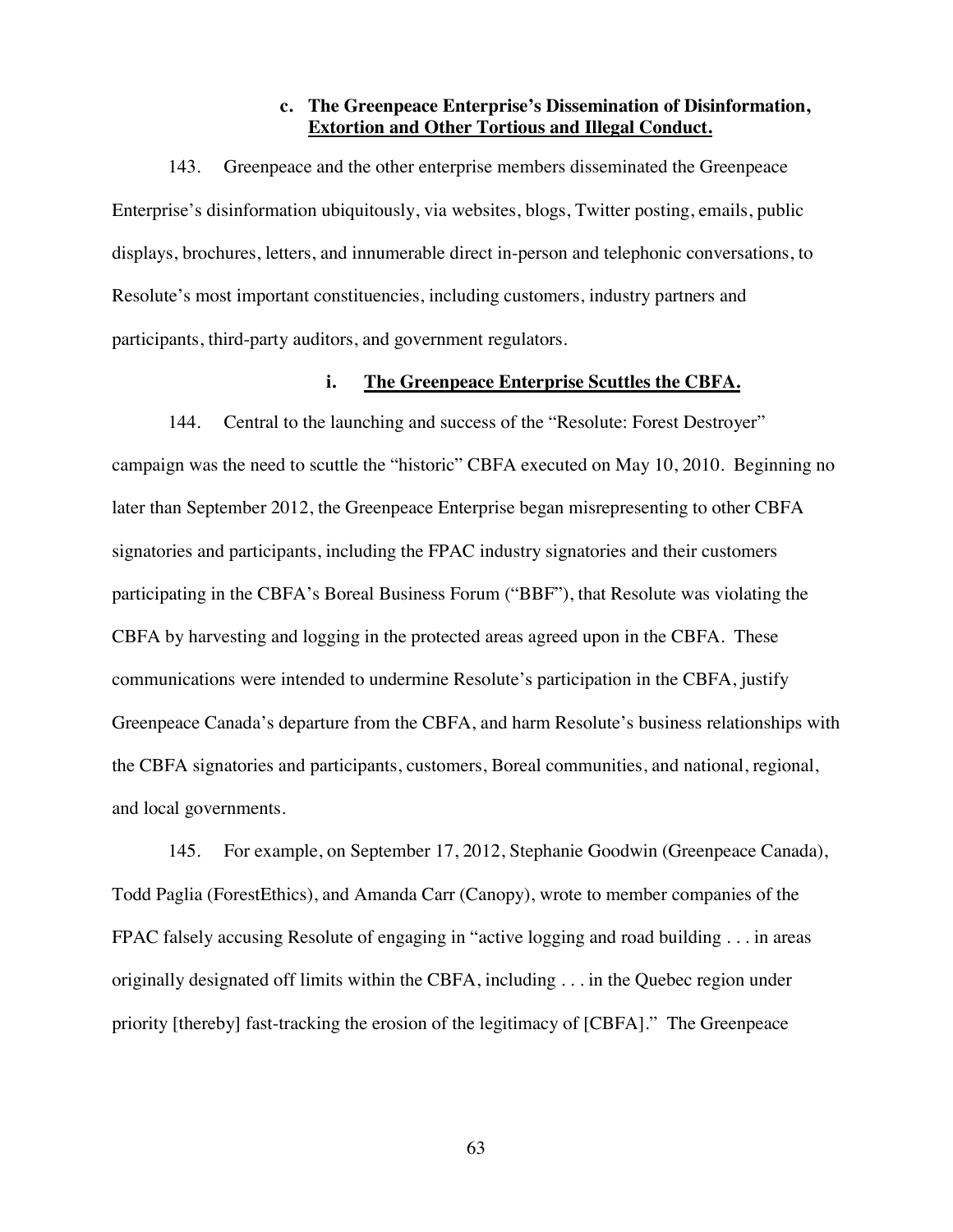Enterprise made the same accusations against Resolute to virtually all of the CBFA members in direct oral and written communications sent in the second half of 2012.

146. After Greenpeace Canada announced in December 2012 its very public CBFA withdrawal based on these same phony pretexts and their accompanying fake photos and videos, on December 14, 2012, Stephanie Goodwin wrote to the FPAC and ENGO CBFA signatories outlining "the escalation that led to Greenpeace's departure from the CBFA." Among other things, Ms. Goodwin repeated the false accusations that Resolute had engaged in "road building in original CBFA Areas of Suspended Harvest despite active efforts by Greenpeace and other environmental organizations," which was categorically false. She also falsely misrepresented that Resolute had "caused a fundamental breakdown in the Agreement and created a 'talk and log' process." This too was categorically false because it was Greenpeace Canada that essentially broke off and obstructed CBFA participation mid-way through 2012 as it focused instead on manufacturing evidence that it could use as a pretext for withdrawal from and the scuttling of the CBFA.

147. The Greenpeace Enterprise knew that these accusations were false when made, as were its claim that it was abandoning the CBFA based on these knowingly false claims. Indeed, after the Greenpeace Enterprise was later forced to retract those claims, it nevertheless refused to resume CBFA participation. Instead, it continued its newly launched "Resolute: Forest Destroyer" campaign because that was what it intended to do all along. The Greenpeace Enterprise understood that constructive collaboration and real progress is not sufficiently sensational to generate donation flow. Instead, false claims of breached agreements, forests being destroyed, caribou being extirpated, indigenous peoples being abused, and climate change being made worse are all far more lucrative fundraising propositions.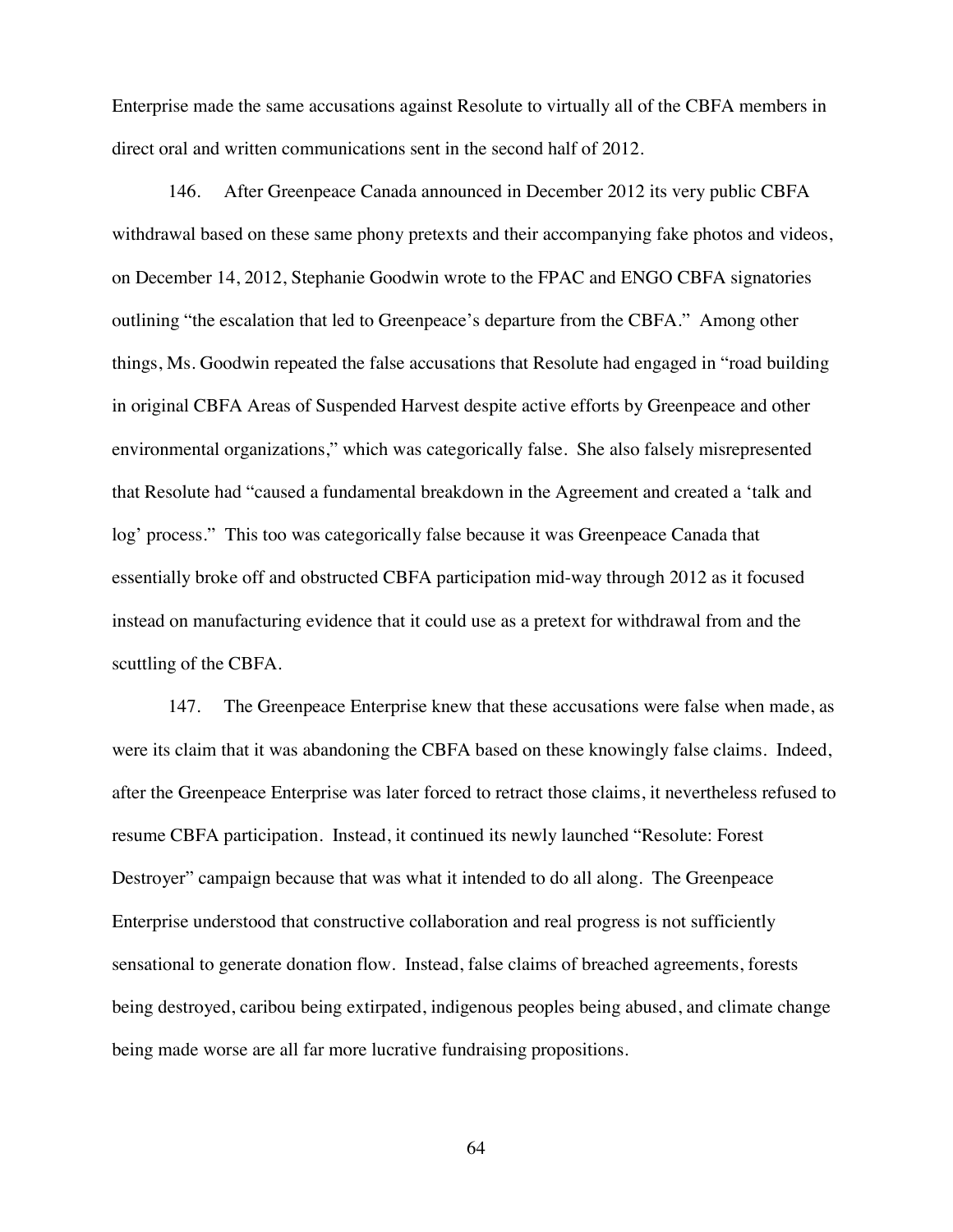148. To make sure, however, that the CBFA remained no threat to these efforts, the Greenpeace Enterprise continued to pepper CBFA signatories and participants with lies, including, for example, disseminating "Resolute's False Promises: The [un]sustainability report of 2013" (the "Unsustainability Report"). Likewise, in a May 2013 interview with the Globe and Mail concerning the CBFA negotiations, ForestEthics stated: "Getting environmentalists and logging companies to come to an agreement is not easy. We feel like Resolute is the bad apple, and that the rest of the bushel is in very good shape." Other misrepresentations the Greenpeace Enterprise disseminated to CBFA signatories and participants are set forth more fully in Appendices A-E.

# **ii. The Greenpeace Enterprise Threatens and Contaminates Customer and Industry Relationships.**

149. The Greenpeace Enterprise aggressively targeted Resolute's customers and industry relationships with disinformation, extortive threats, and illegal misconduct. In order to secure proprietary information about the customers of Resolute and suppliers of its customers, the Greenpeace Enterprise directly and through agents engaged in fraudulent impersonations through which they misappropriated such proprietary information and exploited it for their own illegal purposes.

150. One key business relationship that the Greenpeace Enterprise targeted early was Resolute's customer Kimberly-Clark, which maintains offices in Roswell, Georgia, and to which the Greenpeace Enterprise regularly directed disinformation and threats in Georgia, including to the Vice President of Global Sustainability and Manager of Sustainable Forest Management. For example, on July 27, 2012, Richard Brooks wrote to a Kimberly-Clark sustainability officer located in Georgia, misrepresenting four areas of Resolute's alleged non-compliance with FSC standards including "a) failure to properly identify and protect High Conservation Values, b) not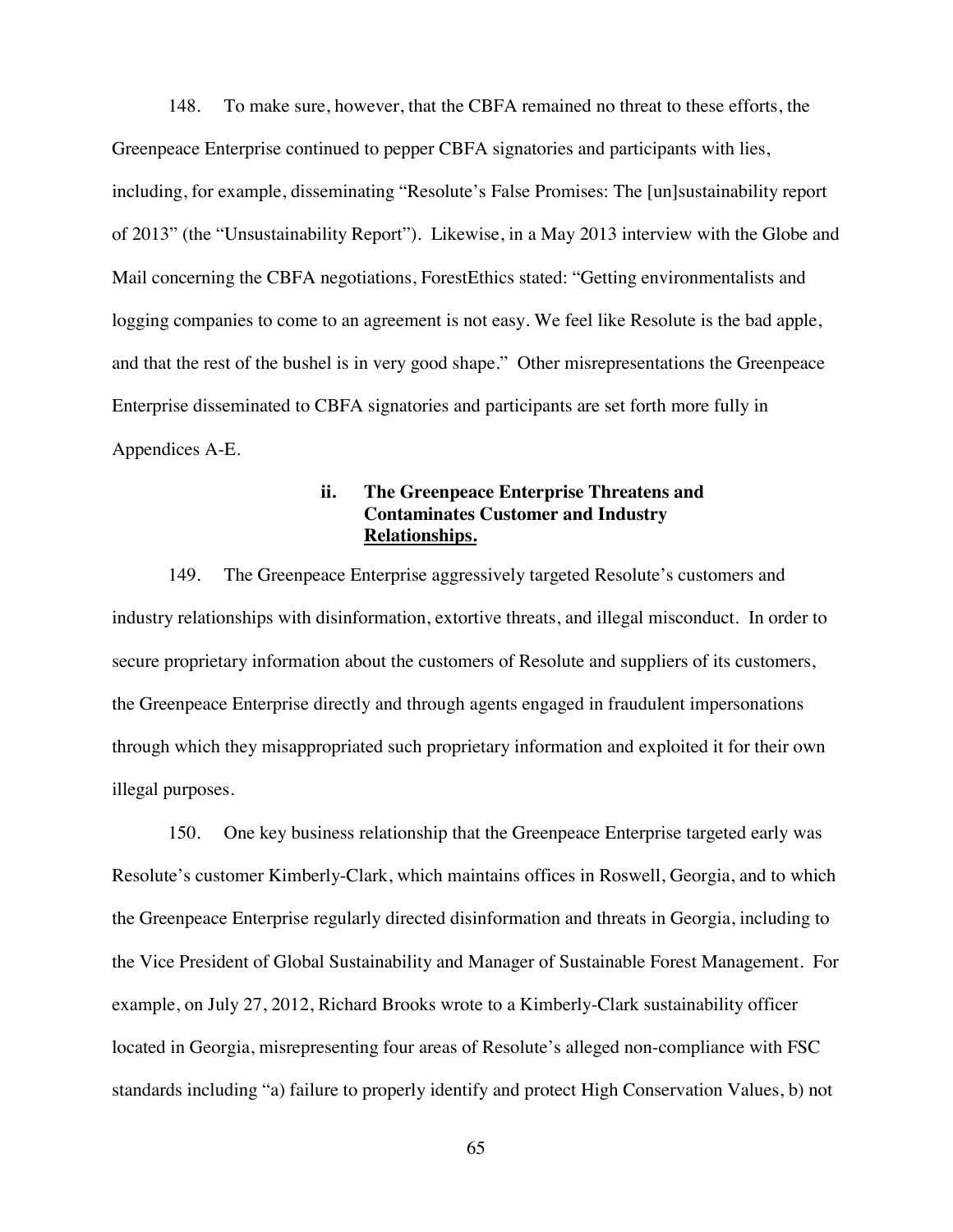adhering to Precautionary Principle in relation to woodland caribou management, c) inadequate protected areas plans and d) lack of appropriate consultation with interested parties." Kimberly-Clark forwarded the communication to Resolute and demanded that Resolute rebut the allegations, which Resolute did. The Greenpeace Enterprise continued to bombard Kimberly-Clark with false claims about Resolute's forestry practices, including the impact of its logging on the woodland caribou, including during meetings in December 2012 and May 2013, and countless other emails, letters, and telephonic discussions throughout 2013, 2014 and 2015. Ultimately, the noise generated by the Greenpeace Enterprise had its intended effect. On September 16, 2015, Kimberly-Clark informed Resolute that "[d]ue to Resolute's continued dispute with Greenpeace and the recent upsets in the CBFA we are not going to be able to pursue a contractual relationship."

151. Likewise, by email dated December 7, 2012, Rolf Skar wrote to the Vice President and General Manager of the Paper Purchasing Unit of Hearst, falsely accusing Resolute of violating the CBFA. Mr. Skar attached fake "evidence" purportedly detailing "Resolute Forest Product's violation of the Agreement," and requested a meeting with Hearst to discuss "the implications of Resolute's logging activity and the Agreement's failure to produce comprehensive conservation plans." In the weeks that followed, the Greenpeace Enterprise forwarded Hearst "additional information on Resolute's claims," including the "Boreal Alarm" report which, among other things, reiterated the Greenpeace Enterprises' fabricated allegations that Resolute violated the CBFA and was not in compliance with FSC standards.

152. From mid-2012 through the first quarter of 2013, the Greenpeace Enterprise disseminated its false claims that Resolute was violating the CBFA, including, the "Boreal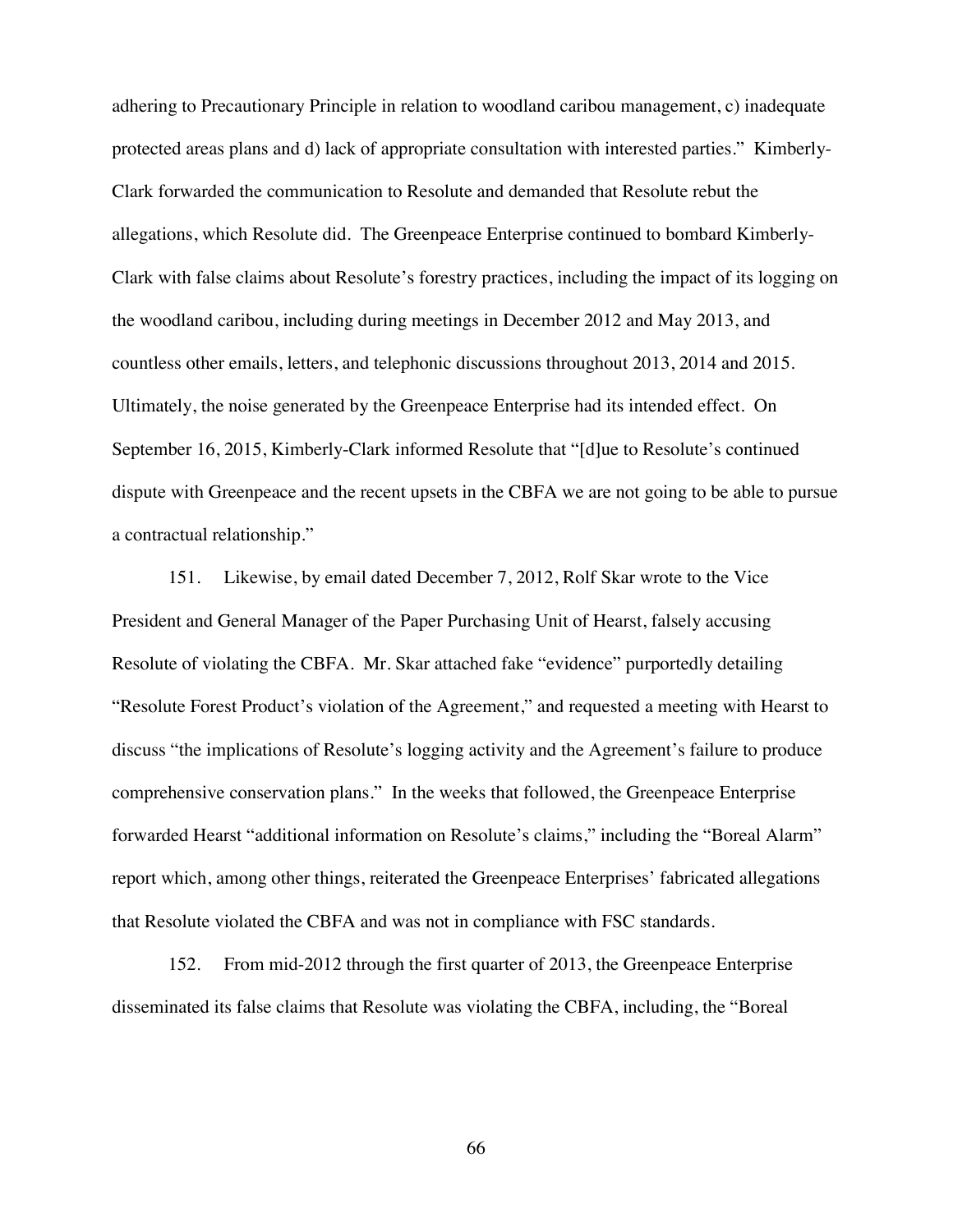Alarm" report and other written materials to, among others, the following Resolute customers: Harlequin Enterprises, Ltd., Unisource Worldwide, TC Transcontinental Printing, and Lowe's.

153. Moreover, the Greenpeace Enterprise explicitly and implicitly issued extortive threats to these targets that if they continued to source materials from Resolute they would face a "reputational risk" of being exposed by the Greenpeace Enterprise for their association with Resolute and its purported but falsely asserted bad acts, but, if they terminated their relationships with Resolute and, in some instances, endorsed the Greenpeace Enterprise's stance, they would be protected from such exposure.

154. When the Greenpeace Enterprise was finally forced to retract these claims in March 2013, it just repackaged them as part of the "Resolute: Forest Destroyer" campaign. Just days after its March 19, 2013 retraction, it began falsely accusing Resolute of material noncompliance in its FSC certificates. For example, on March 28, 2013, the Greenpeace Enterprise separately wrote to TC Transcontinental Printing and Verso Corporation falsely stating, among other things, that Resolute was operating in endangered forests, was engaging in "destructive logging," threatening woodland caribou herds, and that the Greenpeace Enterprise had "uncovered serious non-compliance issues related to Resolute's Forest Stewardship Council (FSC) certificates covering the[] [Endangered Forests]." It reiterated its request that TC Transcontinental Printing and Verso Corporation examine their supply chains to determine whether TC Transcontinental Printing or Verso were sourcing materials from Resolute, and, if so, terminate that relationship lest they too be targeted.

155. The Greenpeace Enterprise disseminated similar falsehoods to UPM, a leading supplier of paper to European printers, and to UPM's customers. Beginning in early 2013, UPM frequently communicated to Resolute its concerns about the impact that the Resolute: Forest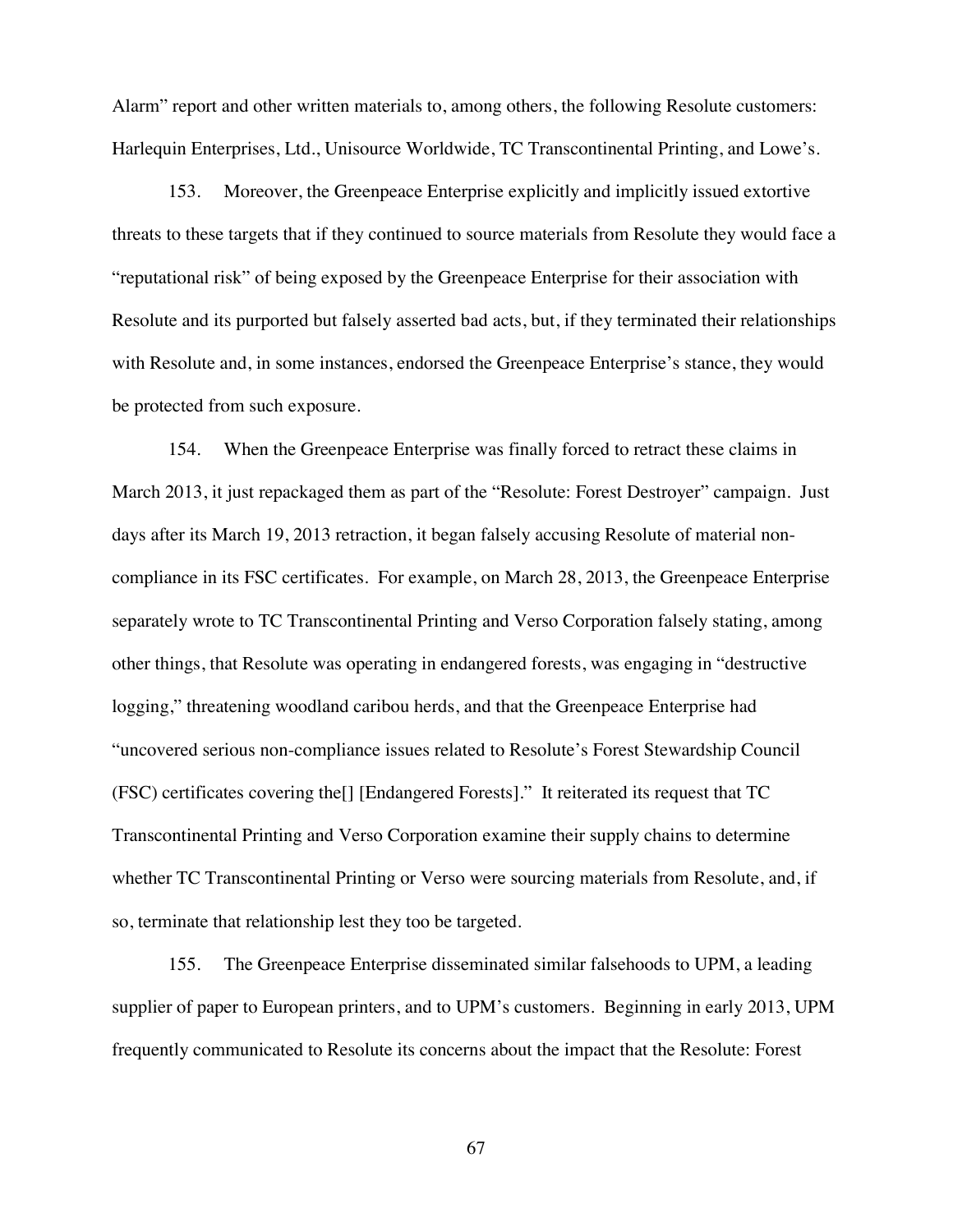Destroyer campaign would have on its business should it continue to source pulp from Resolute, and repeatedly requested that Resolute rebut false allegations of purported destructive logging practices and suspended FSC certificates. Moreover, to safeguard itself against customer concerns with Resolute sourced-pulp, the European supplier demanded that Resolute provide only FSC certified pulp. Resolute acquiesced to UPM's demands, and throughout 2013, Resolute expended significant time and resources responding to the enterprise allegations during calls, in-person meetings, and in written correspondence. Notwithstanding Resolute's demonstration of the falsity of the enterprise allegations, on April 2, 2014, UPM informed Resolute of its decision to suspend purchases of Resolute's NBSK in their Blandin and Madison mills because of the Greenpeace Enterprise's "black mailing." During direct communications between UPM's Vice President of Raw Material Sourcing and executives at Resolute, UPM assured Resolute that it continued to believe in Resolute's sustainability approach, but it was acting under tremendous pressure from Greenpeace Defendants who threatened that if UPM continued to source pulp from Resolute, they would target its German printers, including Axel Springer, directly, thereby harming UPM's business and reputation among its key constituents. Yet, UPM's interest in Resolute continues. In September 2015 -- one and a half years after it communicated its decision to suspend purchases of NBSK from Resolute -- UPM reached out to Resolute for an update on the "Greenpeace" conflict. Upon learning that the campaign to target Resolute was ongoing, UPM reiterated that its management was taking "a conservative and safe approach as far as the Greenpeace situation," and would not likely resume business with Resolute while the Greenpeace Enterprise's campaign was ongoing.

156. At the same time that the Greenpeace Enterprise was threatening Resolute's business relationships with suppliers in Europe, it was simultaneously disseminating the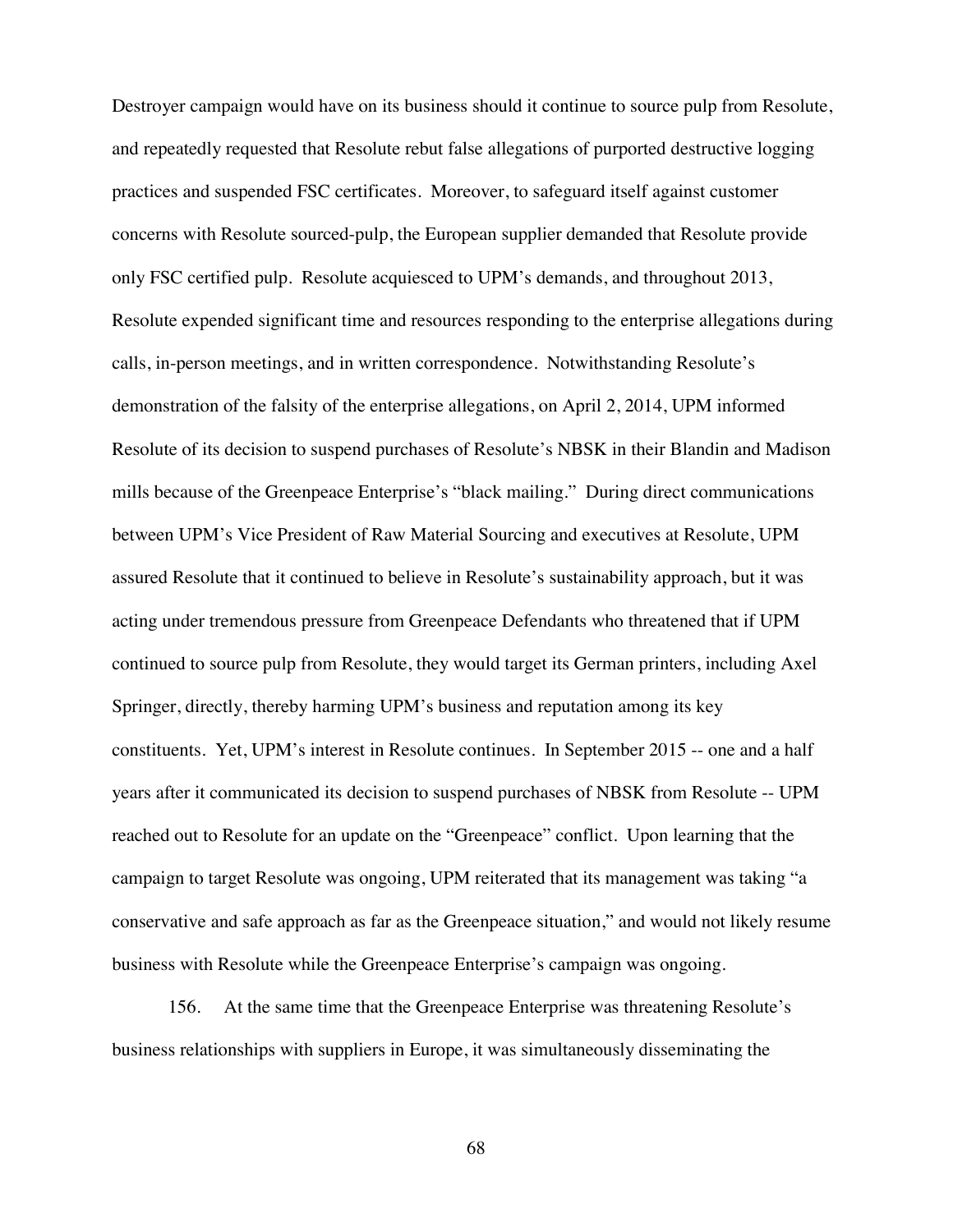"Resolute: Forest Destroyer" lies directly to Axel Springer, one of Resolute's largest German customers. From 2013 through 2015, Axel Springer was a frequent target of the Greenpeace Enterprise's campaign. As a result, in August 2015, Axel Springer informed Resolute that it had decided to cancel its most recent orders due to the Greenpeace Enterprise's campaign. The Greenpeace Enterprise immediately leaked the news of Axel Springer's decision to multiple media outlets, and celebrated the news on Twitter, noting that the controversy generated by the "Resolute: Forest Destroyer" campaign alone was enough to interfere with Resolute's customer relationships: "Publisher @axelspringer\_EN ditches unsustainable @resolute paper. Wants Canadian paper but less enviro controversy."

157. The campaign had a similar impact on Resolute's business relationship with Proctor & Gamble (" $P\&G$ "), one of the world's largest manufacturers of tissue products which operates a large manufacturing plant in Albany, Georgia. Historically, P&G procured pulp supplies from Resolute's mills in Thunder Bay, Catawba, and St. Felicien. Accordingly, in or around December 2012, the Greenpeace Enterprise began targeting P&G, sending them false and misleading information concerning Resolute's purported violation of the CBFA and raising questions about Resolute's FSC certificates. For example, on May 15, 2013, enterprise sent P&G its "Unsustainability Report," which accused Resolute of "[u]nsustainable forestry, regulatory infractions, failure to protect endangered species, 'green' products that don't live up to the name, certification that comes up short, disregard for Indigenous rights and communities struggling for their fair share," and P&G immediately forwarded the report to Resolute and demanded explanations. And Richard Brooksand other enterprise members continued to disseminate the false "Resolute: Forest Destroyer" lies to P&G throughout 2013. Enterprise member ForestEthics did the same. As a direct result, during the negotiations for the renewal of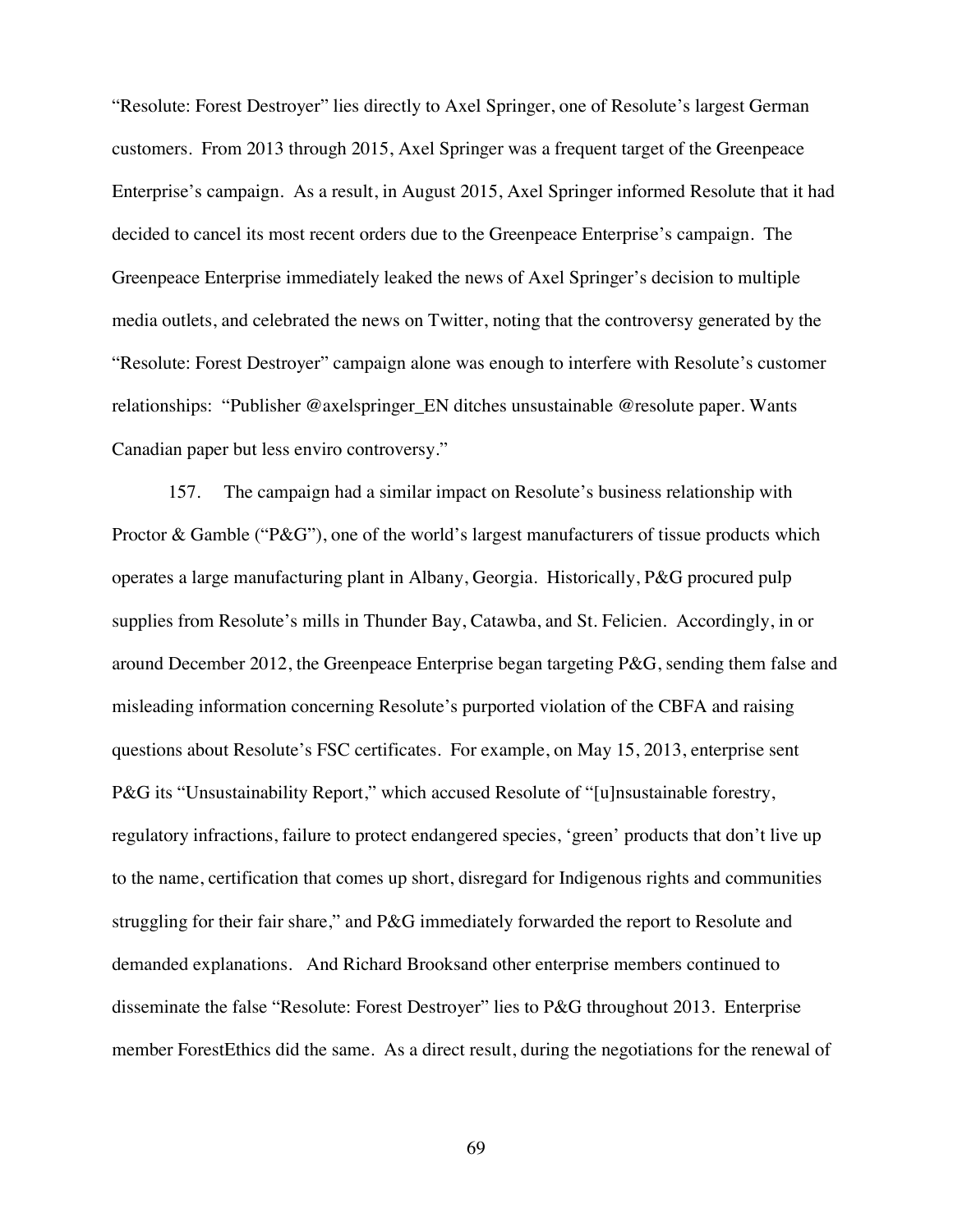P&G's contracts for 2014, P&G demanded that Resolute include exit clauses which would allow P&G to suspend the contracts in the event that: (a) Greenpeace threatened to campaign against P&G publicly because of its relationship with Resolute; (b) Resolute lost its FSC certifications; or (c) Resolute's mill production was impacted by the campaign launched against them. To secure the contract renewal for this critical account, Resolute agreed to P&G's demands. The Greenpeace Enterprise responded by escalating its efforts to interfere with the P&G relationship, and in March of 2014, P&G informed Resolute that it was increasingly concerned Greenpeace's campaign would have a detrimental impact on its customers and its brand, and, ultimately, these concerns would lead P&G to source pulp from other suppliers.

158. The Greenpeace Enterprise continued to disseminate the "Resolute: Forest Destroyer" lies to Resolute's customers and trade associations throughout 2013, including, but not limited, to the following:

- Enterprise members disseminated copies of the Unsustainability Report and communicated the campaign's lies to, among others, Wausau Paper, Lowe's, Pro Build, and the European Newspaper Publishers Association ("ENPA").
- During a May 28, 2013 conference call with the major North American directory publishers, including Resolute customers Local Search Association ("LSA"), YP, and Dex Media, enterprise members repeated the campaigns false claims that, among other things, Resolute was (a) destroying endangered forest areas in Quebec; (b) endangering threatened caribou herds; and (c) logging without the consent of the Cree First Nation.
- In August 27, 2013 letters to The F.P. Horak Company and Perfection Press, Inc., the Greenpeace Enterprise misrepresented that "Resolute has a long track record of unsustainable logging activities in Canada's Boreal Forest[,] [i]t is involved in disputes with Indigenous communities where logging is occurring without their consent" and "its operating practices threaten iconic wildlife species." The letter warned The F.P. Horak Company and Perfection Press that they were purchasing Resolute products that were sourced "from the Montagnes Blanches and other Endangered Forest Areas" and "threatened the forests' ecological integrity, iconic species and community well-being," and demanded that the companies "cease purchasing from Resolute Forest Products . . ."
- $\bullet$  In an October 10, 2013 communication to Ushodaya Enterprises, the Greenpeace Enterprise repeated its false allegation that Resolute produces "controversial newsprint" and has a "long track record of unsustainable and irresponsible logging activities in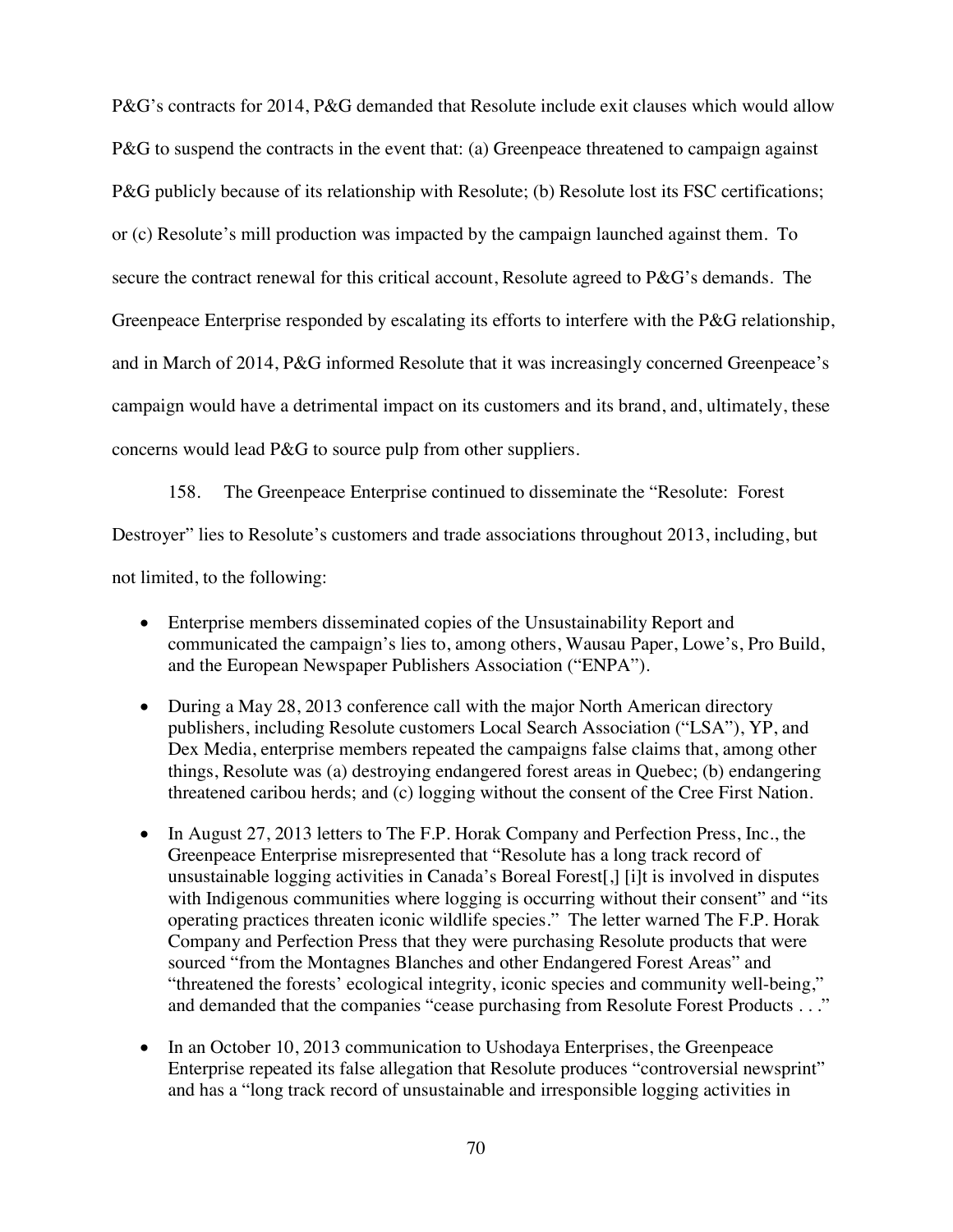Canada's Boreal Forest" which "threaten wildlife species at risk such as woodland caribou," is logging without the consent of indigenous First Nations, logs in endangered forests, and has problems with its FSC certificates. The letter warned that "until these issues are resolved, we believe that sourcing from Resolute poses significant reputational risks.

- During October 2013, the enterprise targeted Union Bank  $-$  the fourth largest bank in California -- who was featured on Resolute's AlignPaper.com site as a testimonial in connection with its use of Resolute's Ecopaque Laser Paper disseminating its lies that Resolute was destroying the Boreal forest and endangered species and harming indigenous communities. As a result, Union Bank demanded to be removed from Resolute's website and informed its supplier, Clifford Paper, that it wished to discontinue the use of Resolute's product.
- $\bullet$  In a series of emails dated December 12, 2013, the Greenpeace Enterprise disseminated the defamatory press release, "Canada's Largest Logging Company Loses Three Sustainability Certificates Proving Forests Mismanaged" to, among others, Harlequin Enterprises Ltd., Lowe's and Unisource Worldwide. This announcement misrepresented that "Lack of suitable protection for high conservation value forest areas, threatened woodland caribou herds, and missing consent from aboriginal communities are at the heart of these suspensions." The press release further alleged that Resolute needs to "rethink their approach and avoid risking the economic viability of communities and the health of the forest."
	- 159. This pattern continued throughout 2014, 2015 and to present. During this period,

the Greenpeace Enterprise ubiquitously disseminated the "Resolute: Forest Destroyer" lies to, among others, the following Resolute customers: Seaman Paper, Penguin Random House, Flambeau River Paper, Twin Rivers Paper Company, Wausau Papers, Wegner Media, Kruger Products, McGraw Hill, Newsmedia UK, Workman Publishing, and Midland Paper. In addition, these lies were accompanied by demands that these customers stop doing business with Resolute and explicit and implicit threats to target them with such lies if they did not do so. By way of example, on January 27, 2014, Stephanie Goodwin of Greenpeace Canada wrote to Flambeau River Paper, accusing Flambeau of having links to "destructive logging operations in Canada via Resolute Forest Products." The letter further criticized Resolute's logging practices as "threaten[ing] wildlife at risk such as the woodland caribou," and operating in "Endangered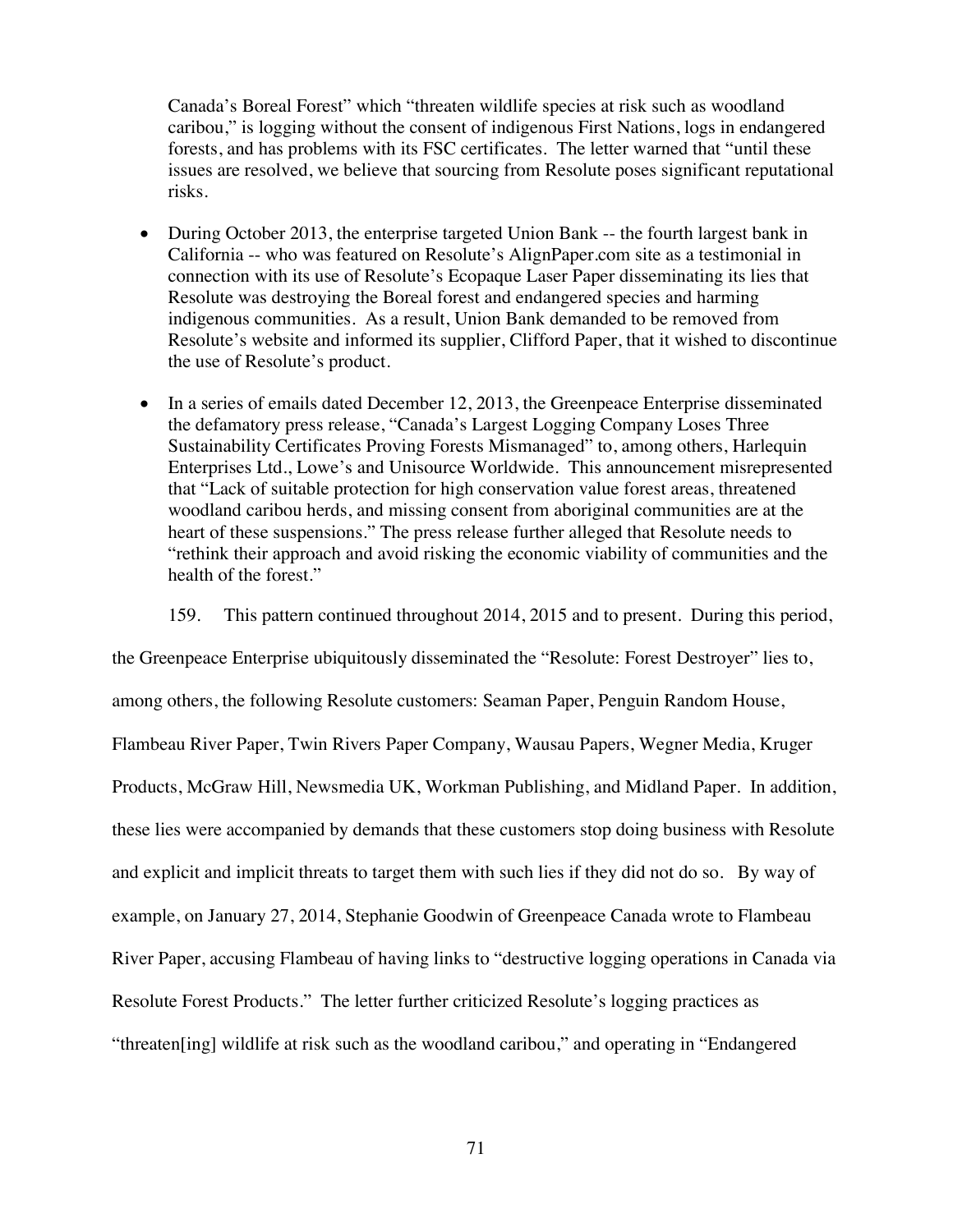Forests of extraordinary high ecological value," which Goodwin stated resulted in the recent suspension of three FSC certificates.

160. The Greenpeace Enterprise sent similar correspondence to Northern & Shell and Trinity Mirror Plc, by separate letters dated February 2, 2015, each misrepresenting that "Resolute is involved in forest destruction and degradation in some of the most ecologically and culturally important areas of Canadian Boreal Forest," and has recently had FSC certificates terminated or suspended "due to serious shortcomings related to Indigenous People's rights, old growth forest protection, endangered species (caribou) conservation and a lack of stakeholder support for operations." Accordingly, the Greenpeace Enterprise warned that Resolute was "a controversial, high risk source of forest products, including newsprint," and made explicit that this "high risk" could be avoided if they instead did business with "alternative, environmentally and socially responsible suppliers." The letters did not disclose that Resolute was as "environmentally and socially responsible supplier" as any other in the Boreal or elsewhere, and, in fact, by any objective measure was one of the most environmentally and socially responsible, or that the enterprise was saying otherwise only because Resolute was the face of a phony campaign driven entirely by financial, not environmental motives.

161. The Greenpeace Enterprise did the same to McGraw Hill in a March 23, 2016 letter again referencing the campaign's false claims that Resolute was "logging unsustainably" and also added the false and misleading claims that between 2000 and 2013 "7% of the intact forests in the areas [managed by Resolute in Ontario] have been lost." Based on these lies, the Greenpeace Enterprise implored McGraw Hill "to identify alternative suppliers, including in the Canadian Boreal, who can meet your expectations and safeguard the future of the forests" again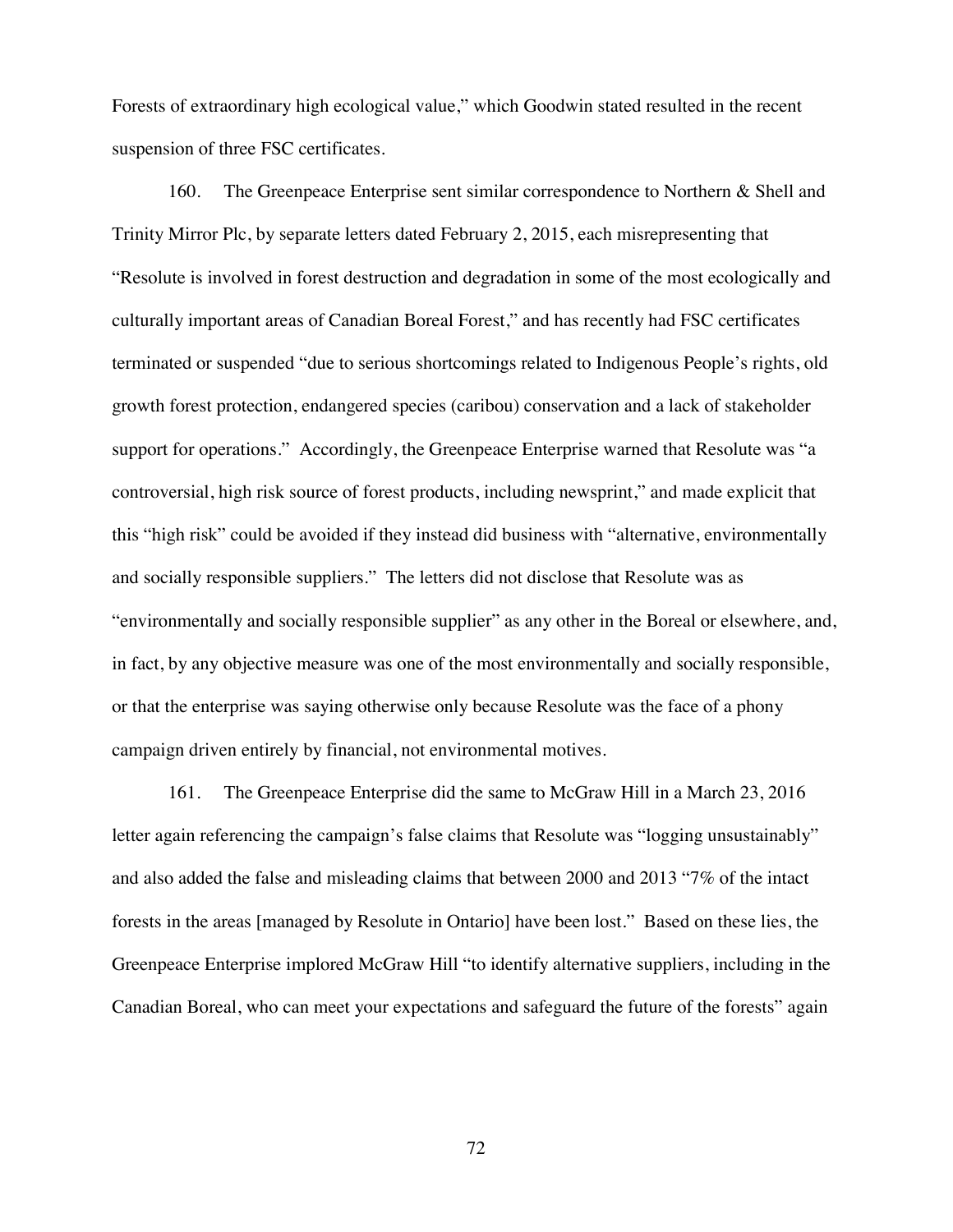without revealing that Resolute was at a minimum equal to any alternative suppliers in the Boreal.

162. In April 2016, the Greenpeace Enterprise disseminated its false and misleading report entitled "Montagnes Blanches Endangered Forest," to several of Resolute's critical accounts, including Workman Publishing, Penguin Random House, and News Corp, among others. The report repeated the false and misleading designation of areas where Resolute operates as part of a "Montagne Blanche Endangered Forest" and that it had a certificate suspended because of "failure to conserve the threatened woodland caribou, old growth forests, conserve intact forest landscapes, and maintain indigenous rights" thus purportedly corroborating he Greenpeace Enterprise's false "Resolute: Forest Destroyer" narrative previously and continually broadcasted to the market.

163. As intended, customers immediately expressed concerns about sourcing products from Resolute mills in the region misrepresented as "Montagnes Blanche Endangered Forest." Specifically, on April 21, 2016, News Corp emailed Resolute, "How much of the paper that we purchase from you [ ] comes from the areas that Greenpeace is complaining about?" and inquired "Can we eliminate [Resolute's] [ ] [mill] all together from our supply mix?" In response, a Resolute executive assured News Corp: "I don't believe eliminating the mill is the answer, we would just be playing into their hands and giving into their tactics." Nevertheless, News Corp replied, "I appreciate that [ ], but I'm more concerned with them leaving [Harper] alone. If that means eliminating [the mill], I think I want to go down that route." News Corp's fears would soon become a reality. In early May 2016, the Greenpeace Enterprise informed News Corp that it would be contacting the authors for Harper Collins directly to pressure them to cut all ties with Resolute.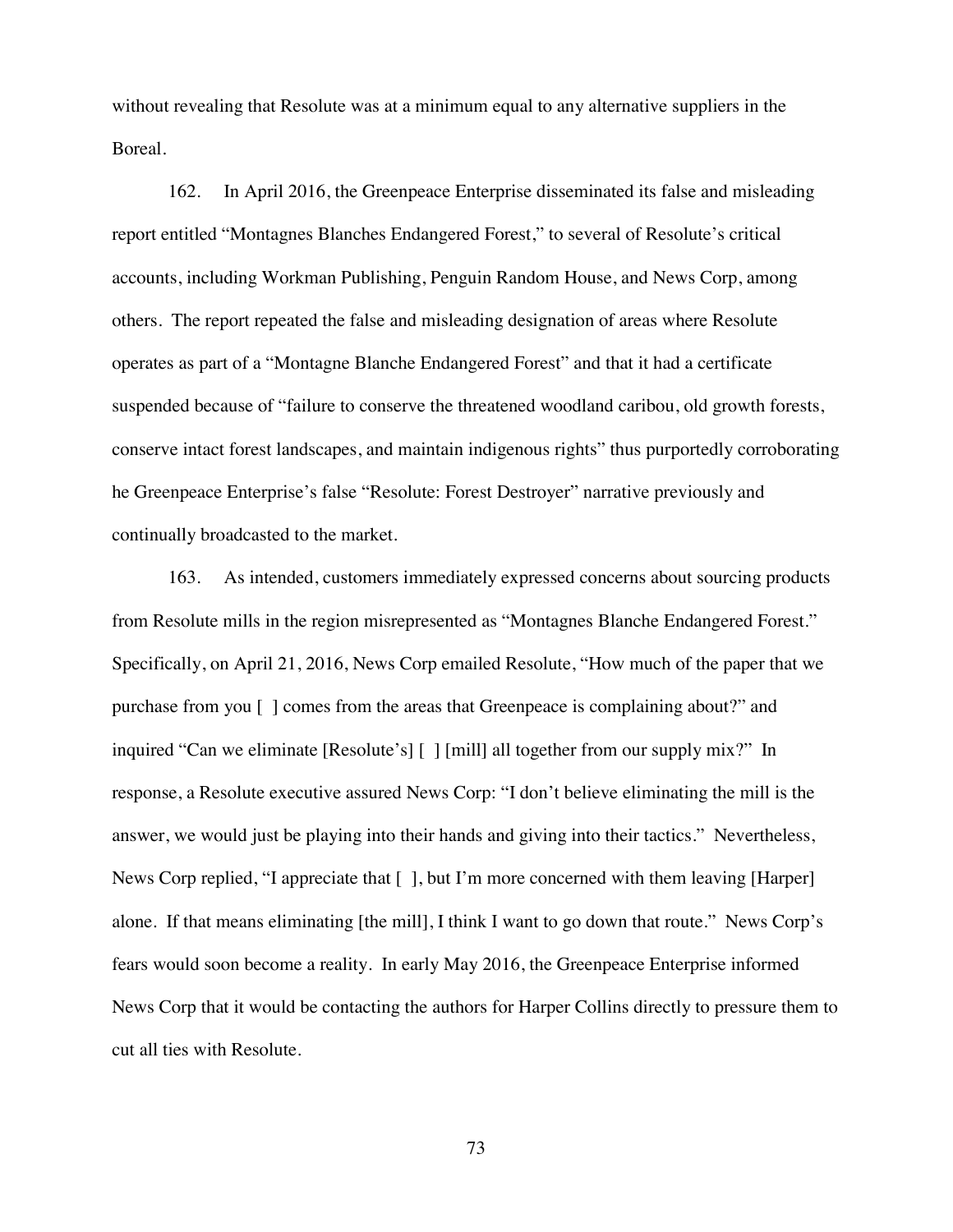# **iii. The Greenpeace Enterprise Publicly Attacks Resolute's Customers and Industry Relationships.**

164. At the same time that the "Resolute: Forest Destroyer" campaign privately targeted certain Resolute customers, it was simultaneously targeting other large Resolute customers through high profile, highly inflammatory reports, blog posts, and other internet publications. The objective of this campaign was to exploit the false public narrative of the "Resolute: Forest Destroyer" campaign and leverage it to publicly intimidate, pressure, and shame these significant customers into terminating their business relationships with Resolute. Targets of this campaign included 3M, Best Buy, and Rite Aid.

## **1. 3M**

165. The Greenpeace Enterprise's first public target was 3M. Enterprise member ForestEthics initiated the attack in 2009 by issuing a series of reports which falsely accused 3M of sourcing materials from endangered forests, including Canada's Boreal forest. Beginning in the spring of 2014, Greenpeace joined ForestEthics with an April 29, 2014 sensational and false report written by Defendant Amy Moas titled "Exposed: 3M Sourcing From Forest Destruction" that solicited donations by stating that Greenpeace was "proud to stand with . . . our ally, ForestEthics" and joined their "demand that 3M immediately stops sourcing [products] from forest destroyers" like Resolute and instead source only from "responsible sources." Associating Resolute and the Canadian Boreal forestry with allegedly highly destructive rainforest and other forestry and industrial development in South America, Asia, and Russia, the report falsely asserts that "logging is the single greatest threat to caribou survival" and "is pushing the woodland caribou to the brink of extinction."

166. The attack and continuing extortive threat on 3M succeeded when, on March 6, 2015, 3M announced a new paper sourcing policy, which the Greenpeace Enterprise immediately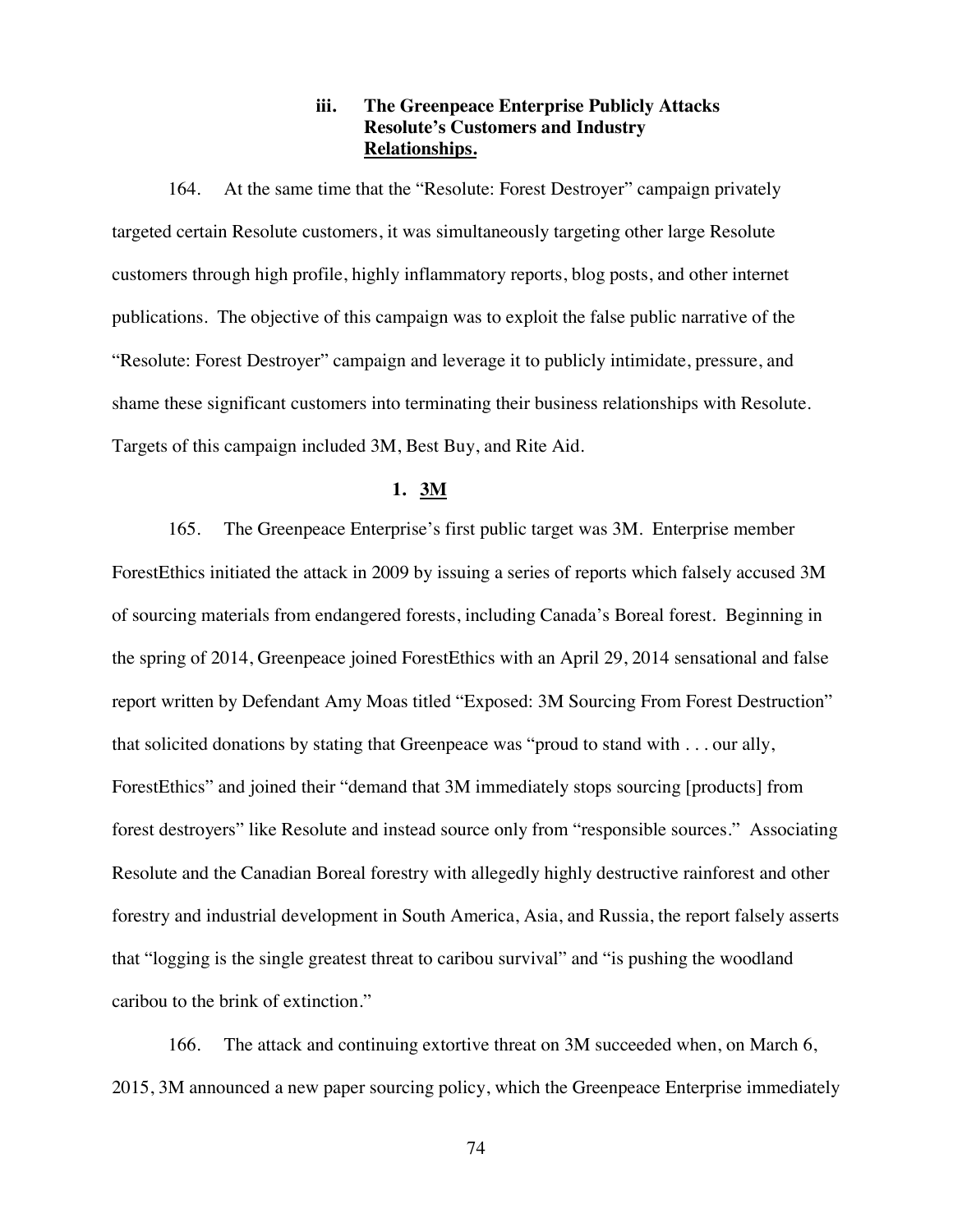announced in a report, singling out Resolute, "3M has notified controversial logging giant Resolute Forest Products that it will need to comply with its new sourcing standards or lose business," and days later, on March 18, 2015, 3M informed Resolute after "work[ing] with ForestEthics and Greenpeace . . . we are not pursuing new business with Resolute." By the fall, the Greenpeace Enterprise successfully pressured 3M to terminate all previously existing business with Resolute which Resolute learned on October 12, 2015 when 3M informed Resolute it was eliminating it from its supply chain due to the "continued controversy" with Greenpeace.

### **2. Best Buy**

167. During the same period, the Greenpeace Enterprise targeted Resolute's business relationship with Best Buy. On November 26, 2014, it published "Better Buying In The Boreal Forest" and "Best Buy is Wasting Ancient Forests, One Flyer At A Time." Both reports specifically targeted Resolute, and supply relationship with BestBuy based on the "Resolute: Forest Destroyer" campaign's central lies.

168. In "Better Buying in the Boreal Forest", the enterprise misrepresented that Resolute was a "controversial logging company" that "is an outlier in the Canadian forest sector" because of its "significant degradation of the boreal, destruction of endangered species habitat, and disputes with indigenous communities." It further misrepresented that Resolute "will not do the minimum that science says is necessary to protect our forests" and was "not meeting commitments to ensure caribou survive" and had instead "imperiled woodland caribou" and sued one of its FSC auditors "to silence critics." None of these claims were true, and the enterprise members knew they were not true.

169. Nevertheless, the enterprise explicitly threatened Best Buy with likewise being saddled with the false claim that "[b]y buying from Resolute, . . . BestBuy risks using priceless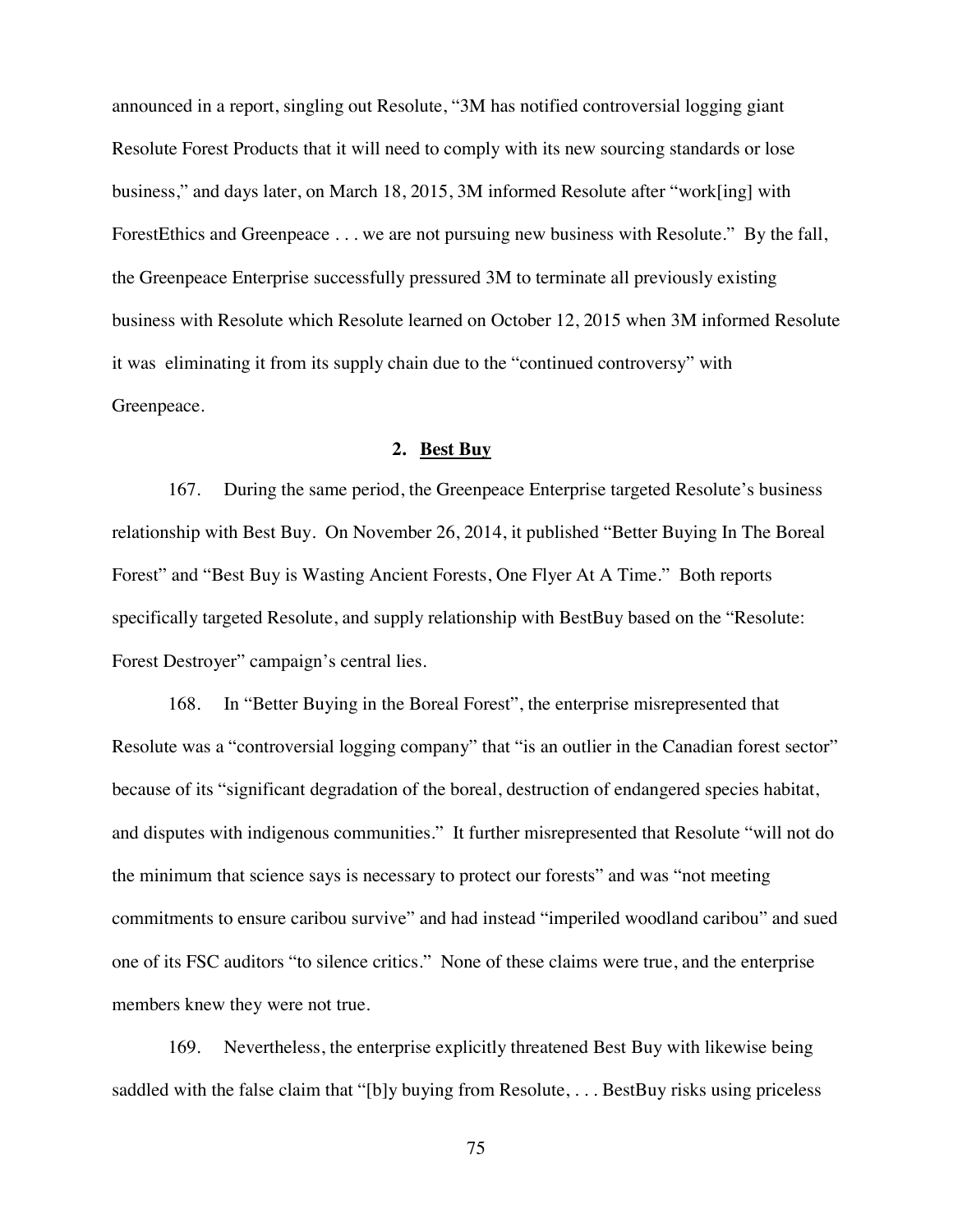caribou habitat or fibre sourced without First Nation consent." To avoid such "risks," the Greenpeace Enterprise made explicit that Best Buy must stop using Resolute and instead use Boreal "forest product companies in Canada successfully pursuing sustainable, equitable, and economically viable forestry." Greenpeace, of course, identified none, because the entire predicate of this point was false. Resolute was not an "outlier" in Boreal forestry, except in so far as it was a leader in sustainable Boreal forestry, or at a bare minimum, practiced forestry that was as "sustainable" as any other company, as protective (and, in fact, demonstrably more protective) to the woodland caribou, and as respectful and collaborative with the indigenous populations. Resolute's operations in the Boreal, met or exceeded those that were legally required, those required for all available certifications, including FSC certification, and those utilized by other companies operating in the Boreal.

170. Similarly, in her "Best Buy is Wasting Ancient forest, One Flyer at a Time" blog post, Defendant Amy Moas endorsed and promoted the "Better Buying" report and further falsely claimed Resolute was not "a sustainable source" of Boreal products because it was "responsible for destruction of vast swathes of Canadian Boreal Forest, degrading critical caribou herds, and logging without consent of impacted First Nations." She further confirmed the "risk" predicted in the Greenpeace report by accusing BestBuy of "fueling destruction in the Canadian Boreal forest" by sourcing from Resolute.

171. The same day the Greenpeace Enterprise launched its BestBuy attack, a Twitter feed associated with the cyber-hacktivist group Anonymous -- which had enterprise member Richard Brooks as one of the few Twitter feeds it "follows" -- retweeted a Brooks tweet announcing the BestBuy attack at or about the same time it announced it had attacked and taken down the website of Resolute, describing it as a "MASSIVE TREE KILLER." The next day,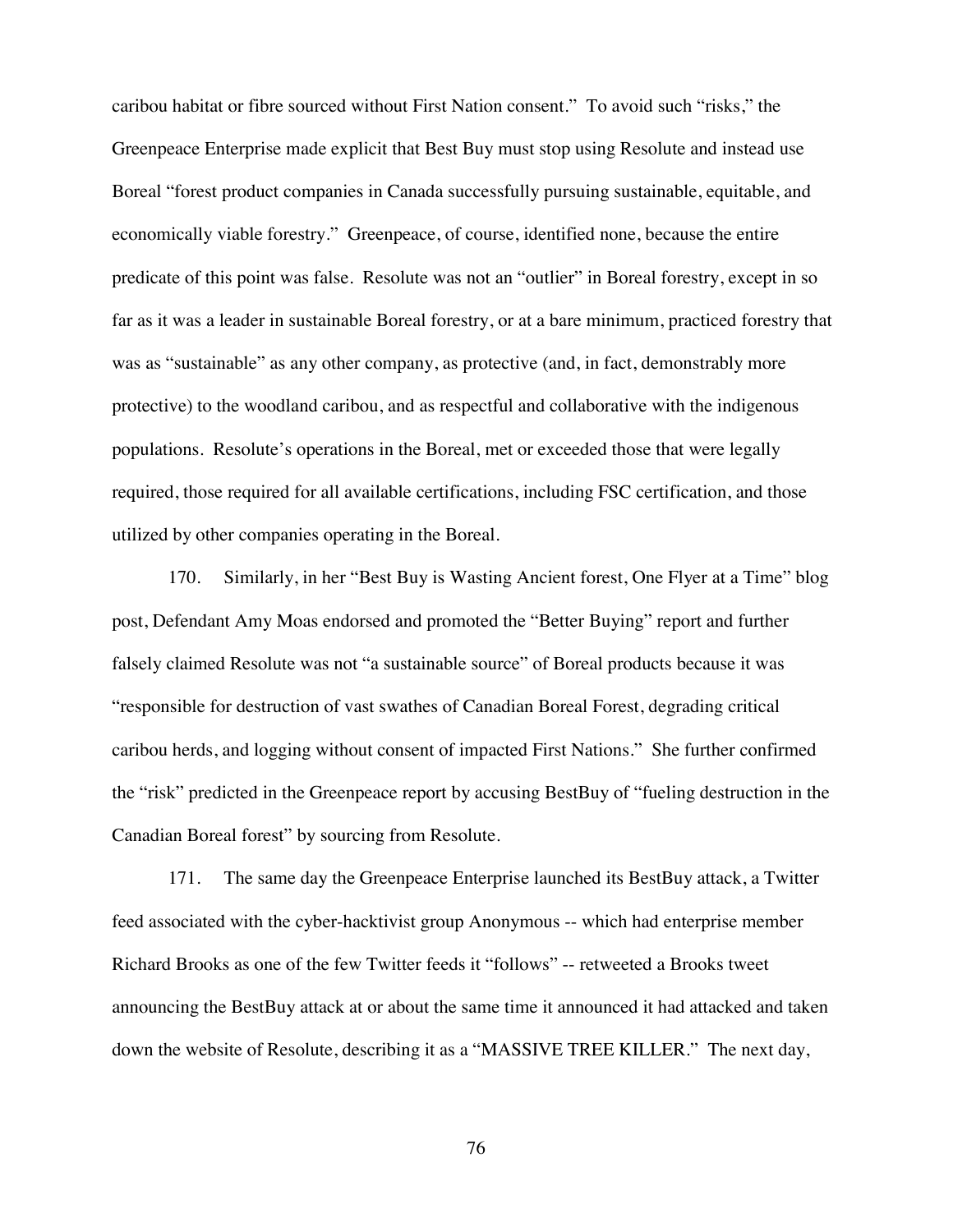Thanksgiving, it continued to report that it had taken down Resolute's website, and also reported having attacked and taken done the website for CBFA signatory FPAC while simultaneously retweeting tweets by Brooks about Greenpeace's Best Buy attack.

172. On the day before Thanksgiving, the same day that Greenpeace launched its BestBuy attack and Anonymous attacked the Resolute website, Best Buy's website began experiencing difficulties that prevented customers from accessing the website. These difficulties continued on Thanksgiving Day as the Resolute website remained disabled from attack, and the FPAC site was also disabled. The next day, Black Friday, Best Buy's biggest shopping day of the year, the Best Buy site crashed repeatedly and was taken down. It remained disabled or degraded for much of the day and into the weekend.

173. The initial crash on Black Friday was between approximately 10-10:30 a.m., and it was not reported in the media for several hours later. With incredibly coincidental or incredibly revealing timing, however, at 9:54 a.m., enterprise member Brooks, who was being retweeted by the anonymous group who took down the Resolute and FPAC website, announced on Twitter that the Best Buy website had "crashed" ("Might be the weight of 100 million pounds of wasteful flyers from forests that crashed the site") and again at 10:33 am that it was "down" ("BestBuy down, servers couldn't handle the volume? Or the weight of 100 million lbs of flyers from forest?"). He did not indicate how he happened to be monitoring the website at virtually the very moment it began to experience difficulties that morning, or how he quickly concluded it had "crashed."

174. Within days of the denial of service attacks, the Greenpeace Enterprise escalated its campaign against Best Buy. On December 1, 2014, GP Inc. Program Coordinator, Aspa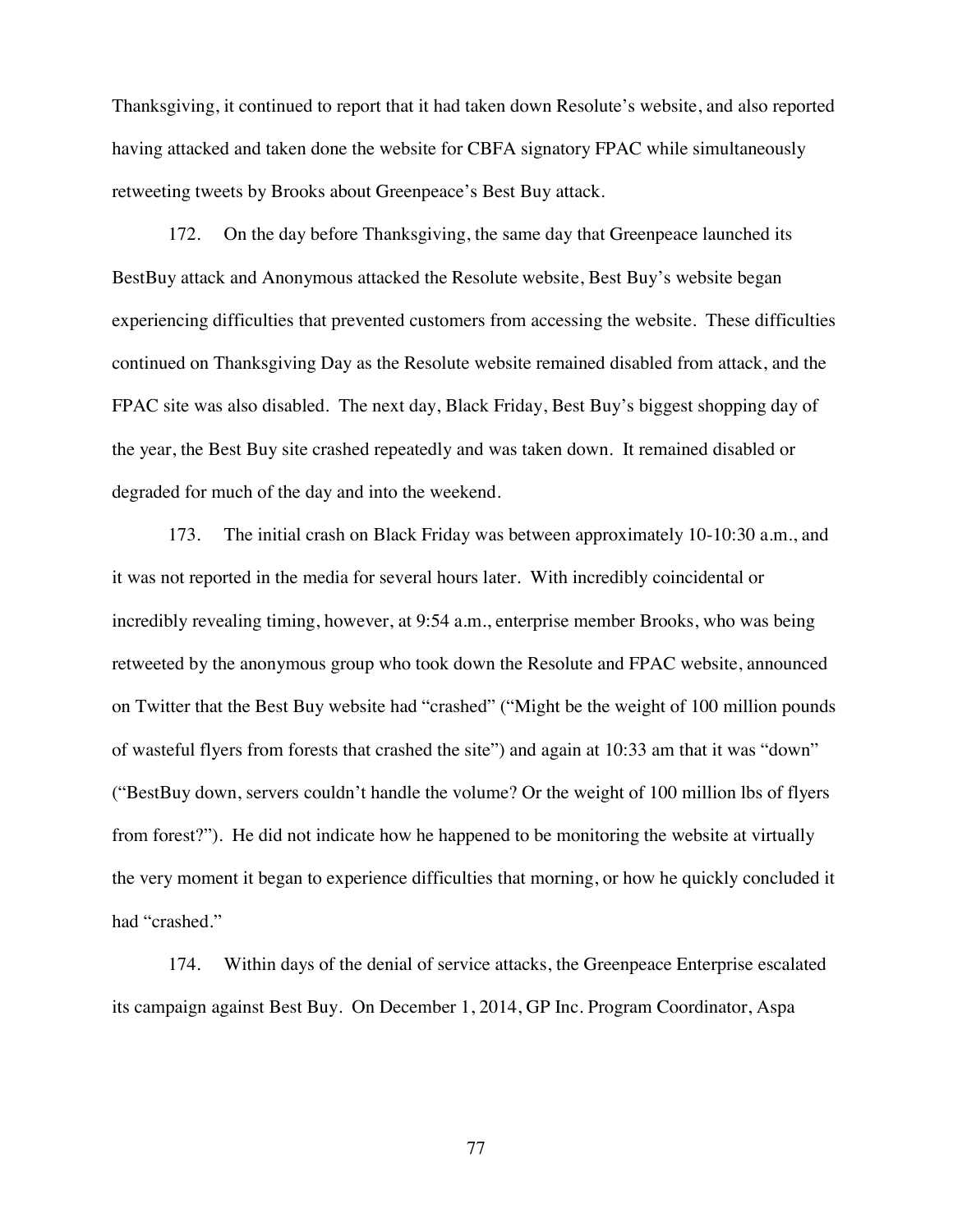Tzaras, encouraged activists and volunteers to submit false product reviews on Best Buy's website. Tzaras wrote:

**Write a false product review** on Best Buy's website, be creative and make sure to weave in the campaign issues! By sourcing vast amounts of paper from the Boreal and Resolute, Best Buy risks trashing ancient forests for throw-away flyers. This is bad news for our climate, bad news for creatures that live in the Boreal like the woodland caribou, and bad news for the health and diversity of Canada's ancient forests.

(emphasis added). In the days that followed, Best Buy received over 52,000 emails and negative product reviews from Greenpeace supporters.

175. The enterprise 2014 blitzkrieg attack on Best Buy produced immediate victory.

On December 8, 2014, Best Buy publicly announced that it would shift business away from Resolute toward companies that support "sustainable forestry practices," which were the Greenpeace Enterprise words plainly placed in its mouth as a condition of peace. Enterprise member ForestEthics promised that other companies would soon follow suit, stating "Best Buy is just the beginning." ForestEthics echoed this doomsday predication in a Twitter post, dated January 13, 2015: "In 2015 is some of the biggest brands in the world are going to get as far away frm #Resolute as they can." [sic.]

## **3. Rite Aid**

176. As promised, Greenpeace Defendants, ForestEthics and other enterprise members continued to press their attack using the Best Buy attack as a model. Beginning in April 2015, Greenpeace Defendants published a series of false and defamatory publications accusing Rite Aid of sourcing "millions of pounds of paper a month to create [ ] throwaway flyers and junk mail" for "buy one get one free flyers" from "controversial logging giant Resolute Forest Products – a company with a history of environmental destruction." On April 15, 2015, Defendant Daniel Brindis published "Rite Aid: Still Making The Wrong Choice For Forests" which republished the Greenpeace Enterprise's lies that "Resolute is logging in the last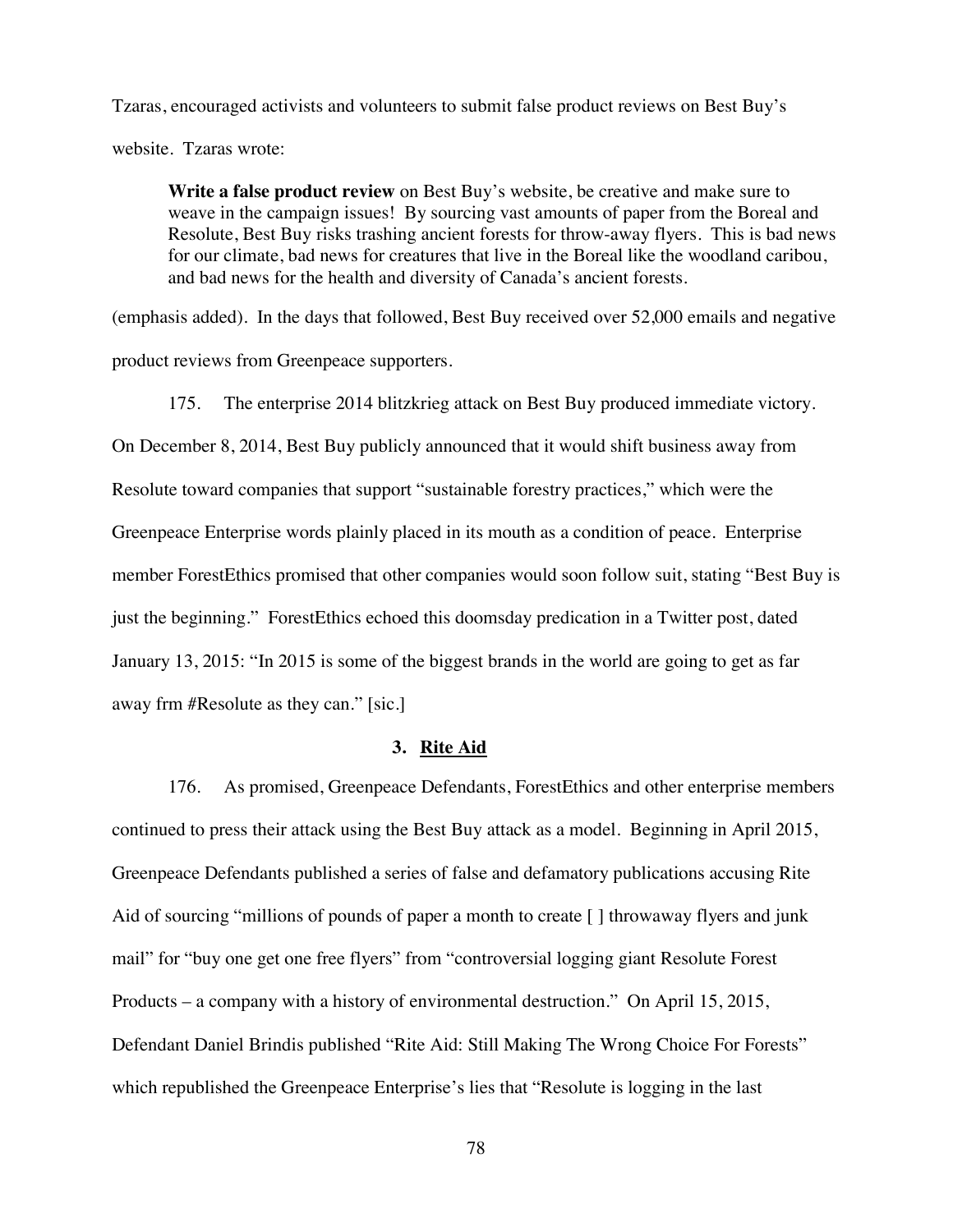undisturbed ancient forests in Quebec and Ontario, some of which is threatened Woodland Caribou habitat," and criticized Resolute for "ongoing conflicts with Indigenous First Nations."

177. More significantly, the April 15, 2015 post attached mock ups of Rite Aid circulars which falsely imply that Resolute was committing the following destructive practices: (i) "Caribou Herd Death Spiral – Destroy One Destroy Another One Free!"; (ii) Logging on Indigenous Peoples Land Without Consent"; (iii) "Destroying Endangered Forests – Destroy One Destroy Another One Free!"; and (iv) "Buzzcutting Bird Breeding Grounds." Defendant Brindis reiterated these same falsehoods in another post, "How Rite Aid and Other Customers of Boreal Forest Products Can Support Real Solutions," published two days later, which implored Rite Aid to make "better buying decisions," because "[d]espite the appealing Buy one get one free offer, throwing away endangered forests is always a bad deal."

178. But the attack on Rite Aid did not end there. Between July 21, 2015 and July 28, 2015, Defendant Amy Moas published three separate blog posts which accused Rite Aid of "Still Making The Wrong Choice For Forests," and "Destroying Canada's Boreal Forest." The posts criticized Rite Aid for "ignor[ing] what science tells us: the Canadian Boreal forest is at risk and Rite Aid's supplier, Resolute, is making a bad situation worse," by "cutting out the heart of the forest," "needlessly destroying critical habitat of the endangered woodland caribou and at times logging in the Indigenous Peoples' territories without their consent." On the basis of these false lies, Defendant Moas implored Rite Aid to "make the Rite Choice," and stop "turning a blind eye to the forest destruction behind its throwaway flyers." The Greenpeace Enterprise reiterated these same falsehoods on Facebook and Twitter using the hashtag #RiteAidWrongChoice.

179. The Greenpeace Enterprise threatened to employ similar public shaming tactics against one of Resolute's largest and most important customers, The Home Depot, Inc. ("Home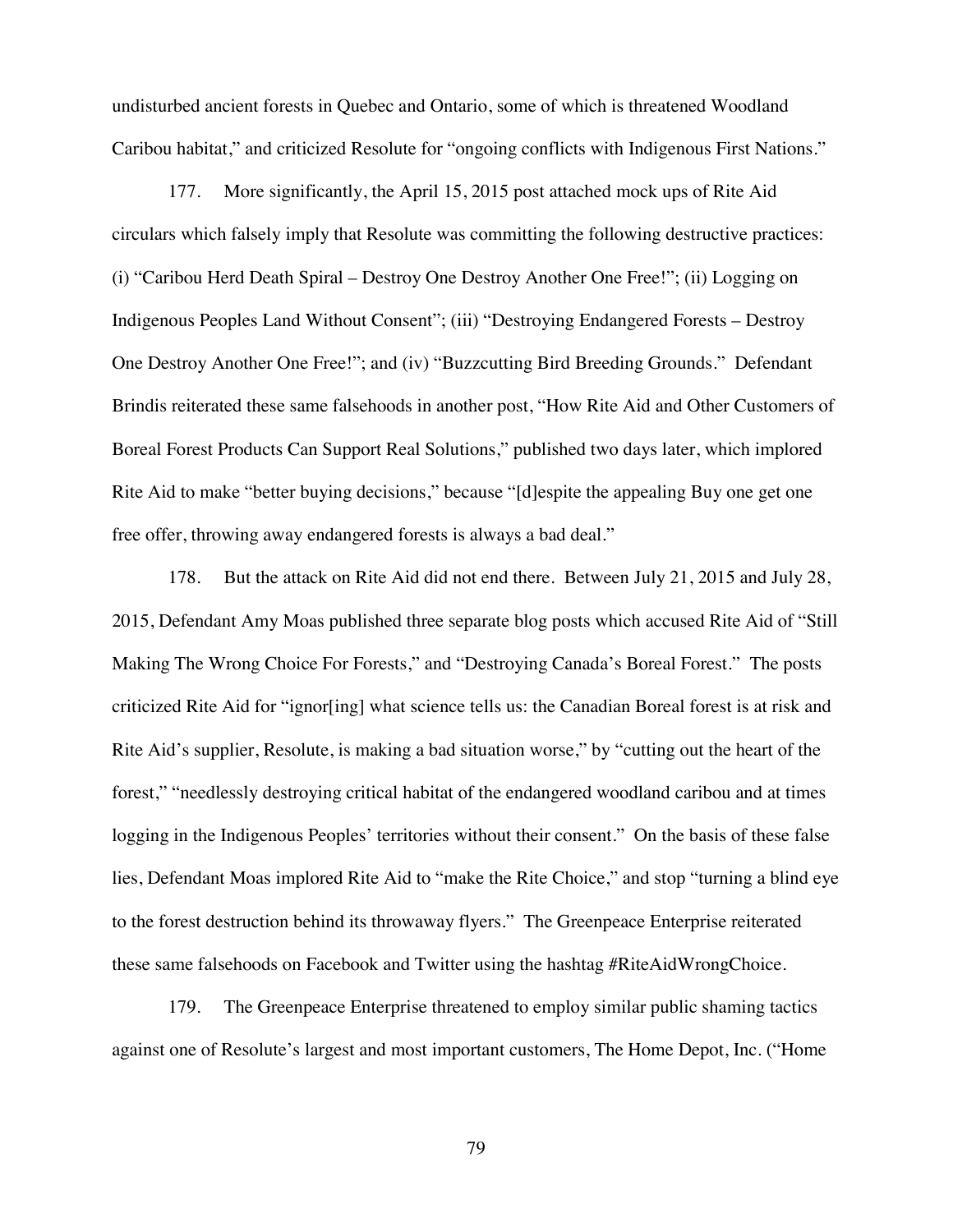Depot"). In or around August 2014, enterprise member Richard Brooks approached Home Depot and threatened to resort to market campaigns and in-store demonstrations just as it had done to Best Buy if Home Depot continued to source paper from Resolute. In response, Home Depot publicly agreed to engage in discussions with Greenpeace to "ensur[e] their paper and solid wood suppliers are practicing responsible and sustainable forestry."

180. Greenpeace and the other enterprise members have also communicated the same materially false, misleading, and defamatory claims to numerous other actual and potential customers not yet known specifically by Resolute because of the surreptitious nature of the communications.

# **iv. The Greenpeace Enterprise Targeted Resolute's FSC Certifications**

181. The Greenpeace Enterprise targeted Resolute's FSC certifications by appealing to FSC directly and by seeking to improperly influence FSC's purportedly independent third-party auditors.

182. The FSC is an international non-profit association, whose membership includes environmental organizations, indigenous peoples and several forest products producers and retailers. The FSC promulgates standards for responsible forest management, and maintains a global forest certification system for forests and forest products. As a result of lobbying and promotion by ENGOs, FSC certification has become an accepted mechanism for companies that rely on forest products to manufacture consumer goods to signal to their supply chain and end purchasers that they are committed to recognized sustainability practices.

183. In or about 2008, Resolute committed publicly to obtain 100% certification of its managed forest from predominant North American certification standards, including FSC, that certify forest management practices. By September of 2008, Resolute obtained its first FSC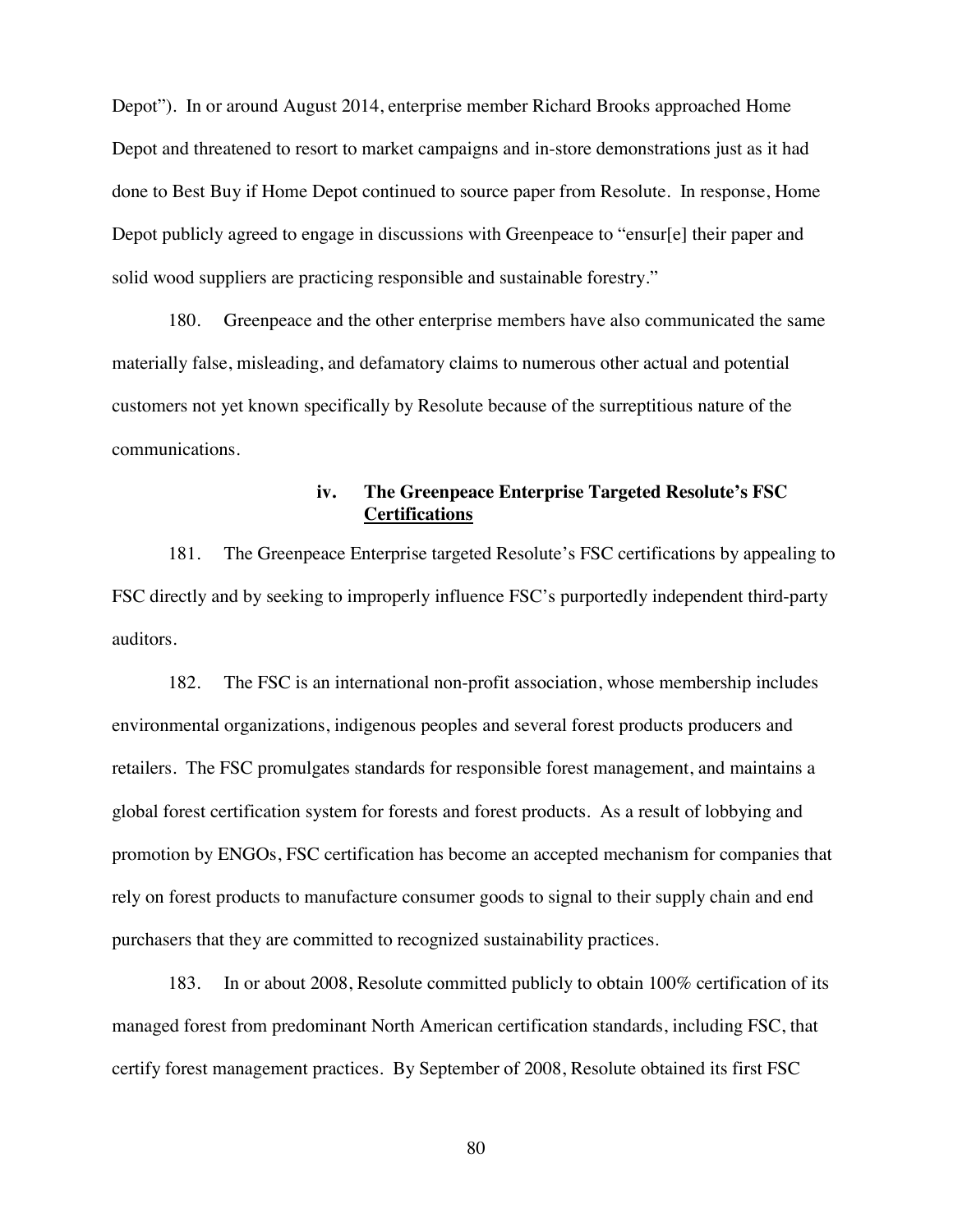certification for three of its forest units. Less than four years later, Resolute had become the world's largest holder of FSC certificates. On June 20, 2012, Resolute announced that an additional 7.9 million acres of forest lands in the Lac-Saint-Jean region of Quebec met the FSC Boreal Standard, raising the total area of Resolute-managed FSC-certified forests in North America to 25.6 million acres, an area twice the size of Nova Scotia and larger than Portugal, Hungary or South Korea.

184. Resolute's commitment and successful implementation of the FSC pledge it made to Greenpeace entities and the other ENGOs was a surprise and, to these Greenpeace entities, a problem because it impaired the ability to threaten Resolute customers with being tarred by false accusations about Resolute when many of Resolute's Boreal products were certified by the specific certification standard the Greenpeace Enterprise and the other ENGOs promoted as the gold standard (FSC Forest Management standard and FSC Controlled Wood Standard). It was essential for the Greenpeace Enterprise to manufacture a crack in Resolute's FSC armor. To do this, it schemed to procure the loss or suspension of at least some of Resolute's FSC certifications. And it crafted many elements of the "Resolute: Forest Destroyer" campaign to accomplish this goal.

185. This campaign began in July 2012, within weeks of the announcement that Resolute was the largest holder of FSC certifications in the world. In response to that news, the Greenpeace Enterprise immediately filed a false and misleading complaint with the FSC, alleging, among other things, that Resolute was not in compliance with the FSC standards as they relate to the Caribou Forest tenure in Ontario. Specifically, the FSC complaint, echoing what would become the mantras of the "Resolute: Forest Destroyer" campaign, falsely alleged that Resolute had not: (a) properly identified and protected High Conservation Values; (b)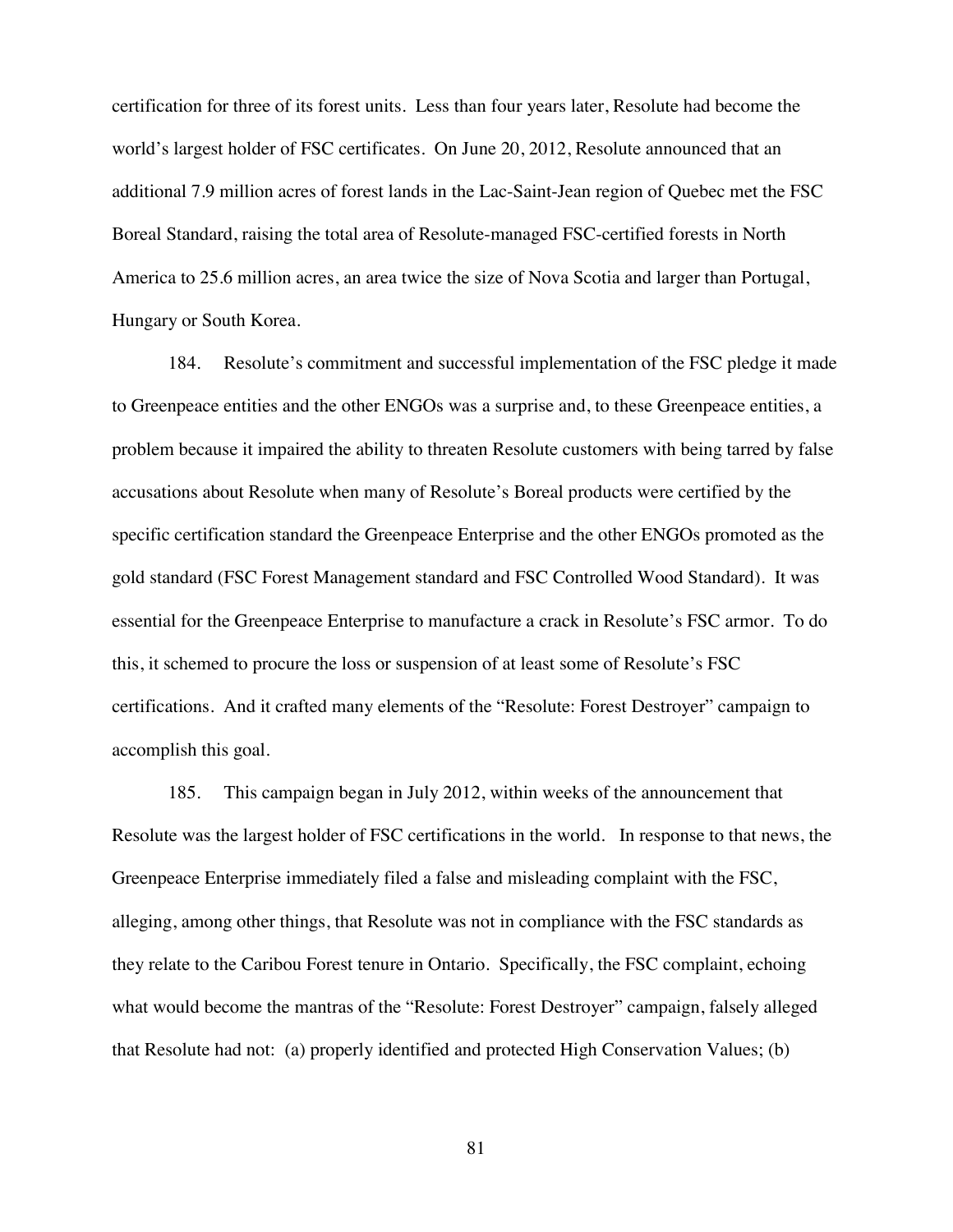adhered to the Precautionary Principles in relation to the woodland caribou management; (c) adequately protected area plans; or (d) appropriately consulted with interested parties.

186. Rainforest Alliance was retained to conduct an independent audit of the disputed areas. However, the Greenpeace Enterprise contaminated the independence of the audit through, among other means, the "emotionalizing pressure" its "Forest Destroyer" campaign was designed to generate and through other forms of direct and indirect communication and influence. The result was a disparate and unprecedented audit and result.

187. The Greenpeace Enterprise's campaign had its intended effect. On December 17, 2013, the Rainforest Alliance announced that it would be suspending two Resolute FSC certificates. ForestEthics immediately spread the news of the Greenpeace Enterprise's success via Twitter, "Canada's largest forest company, Resolute Forest Products, loses several ecocertifications [sic] #FSC," and subsequently tweeted "Grand Council of the Crees wins suspension of Resolute Forest Products' #FSC Certification." Greenpeace Defendants, including Defendant Amy Moas, also spread the news through false tweets that misrepresented that the suspensions were due to "the violation of strict #sustainability standards" and commended the FSC for "stop[ping] the destruction."

188. As set forth more fully above, the Greenpeace Enterprise would continue to pressure and influence the FSC and its auditors and cause highly disparate and more demanding standards to be applied to Resolute than any other holders of FSC certificates.

# **v. The Greenpeace Enterprise Targeted Government Regulators.**

189. The Greenpeace Enterprise sought to exert similar pressure on government regulators to implement additional regulatory requirements governing forestry practices. Accordingly, on June 27, 2009, the Greenpeace Enterprise staged a protest at the Ministry of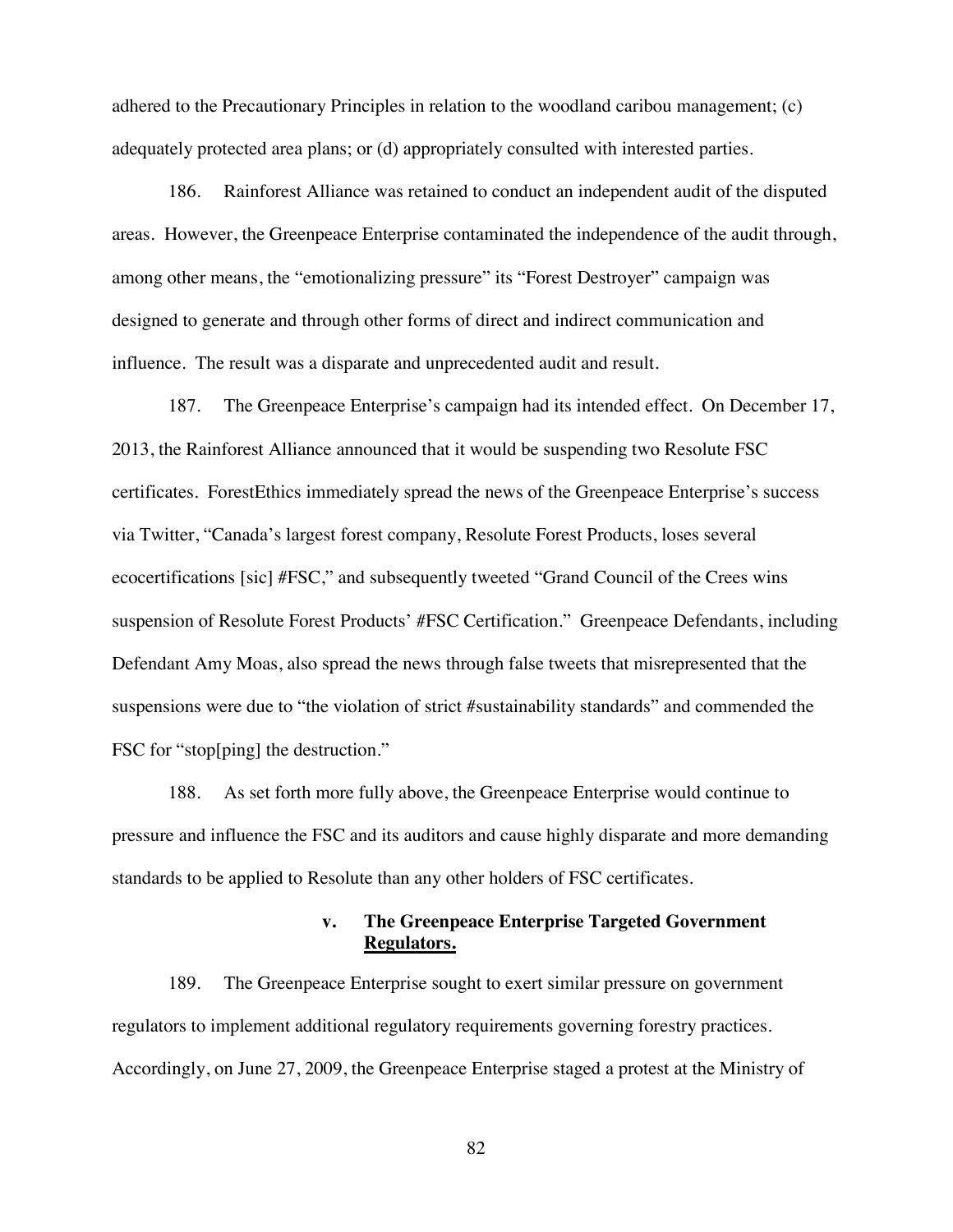Natural Resources in Quebec City. While the demonstration targeted the government of Quebec, the Greenpeace Enterprise specifically and intentionally sought to draw the regulators' attention to Resolute's logging and forestry practices by utilizing Resolute wood products taken from the company's Chateau-Richer sawmill during their protest activities.

190. Moreover, on June 10, 2015, the Greenpeace Enterprise emailed Peter Politis, Mayor of the Town of Cochrane, reiterating its concerns "about the sustainability of [Resolute's] forestry operations and their impact on the ecological health of our public forests." Significantly, the Greenpeace Enterprise falsely represented to Politis that its "concerns have been validated by the Forest Stewardship Council and their independent auditors" suspension and/or termination of four FSC certifications. Yet, as set forth above, the suspension and termination of Resolute's FSC certifications was a direct result of the Greenpeace Enterprise's disinformation campaign. Accordingly, the Greenpeace Enterprise's attempt to cite the FSC's actions -- which they themselves had influenced -- as independent verification of the lies they had been, and continued to disseminate, was intentionally false and misleading and designed to harm Resolute.

191. The June 10, 2015 email to Politis further stated, without any basis, that Resolute "seem[s] unwilling to do anything about [sic] other than rile up communities and threaten organizations with lawsuits." The email concluded by falsely alleging that Resolute "has troubling relationships with some (not all) First Nation communities" and wrongly accused Resolute of laying off thousands of workers, while other companies, like Domtar and Canfor, are increasing their workforce."

# **vi. The Greenpeace Enterprise's Other "Bad Acts"**

192. The Greenpeace Enterprise engaged in additional overt acts in furtherance of its efforts to broadly disseminate falsehoods about Resolute, cause harm to Resolute's business and reputation, and generally promote its agenda with respect to forest management.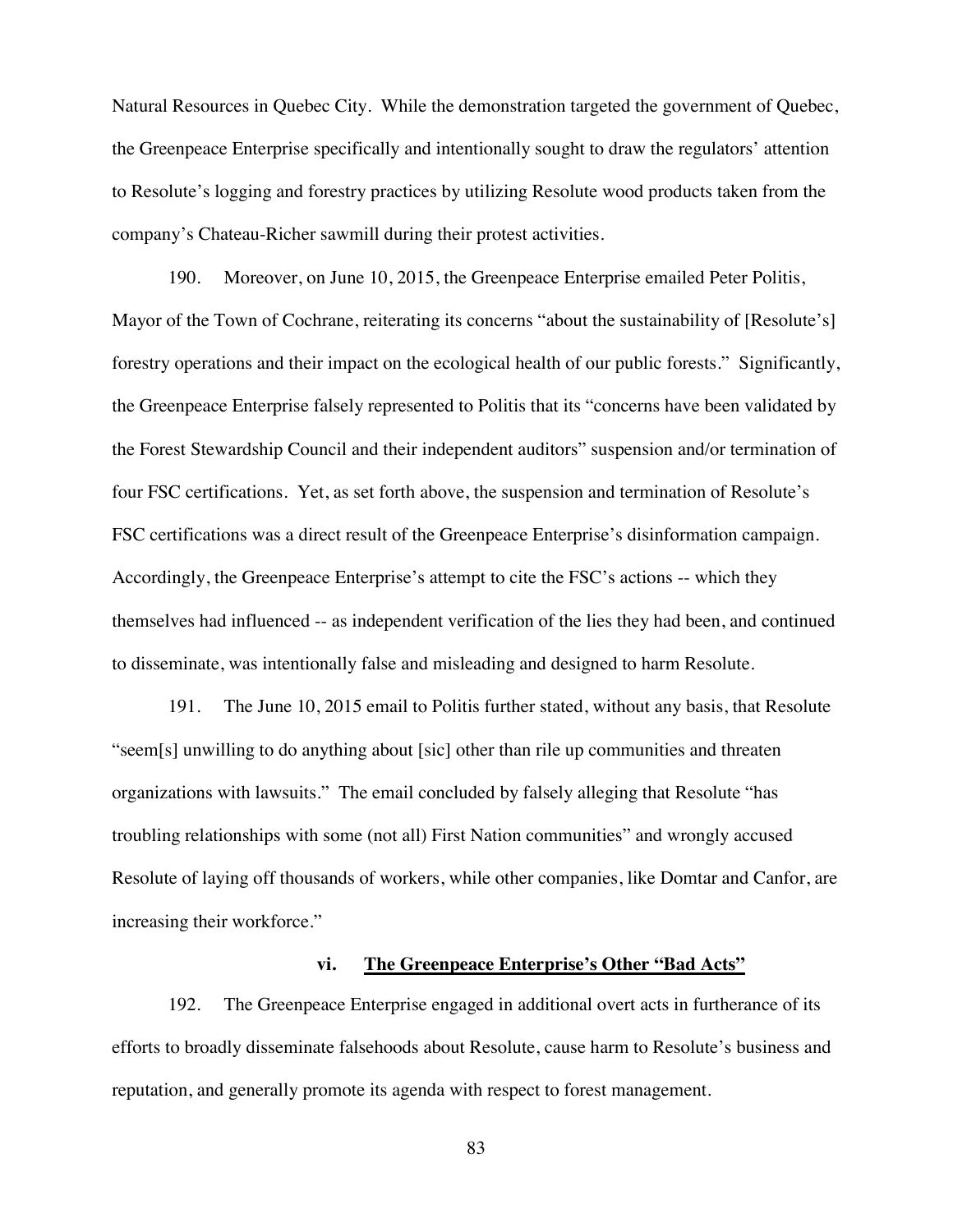193. For example, in May 2013, ForestEthics attempted to coerce Resolute to "collaborate" with ForestEthics and others on setting aside large tracts of forest to create large new protected areas as part of the negotiations related to the implementation of the CBFA. During a meeting held at Resolute's Montreal offices, Todd Paglia of ForestEthics threatened a Resolute official that if Resolute failed to cede to ForestEthics' demands, ForestEthics would destroy Resolute's image among its critical market constituents. On the other hand, if Resolute agreed to collaborate with ForestEthics in a public campaign, ForestEthics would ensure that Resolute was viewed in a positive light. Following the meeting, Mr. Paglia circulated to Resolute samples of ForestEthics' previous "collaborations" with Staples and Victoria's Secret. Notwithstanding ForestEthics' threats, Resolute declined ForestEthics' demands.

194. In the months that followed, the Greenpeace Enterprise made good on its threat to destroy Resolute's reputation in the industry. For example, on March 18, 2014, ten Greenpeace activists and a group of volunteers embarked on a publicity stunt to shun "Resolute's destructive logging practices." The enterprise members transformed the iconic Mount Royal Cross overlooking Montreal into an "immense scales of justice." Two giant scales were suspended from the arms of the cross. The heavy side was depicted with the Resolute logo. By contrast, the lighter side of the scale represented the forest and the communities and wildlife that depended on it. Running vertically along the cross was a twelve meter banner which posed the question: "Justice?"

195. Similarly, around this time, the Greenpeace Enterprise launched a public campaign "The Stand For Forests" pledge. The campaign -- which amounted to nothing more than another publicity stunt to disseminate the Greenpeace Enterprise's false lies about Resolute -- falsely accused Resolute of "put[ting] the health of the Boreal Forest at risk with its destructive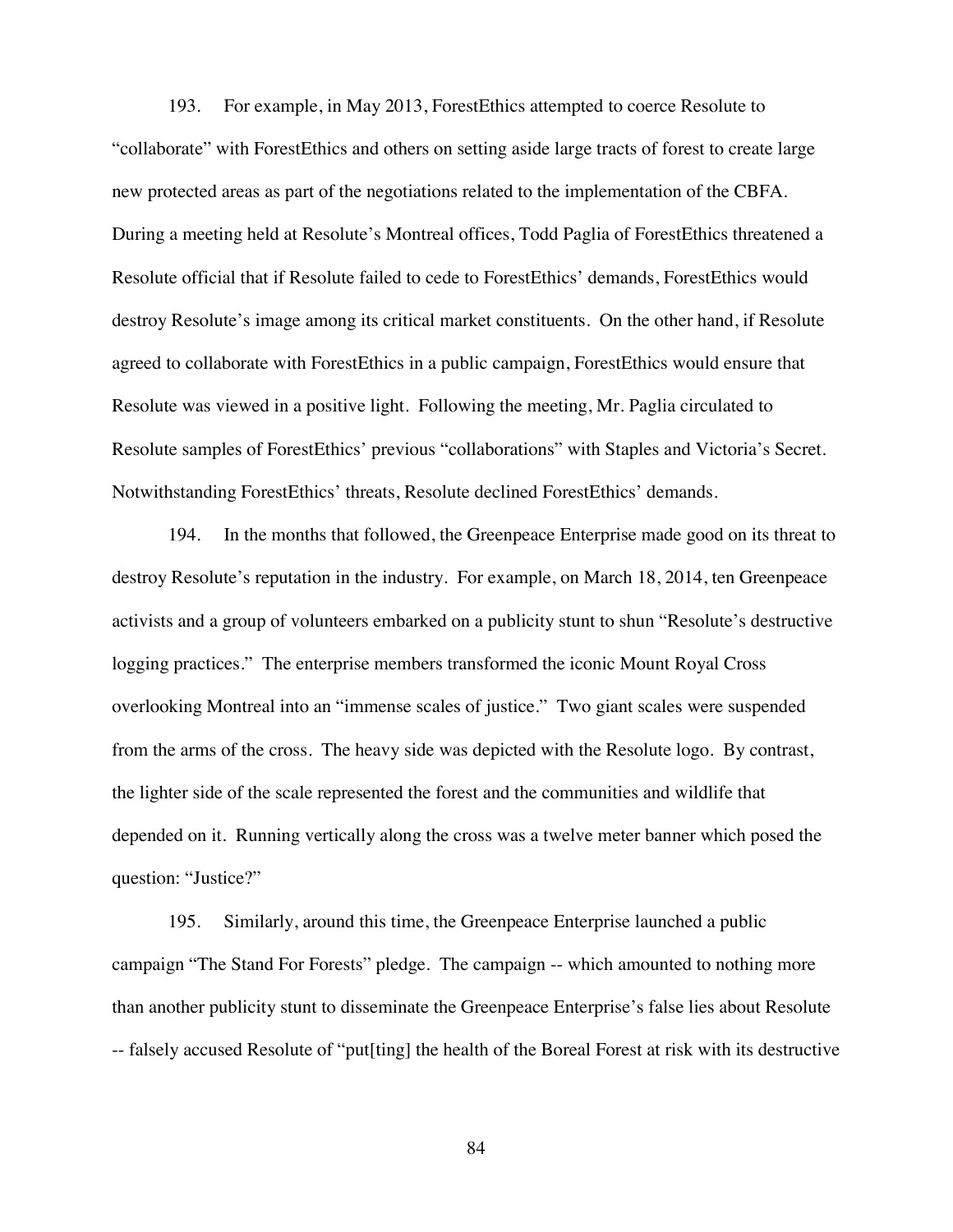logging practices" and purported to "call for people to come together . . . even if it means facing a \$7 million lawsuit" and sign a pledge "as a symbol of shared resolve to protect Canada's Boreal Forest from Resolute's clear-cutting." The product of the Stand for Forests Campaign was a "guardian tree," which was ultimately presented to Resolute at its corporate headquarters in Montreal on May 22, 2014. As evidence of the widespread impact of the Greenpeace Enterprise's campaign, the guardian tree was signed by 61,000 activists and supporters.

196. Most recently, in August 2015, ForestEthics again tried to undermine Resolute's participation in the CBFA and its relationship with its critical stakeholders which were its partners in that agreement. In an open warning letter addressed to Resolute's CEO, Richard Garneau, ForestEthics publicly accused Resolute of "refusing to co-operate" in the CBFA and purported to unilaterally dismiss Resolute from the CBFA. In response, Garneau rebutted ForestEthics' allegations of noncompliance, and exposed the underlying purpose of ForestEthic's correspondence, stating "this is just your business model: find the largest company in the industry and threaten, malign, isolate and attack them until they back down. Then use that success to drive others in the industry to do the same."

#### **C. The Greenpeace Enterprise's Georgia Activities**

197. The Greenpeace Enterprise's campaign against Resolute has entailed significant contacts with and effects in the State of Georgia, where Resolute operates a newsprint mill and where numerous Resolute customers are located. Both GP-Inc. and GP-Fund are registered charities under the Georgia Charitable Solicitation Act of 1988 (O.C.G.A. § 43-17-1, et seq.), and GP-Inc. is registered in Georgia as a Foreign Nonprofit Corporation under O.C.G.A. § 14-3- 1501, et seq.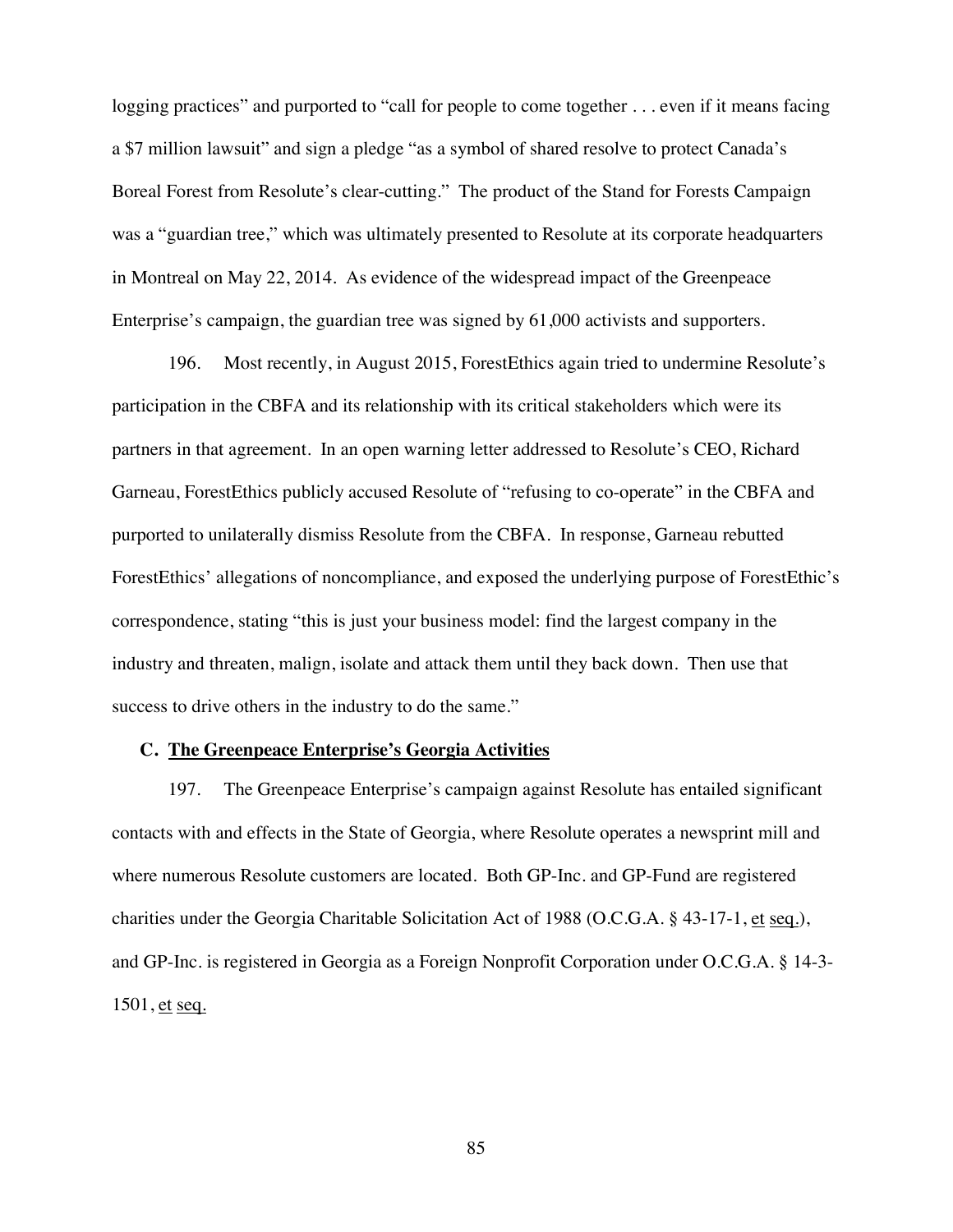198. The Greenpeace Enterprise has made false and misleading statements about Resolute to key Resolute customers located in Georgia via email and telephone communications. These customers include YP, The Home Depot, Kimberly-Clark, P&G, and Georgia Pacific.

199. The Greenpeace Enterprise's wrongful acts have also caused Resolute to suffer substantial damage in Georgia, including lost customers, lost revenue and cutbacks and layoffs at Resolute's Augusta facility.

200. For example, in mid-2013, the Greenpeace Enterprise contacted the major directory publishers in the United States – among them were Resolute customers YP, LSA and Dex Media – attempting to effectuate both the termination of the publishers' existing business relationships with Resolute and the prevention of prospective business dealings. Enterprise member Richard Brooks held a conference call with multiple publishers on May 28, 2013 and, with the aid of a PowerPoint presentation he provided to the publishers, made false and misleading statements about Resolute's operations in the Boreal Forest. Brooks' presentation stated that Resolute operates in "Endangered Forest areas in Quebec," specifically the "Montagnes Blanches Endangered Forest," and misrepresented Resolute's operations with respect to woodland caribou, conflicts with indigenous First Nations, and Resolute's FSC certificates. Brooks also warned the publishers of the risk of reputational damage arising from being associated with Resolute. YP, one of Resolute's major customers, participated on the conference call from their headquarters in Tucker, Georgia.

201. The Greenpeace Enterprise also attempted to interfere with Resolute's business relationship with The Home Depot, representing one of Resolute's largest and most important customers. The Home Depot maintains its headquarters in Atlanta, Georgia. In August 2014, Resolute was informed that Richard Brooks had threatened The Home Depot with market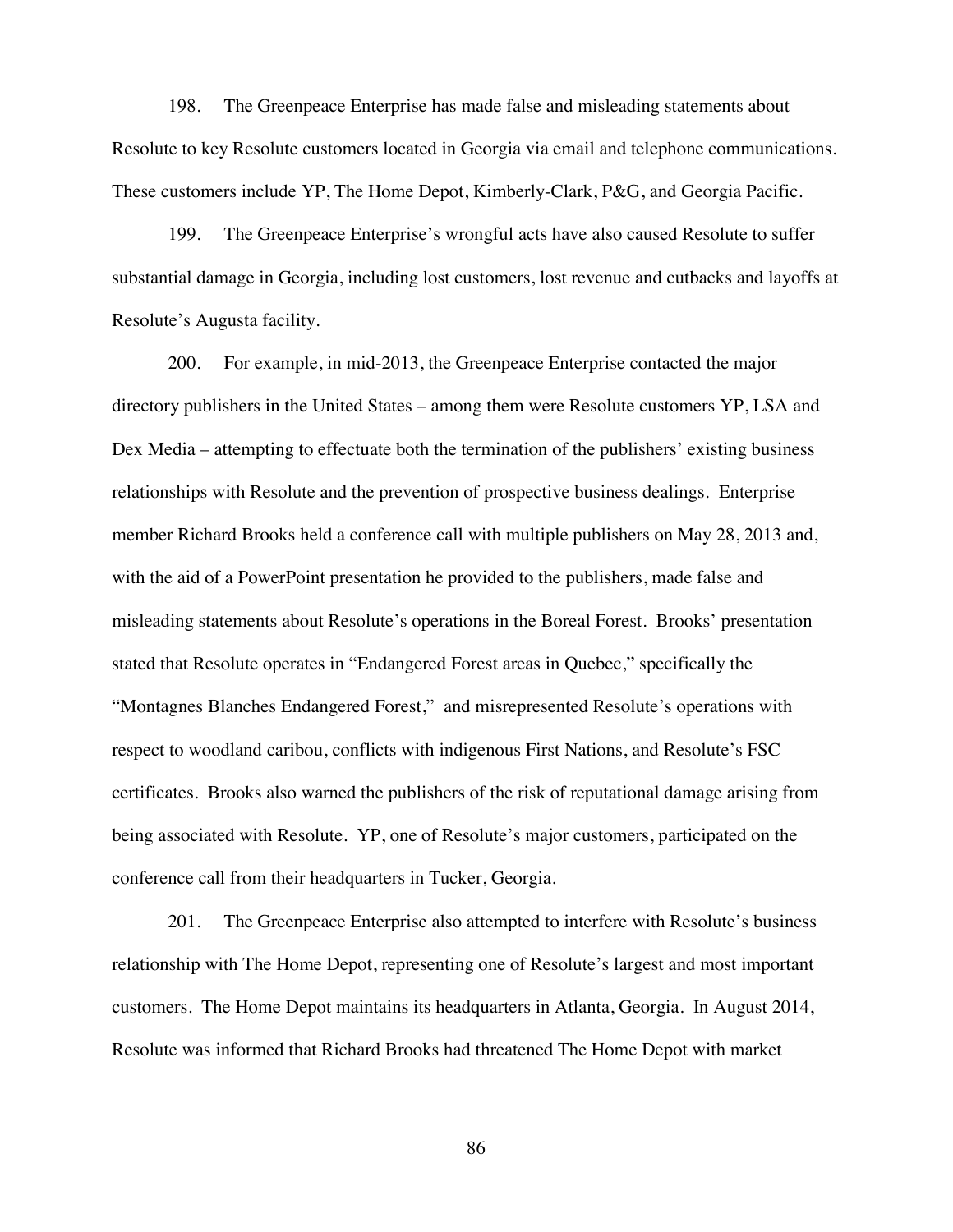campaigns and in-store demonstrations if The Home Depot continued to buy from Resolute. The Greenpeace Enterprise's efforts to interfere with this key relationship were publicized in a January 12, 2015 Bloomberg article:

Greenpeace said it's in talks with Home Depot Inc. and Office Depot Inc. to get them to stop using Resolute products. Greenpeace is talking to Resolute customers "about ensuring their paper and solid wood suppliers are practicing responsible and sustainable forestry," Richard Brooks, coordinator of the organization's Canada forest campaign, said last week.

202. Resolute's important relationship with Kimberly-Clark – which maintains corporate offices in Roswell, Georgia – was also targeted by the Greenpeace Enterprise. Kimberly-Clark had itself been the victim of a years-long campaign by Greenpeace related to sourcing from Canada's forests – a campaign which also involved substantial contacts with Georgia. For example, on August 13, 2008, Greenpeace activists launched a boat in a pond at Kimberly-Clark's Roswell offices from which protesters hung banners and vocally protested the company's practices. Six activists were arrested in Roswell for this stunt.

203. In furtherance of the Greenpeace Enterprise's campaign against Resolute, Greenpeace regularly communicated with Kimberly-Clark executives in Georgia, including their Vice President of Global Sustainability and Manager of Sustainable Forest Management. Specifically, on July 27, 2012, Richard Brooks sent an email to a Kimberly Clark executive located in the Georgia office regarding Resolute's alleged "FSC Non-compliance issues," including "a) failure to properly identify and protect High Conservation Values, b) not adhering to the Precautionary Principle in relation to woodland caribou management c) inadequate protected area plans, and d) lack of appropriate consultation with interested parties."

204. On August 21, 2012, a Kimberly-Clark employee in Georgia informed Resolute that he had been contacted by the Greenpeace Enterprise about Resolute's FSC certificates and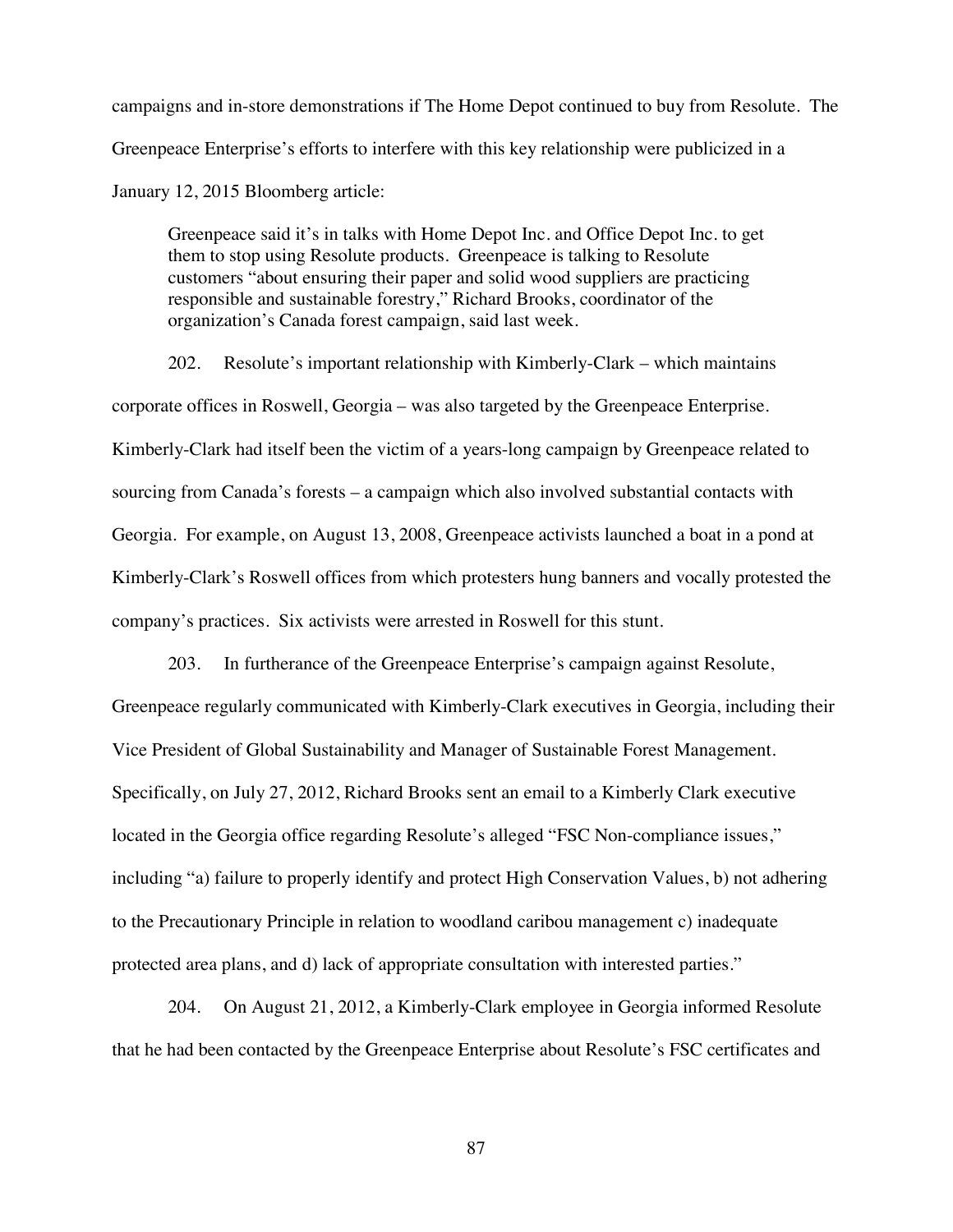requested Resolute's response to the misleading allegations. The Greenpeace Enterprise continued to bombard Kimberly-Clark with false claims about Resolute's forestry practices, including the impact of its logging on the woodland caribou, including during meetings in December 2012 and May 2013, and countless other emails, letters, and telephonic discussions throughout 2013, 2014 and 2015.

205. The Greenpeace Enterprise's persistent efforts were ultimately successful. On September 16, 2015, Kimberly-Clark informed Resolute that "[d]ue to Resolute's continued dispute with Greenpeace and the recent upsets in the CBFA, we are not going to be able to pursue a contractual relationship."

206. The Greenpeace Enterprise likewise targeted Resolute's business with  $P\&G$  – one of the world's largest manufacturers of tissue paper products which operates a manufacturing plant in Albany, Georgia. Two of Resolute's paper mills supplied P&G's Albany plant. Due to the significance of this account for Resolute, throughout 2013 and 2014, enterprise member Richard Brooks regularly communicated to P&G's sustainability officers the Greenpeace Enterprise's disinformation concerning the status of Resolute's FSC certificates. In response, P&G expressed significant concern that they might become a Greenpeace target for maintaining a business relationship with Resolute. These concerns played an important role in the companies' 2014 contract renewal negotiations for P&G's Georgia plant. As a result of these concerns, in 2014, P&G informed Resolute of its decision to source its Georgia facility from another supplier.

207. In addition to sabotaging Resolute's existing customer relationships in Georgia, the Greenpeace Enterprise has also successfully scared away at least one significant prospective customer in Georgia. In late 2014, the Greenpeace Enterprise prevented Resolute from securing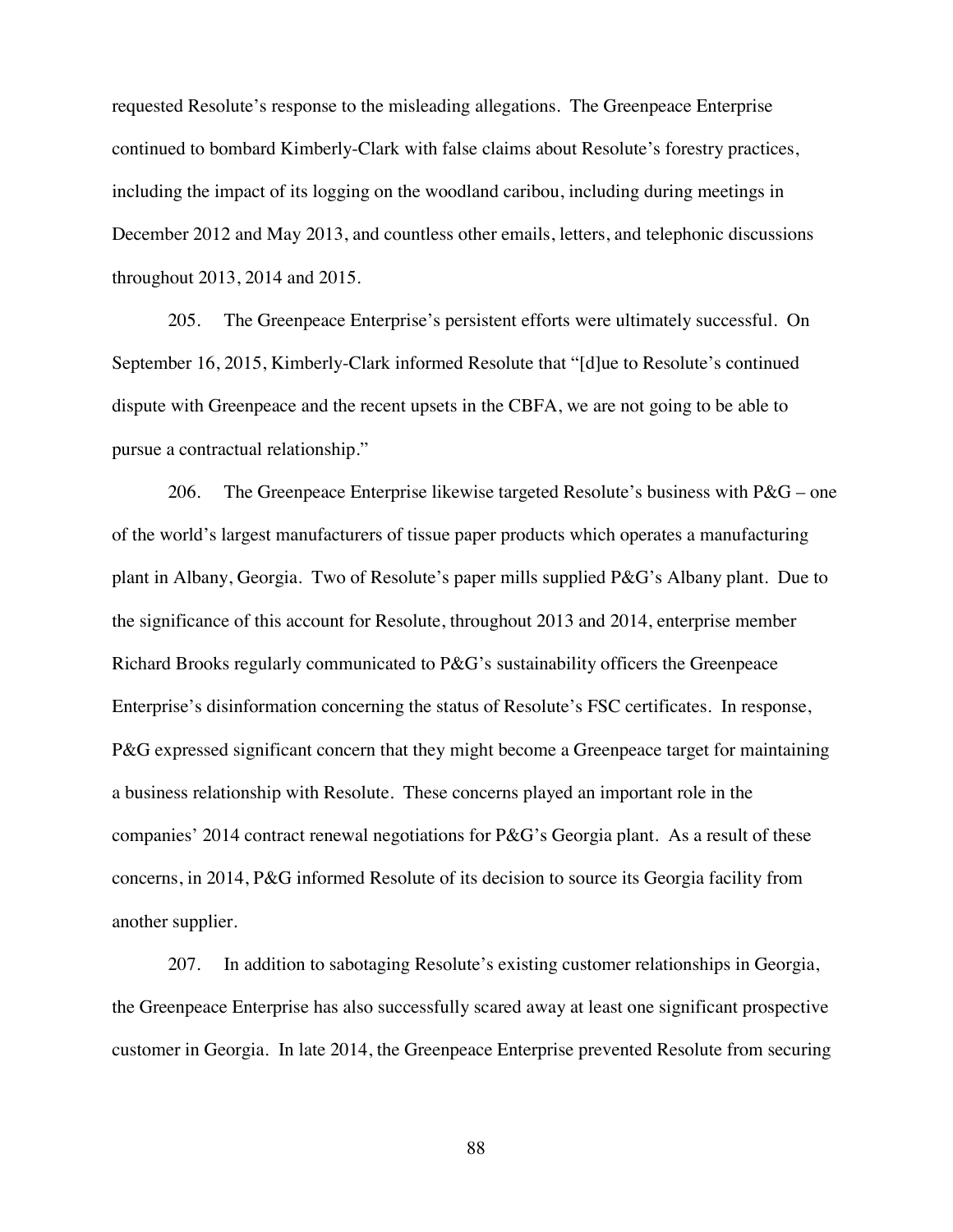a large contract with one of the world's leading manufacturers of tissue paper, Georgia Pacific, which is headquartered in Atlanta, Georgia. Fearing that dealings with Resolute might put them in the Greenpeace Enterprise's sights, Georgia Pacific abandoned negotiations for a large contract with Resolute.

208. The Greenpeace Enterprise has also employed on-the-ground tactics aimed at harming Resolute's relationships with key constituents. On May 29, 2015, Greenpeace activists, including enterprise member Richard Brooks and Defendants Matt Daggett and Rolf Skar, travelled to Augusta, Georgia to communicate falsehoods about Resolute to Resolute's Board of Directors, shareholders, customers, members of the media and financial sectors, and the public alike. Greenpeace advertised their plans in advance in order to recruit Greenpeace supporters to participate in Greenpeace's "Thunderclap" campaign, thereby facilitating the transmission and display of thousands of messages to Resolute's "most important event of the year" in Augusta Georgia. On May 22, 2015, Defendant Daniel Brindis wrote:

On the 29<sup>th</sup> of May, the company is holding its Annual General Meeting in Augusta, Georgia – the most important event of the year where company leaders and shareholders will meet to review their annual plans. This is also our opportunity to ask Resolute to make protecting the Boreal Forest a key priority for the upcoming year. . . We need you to take part in our global Thunderclap Twitter action to shout as loud as we can . . . Sign up using your Facebook or your Twitter Account adding your voice to our global tweet and on the day of the AGM, your message and your name will automatically go live to the event.

Greenpeace later touted the success of their demonstration in Georgia:

Five Greenpeace activists trekked to Augusta, Georgia, USA from several corners of North America to deliver some simple messages to the senior management and board of Resolute Forest Products . . . We were accompanied, digitally, by people across five continents and from countries as diverse as Brazil, India, New Zealand, Spain, Thailand, Turkey, the United States, and Canada. Their messages were projected on site to the company's shareholders and directors. . . . We delivered our messages loud and clear. Resolute senior managers and board heard us.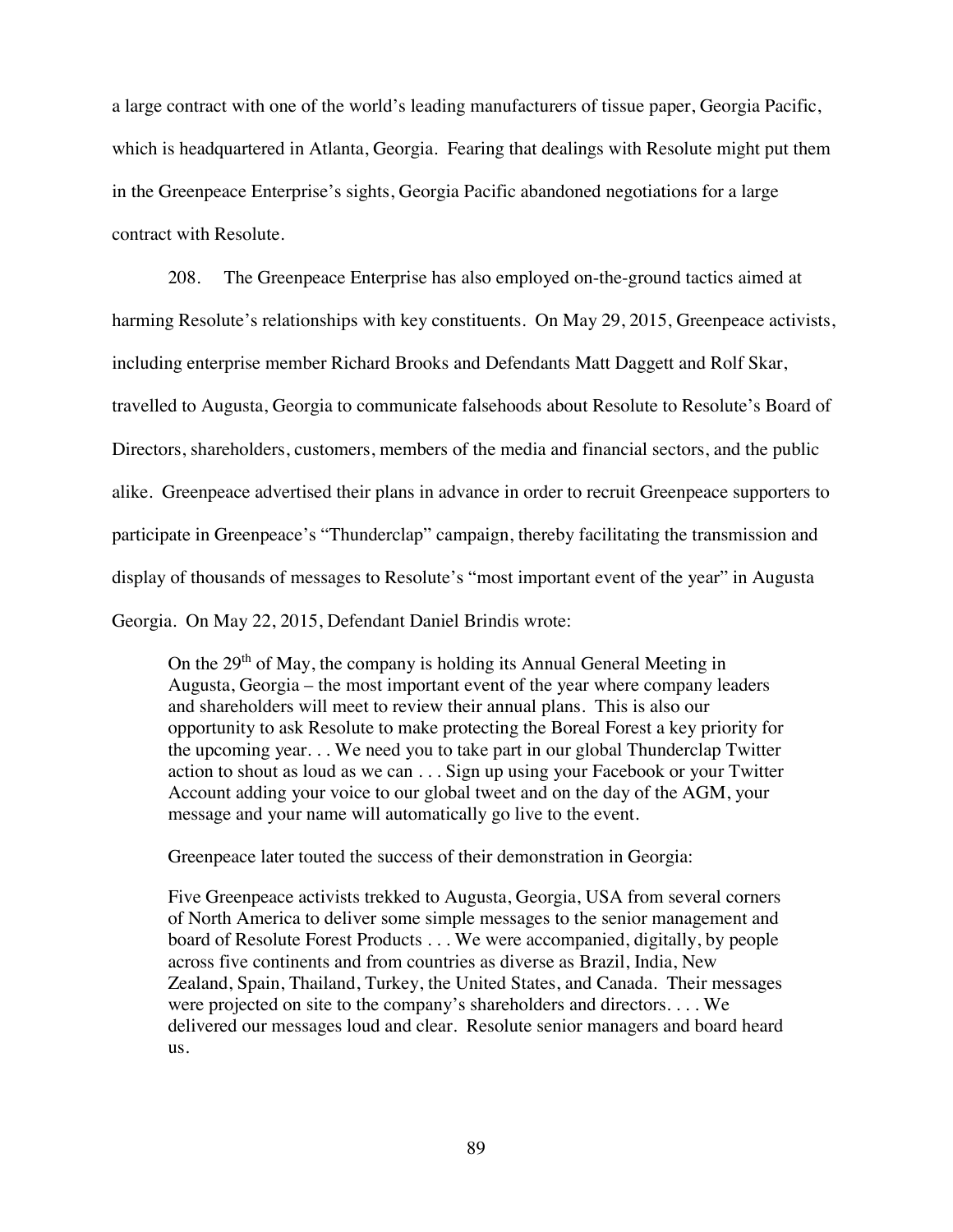209. Further, in addition to the many aspects of Greenpeace's campaign that have been directed towards or occurred within the State of Georgia, as well as the resulting loss of customers, Resolute has also suffered significant harm, including having to decrease its overall production of newsprint, and in particular decreased production at its newsprint mill in Augusta Georgia where wood and old newspaper and magazines are processed to make newsprint. In mid-2013, Resolute invested \$30 million in its Augusta facility. At the time, the facility provided jobs for approximately 290 workers. However, due in part to significantly lower demand for Resolute's products stemming, in part, from the Greenpeace Enterprise's ongoing campaign of disinformation, Resolute has been forced to shut down one of the plant's two paper machines, requiring Resolute to lay-off approximately 95 employees and reducing capacity by more than half. This closure will cost the company C\$20 million.

210. Combined, it is clear that various members of the Greenpeace Enterprise and their ongoing campaign have significant connections to the State of Georgia: email and telephone communications have repeatedly been directed to the State; members of the Greenpeace Enterprise have travelled to the State to perform significant campaign-furthering acts; and the Greenpeace Enterprise has caused Resolute to suffer substantial damages in Georgia.

### **D. Damages**

211. The Greenpeace Enterprise's campaign has and continues to inflict substantial harm on Resolute in various respects.

212. Indeed, in January 2016, Greenpeace published a putative briefing for investors admitting, indeed trumpeting, that the issues it had manufactured during the "Resolute: Forest Destroyer" campaign "are contributing to a loss of market share, loss of social license to operate in the Boreal Forest, reputational damage, and increased costs" to Resolute. Greenpeace's admission is accurate.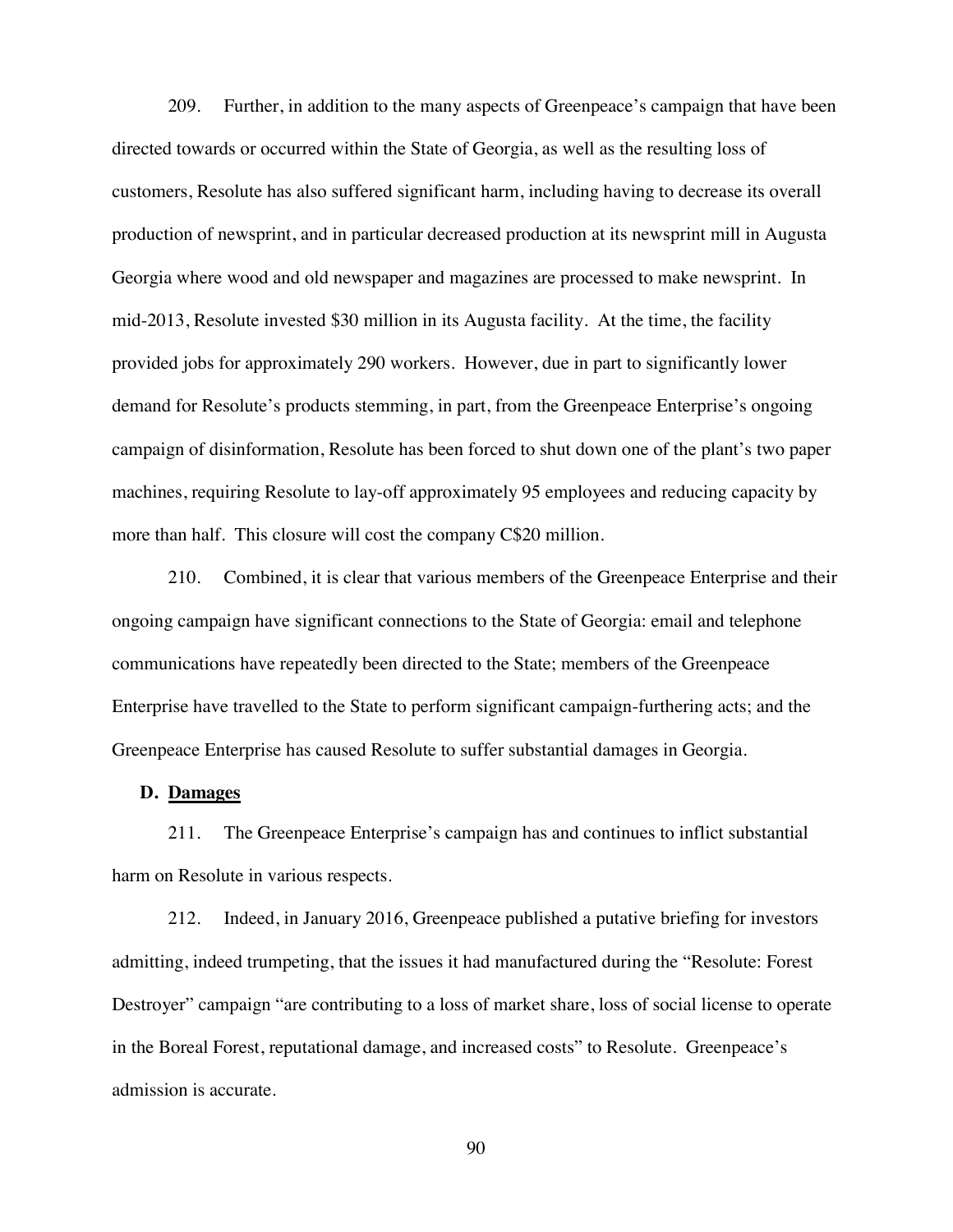213. First, the unrelenting campaign of disinformation has materially harmed Resolute's brand, reputation, and goodwill in the marketplace, as well as the business, community, and government relationships on which its business depends.

214. Second, the campaign has directly targeted and either impaired or terminated multiple contractual and other customer relationships including, but not limited to, those set forth herein such as 3M, Axel Springer, Best Buy, Georgia Pacific, Kimberly Clark, P&G, Union Bank, Burrows Paper Corporation, and UPM. Greenpeace's January 2016 release admitted that the loss of Kimberly Clark, 3M, and Axel Springer alone was at least C\$100 million:

"Exact financial impact of these reductions and cancellations is not in the public domain but given the estimate contracts of identified customers' cancellations, we would estimate it about C\$100 million."

215. Third, beyond specific contracts and customer relationships that have been lost or impaired, the amount of market share Greenpeace acknowledges Resolute is losing constitutes even greater harm, and it is not harm that is limited merely to products related directly to the Boreal forest. Ascertaining the full scope of these losses will require discovery.

216. Fourth, as Greenpeace notes, Resolute has incurred costs and expenses attempting to address the issues and difficulties the campaign against it has caused, as well as internal resources. These include time and expenses incurred responding to and rebutting the campaign's disinformation directly with customers, auditors, regulators, and other stakeholders, publicly responding to and rebutting Greenpeace's public disinformation, and pursuing legal remedies for Greenpeace's illegal behavior.

217. The total amount of these damages can only be calculated once the full scope and activities of the Greenpeace Enterprise are revealed.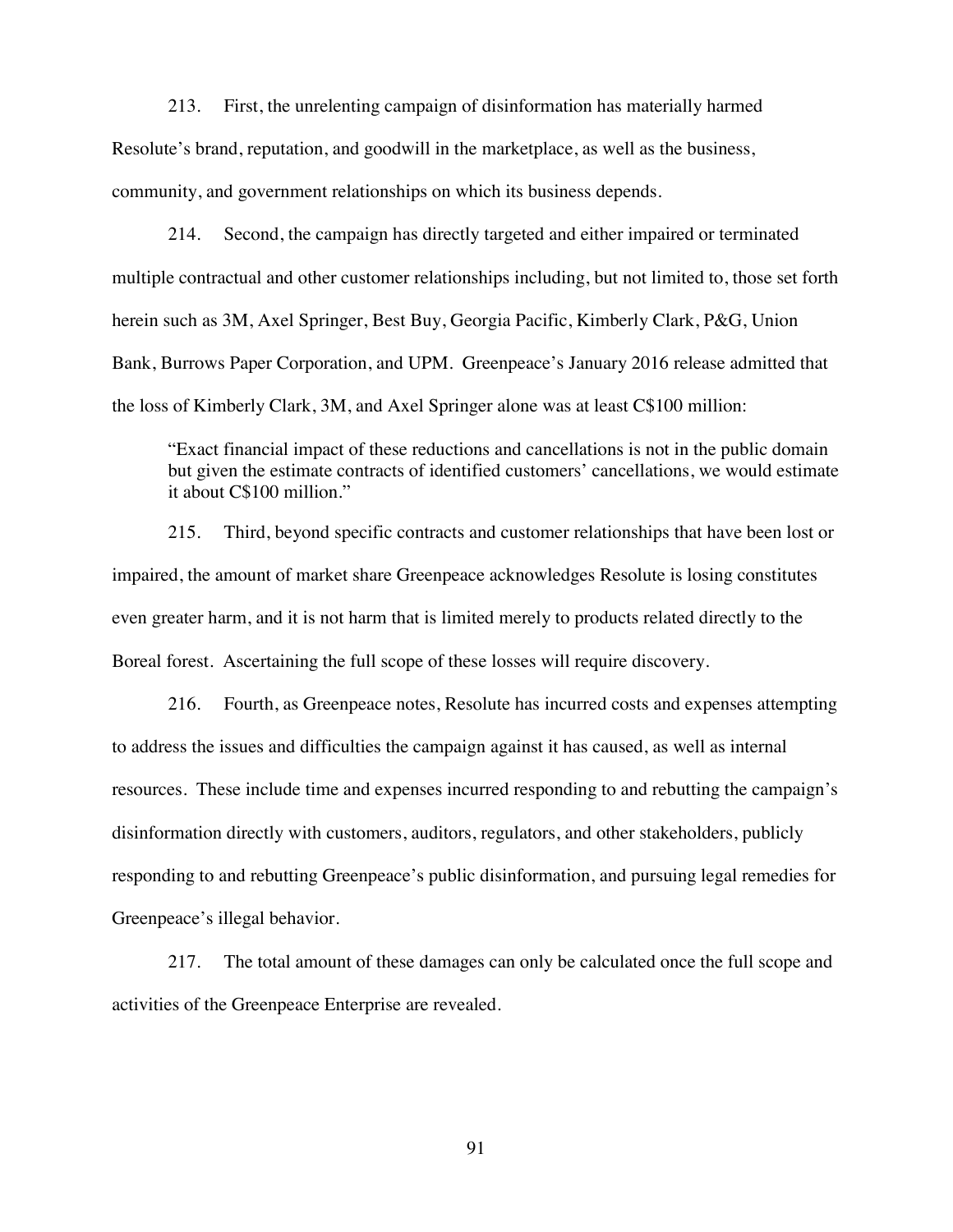## **CAUSES OF ACTION**

# **COUNT I**

# **RACKETEERING IN VIOLATION OF RICO, 18 U.S.C. §§ 1962(c) (AGAINST ALL DEFENDANTS)**

218. Plaintiffs restate each and every allegation in the foregoing paragraphs as if fully set forth herein.

219. Defendants are persons within the meaning of 18 U.S.C. § 1961(3).

220. Beginning in at least 2012 and continuing through the present (the "Scheme Period"), Defendants and enterprise members were associated in fact and comprised an "enterprise" within the meaning of 18 U.S.C. §§ 1961(4) and 1962(c) willfully and with actual knowledge of the illegality of their actions and those of the enterprise. The Greenpeace Enterprise is engaged in, and its activities affect, interstate and foreign commerce.

221. The Greenpeace Enterprise has an existence beyond that which is merely necessary to commit predicate acts and, among other things, oversaw and coordinated the commission of numerous predicate acts on an on-going basis in furtherance of the scheme, each of which caused direct harm to Plaintiffs.

222. During the Scheme Period, each of the Defendants agreed to and did conduct and participate in the affairs of the Greenpeace Enterprise through a pattern of racketeering activity within the meaning of 18 U.S.C.  $\S$  1961(1) and (5), and 1962(c). It was the purpose of the Greenpeace Enterprise to create and disseminate false and misleading reports and information concerning Resolute, under the guise of protecting the environment, but in truth, for the unlawful purpose of soliciting fraudulent donations from the public at-large. This widespread dissemination scheme was intended to, and did in fact, result in substantial profits for the members of the Greenpeace Enterprise, and caused harm to Resolute.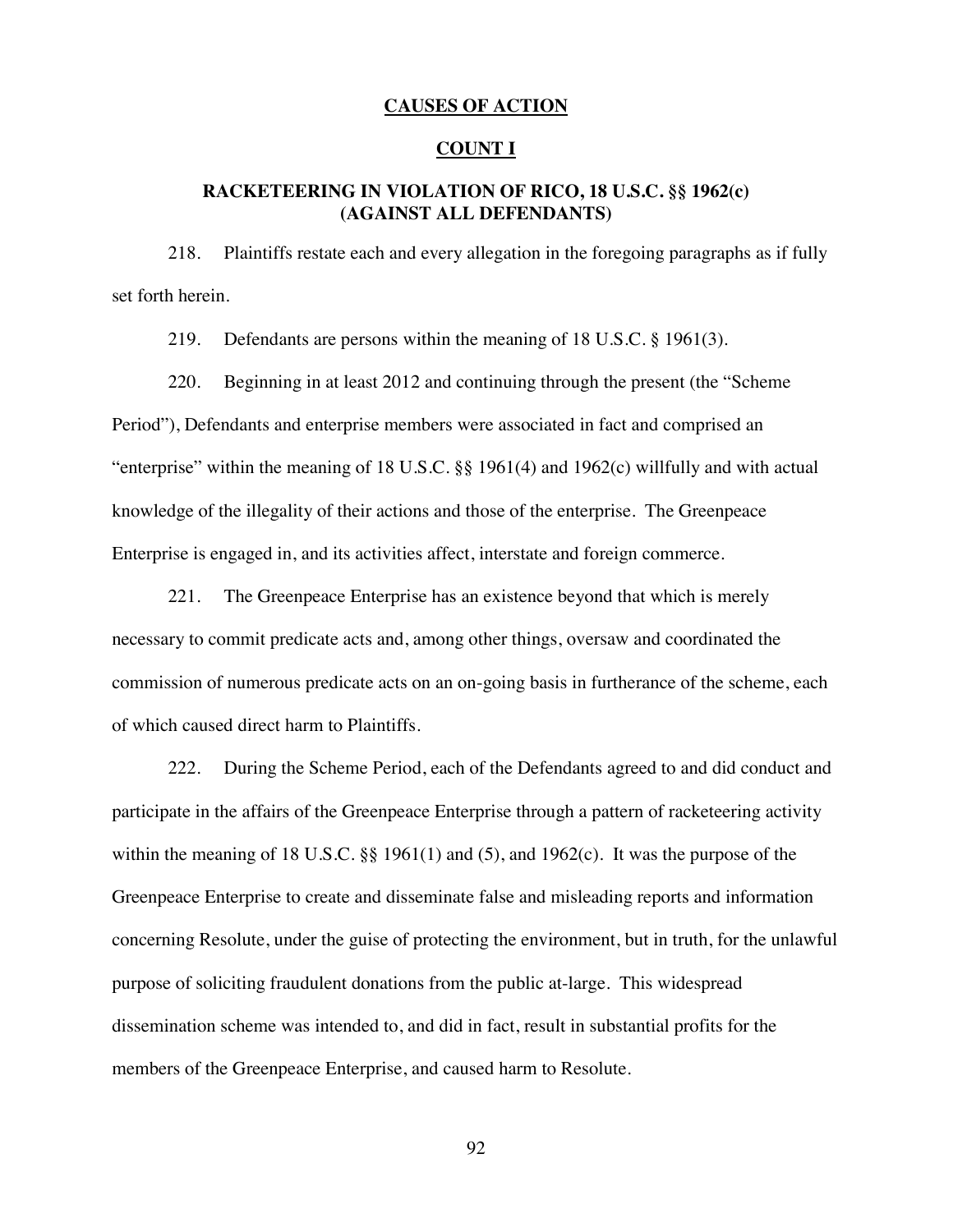223. The Greenpeace Enterprise's conduct and acts in furtherance of the fraudulent scheme included, but were not limited to the predicate RICO acts of: (i) mail fraud in violation of 18 U.S.C. § 1341; (ii) wire fraud in violation of 18 U.S.C. § 1343, as set forth in 18 U.S.C. §§ 1961(1)(B); (iii) extortion and other crimes in violation of 18 U.S.C. § 875-77, 880 and 18 U.S.C. § 1512; (iv) illegal interference with commerce in violation of 18 U.S.C. § 1951; (v) illegal monetary transactions in violation of 18 U.S.C. § 1957; (vi) and corresponding Georgia statutes criminalizing the same conduct, and which constitute a pattern of racketeering activity pursuant to 18 U.S.C. § 1961(5).

224. Specifically, among other things, throughout the Scheme Period, in furtherance of and for the purpose of executing and attempting to execute the described schemes and artifices to defraud, each of the Defendants, on numerous occasions, used and caused to be used wire communications in interstate and foreign commerce and U.S. mails, by both making and causing to be made wire communications and mailings. These wire communications and mailings were made, inter alia, for the purpose of: (i) preparing false and misleading reports concerning Resolute and its customers; (ii) broadly disseminating the false and defamatory reports and other statements through Greenpeace's website and other internet platforms, such as Twitter and Facebook; (iii) communicating and coordinating with one another to effectuate the dissemination of false and misleading information necessary to perpetrate the scheme to harm Resolute; (iv) disseminating the false and misleading allegations directly to Resolute's stakeholders, customers, trade associations, government regulators, and other critical market constituents through email, U.S. mail, and phone; (v) misappropriating proprietary customer, sourcing, and other trade secret information from Resolute and its customers; (vi) harassing Resolute's customers with extortionate threats; (vii) soliciting fraudulent charitable donations from the public by means of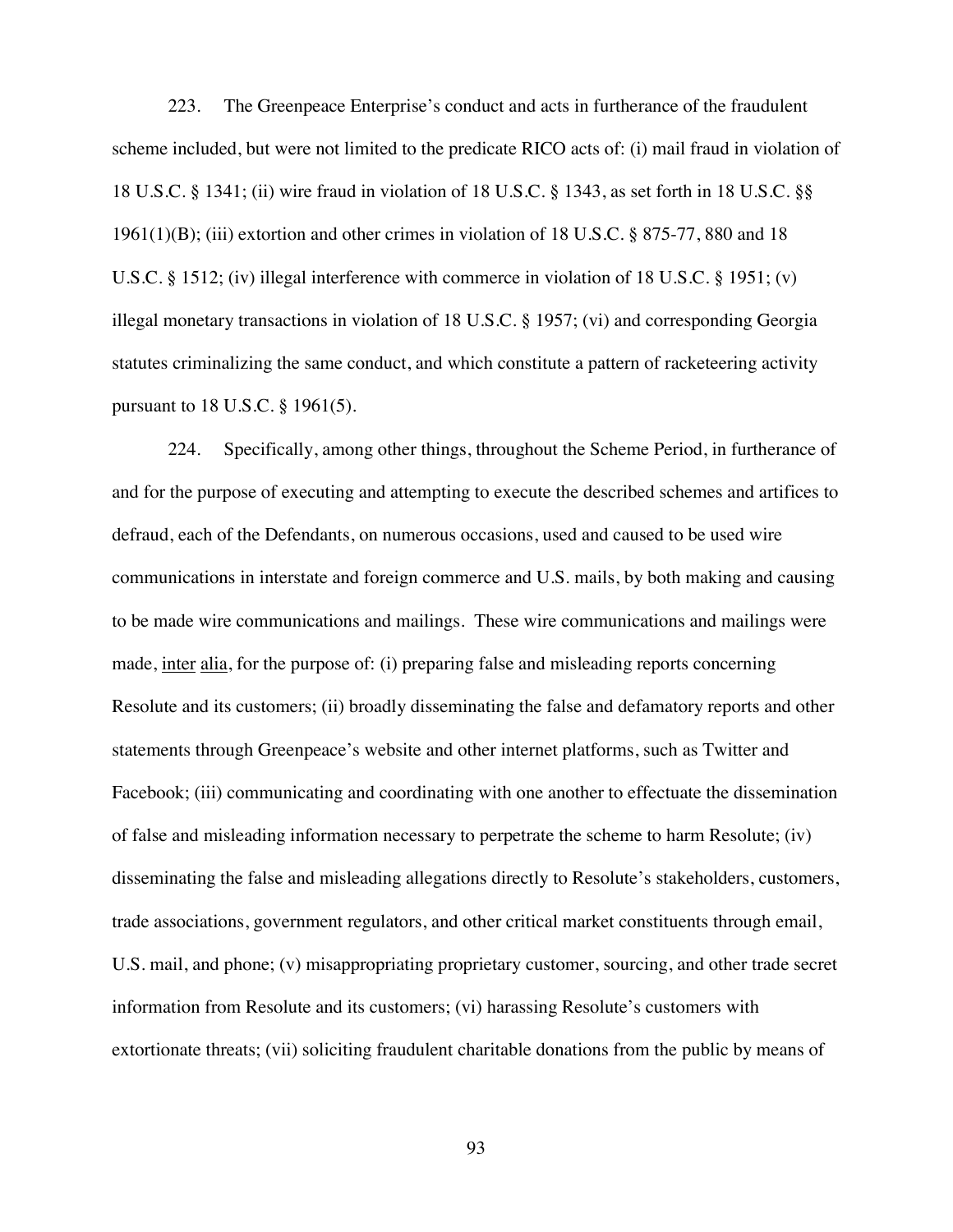false pretenses, representations, or promises; (viii) wiring fraudulently obtained funds to sustain the Greenpeace Enterprise's "campaign" against Resolute; and (ix) submitting materially false and misleading tax submissions and financial information. Defendants committed and participated in these acts willfully and with knowledge of their illegality. These predicate acts were intended to and did mislead donors, customers, and others about the Plaintiffs so as to induce donations and compliance with the Defendants' demands and to extract and intimidate others, all of which objectives were obtained.

225. Each such use of a wire communication and/or mailing in connection with the described scheme constitutes a separate and distinct violation of the RICO statute, by virtue of violating the incorporated federal predicate acts proscribed by 18 U.S.C. §§ 1341 and/or 1343, and each causing direct injury to Resolute's business and reputation. While Resolute does not have the full knowledge of the extent of the use of the wires and mails by the Greenpeace Enterprise in furtherance of the scheme, the following charts show some, but not all, of those violations.

226. Greenpeace authored and published numerous reports and other Resolute-related updates and blog posts as set forth in Table A, on its website. Each publication constitutes a separate fraudulent wire communication:

| <b>GREENPEACE PUBLICATIONS</b>                                                                                |             |
|---------------------------------------------------------------------------------------------------------------|-------------|
| TITLE                                                                                                         | <b>DATE</b> |
| Consuming The Boreal Forest: The Chain Of Destruction From Logging<br><b>Companies To Consumers</b>           | 8/1/2007    |
| Crisis In Our Forests: A Case Study Of AbitibiBowater's Irresponsible Forestry In<br>The English River Forest | $Nov-09$    |
| Resolute Forest Products Violate Canadian Boreal Forest Agreement With Logging<br>Activity In Off-Limit Areas | 12/6/2012   |
| Boreal Alarm: A Wakeup Call For Action In Canada's Endangered Forests                                         | 1/2013      |

## **TABLE A**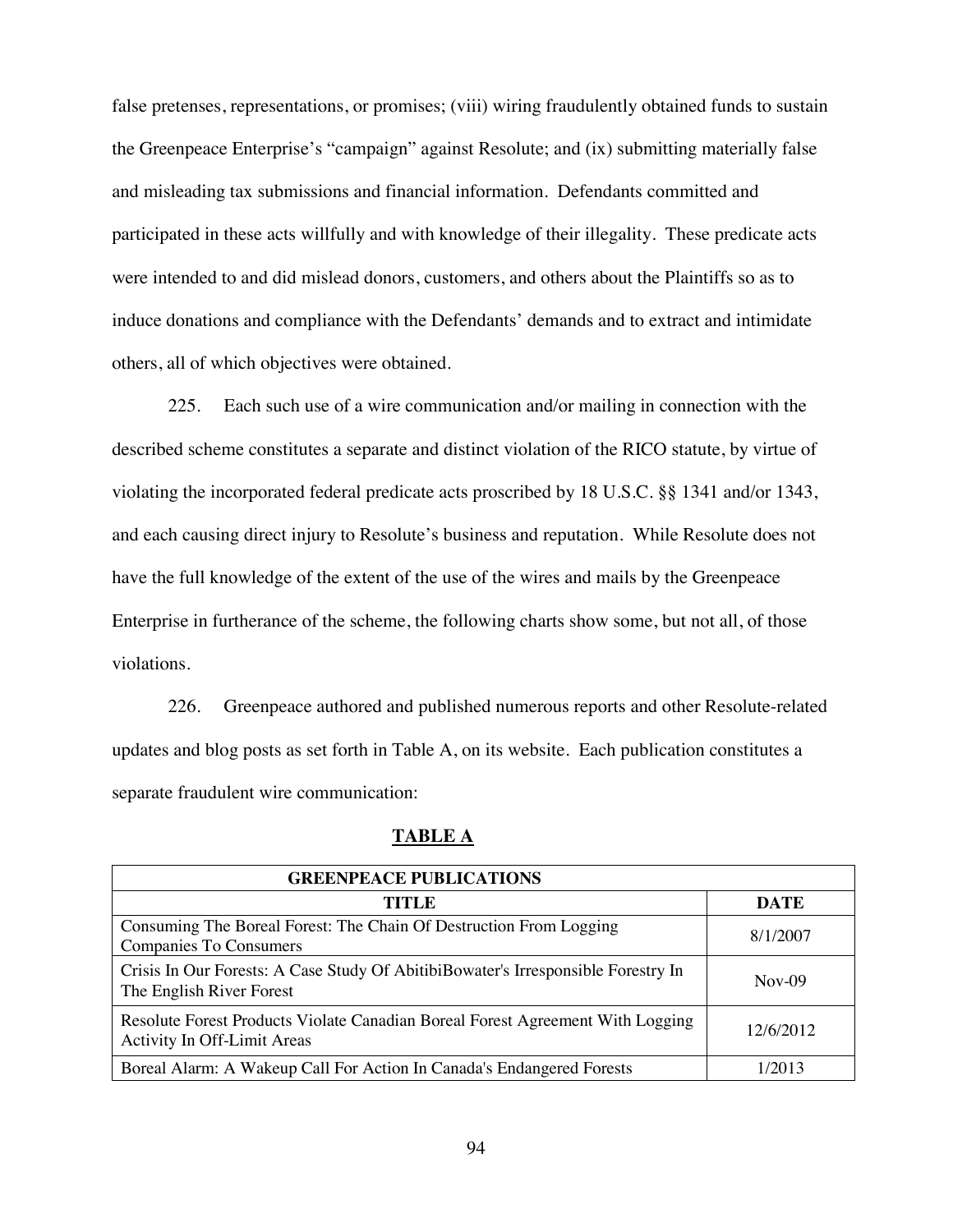| Greenpeace Calls For A Halt On Logging In Five Key Areas In The Boreal Forest                                                           | 1/22/2013  |
|-----------------------------------------------------------------------------------------------------------------------------------------|------------|
| Ridiculous Tax Break Sought By Resolute In The Boreal Forest                                                                            | 4/10/2013  |
| Protecting Our Land - The Mishigamish In The Broadback Valley In Quebec                                                                 | 4/29/2013  |
| Algonquin Community Defends Their Lands Against Resolute Forest Products                                                                | 5/14/2013  |
| Resolute's False Promises: The [Un]sustainability Report 2013                                                                           | 5/15/2013  |
| Buyer Beware, Resolute Forest Products' Sustainability Falls Flat, Report Reveals                                                       | 5/15/2013  |
| Resolute's Green Marketing Won't Cut It                                                                                                 | 5/16/2013  |
| Resolute Forest Products' Deceit Leads To Collapse Of Boreal Agreement                                                                  | 5/21/2013  |
| Resolute's Flawed 'Controlled Wood' Threatens FSC's Credibility                                                                         | 8/29/2013  |
| FSC AT RISK: Canada's Resolute Forest Products: Opening FSC To Controversial<br>'Controlled Wood' Sources                               | 8/29/2013  |
| Woodland Caribou Aren't The Only Ones In Trouble                                                                                        | 10/3/2013  |
| ForestEthics Defends An Endangered Forest In Ontario                                                                                    | 10/10/2013 |
| Sustainability Requires Action, Not Words                                                                                               | 10/10/2013 |
| FSC Suspends Three Certificates Operated By Logging Giant Resolute                                                                      | 12/12/2013 |
| Canada's Largest Logging Company Resolute Loses Three Sustainability<br>Certificates, Proving Forest Mismanaged                         | 12/12/2013 |
| Its Not Our Fault That We Lost Our Green Label' Says Logging Giant Resolute                                                             | 12/16/2013 |
| Resolute's FSC Suspensions In Ontario and Quebec, and Assessment Failure In<br>Ontario                                                  | 1/14/2016  |
| The Guardian Tree: Where art and the forest come together                                                                               | 2/12/2014  |
| Forest Solutions: An Insider's Look At Greenpeace Collaborations In Forest<br>Regions Around The World                                  | 3/1/2014   |
| Message To Resolute: You Can Collaborate With Us. Others Have                                                                           | 3/17/2014  |
| Mount Royal Cross Transformed Into Scales Of Justice: Greenpeace Protests The<br>Reckless Destruction Of Canada's Boreal Forest         | 3/18/2014  |
| Montreal Cross Scales Of Justice                                                                                                        | 3/18/2014  |
| What Environmentalists Do                                                                                                               | 4/3/2014   |
| FSC AT RISK: Resolute Forest Management: FSC Must Do More To Protect Intact<br>Forests, Species At Risk And Indigenous Rights In Canada | 5/2014     |
| Mr. Garneau, Will You Be Part Of The Solution? 60,000 Citizens Stand For<br>Forests                                                     | 5/22/2014  |
| Shoot: Signature Delivery At Resolute Headquarters in Montreal                                                                          | 5/22/2014  |
| Ignoring Boreal Forests Could Speed Up Global Warming                                                                                   | 5/5/2014   |
| Greenpeace At Resolute's AGM: Will Richard Garneau Be Part Of The Solution                                                              | 5/23/2014  |
| Resolute's Transparency Crisis Over Its Operations In Canada's Forests                                                                  | 6/12/2014  |
| Ontario Nature Shines A Spotlight On Caribou Forest                                                                                     | 9/15/2014  |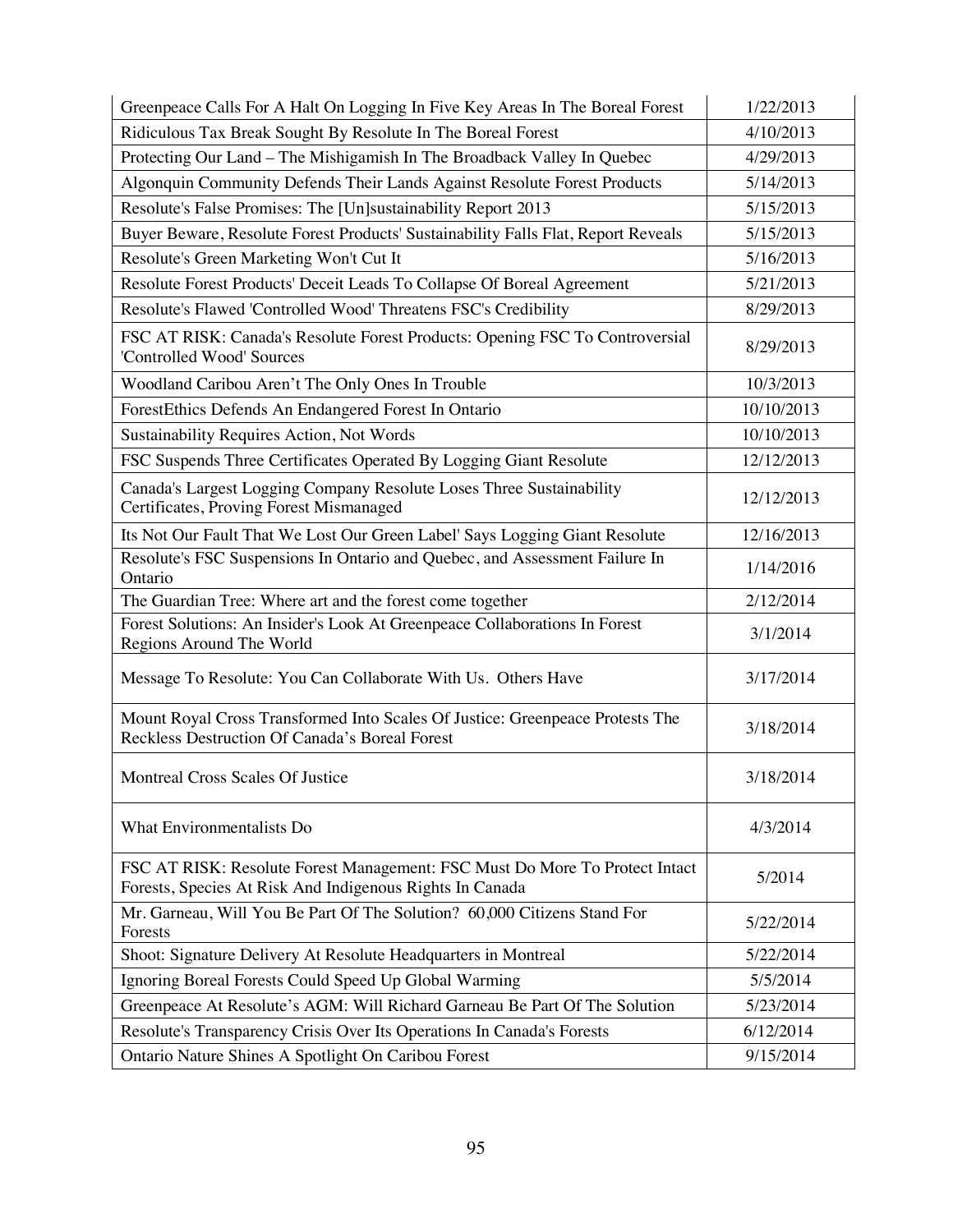| Field Visit To Atikamekw: The Devastation Of The Logging Industry Has Lasted<br>Too Long                                                              | 9/26/2014  |
|-------------------------------------------------------------------------------------------------------------------------------------------------------|------------|
| Better Buying In The Boreal Forest                                                                                                                    | 11/2014    |
| Best Buy Is Wasting Ancient Forests, One Flyer At A Time                                                                                              | 11/26/2014 |
| Electronics Giant Best Buy Wasting Boreal Forest One Flyer At A Time:<br>Greenpeace Report                                                            | 11/26/2014 |
| Help Best Buy Get Out Of Ancient Forests                                                                                                              | 11/26/2014 |
| Best Buy Does Better For Canada's Forests, Commits To Sustainable Paper                                                                               | 12/9/2014  |
| For Workers And For Our Public Forests, Resolute Must Work To Regain Its FSC<br>Certificates                                                          | 12/18/2014 |
| Who's Been Naughty And Who's Been Nice To The Planet This Year                                                                                        | 12/22/2014 |
| Will You Stand For The Boreal Forest?                                                                                                                 | 2/17/2015  |
| Posted: Good News for Forests!                                                                                                                        | 3/5/2015   |
| FSC International Calls Out Resolute Forest Products' Leadership, Asks For An<br>Immediate Change In Approach                                         | 3/16/2015  |
| Rite Aid Making The Wrong Choice For Ancient Forests                                                                                                  | 4/15/2015  |
| How Rite Aid And Other Customers Of Boreal Forest Products Can Support Real<br>Solutions                                                              | 4/17/2015  |
| Join Our Thunderclap: Say It Loud For Real Solutions In The Boreal Forest                                                                             | 5/22/2015  |
| Chief Forester Of Quebec Issues Alarming Report On Future Of Caribou                                                                                  | 5/29/2015  |
| What Did 10,000 Tweets Say To Resolute Forest Products?                                                                                               | 6/1/2015   |
| Ban On Logging: Cree First Nation More Committed Than Ever To Protect Their<br><b>Last Intact Forests</b>                                             | 7/14/2015  |
| Rite Aid: Still Making The Wrong Choice For Forests                                                                                                   | 7/21/2015  |
| US Pharmacy Giant Rite Aid Is Destroying Canada's Boreal Forest                                                                                       | 7/21/2015  |
| Why Forests Are Critical For Public Health                                                                                                            | 7/25/2015  |
| US pharmacy Giant Making Wrong Choice For The Boreal Forest                                                                                           | 7/28/2015  |
| Collaboration Is The Key To Sustainability In Canada's Boreal Forest                                                                                  | 8/14/2015  |
| Maker of Post-It Notes Lives Up To Promise, Begins To Eliminate Destructive<br>Logger from Supply Chain                                               | 10/12/2015 |
| Protecting Intact Forests & FSC's Motion 65: Getting The Facts Straight                                                                               | 12/15/2015 |
| Resolute Forest Products: Key Risks And Concerns For Investors                                                                                        | 1/1/2016   |
| Axing The Broadback? Strong Opposition To The Logging Industry At The<br><b>COMEX Public Hearings</b>                                                 | 1/21/2016  |
| Certification Update February 2016 - Montagnes Blanches Endangered Forest                                                                             | 2/2016     |
| Endangered Forests in the Balance - The impact of logging reaches new heights in<br>the Montagnes Blanches Endangered Forest - Updated February 2016: | 2/2016     |
| A Good Reputation Takes Work Not Forest Destruction                                                                                                   | 2/22/2016  |
| <b>Boreal Forest: The Facts</b>                                                                                                                       | 3/27/2016  |
| Resolute: Forest Destroyer                                                                                                                            | Undated    |
| <b>Boreal Forests</b>                                                                                                                                 | Undated    |
| #STAND FOR FORESTS                                                                                                                                    | Undated    |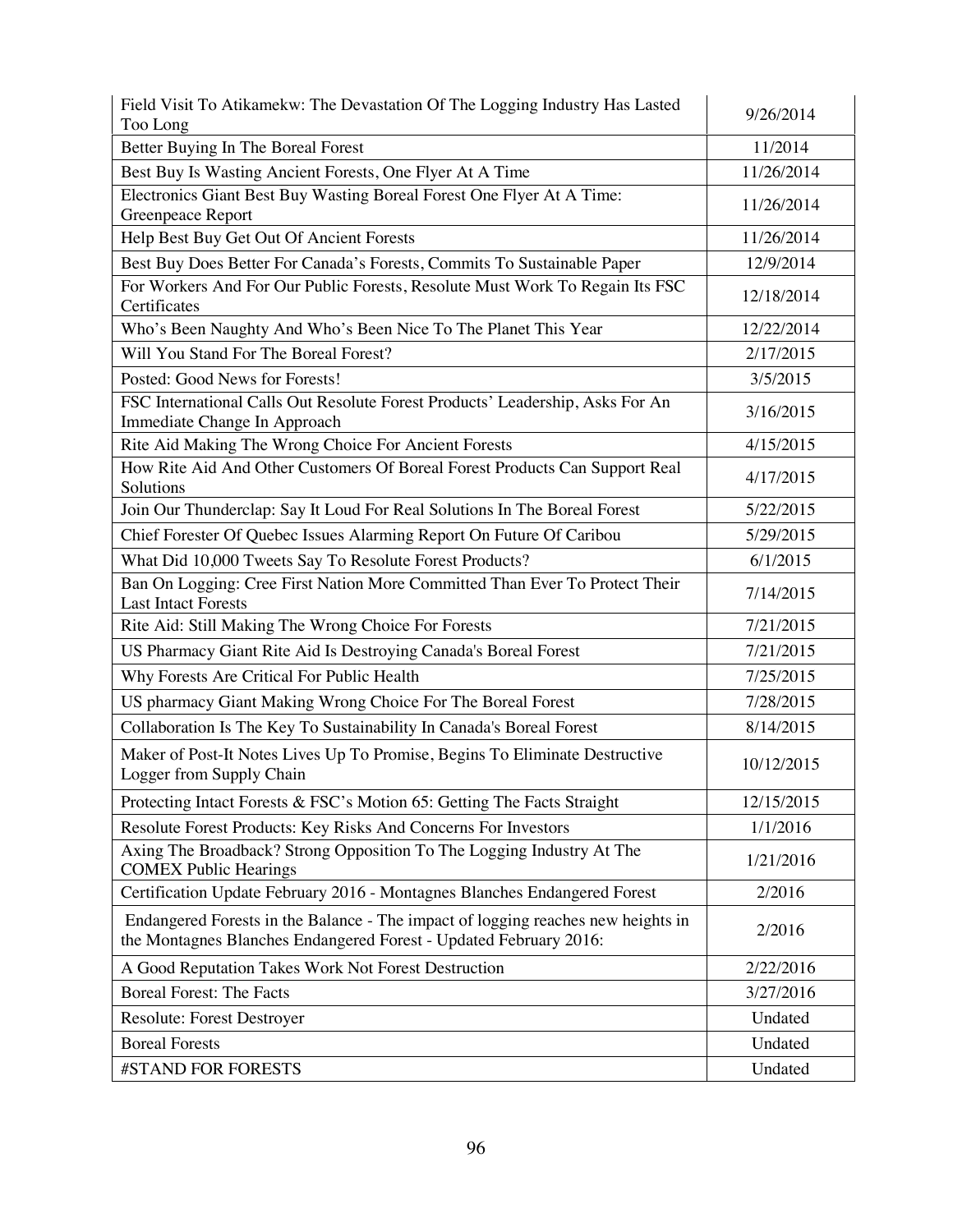227. The Greenpeace Enterprise also disseminated falsehoods about Resolute by phone, through electronic mail, U.S. mail, and posts on social media platforms, such as Twitter and Facebook, which resulted in direct injury to Plaintiffs. The total number of phone calls, emails, and mailings, and the identities of all enterprise members is not yet known, but members of the Greenpeace Enterprise engaged in the following phone calls, e-mails, and U.S. mailings as set forth in Table B, each constituting a separate mail or wire communication in furtherance of the fraudulent scheme:

### **TABLE B**

| ADDITIONAL MAIL AND WIRE COMMUNICATIONS |                          |             |                                                                                                                                     |                        |
|-----------------------------------------|--------------------------|-------------|-------------------------------------------------------------------------------------------------------------------------------------|------------------------|
| <b>SENDER/CALLER</b>                    | <b>RECIPIENT</b>         | <b>DATE</b> | <b>SUBJECT</b>                                                                                                                      | <b>METHOD</b>          |
| Greenpeace                              | Kimberly-Clark           | 8/21/2012   | <b>Challenging Resolute's</b><br>compliance with FSC<br>standards                                                                   | E-mail                 |
| Greenpeace                              | P&G                      | 9/2012      | Accusing Resolute of<br>unsustainable operations in<br>the Canadian Boreal Forest                                                   | U.S. Mail or<br>E-Mail |
| Greenpeace                              | P&G                      | 11/2012     | Challenging Resolute's<br>compliance with FSC<br>standards                                                                          | U.S Mail or<br>Email   |
| Greenpeace                              | Lowes Companies,<br>Inc. | 1/2013      | Accusing Resolute of<br>logging in restricted areas                                                                                 | Phone                  |
| Joanna Kerr                             | Seaman Paper             | 1/9/2013    | Accusing Resolute of<br>unsustainable operations in<br>the Canadian Boreal Forest                                                   | U.S. Mail or<br>E-Mail |
| Andisheh Beiki                          | Harlequin<br>Enterprise  | 1/17/2013   | Transmitting the "Boreal<br>Alarm" Report                                                                                           | E-mail                 |
| Andisheh Beiki                          | Lowes Companies,<br>Inc. | 1/22/2013   | Transmitting the "Boreal<br>Alarm" Report                                                                                           | E-mail                 |
| Catharine Grant;<br>Daniel Brindis      | Jean Denault             | 3/28/2013   | Accusing Resolute of<br>threatening the survival of<br>woodland caribou herds                                                       | U.S. Mail or<br>E-mail |
| Catharine Grant                         | Wausau Paper             | 5/15/2013   | Transmitting "Resolute<br>False Promises - the<br>[Un]sustainability Report"                                                        | E-mail                 |
| Rolf Skar                               | N/A                      | 5/15/2013   | "New report shows<br>Canadian logging giant<br><b>Resolute Forest Products</b><br>cutting into endangered<br>forests @GreenpeaceCA" | Twitter                |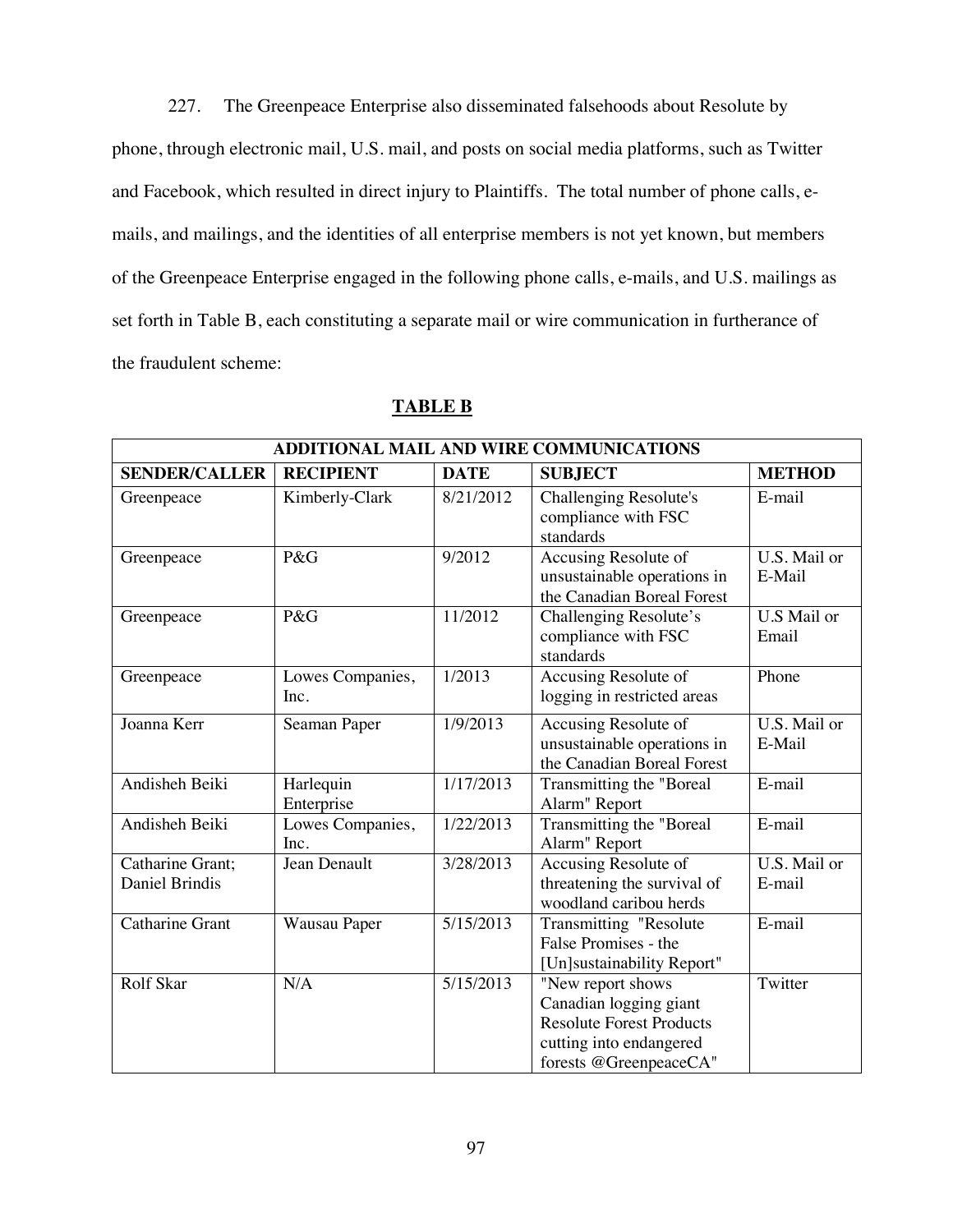| Stand                 | N/A                 | 5/21/2013  | "Our Commitment 2 #Boreal                  | Twitter      |
|-----------------------|---------------------|------------|--------------------------------------------|--------------|
|                       |                     |            | #Forest Protection: Stronger               |              |
|                       |                     |            | than @ResoluteFP via                       |              |
|                       |                     |            | @ForestEthics                              |              |
|                       |                     |            | #TheRootWord"                              |              |
| Stand                 | N/A                 | 5/21/2013  | "@ResoluteFP won't do                      | Twitter      |
|                       |                     |            | anything close to what                     |              |
|                       |                     |            | science warrants to protect                |              |
|                       |                     |            | our it-forests and threatened<br>#caribou" |              |
| Todd Paglia           | N/A                 | 5/21/2013  | "My blog: Our Commitment                   | Twitter      |
|                       |                     |            | to Boreal Forest Protection:               |              |
|                       |                     |            | Stronger than Resolute"                    |              |
| Greenpeace            | Unisource           | 5/31/2013  | <b>Transmitting "Resolute</b>              | U.S. Mail or |
|                       | Worldwide           |            | False Promises - the                       | E-mail       |
|                       |                     |            | [Un]sustainability Report"                 |              |
| Greenpeace            | <b>Local Search</b> | 6/2013     | Accusing Resolute of forest                | Phone        |
|                       | Association         |            | destruction and degradation                |              |
|                       |                     |            | in Canada's Boreal Forest                  |              |
| <b>Richard Brooks</b> | Hearst              | 6/14/2013  | Accusing Resolute of                       | E-mail       |
|                       |                     |            | unsustainable operations in                |              |
|                       |                     |            | the Canadian Boreal Forest                 |              |
| Daniel Brindis        | Perfection Press,   | 8/27/2013  | Accusing Resolute of                       | U.S. Mail or |
|                       | Inc.                |            | unsustainable operations in                | E-mail       |
|                       |                     |            | the Canadian Boreal Forest                 |              |
| Greenpeace            | Pearson             | 9/3/2013   | Accusing Resolute of                       | U.S. Mail or |
|                       |                     |            | Violating the CBFA                         | E-mail       |
| Greenpeace            | Pearson             | 9/26/2013  | Accusing Resolute of                       | Phone        |
|                       |                     |            | Violating the CBFA                         |              |
| Oliver Salge          | Francine            | 11/21/2013 | Accusing Resolute of                       | E-mail       |
|                       | Cunningham          |            | unsustainable operations in                |              |
|                       |                     |            | the Canadian Boreal Forest                 |              |
| <b>Richard Brooks</b> | Lowes Companies,    | 12/12/2013 | False allegations re FSC                   | E-mail       |
|                       | Inc.                |            | suspensions                                |              |
| Amy Moas              | N/A                 | 12/13/2013 | "Good new Canadian                         | Twitter      |
|                       |                     |            | logging giant Resolute                     |              |
|                       |                     |            | Forest's #FSC certificates                 |              |
|                       |                     |            | suspended. Stop the                        |              |
|                       |                     |            | destruction! #Greenpeace"                  |              |
| Stand                 | N/A                 | 12/17/2013 | "Grand Council of the Crees                | Twitter      |
|                       |                     |            | wins suspension of Resolute                |              |
|                       |                     |            | Forest Products' #FSC                      |              |
|                       |                     |            | Certification"                             |              |
| Greenpeace USA        | N/A                 | 12/17/2013 | "The @FSC_IC stands up to                  | Twitter      |
|                       |                     |            | logging giant, #Resolute, for              |              |
|                       |                     |            | the violation of strict                    |              |
|                       |                     |            | #sustainability standards"                 |              |
| Stand                 | N/A                 | 12/17/2013 | "Canada's largest forest                   | Twitter      |
|                       |                     |            | company, Resolute Forest                   |              |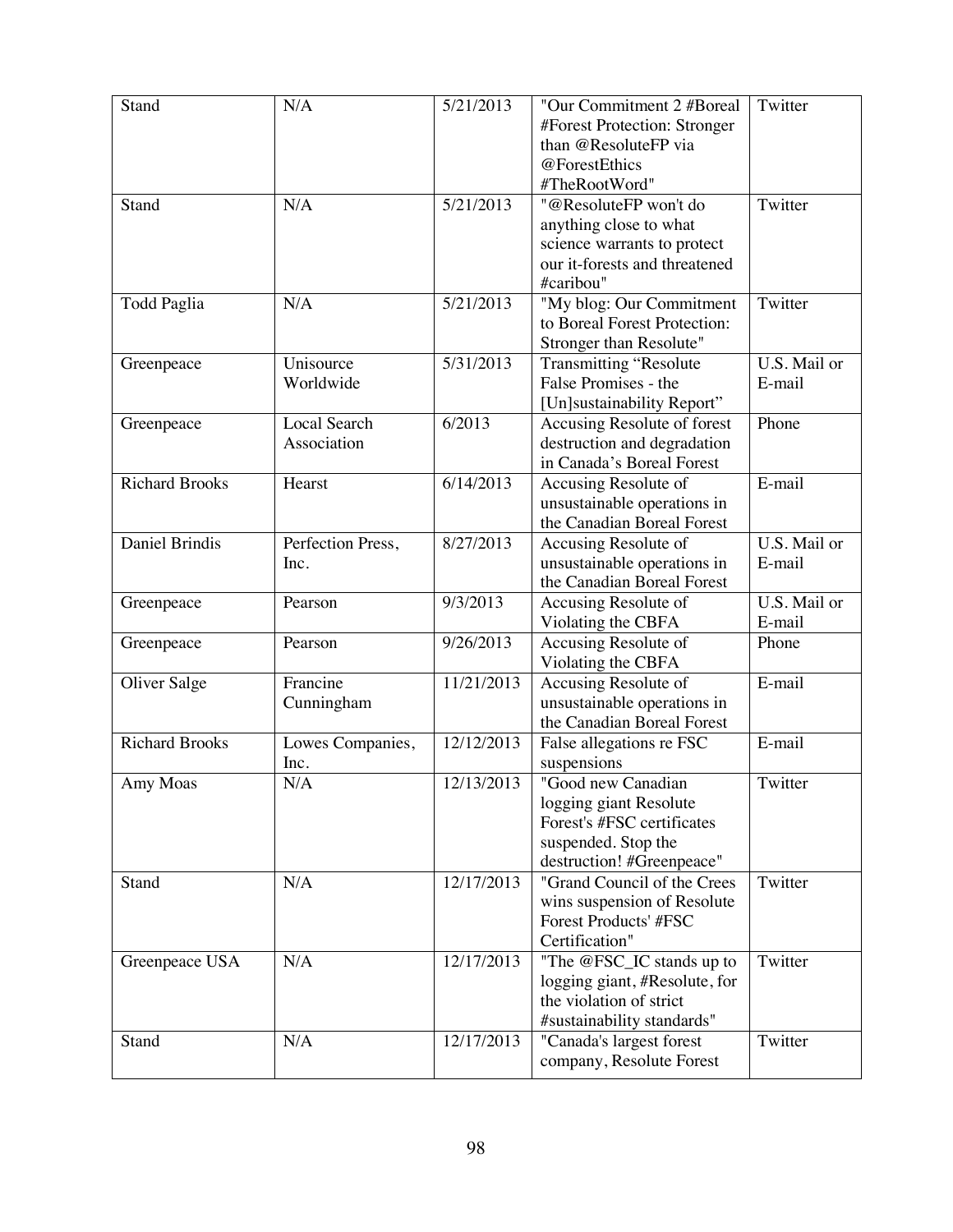|                               |                          |            | Products, loses several eco-<br>certifications from #FSC"                                                                                               |                        |
|-------------------------------|--------------------------|------------|---------------------------------------------------------------------------------------------------------------------------------------------------------|------------------------|
| Greenpeace USA                | N/A                      | 12/18/2013 | "Logging giant, #Resolute,<br>points fingers as to why they<br>recently lost @FSC_IC<br>#sustainability<br>certifications"                              | Twitter                |
| Greenpeace                    | <b>Resolute Customer</b> | 1/2014     | Accusing Resolute of<br>unsustainable operations in<br>the Canadian Boreal forest.                                                                      | U.S. Mail or<br>Email  |
| Greenpeace                    | Pro Build                | 3/2014     | Transmitting the "Boreal<br>Alarm" report                                                                                                               | U.S. Mail or<br>Email  |
| Greenpeace                    | N/A                      | 3/18/2014  | "@GreenpeaceCA turn<br>Montreal Mt Royal into<br>scales of justice - resolute<br>Logging co. vs Boreal Forest<br>#StandForForests"                      | Twitter                |
| Nicolas Mainville             | N/A                      | 3/19/2014  | "Sending a resolute message<br>to a forest destroyer<br>#standforforests"                                                                               | Twitter                |
| Hilde Stroot; Oliver<br>Salge | Wegener Media            | 4/3/2014   | False allegations re FSC<br>suspensions                                                                                                                 | U.S. Mail or<br>E-mail |
| Stephanie Goodwin             | Mr. Truemper             | 4/4/2014   | <b>Transmitting "Forest</b><br>Solutions" report                                                                                                        | U.S. Mail or<br>Mail   |
| <b>Richard Brooks</b>         | Krueger                  | 4/14/2014  | Transmitting link to "Forest<br>Solutions - Collaborations<br>with Greenpeace from<br>around the world"                                                 | E-mail                 |
| Amy Moas                      | N/A                      | 5/21/2014  | "Shameful! @Resolutefp<br>sues @RnfrstAlliance to<br>cover up forest destruction.<br>Awful Corporate behavior!<br>@GreenpeaceCA"                        | Twitter                |
| John Sauven                   | Guardian                 | 7/15/2014  | Accusing Resolute of<br>threatening the survival of<br>woodland caribou herds                                                                           | E-mail                 |
| Nicolas Mainville             | N/A                      | 10/12/2014 | "Why is @resolutefp so<br>upset about @BestBuy using<br>sustainable paper? Because<br>they failed #FSC exams."                                          | Twitter                |
| Nicolas Mainville             | N/A                      | 12/21/2014 | "@resolutefp abandons<br>#FSC standard despite<br>corporate commitments,<br>risking contracts and<br>sustainability<br>bit.ly/1wAT9hX<br>@RBGreenpeace" | Twitter                |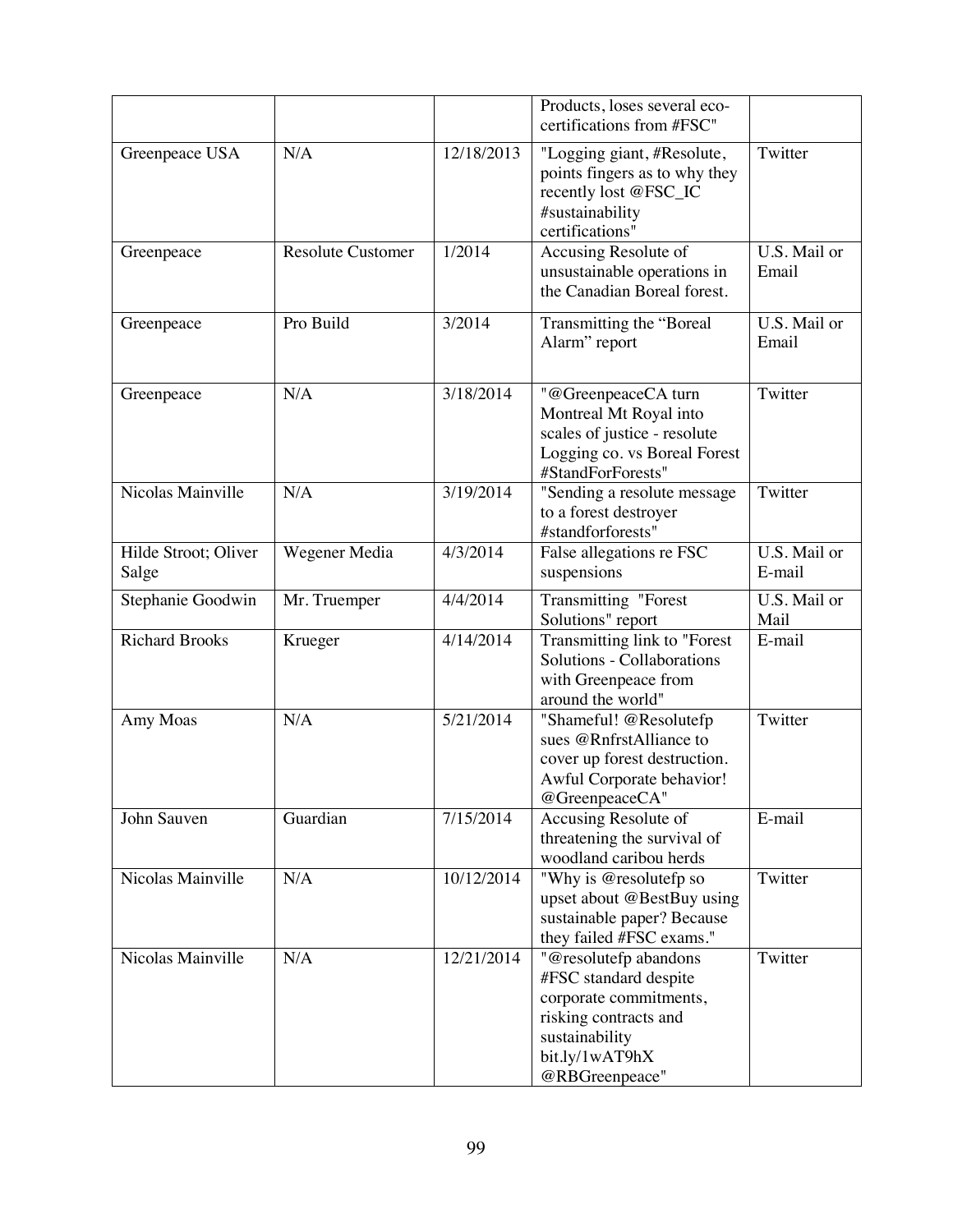| Nicolas Mainville     | N/A                       | 1/25/2015  | "Thanks @gcccra                 | Twitter                   |
|-----------------------|---------------------------|------------|---------------------------------|---------------------------|
|                       |                           |            | @billnama. Resolute's           |                           |
|                       |                           |            |                                 |                           |
|                       |                           |            | violation of free prior         |                           |
|                       |                           |            | consent under #FSC has          |                           |
|                       |                           |            | been recognized by #ASI,        |                           |
|                       |                           |            | what would now be the           |                           |
|                       |                           |            | solution?"                      |                           |
| Greenpeace            | <b>Express Newspapers</b> | February   | Accusing Resolute of            | U.S. Mail or              |
|                       |                           | 2015       | unsustainable operations in     | E-mail                    |
|                       |                           |            | the Canadian Boreal Forest      |                           |
| Greenpeace            | News International        | February   | Accusing Resolute of            | U.S. Mail or              |
|                       |                           | 2015       | unsustainable operations in     | E-mail                    |
|                       |                           |            | the Canadian Boreal Forest      |                           |
| Pat Venditti          | Northern & Shell          | 2/2/2015   | Accusing Resolute of forest     | U.S. Mail or              |
|                       |                           |            | destruction and degradation     | E-mail                    |
|                       |                           |            | in Canada's Boreal forest       |                           |
| Pat Venditti          | <b>Trinity Mirror Plc</b> | 2/2/2015   | Accusing Resolute of forest     | U.S. Mail or              |
|                       |                           |            |                                 |                           |
|                       |                           |            | destruction and degradation     | E-mail                    |
|                       |                           |            | in Canada's Boreal forest       |                           |
| Rolf Skar             | N/A                       | 3/16/2015  | "@FSC_IC asks that              | Twitter                   |
|                       |                           |            | <b>Resolute Forest Products</b> |                           |
|                       |                           |            | "immediately stops their        |                           |
|                       |                           |            | discriminatory activities and   |                           |
|                       |                           |            | communications"                 |                           |
| <b>Todd Paglia</b>    | N/A                       | 3/16/2015  | "Once again @resolutefp is      | Twitter                   |
|                       |                           |            | part of an agreement but        |                           |
|                       |                           |            | doesn't want to follow the      |                           |
|                       |                           |            | rules they agreed to: FSC       |                           |
|                       |                           |            | replies"                        |                           |
| <b>Richard George</b> | European                  | 5/13/2015  | Accusing Resolute of            | $\overline{U.S.}$ Mail or |
|                       | Newspaper                 |            | waging public attack on the     | E-mail                    |
|                       | Publishers                |            | <b>FSC</b>                      |                           |
|                       | Association               |            |                                 |                           |
|                       |                           |            |                                 |                           |
| Christiane Mazette    | Folha                     | 8/2015     | Accusing Resolute of forest     | E-mail                    |
|                       |                           |            | destruction and degradation     |                           |
|                       |                           |            | in Canada's Boreal forest       |                           |
| Amy Moas              | N/A                       | 8/31/2015  | "Publisher @axelspringerEN      | Twitter                   |
|                       |                           |            | ditches unsustainable           |                           |
|                       |                           |            | @resolutefp paper. Wants        |                           |
|                       |                           |            | Canadian paper but less         |                           |
|                       |                           |            | enviro controversy"             |                           |
| <b>Todd Paglia</b>    | N/A                       | 12/18/2015 | "#Forest Products shows         | Twitter                   |
|                       |                           |            | collaboration is foreign        |                           |
|                       |                           |            | concept, rejects calls for      |                           |
|                       |                           |            | mediation, go it alone or       |                           |
|                       |                           |            | die?"                           |                           |
| Amy Moas              | <b>Midland Paper</b>      | Undated    | Accusing Resolute of            | E-mail                    |
|                       |                           |            | logging in Montagnes            |                           |
|                       |                           |            | Blance                          |                           |
|                       |                           |            |                                 |                           |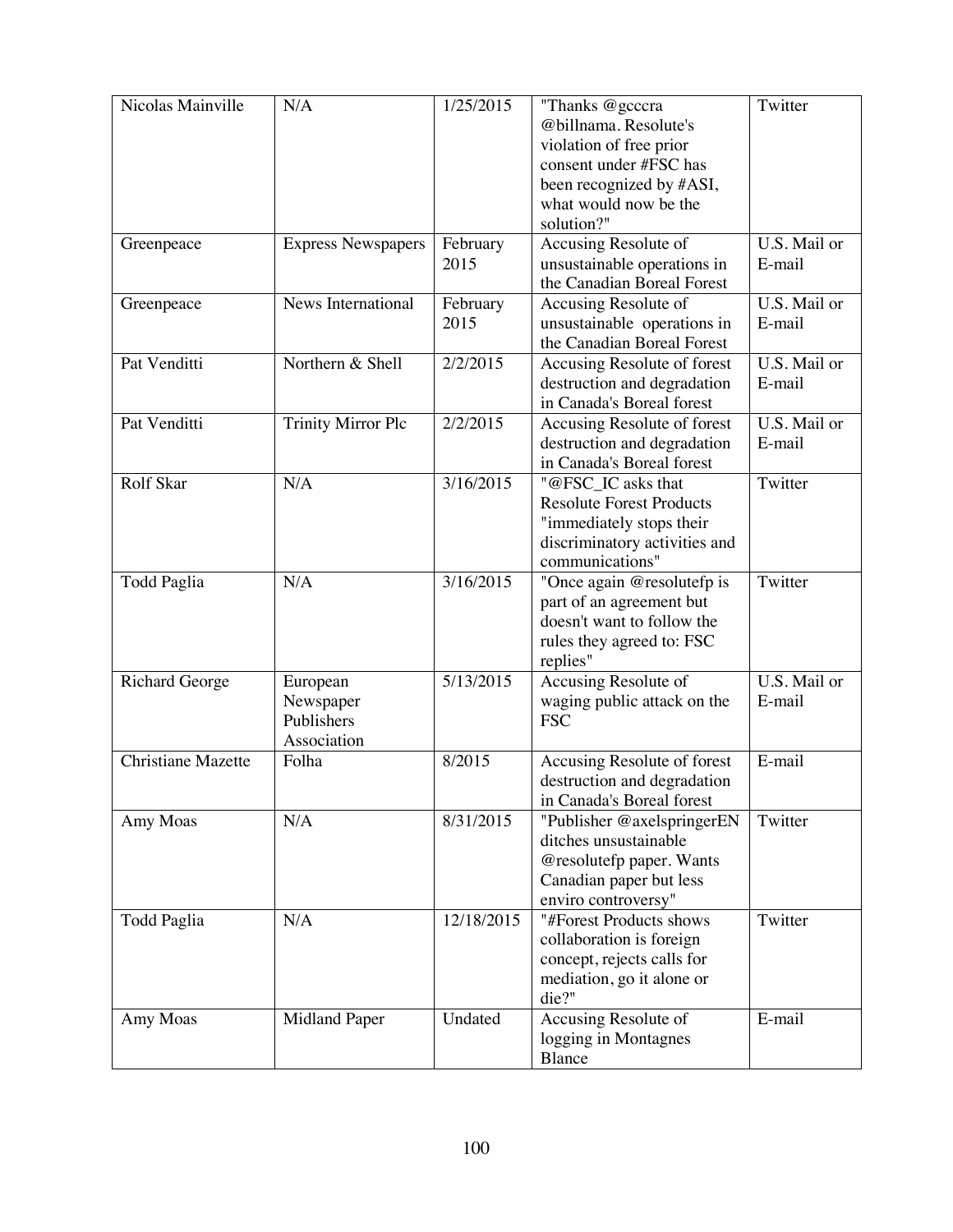| Amy Moas          | Penguin Random | Undated | Accusing Resolute of        | E-mail       |
|-------------------|----------------|---------|-----------------------------|--------------|
|                   | House          |         | logging in Montagnes        |              |
|                   |                |         | <b>Blance</b>               |              |
| Greenpeace        | Newscorp       | Undated | Accusing Resolute of        | U.S. Mail or |
|                   |                |         | unsustainable operations in | E-mail       |
|                   |                |         | the Canadian Boreal Forest  |              |
| Stephanie Goodwin | Pro Build      | Undated | Accusing Resolute of        | Phone        |
|                   |                |         | unsustainable operations in |              |
|                   |                |         | the Canadian Boreal Forest  |              |
| Stephanie Goodwin | Pro Build      | undated | Accusing Resolute of        | U.S. Mail or |
|                   |                |         | unsustainable operations in | E-mail       |
|                   |                |         | the Canadian Boreal Forest  |              |

228. In addition, Greenpeace International, GP-Fund, GP-Inc., and Greenpeace Canada have processed millions of dollars in fraudulenty induced donations over the wires in thousands of individual transactions. Each such transaction constitutes a predicate act.

229. As alleged, the Greenpeace Enterprise also took direct action against Resolute's customers whereby the Greenpeace Enterprise issued extortive threats demanding that such customers terminate their relationships with Resolute and endorse the Greenpeace Enterprise's position and efforts, which provided a substantial benefit to the Greenpeace Enterprise in the form of enhanced fundraising potential.

230. As alleged, the Greenpeace Enterprise also used the mails and wires to misappropriate proprietary customer, sourcing and other trade secret information under false pretenses from Resolute and its customers for purposes of furthering the Enterprise'

231. Each of the predicate acts referred to in the preceding paragraphs was for the purpose of executing the Greenpeace Enterprise's fraudulent scheme, and Defendants and enterprise members engaged in such acts with the specific intent of furthering that scheme, willfully and with knowledge of its falsity. Each of the Defendants performed or participated in the performance of at least two of the predicate acts.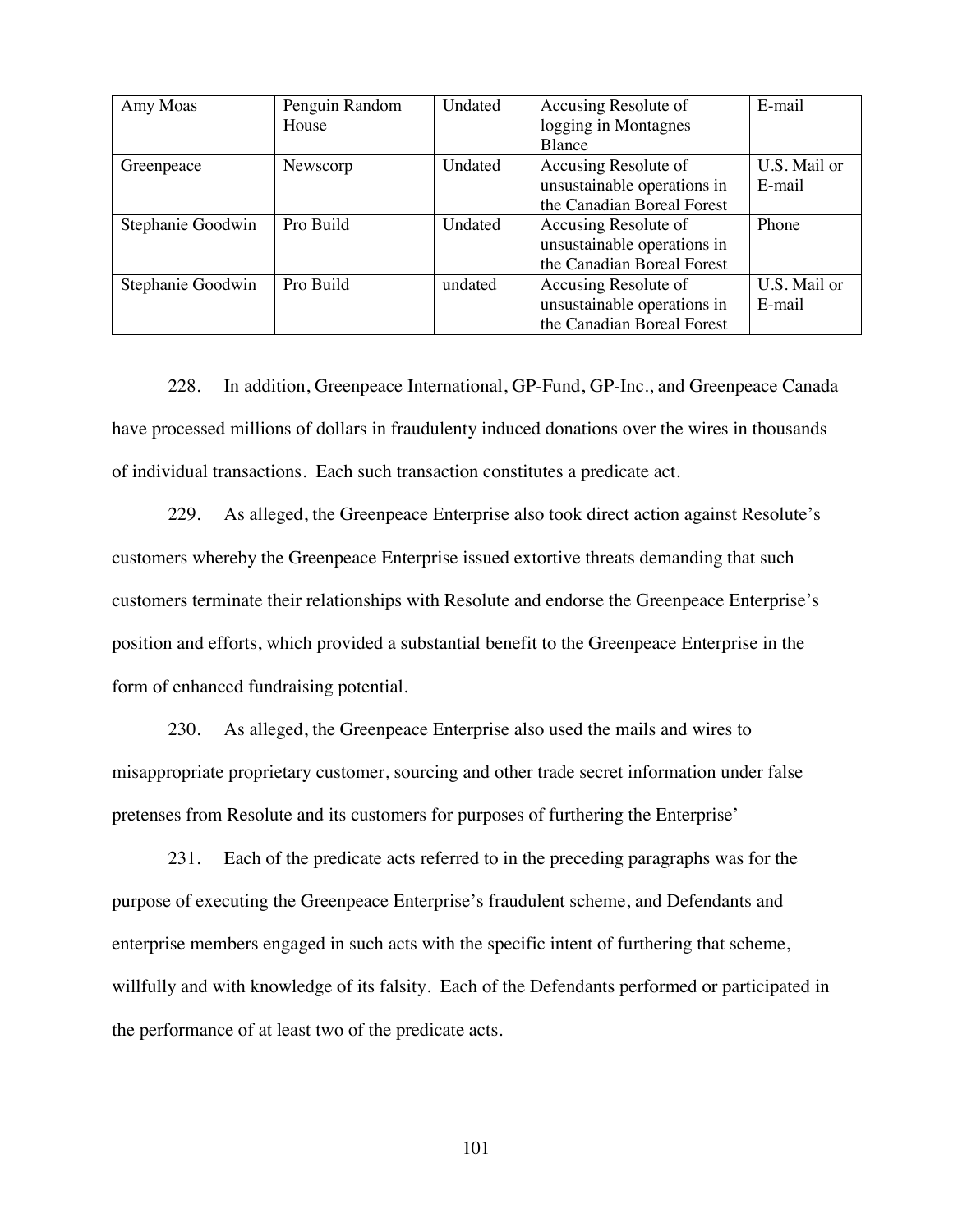232. The conduct and actions set forth herein were related to each other by virtue of: (a) common participants; (b) a common victim; and (c) the common purpose and common result of a concerted attack on Plaintiffs' business practices to fraudulently solicit and maximize donations and cause harm to Resolute's business and reputation.

233. The Defendants' activities were interrelated, not isolated, and involved a calculated series of repeated violations of the law in order to conceal and promote fraudulent activity. The Greenpeace Enterprise has existed with the current members and others as yet unknown since at least 2012, and the conduct and activities have continued as of the date of this Complaint.

234. The Defendants' direct and indirect participation in the Greenpeace Enterprise's affairs through the pattern of racketeering and activity described herein constitutes a violation of 18 U.S.C. § 1962(c).

235. As a direct and proximate cause of the Defendants' violations of 18 U.S.C. §1962(c), Plaintiffs have sustained damage to their business, property, and reputation, including injury by reason of the predicate acts constituting the pattern of racketeering activity set forth above that was not only foreseeable but intended and an objective of the predicate activity. Plaintiffs' damages include, but are not limited to: (i) lost revenue, profits and enterprise value, including lost business opportunities, lost customers, lost market share and decreased production; (ii) increased fees and expenses, as well as the expenditure of significant human resources, incurred and devoted to uncovering the nature and scope of, and attempting to remedy, Defendants' illegal enterprise and the harm directly resulting therefrom; (iii) misappropriated proprietary information; and (iii) damaged reputation in the global marketplace, business and environmental communities.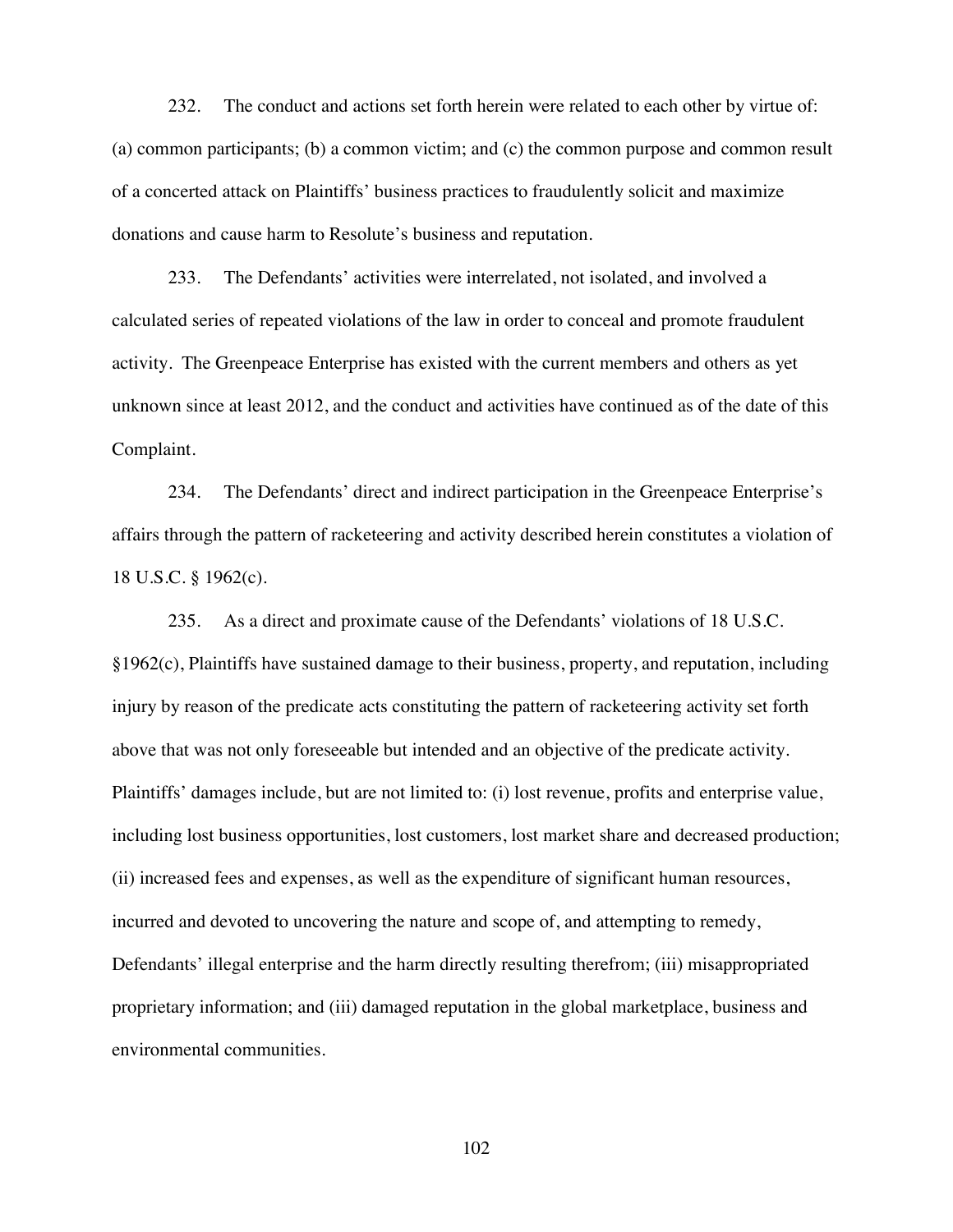236. As a result of the violations of 18 U.S.C. § 1962(c), Plaintiffs have suffered damages in an amount to be proven at trial, but which Greenpeace itself estimates to be not less than C\$100 million. Plaintiffs are entitled to recover from the Defendants the amount in which they have been damaged, to be trebled in accordance with 18 U.S.C. § 1964(c), together with interest, costs, and attorneys' fees incurred by reason of the Greenpeace Enterprise's violations of 18 U.S.C. § 1962(c), and disgorgement of Defendants' illicit proceeds.

### **COUNT II**

# **RACKETEERING IN VIOLATION OF RICO, 18 U.S.C. §§ 1962(a) (AGAINST ALL DEFENDANTS)**

237. Plaintiffs restate paragraphs 1 through 227 above as if fully set forth herein.

238. The Greenpeace Enterprise is an "enterprise" within the meaning of 18 U.S.C. §§ 1961(4) and 1962(a), which was engaged in, or the activities of which affected, interstate and/or foreign commerce.

239. In furtherance of the Greenpeace Enterprise, Defendants committed the predicate racketeering acts as pleaded herein. It was the purpose of the Greenpeace Enterprise to create and disseminate false and misleading reports and information concerning Resolute, under the guise of protecting the environment, but in truth, for the unlawful purpose of soliciting fraudulent donations from the public at-large. This widespread dissemination scheme was intended to, and did, result in substantial profits for the members of the Greenpeace Enterprise, and caused enormous harm to Resolute in so far as it funded the enterprise racketeering activity against Plaintiffs which intentionally damaged its business and property.

240. The Greenpeace Enterprise's conduct and acts in furtherance of the fraudulent scheme included, but were not limited to the predicate RICO acts of: (i) mail fraud in violation of 18 U.S.C. § 1341; (ii) wire fraud in violation of 18 U.S.C. § 1343, as set forth in 18 U.S.C. §§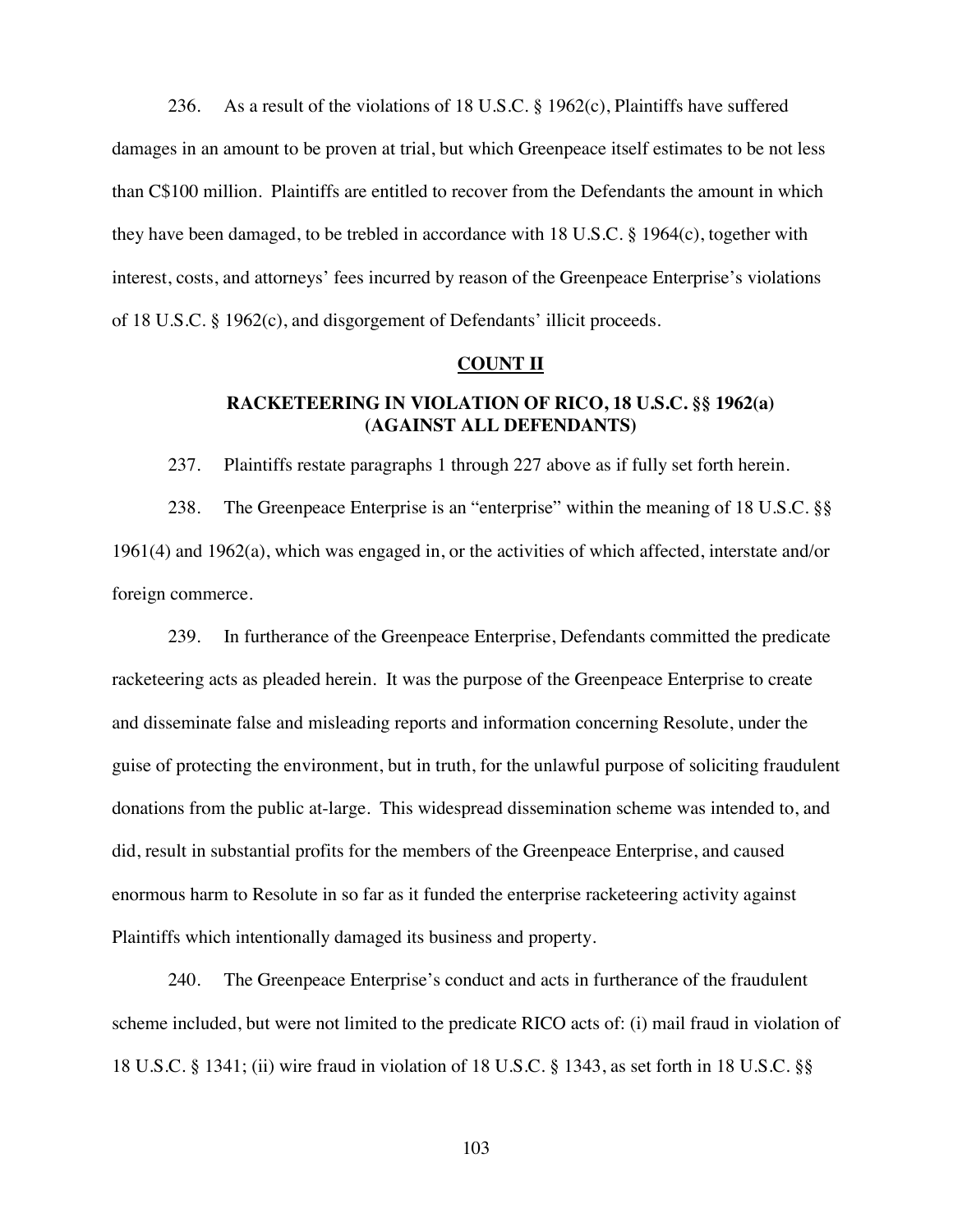1961(1)(B); (iii) extortion and other crimes in violation of 18 U.S.C. § 875-77, 880 and 18 U.S.C. § 1512; (iv) illegal interference with commerce in violation of 18 U.S.C. § 1951; (v) illegal monetary transactions in violation of 18 U.S.C. § 1957; (vi) and corresponding Georgia statutes criminalizing the same conduct, and which constitute a pattern of racketeering activity pursuant to 18 U.S.C. § 1961(5).

241. In conducting the affairs of the Greenpeace Enterprise, Defendants used and invested income that was derived from the pattern of racketeering activity, directly or indirectly, in the operations of the Greenpeace Defendants and the Greenpeace Enterprise, which are entities and an enterprise engaged in, and the activities of which affect, interstate and foreign commerce, in violation of 18 U.S.C. § 1962(a). Specifically, the Defendants used funds they fraudulently procured through the alleged pattern of predicate acts to: (a) fund the Greenpeace Enterprise; (b) fund the dissemination of materially false and fraudulent information used to induce donors to make contributions to the Greenpeace Enterprise and individual Enterprise Members; and (c) fund the expanded attack on Resolute and its relationships with customers, partners and other critical business constituents as alleged in this complaint, including but not limited to the use of illicit funds from fraudulently induced donations to fund the direct actions against Resolute customers that caused the loss of those customers and market share in an amount the Greenpeace Enterprise has estimated to be not less than C\$100 million, to fund direct and indirect actions directed at Resolute's relationship with FSC and the auditors responsible for evaluating compliance with FSC certification standards, and to fund the fraudulent misappropriation of proprietary customer, sourcing and other trade secret information from Resolute and its customers, which it then used to target these customers.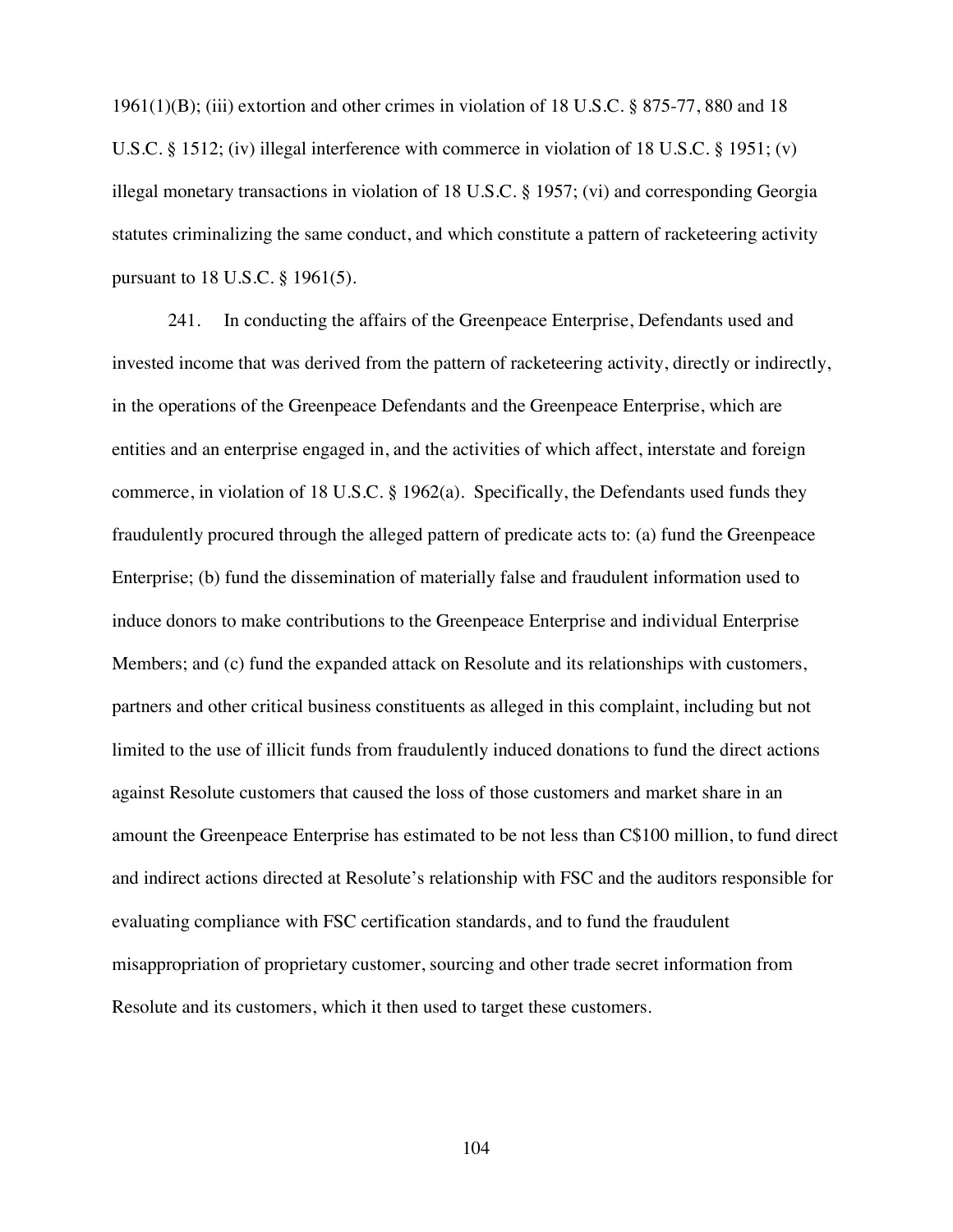242. Accordingly, the racketeering activity consisted of multiple, related acts perpetrated during the Scheme Period that are indictable under 18 U.S.C. § 1343 (relating to wire fraud) and 18 U.S.C. § 1341 (relating to mail fraud) as well as the other predicatepat acts alleged herein that are within the scope of 18 U.S.C.  $\S$  1961(1)(B) and (5).

243. As a direct and proximate cause of the Defendants' violations of 18 U.S.C. §1962(a), Plaintiffs have sustained damage to their business, property and reputation, including injury by reason of the predicate acts constituting the pattern of racketeering activity set forth above, as well as, the use and investment of the illicit funds derived through those predicate acts to target and harm Resolute's business, property and reputation. Plaintiffs' damages include, but are not limited to: (i) lost revenue, profits and enterprise value, including lost business opportunities, lost customers, lost market share and decreased production; (ii) misappropriated proprietary information; (iii) increased fees and expenses, as well as the expenditure of significant human resources, incurred and devoted to uncovering the nature and scope of, and attempting to remedy, Defendants' illegal enterprise and the harm directly resulting therefrom; and (iv) damaged reputation in the global marketplace, business and environmental communities.

244. As a result of the violations of 18 U.S.C.  $\S$  1962(a), Plaintiffs have suffered substantial damages in an amount to be proven at trial, but which the Greenpeace Enterprise has estimated as not less than C\$100 million. Plaintiffs are entitled to recover from the Defendants the amount in which they have been damaged, to be trebled in accordance with 18 U.S.C. § 1964(c), together with interest, costs, and attorneys' fees incurred by reason of the Greenpeace Enterprise's violations of 18 U.S.C. § 1962(a), and disgorgement of Defendants' illicit proceeds.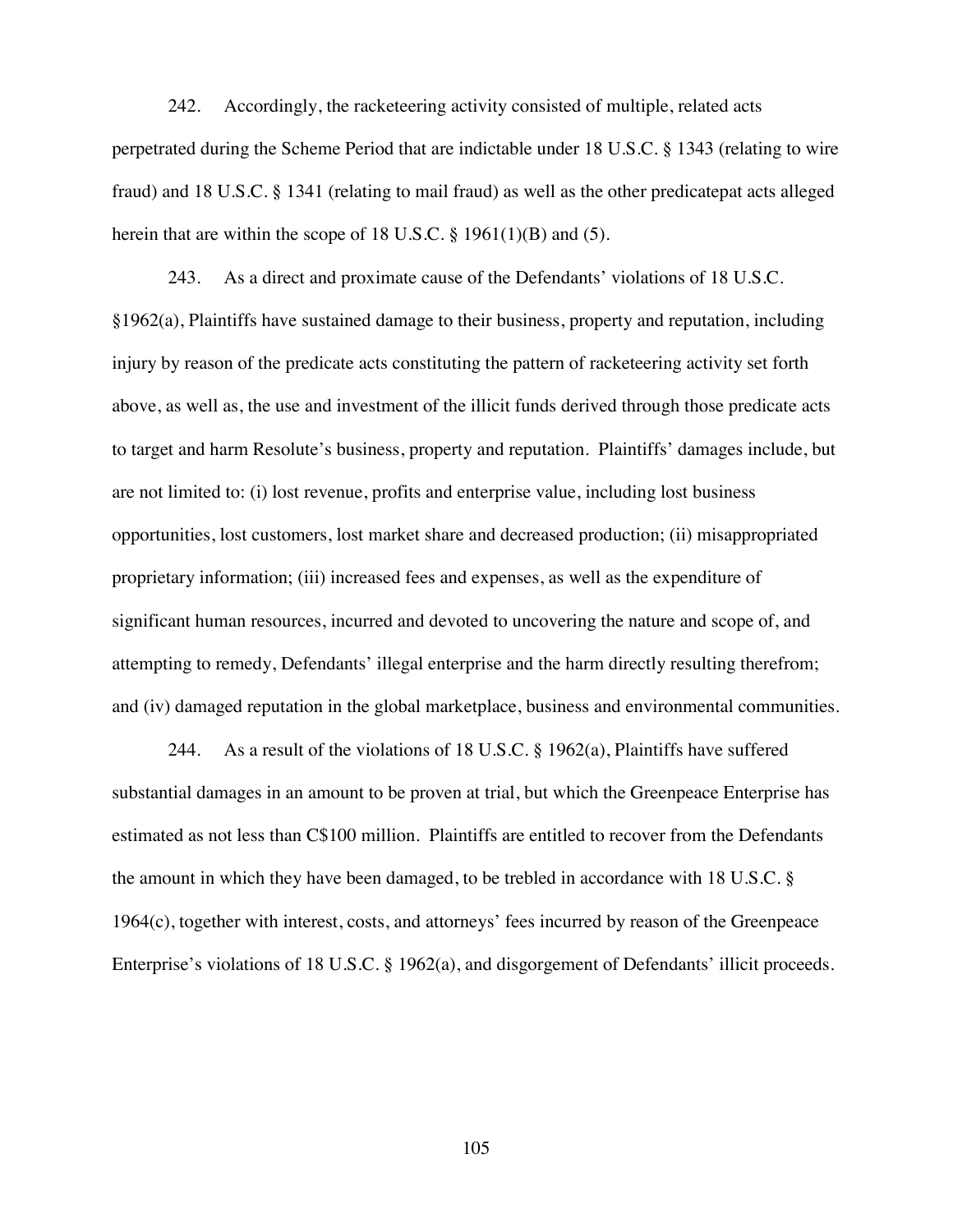#### **COUNT III**

# **CONSPIRACY IN VIOLATION OF RICO, 18 U.S.C. § 1962(d) (AGAINST ALL DEFENDANTS)**

245. Plaintiffs restate paragraphs 1 through 227 above as if fully set forth herein.

246. During the Scheme Period, each of the Defendants willfully, knowingly and unlawfully conspired to, and did further the efforts of the Greenpeace Enterprise to perpetrate the scheme against Plaintiffs through a pattern of racketeering activity in violation of 18 U.S.C. §§ 1962(c) and 1962(a).

247. In furtherance of the conspiracy and to effectuate its objectives, each of the Defendants agreed that the following predicate acts, among others, would be committed by one or more members of the conspiracy: (i) mail fraud in violation of 18 U.S.C. § 1341; (ii) wire fraud in violation of 18 U.S.C. § 1343, as set forth in 18 U.S.C. §§ 1961(1)(B); (iii) extortion and other crimes in violation of 18 U.S.C. § 875-77, 880 and 18 U.S.C. § 1512; (iv) illegal interference with commerce in violation of 18 U.S.C. § 1951; (v) illegal monetary transactions in violation of 18 U.S.C. § 1957; (vi) and corresponding Georgia statutes criminalizing the same conduct as set forth in O.C.G.A. 16-14-3(9)(A) and (B), and which constitute a pattern of racketeering activity pursuant to 18 U.S.C. § 1961(5).

248. Specifically, the following predicate acts were performed at the direction of, and/or were foreseeable to, the Defendants, for the purpose of executing the scheme to solicit fraudulent donations and harm Resolute's business: (i) the preparation of false and misleading reports concerning Resolute and its customers; (ii) the broad dissemination of false and defamatory reports and other statements through Greenpeace's website and other internet platforms, such as Twitter and Facebook; (iii) communication and coordination with one another to effectuate the dissemination of false and misleading information necessary to perpetrate the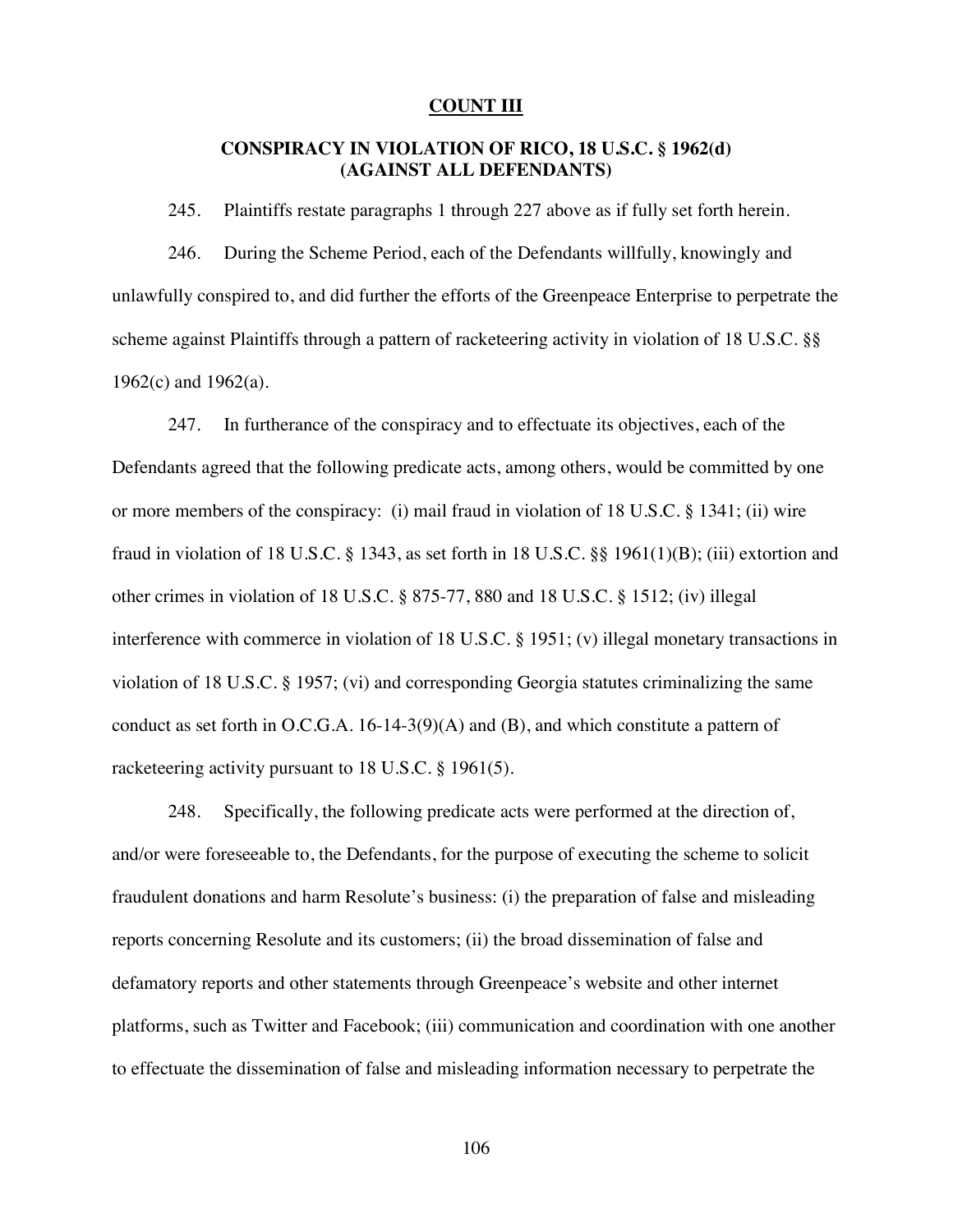scheme to harm Resolute; (iv) the dissemination of false and misleading allegations directly to Resolute's stakeholders, customers, trade associations, government regulators, and other critical market constituents through email and phone; (v) the misappropriation of proprietary customer, sourcing and other trade secret information from Resolute and its customer; (vi) the harassment of Resolute's customers with extortionate threats; (vii) the solicitation of fraudulent charitable donations from the public by means of false pretenses, representations, or promises; (viii) the wiring of fraudulently obtained funds to sustain the Greenpeace Enterprise's "campaign" against Resolute; and (ix) submitting materially false and misleading tax submissions and financial information.

249. It was specifically intended and foreseen by Defendants that the Greenpeace Enterprise would engage in, and conduct activities which affected interstate commerce. Each Defendant was aware of the various racketeering schemes, assented to the efforts of the Greenpeace Enterprise to carry out these acts, and acted in furtherance of the conspiracy.

250. The pattern of racketeering consisted of multiple acts of racketeering by each of the Defendants. The activities of these Defendants were interrelated, not isolated, and were perpetrated for the same or similar purposes by the same persons. These activities extended for several years, and continued up to the commencement of this action. The Defendants' conduct constitutes a conspiracy to violate 18 U.S.C. §§ 1962(c) and 1962(a), in violation of 18 U.S.C. §  $1962(d)$ .

251. Plaintiffs have been injured in their business and property as a direct and proximate cause of the Defendants' conspiracy to violate 18 U.S.C. §§ 1962(c) and 1962(a), and the overt acts taken in furtherance of that conspiracy.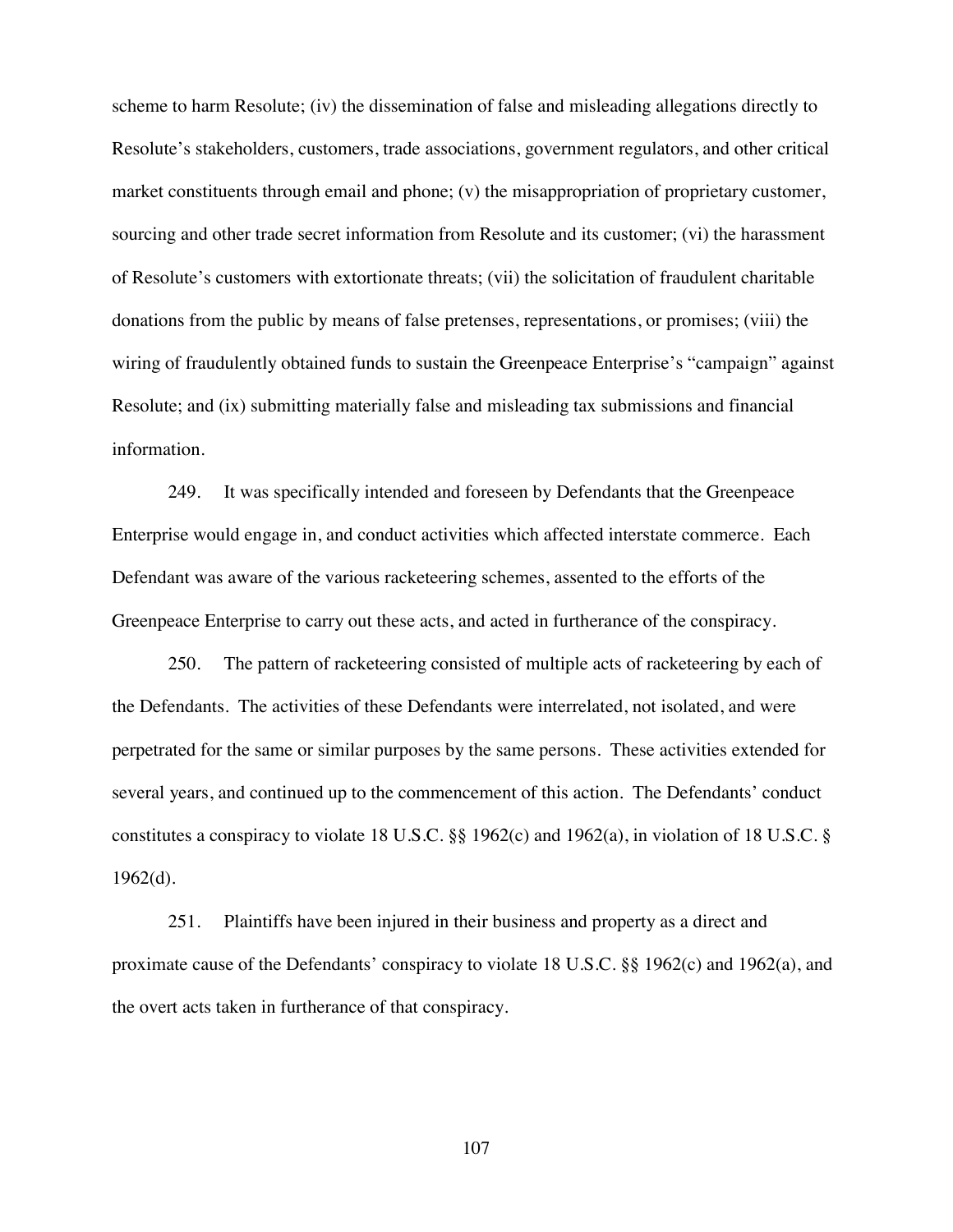252. Plaintiffs have been injured in their business and property as a direct and proximate cause of the Defendants' violations of 18 U.S.C. §1962(d), including injury by reason of the predicate acts constituting the pattern of racketeering activity set forth above. Plaintiffs' damages include, but are not limited to: (i) lost revenue, profits and enterprise value, including lost business opportunities, lost customers, lost market share and decreased production; (ii) misappropriated proprietary information; (iii) increased fees and expenses, as well as the expenditure of significant human resources, incurred and devoted to uncovering the nature and scope of, and attempting to remedy, Defendants' illegal enterprise and the harm directly resulting therefrom; and (iv) damaged reputation in the global marketplace, business and environmental communities.

253. As a result of the violations of 18 U.S.C. § 1962(d), Plaintiffs have suffered substantial damages in an amount to be proven at trial, but which the Greenpeace Enterprise has estimated as not less than C\$100 million. Plaintiffs are entitled to recover from the Defendants the amount in which they have been damaged, to be trebled in accordance with 18 U.S.C. § 1964(c), together with interest, costs, and attorneys' fees incurred by reason of the Greenpeace Enterprise's violations of 18 U.S.C. § 1962(d), and disgorgement of Defendants' illicit proceeds.

#### **COUNT IV**

## **RACKETEERING IN VIOLATION OF O.C.G.A § 16-14-4(b) (AGAINST ALL DEFENDANTS)**

254. Plaintiffs restate paragraphs 1 through 227 above as if fully set forth herein.

255. Throughout the Scheme Period, Defendants and enterprise members were associated in fact and comprised an "enterprise" within the meaning of O.C.G.A.§§ 16-14-3(6) and 16-14-4(b), which was engaged in, or the activities of which affected, interstate or foreign commerce.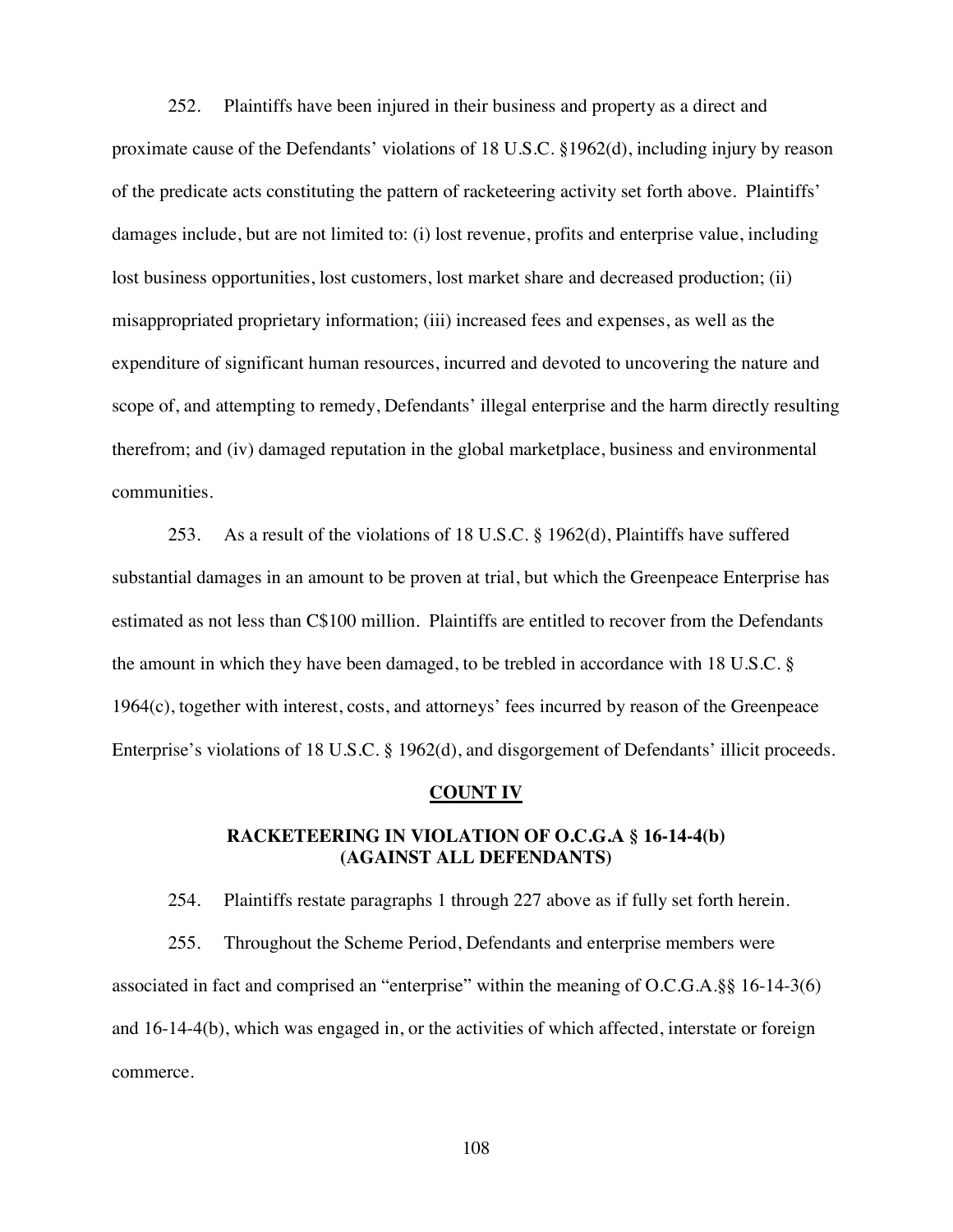256. During the Scheme Period, each of the Defendants willfully, knowingly, and unlawfully conspired to, and did further the efforts of the Greenpeace Enterprise to perpetrate the scheme against Plaintiffs through a pattern of racketeering activity in violation of O.C.G.A. §§ 16-14-3(8)(A) and (9)(A), and 16-14-4(b).

257. In furtherance of the conspiracy and to effectuate its objectives, each of the Defendants agreed that the following predicate acts, among others, would be committed by one or more members of the conspiracy: (i) mail fraud in violation of 18 U.S.C. § 1341; (ii) wire fraud in violation of 18 U.S.C. § 1343, as set forth in O.C.G.A. §§ 16-14-3(9)(A)(xxix), (iii) extortion and other crimes in violation of 18 U.S.C. §§ 875-77, 880 and 18 U.S.C. § 1512; (iv) illegal interference with commerce in violation of 18 U.S.C. § 1951; and (v) illegal monetary transactions in violation of 18 U.S.C. § 1957, as set forth in O.C.G.A. §§ 16-14-3()(A) and (B) and which constitute a pattern of racketeering activity pursuant to O.C.G.A.  $\S$  16-14-3(8)(A).

258. Specifically, among other things, throughout the Scheme Period, in furtherance of and for the purpose of executing and attempting to execute the described schemes and artifices to defraud, each of the Defendants, on numerous occasions, used and caused to be used wire communications in interstate and foreign commerce and U.S. mails, by both making and causing to be made wire communications and mailings. These wire communications and mailings were made, inter alia, for the purpose of: (i) preparing false and misleading reports concerning Resolute and its customers; (ii) broadly disseminating the false and defamatory reports and other statements through Greenpeace's website and other internet platforms, such as Twitter and Facebook; (iii) communicating and coordinating with one another to effectuate the dissemination of false and misleading information necessary to perpetrate the scheme to harm Resolute; (iv) disseminating the false and misleading allegations directly to Resolute's stakeholders, customers,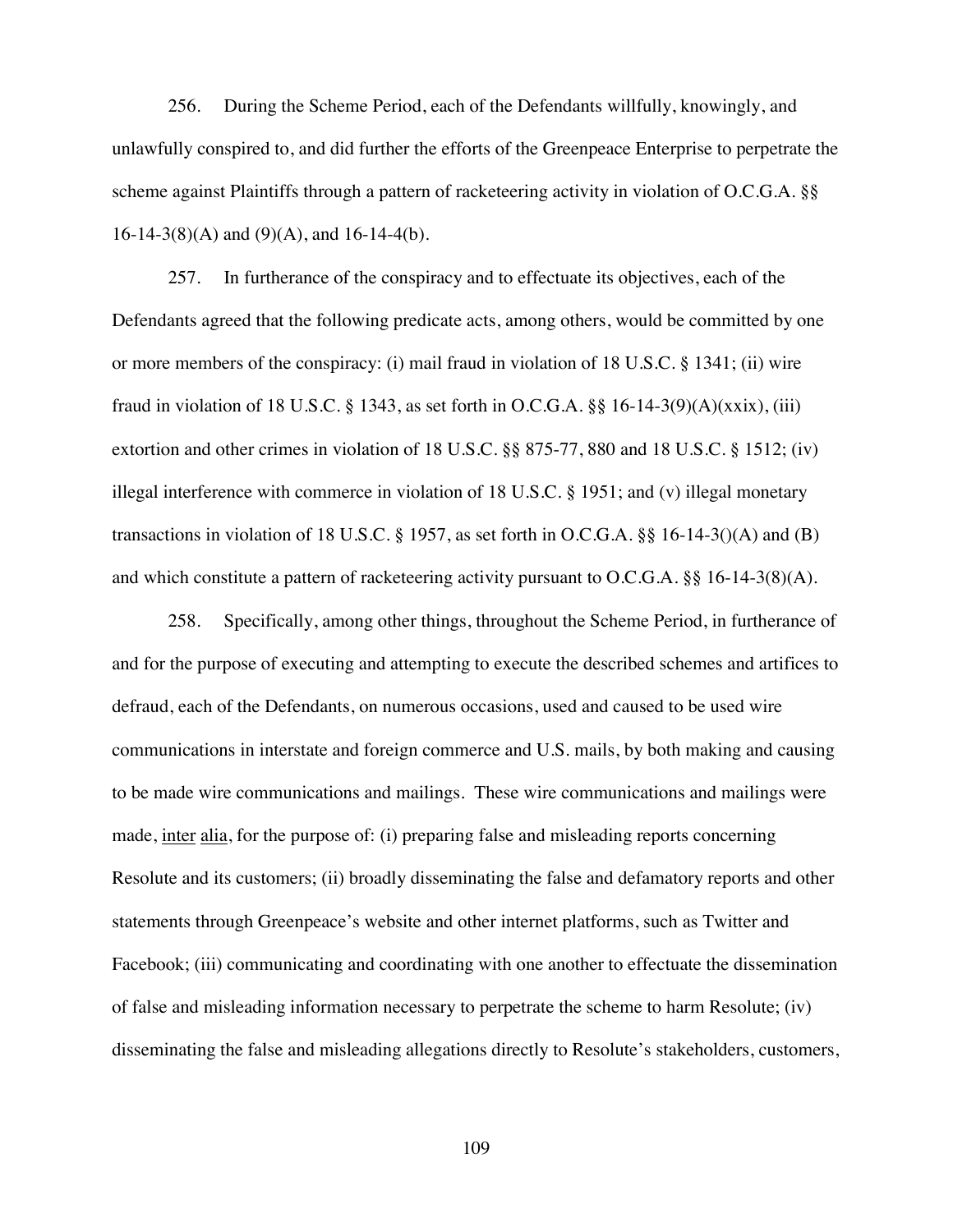trade associations, government regulators, and other critical market constituents through email, U.S. mail, and phone; (v) misappropriating proprietary customer, sourcing, and other trade secret information from Resolute and its customers; (vi) harassing Resolute's customers with extortionate threats; (vii) soliciting fraudulent charitable donations from the public by means of false pretenses, representations, or promises; (viii) wiring fraudulently obtained funds to sustain the Greenpeace Enterprise's "campaign" against Resolute; and (ix) submitting materially false and misleading tax submissions and financial information. Defendants committed and participated in these acts willfully and with knowledge of their illegality. These predicate acts were intended to and did mislead donors, customers, and others about the Plaintiffs so as to induce donations and compliance with the Defendants' demands and to extract and intimate others, all of which objectives were obtained.

259. Each such use of a wire communication and/or mailing in connection with the described scheme constitutes a separate and distinct violation of the Georgia RICO statute, by virtue of violating 18 U.S.C. §§ 1341 (relating to mail fraud) and 1343 (relating to wire fraud), which are defined as racketeering activity under 18 U.S.C. § 1961(1)(B), as well as the other federal predicate acts alleged herein, and which constitute racketeering activity under the Georgia RICO statute pursuant to O.C.G.A. § 16-14-3(9)(A)(xxix), and each causing direct injury to Resolute's business, property and reputation.

260. Greenpeace authored and published numerous reports and other Resolute-related updates and blog posts as set forth in Table A (supra), on its website. Each publication constitutes a separate fraudulent wire communication:

261. The Greenpeace Enterprise also disseminated falsehoods about Resolute by phone, through electronic mail, U.S. mail, and posts on social media platforms, such as Twitter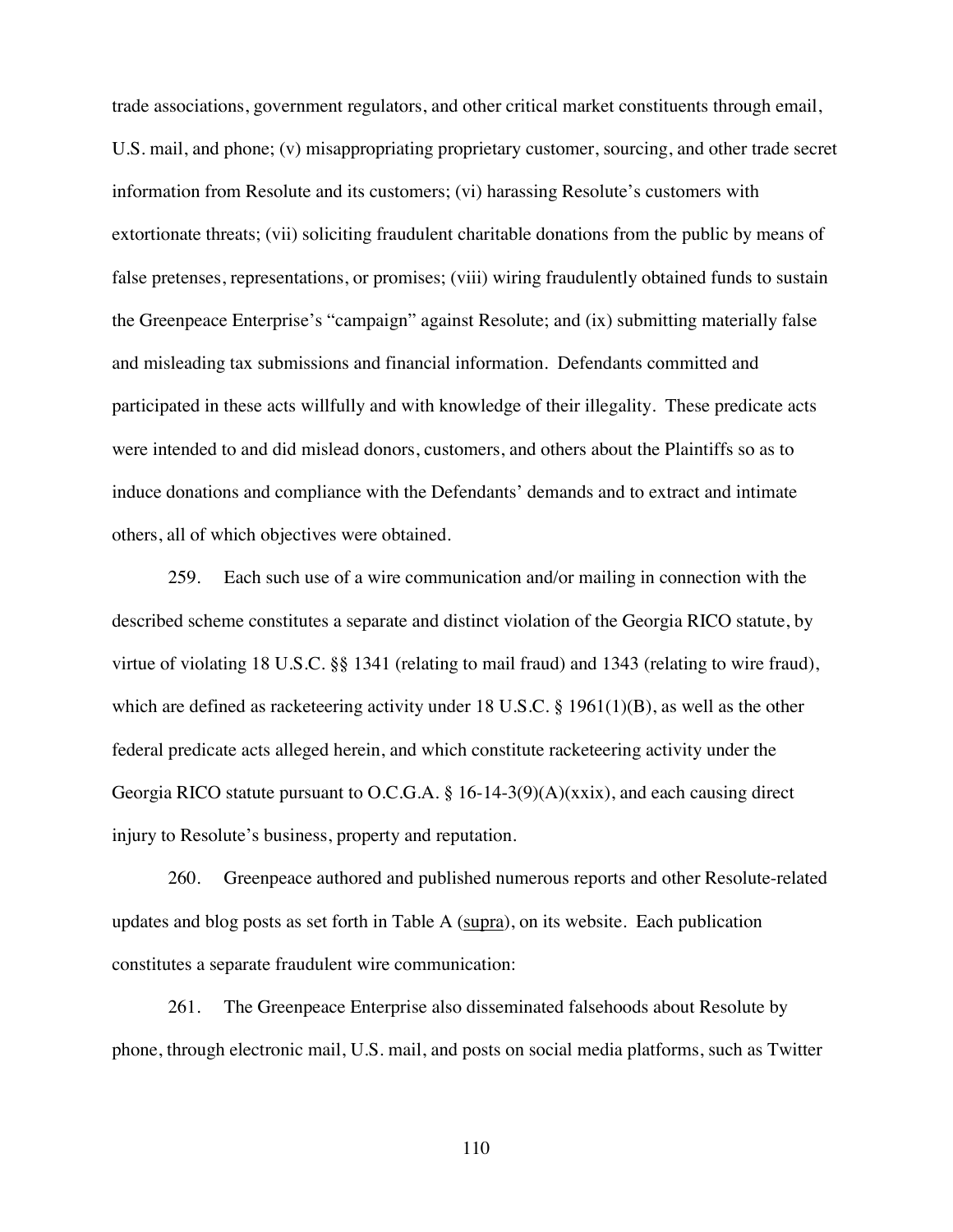and Facebook, which resulted in direct injury to Plaintiffs. The total number of phone calls, emails, and mailings, and the identities of all enterprise members is not yet known, but members of the Greenpeace Enterprise engaged in the following phone calls, e-mails, and U.S. mailings as set forth in Table B (supra), each constituting a separate mail or wire communication in furtherance of the fraudulent scheme.

262. In addition, Greenpeace International, GP-Fund, GP-Inc., and Greenpeace Canada have processed millions of dollars in fraudulent induced donations over the wires in thousands of individual transactions. Each such transaction constitutes a predicate act.

263. As alleged, the Greenpeace Enterprise also took direct action against Resolute's customers whereby the Greenpeace Enterprise issued extortive threats demanding that such customers terminate their relationships with Resolute and endorse the Greenpeace Enterprise's position and efforts, which provided a substantial benefit to the Greenpeace Enterprise in the form of enhanced fundraising potential.

264. As alleged, the Greenpeace Enterprise also used the mails and wires to misappropriate proprietary customer , sourcing and other trade secret information under false pretenses from Resolute and its customers for purposes of furthering the Enterprise.

265. It was specifically intended and foreseen by Defendants that the Greenpeace Enterprise would engage in, and conduct the foregoing activities, which affected interstate commerce. Each Defendant was aware of the various racketeering schemes, assented to the efforts of the Greenpeace Enterprise to carry out these acts, and acted in furtherance of the conspiracy.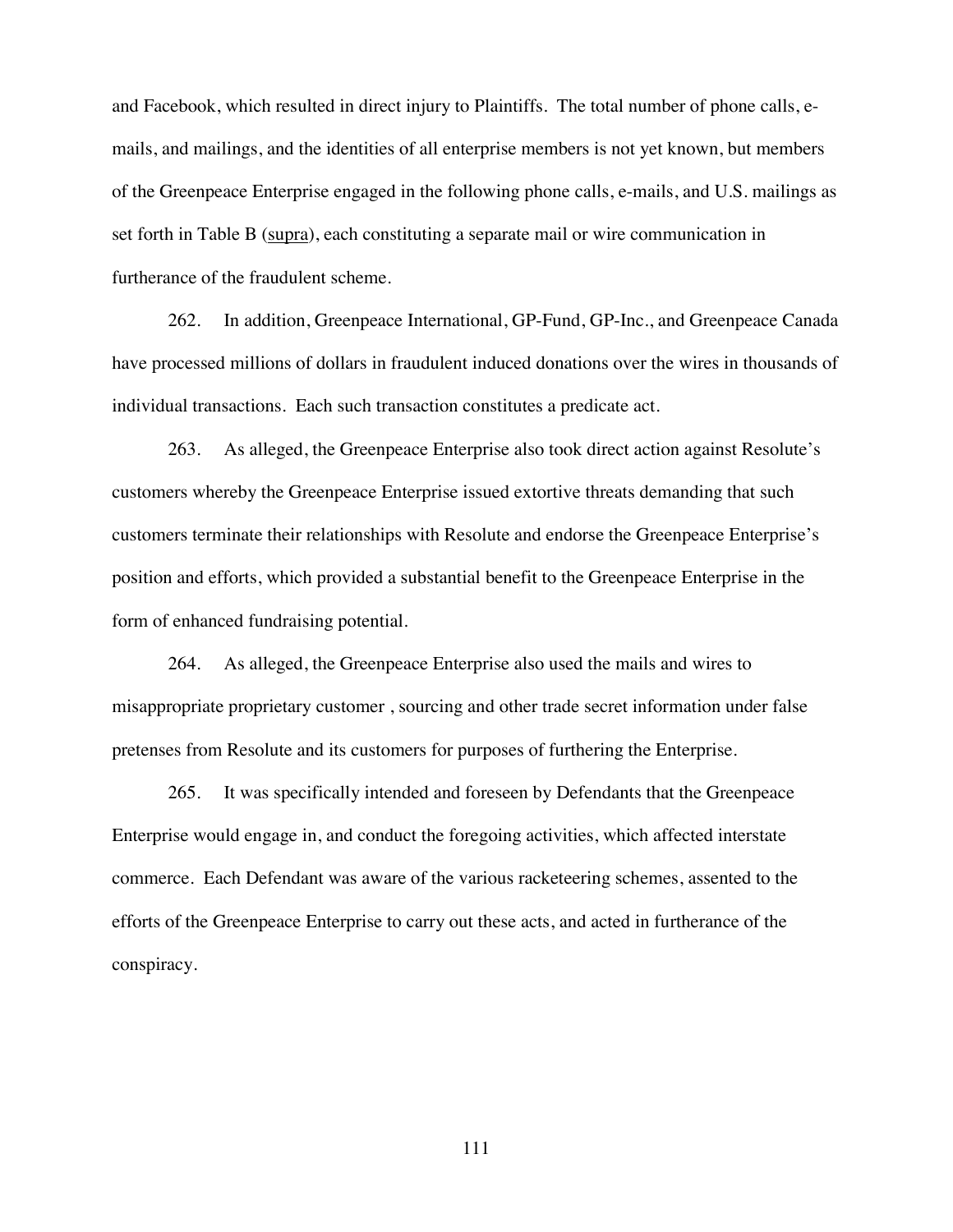266. The pattern of racketeering consisted of multiple acts of racketeering by each of the Defendants. The activities of these Defendants were interrelated, not isolated, and were perpetuated for the same or similar purposes by the same persons.

267. These activities extended for several years, and continued up until the commencement of this action.

268. As a direct and proximate cause of Defendants' violations of O.C.G.A. § 16-14- 4(b), Plaintiffs have sustained damages to their business, property and reputation, including injury by reason of both the attempted and actual commission of the predicate acts constituting the pattern of racketeering activity pursuant to O.C.G.A.  $\S\S 16$ -14-3(8)(A) and (9)(A)) set forth above.

269. Plaintiffs' damages include, but are not limited to: (i) lost revenue, profits and enterprise value, including lost business opportunities, lost customers, lost market share and decreased production; (ii) misappropriated proprietary information; (iii) increased fees and expenses, as well as the expenditure of significant human resources, incurred and devoted to uncovering the nature and scope of, and attempting to remedy, Defendants' illegal enterprise and the harm directly resulting therefrom; and (iv) a severely damaged reputation in the global marketplace, business and environmental communities.

270. As a result of the violations of O.C.G.A. § 16-14-4(b), Plaintiffs have suffered substantial damages in an amount to be proven at trial, but which Greenpeace itself estimates to be not less than C\$100 million. Pursuant to O.C.G.A. § 16-14-6(c), Plaintiffs are entitled to recover treble their general and special compensatory damages, plus interest, costs, and attorneys' fees incurred by reason of the RICO Associates' violations of O.C.G.A. § 16-14-4(b).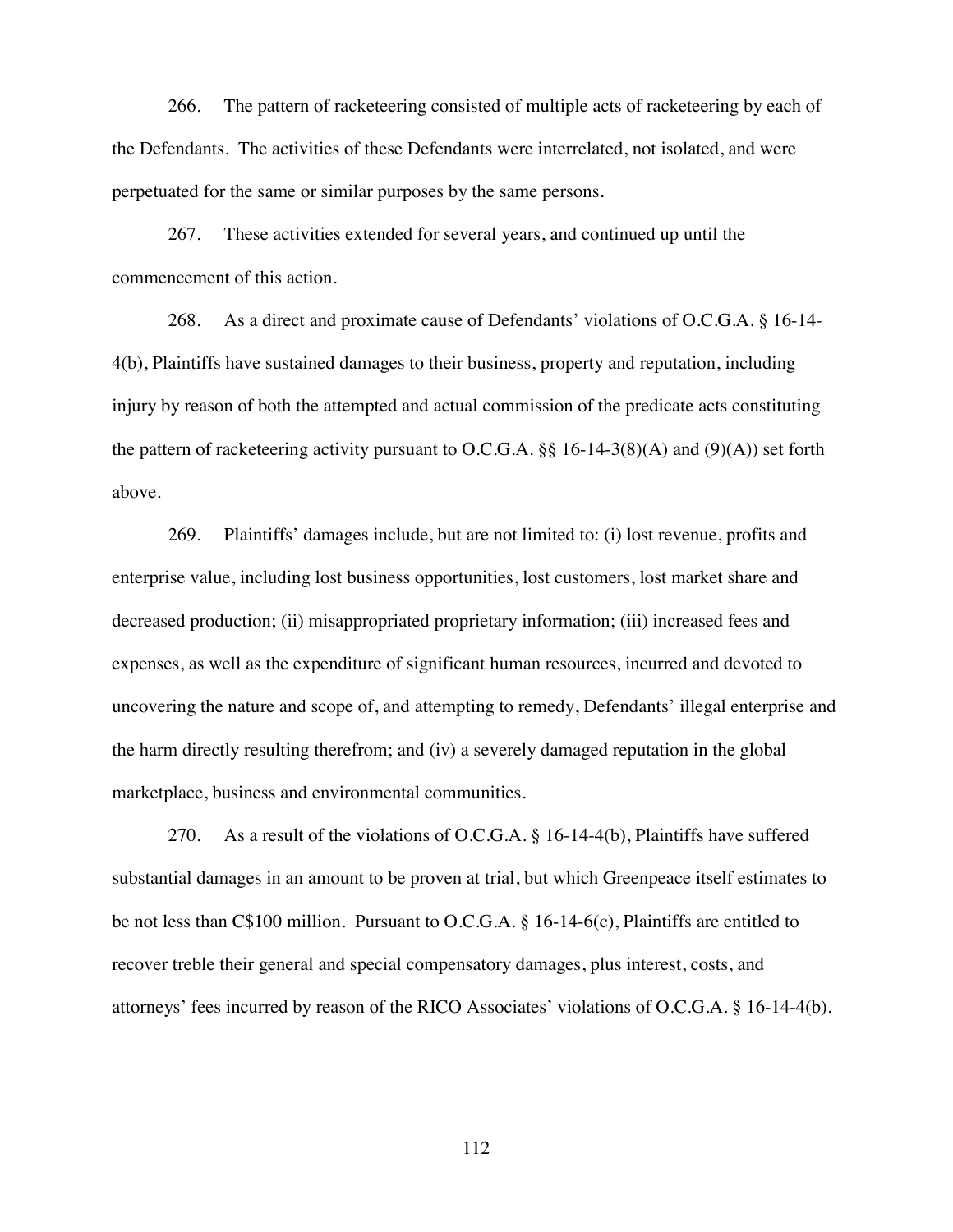#### **COUNT V**

### **CONSPIRACY IN VIOLATION OF RICO, O.C.G.A §16-14-4(c) (AGAINST ALL DEFENDANTS)**

271. Plaintiffs restate paragraphs 1 through 227 above as if fully set forth herein.

272. During the Scheme Period, each of the Defendants willfully, knowingly and unlawfully conspired and agreed, attempted to, and did further the efforts of the Greenpeace Enterprise to perpetrate the scheme against Plaintiffs recounted herein through a pattern of racketeering in violation of O.C.G.A § 16-14-4(b).

273. In furtherance of the conspiracy and to effectuate its objectives, each of the Defendants agreed that the following predicate acts, among others, would be committed by one or more members of the conspiracy: (i) mail fraud in violation of 18 U.S.C. § 1341; (ii) wire fraud in violation of 18 U.S.C. § 1343; (iii) extortion and other crimes in violation of 18 U.S.C. §§ 875-77, 880 and 18 U.S.C. § 1512; (iv) illegal interference with commerce in violation of 18 U.S.C. § 1951; and (v) illegal monetary transactions in violation of 18 U.S.C. § 1957, as set forth in O.C.G.A. §§ 16-14-3(9)(A) and 9(B), and which constitute a pattern of racketeering activity pursuant to O.C.G.A. §§ 16-14-3(8)(A).

274. Specifically, among other things, throughout the Scheme Period, in furtherance of and for the purpose of executing and attempting to execute the described schemes and artifices to defraud, each of the Defendants, on numerous occasions, used and caused to be used wire communications in interstate and foreign commerce and U.S. mails, by both making and causing to be made wire communications and mailings. These wire communications and mailings were made, inter alia, for the purpose of: (i) preparing false and misleading reports concerning Resolute and its customers; (ii) broadly disseminating the false and defamatory reports and other statements through Greenpeace's website and other internet platforms, such as Twitter and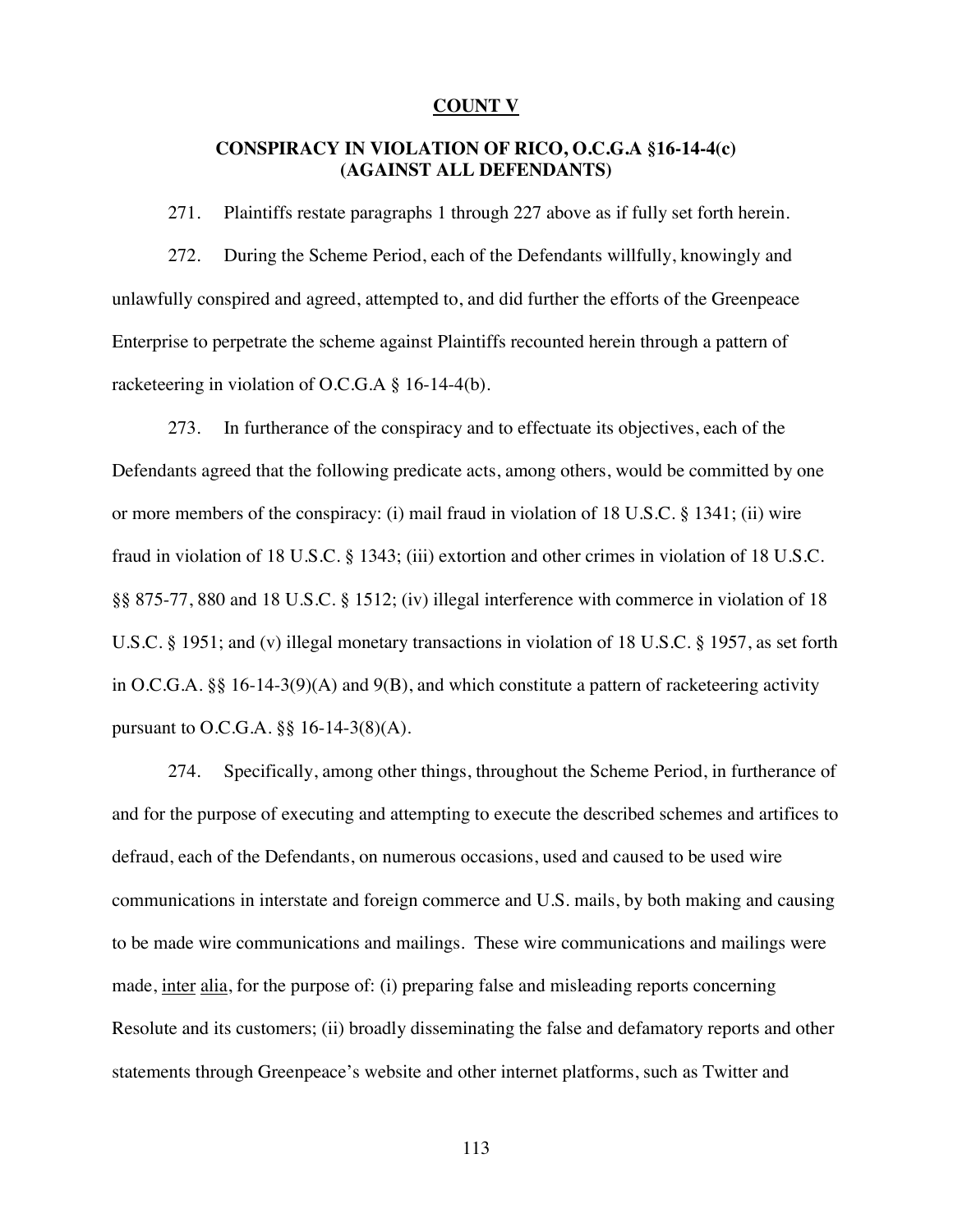Facebook; (iii) communicating and coordinating with one another to effectuate the dissemination of false and misleading information necessary to perpetrate the scheme to harm Resolute; (iv) disseminating the false and misleading allegations directly to Resolute's stakeholders, customers, trade associations, government regulators, and other critical market constituents through email, U.S. mail, and phone; (v) misappropriating proprietary customer, sourcing, and other trade secret information from Resolute and its customers; (vi) harassing Resolute's customers with extortionate threats; (vii) soliciting fraudulent charitable donations from the public by means of false pretenses, representations, or promises; (viii) wiring fraudulently obtained funds to sustain the Greenpeace Enterprise's "campaign" against Resolute; and (ix) submitting materially false and misleading tax submissions and financial information. Defendants committed and participated in these acts willfully and with knowledge of their illegality. These predicate acts were intended to and did mislead donors, customers, and others about the Plaintiffs so as to induce donations and compliance with the Defendants' demands and to extract and intimate others, all of which objectives were obtained.

275. Each Defendant was aware of these various racketeering schemes, assented to the efforts of the Greenpeace Enterprise to carry out these acts, and acted in furtherance of the conspiracy to conduct and participate in the conduct of the affairs of the Greenpeace Enterprise through a pattern of racketeering activity. The Defendants' conduct constitutes a conspiracy to violate O.C.G.A § 16-14-4(b), in violation of O.C.G.A § 16-14-4(c).

276. Plaintiffs have been injured in their business and property as a direct and proximate cause of the Defendants' conspiracy to violate O.C.G.A § 16-14-4(b), and the overt acts taken in furtherance of that conspiracy.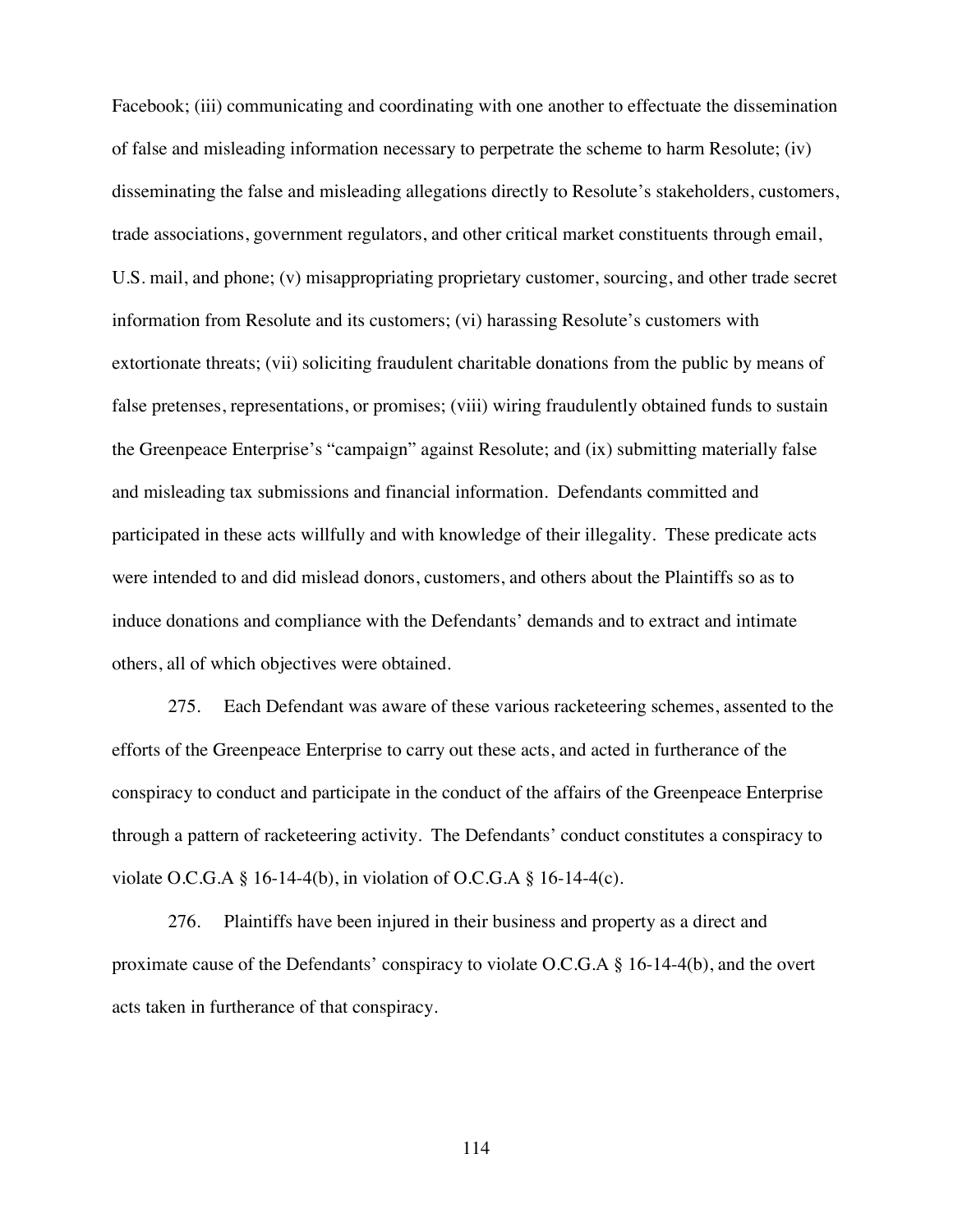277. Plaintiffs' damages include, but are not limited to: (i) lost revenue, profits and enterprise value, including lost business opportunities, lost customers, lost market share and decreased production; (ii) misappropriated proprietary information; (iii) increased fees and expenses, as well as the expenditure of significant human resources, incurred and devoted to uncovering the nature and scope of, and attempting to remedy, Defendants' illegal enterprise and the harm directly resulting therefrom; and (iv) a damaged reputation in the global marketplace, business and environmental communities.

278. As a result of the Defendants' violations of O.C.G.A  $\S$  16-14-4(c), Plaintiffs have suffered substantial damages in an amount to be proven at trial, but which Greenpeace itself estimates to be not less than C\$100 million. Pursuant to O.C.G.A. § 16-14-6(c), Plaintiffs are entitled to recover treble their general and special compensatory damages, plus interest, costs, and attorneys' fees incurred by reason of the Greenpeace Enterprise's violations of O.C.G.A. §  $16-14-4(b)$ .

#### **COUNT VI**

### **DEFAMATION (AGAINST ALL DEFENDANTS)**

- 279. Plaintiffs restate paragraphs 1 through 227 above as if fully set forth herein.
- 280. As set forth herein, Defendants knowingly and intentionally published false and

injurious statements about Resolute, including, among other things, that:

- (a) Resolute is engaged in destructive and unsustainable logging activities in Canada's Boreal Forest;
- (b) Resolute is engaged in logging activities in the First Nations Communities' territories without their consent;
- (c) Resolute is responsible for the destruction of vast areas of Canada's Boreal Forest and destroyed critical woodland caribou habitat;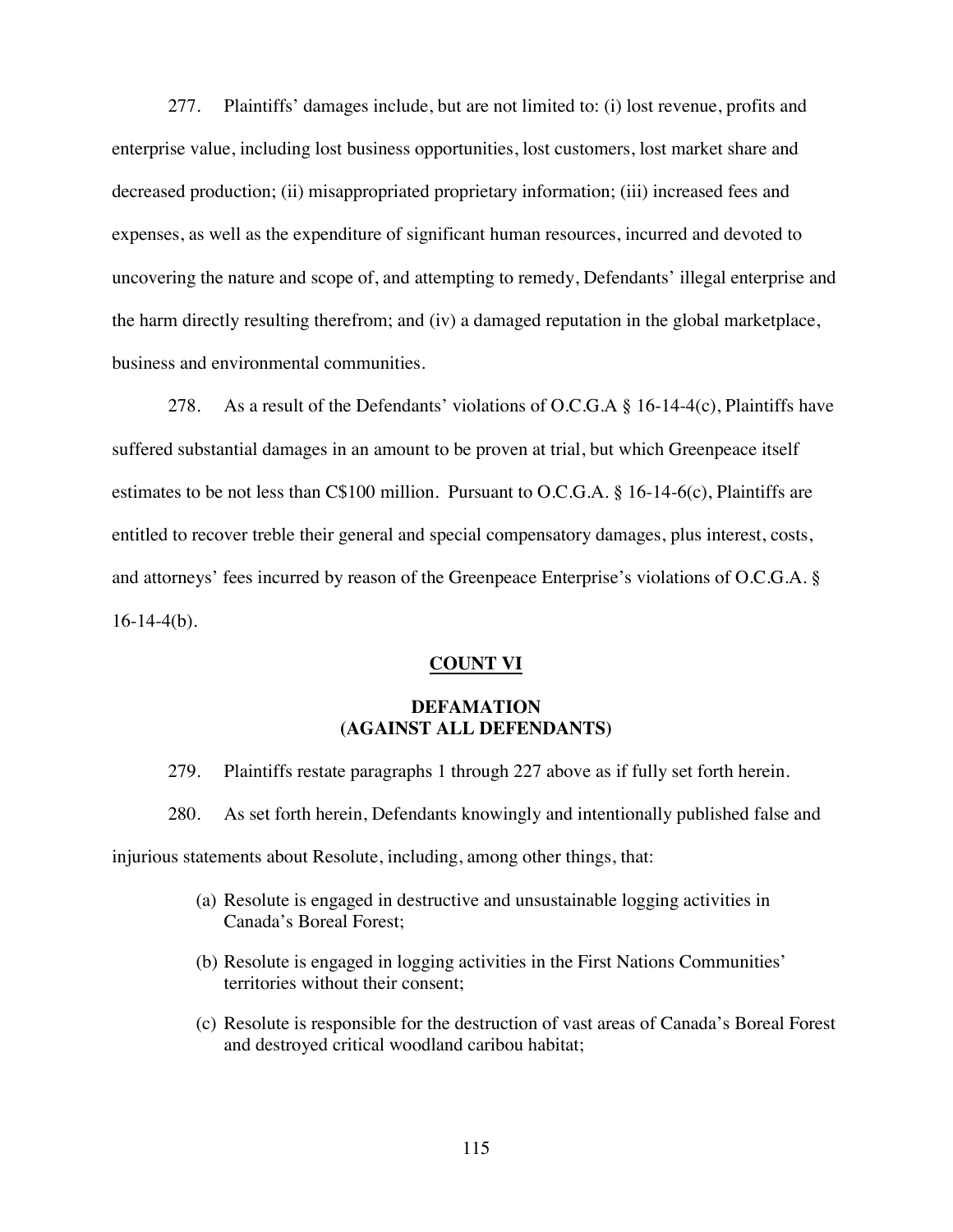- (d) Resolute's logging practices violate Canadian forestry regulations and FSC certification standards;
- (e) Resolute's Forest Stewardship Council certificates have been suspended as a result of serious deficiencies in Plaintiffs' logging operations;
- (f) Resolute violated the CBFA by logging in off-limits areas.

281. Defendants published these false and misleading statements in numerous publications on the internet, on social media platforms such as Twitter and Facebook, and in direct emails, letters, and telephone communications with Plaintiffs' stakeholders, customers, trade associations, government regulators, and other critical market constituents.

282. The false and defamatory statements set forth herein concerning Plaintiffs were made and published with actual malice, as such statements were made by Defendants with knowledge of their falsity or reckless disregard for their truth.

283. Defendants published these falsehoods to third-parties and understood and intended that these false statements would have the effect of injuring Plaintiffs' reputation, preventing others from doing business with Plaintiffs, and interfering with Plaintiffs' existing business relationships. Those third-parties include, among others, Plaintiffs' stakeholders, customers, trade associations, shareholders, third-party auditors, government regulators, other critical market constituents, and the general public.

284. Defendants' false statements directly harmed Plaintiffs' business, property, and reputation in numerous specific ways, including, but not limited to: lost customers; lost profits; increased expenses; legal fees; and costs expended to mitigate the impact of Defendants' malicious campaign.

285. Defendants' publication of the false and defamatory statements cited herein have proximately caused Plaintiffs to suffer monetary damages in an amount to be determined at trial.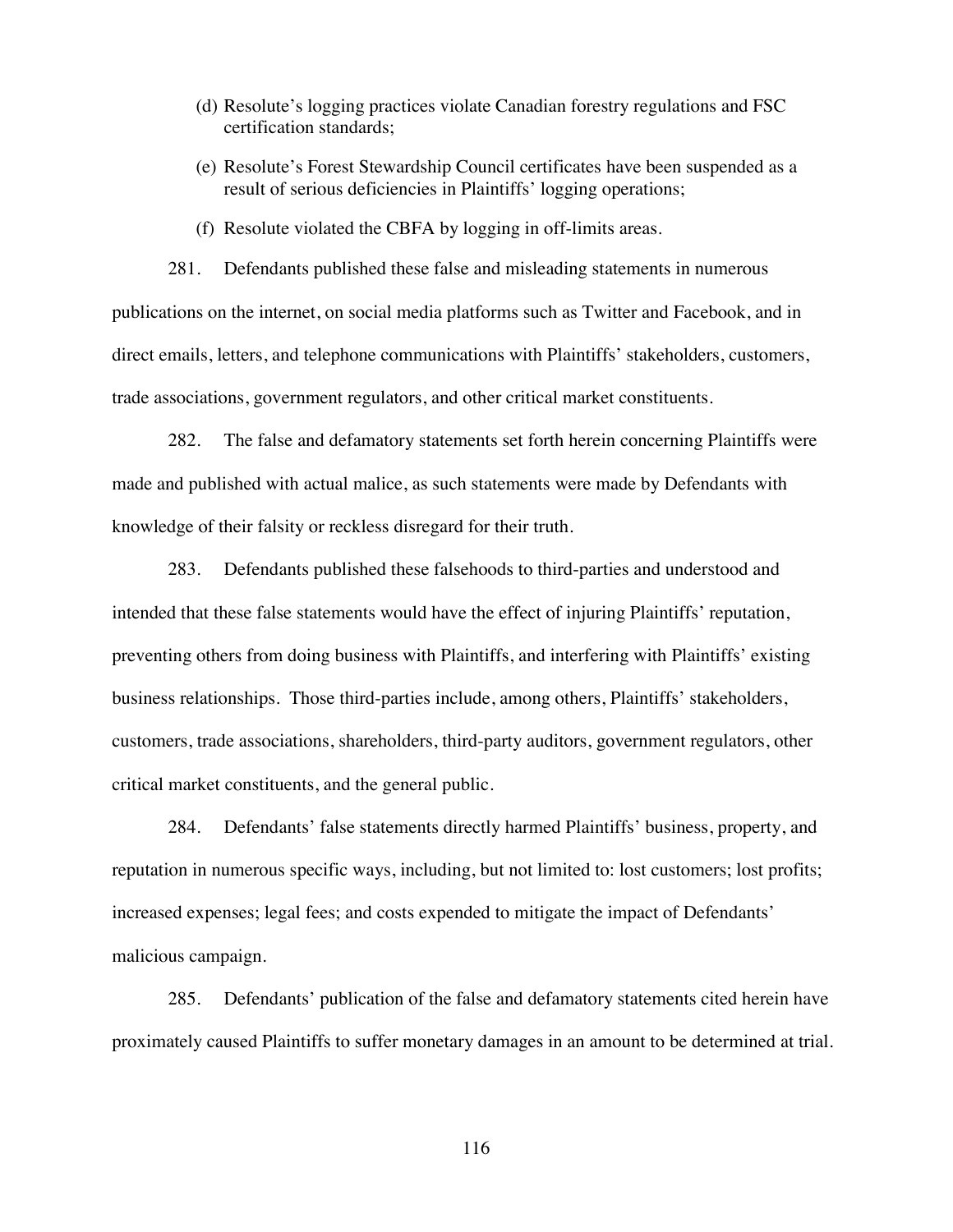286. The Defendants' actions show willful misconduct, malice, fraud, wantonness, oppression or that entire want of care which would raise the presumption of conscious indifference to consequences.

287. Because Defendants have engaged in conduct of a fraudulent and malicious nature, Plaintiffs are entitled to reputational and punitive damages.

#### **COUNT VII**

#### **TORTIOUS INTERFERENCE WITH PROSPECTIVE BUSINESS RELATIONS**

288. Plaintiffs restate paragraphs 1 through 227 above as if fully set forth herein.

289. Plaintiffs had prospective business relationships with many third-parties, including, but not limited to: (i) potential customers; (ii) potential investors; (iii) potential distributors; (vii) potential employees; (viii) community leaders; and (iv) government regulators.

290. Each of the Defendants knew of Plaintiffs' potential business relationships with these third parties.

291. Defendants intentionally and maliciously interfered with Plaintiffs' prospective business relationships with these third-parties by employing wrongful means, including, but not limited to, the dissemination of false, misleading and defamatory statements concerning Plaintiffs' business. This interference was committed intentionally and without justification or excuse and was carried out by, among other things:

- (a) The publication of false and misleading statements in numerous publications on the internet;
- (b) The publication of false and misleading statements on social media platforms;
- (c) The dissemination of false, misleading, and defamatory allegations to Plaintiffs' stakeholders, customers, trade associations, community leaders, government regulators, and other critical market constituents; and
- (d) Other overt acts to harm Plaintiffs' business and reputation.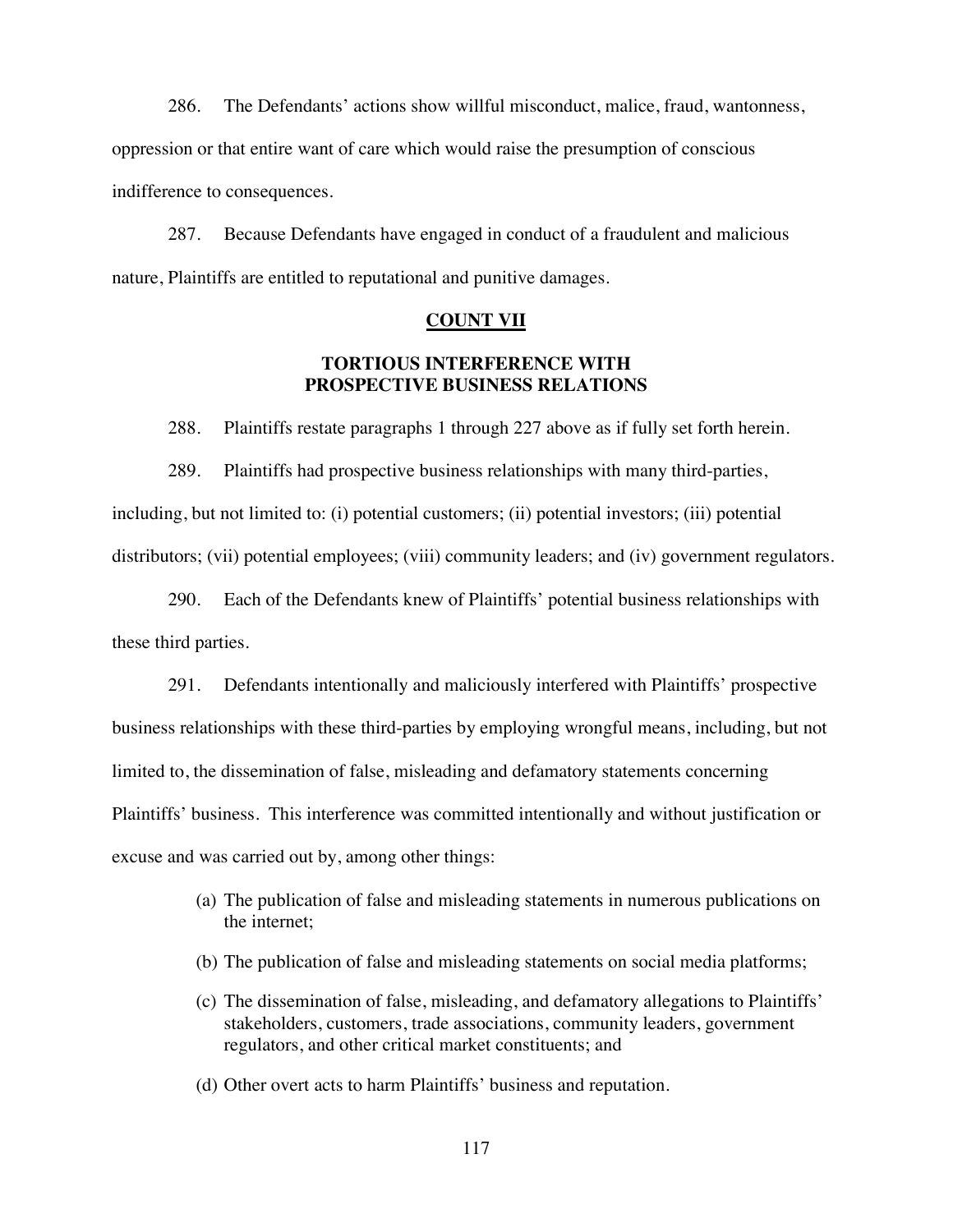292. Plaintiffs had a reasonable expectation that each of the aforementioned business relationships would result in Plaintiffs obtaining the benefits of these business opportunities. However, Defendants' wrongful actions directly caused Plaintiffs to lose the business relationships described herein, thereby causing Plaintiffs to suffer significant economic damages. Each of the Defendants was aware of, and intended to cause, this detrimental impact on Plaintiffs' prospective business relationships.

293. As a direct and proximate result of Defendants' intentional interference with Plaintiffs' prospective business relationships with third-parties, Plaintiffs' business relationships were damaged, including but not limited to: (i) prospective relationships with new customers; and (ii) potential new business with existing customers.

294. The Defendants' wrongful interference with Plaintiffs' prospective business relationships caused Plaintiffs to suffer monetary damages, stemming from, among other things, lost revenue, decreased production, increased costs, injury to reputation and attorney's fees in an amount to be determined at trial.

295. The Defendants' actions show willful misconduct, malice, fraud, wantonness, oppression or that entire want of care which would raise the presumption of conscious indifference to consequences.

296. Because Defendants have engaged in conduct of an oppressive, fraudulent, and malicious nature, Plaintiffs are entitled to punitive damages.

#### **COUNT VIII**

#### **TORTIOUS INTERFERENCE WITH CONTRACTUAL RELATIONS**

297. Plaintiffs restate paragraphs 1 through 227 above as if fully set forth herein.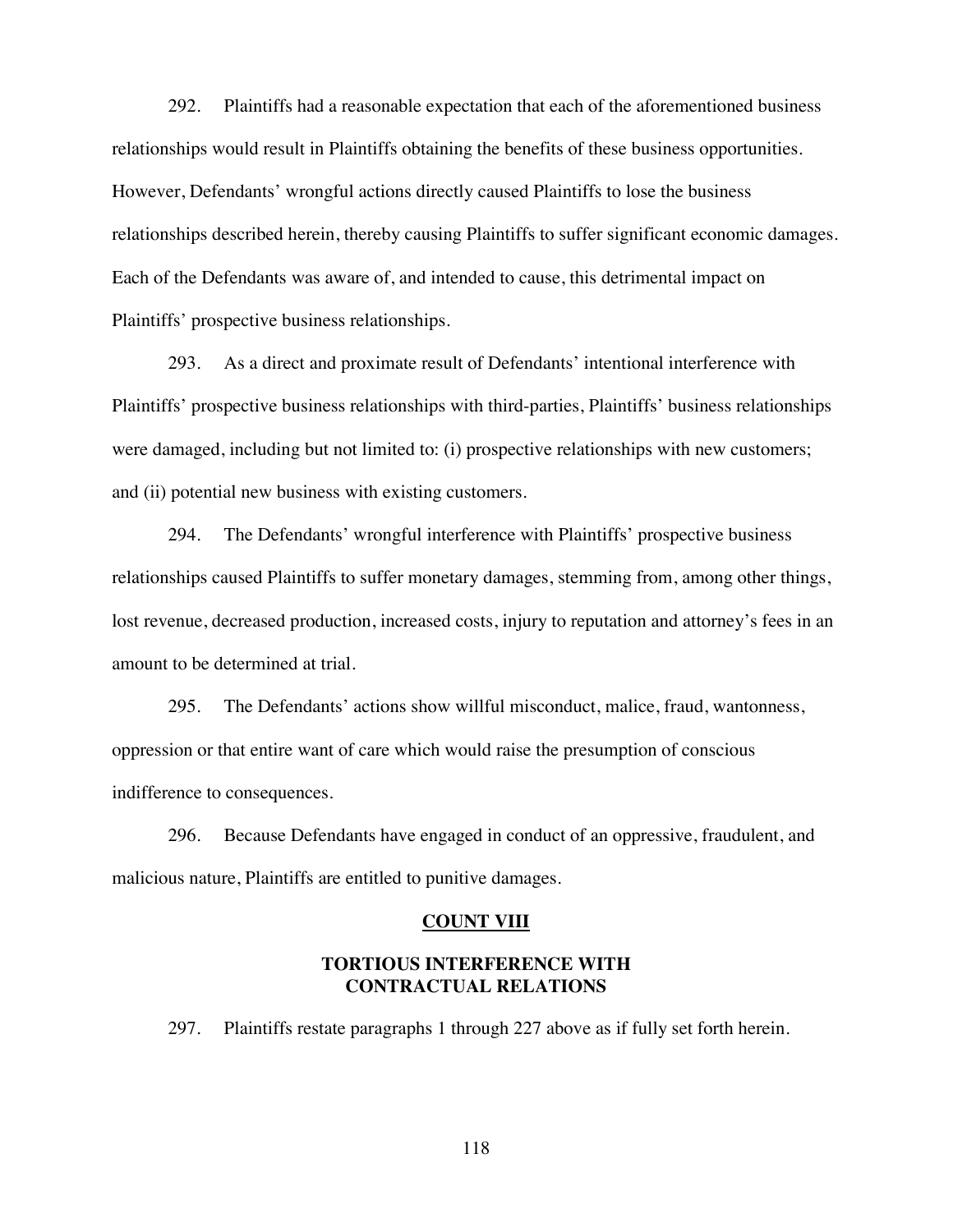298. Plaintiffs had contractual relationships and agreements with third-parties,

including, among others, customers, trade associations, distributors, and shareholders.

299. Each of the Defendants knew of Plaintiffs' contractual relationships with these third-parties.

300. Defendants intentionally and maliciously interfered with Plaintiffs' contractual

relationships with these third-parties. This interference was committed intentionally and without

justification and was carried out by, among other things:

- (a) The dissemination of false, misleading and defamatory allegations to and about customers in an effort to coerce those customers to cease conducting business with Plaintiffs;
- (b) The publication of false and misleading statements in numerous publications on the internet, on social media platforms, and via email, mail, telephone in-person communications to Plaintiffs' stakeholders, customers, trade associations, shareholders, third-party auditors, government regulators, community leaders and other critical market constituents.
- (c) Threatening to harm Plaintiffs' customers unless they terminated their business relationships with Plaintiffs; and
- (d) Effecting the unjustified suspension of Plaintiffs' FSC certificates in order to damage the marketability of Plaintiffs' products.

301. Defendants were not parties to these contracts and interfered with the contractual relationships without privilege.

302. As a direct and proximate result of Defendants' intentional interference with

Plaintiffs' contractual relationships with third-parties, Plaintiffs have suffered actual damages in an amount to be determined at trial.

303. The Defendants' actions show willful misconduct, malice, fraud, wantonness,

oppression or that entire want of care which would raise the presumption of conscious

indifference to consequences.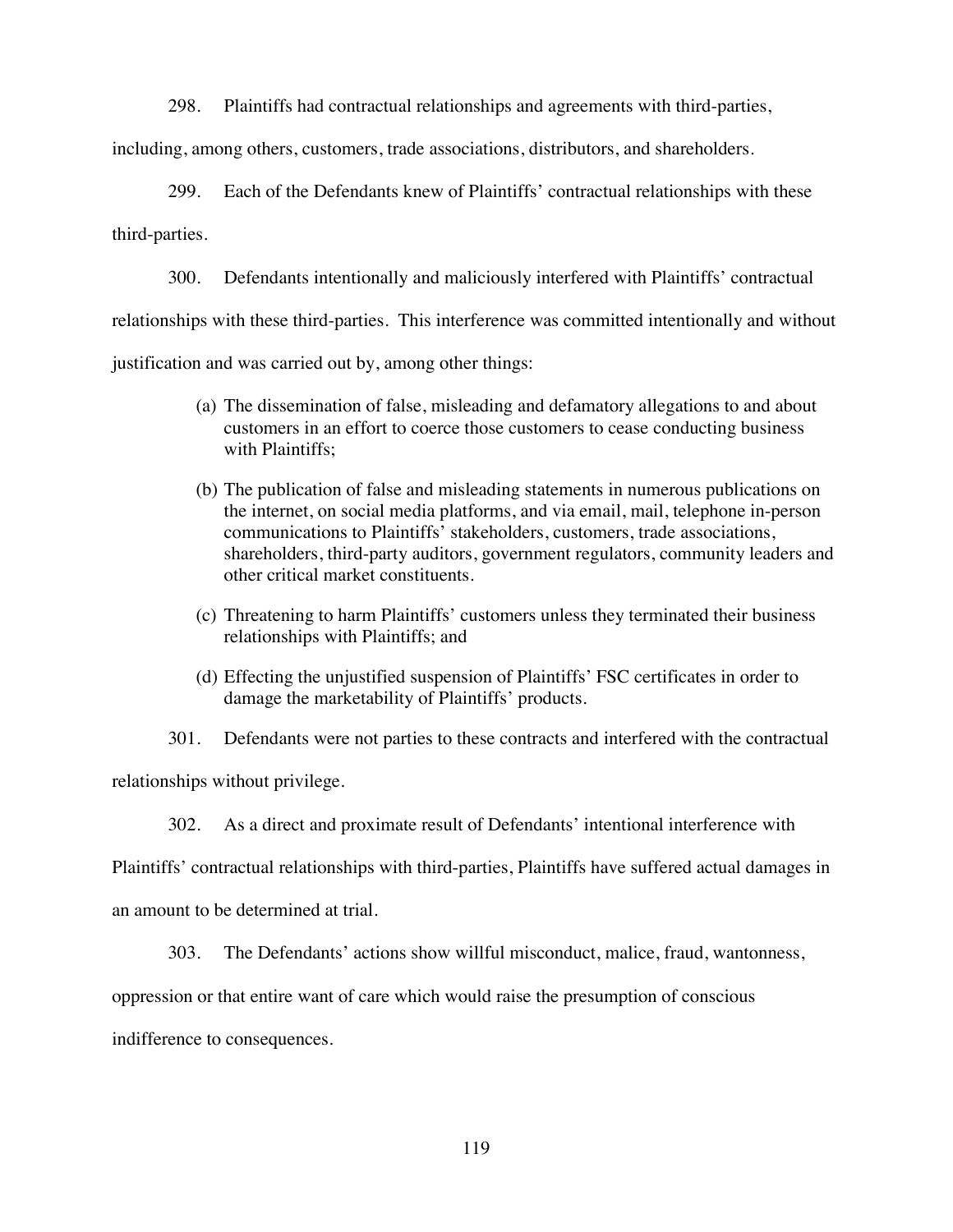304. Because Defendants have engaged in conduct of an oppressive, fraudulent, and malicious nature, Plaintiffs are entitled to punitive damages.

## **COUNT IX**

# **COMMON LAW CIVIL CONSPIRACY (AGAINST ALL DEFENDANTS)**

305. Plaintiffs restate paragraphs 1 through 227 above as if fully set forth herein.

306. As set forth herein, each of the Defendants, together with others, conspired with

respect to Counts VI through VIII, and acted in concert to commit unlawful acts. Each of the

Defendants shared the same conspiratorial objective, which was to create and disseminate false,

misleading and defamatory statements, regarding:

- (a) Plaintiffs' logging practices and the alleged effect these practices had on the First Nations Communities, the Canadian Boreal Forest, woodland caribou habitat, and the world climate;
- (b) Plaintiffs' logging practices allegedly violating the Canadian Forestry laws and regulations and FSC certification standards;
- (c) Plaintiffs' Forest Stewardship Council certifications being suspended as the result of serious deficiencies in Plaintiffs' logging operations; and
- (d) Plaintiffs' alleged violation of the CBFA by logging in off-limits areas.
- 307. Defendants' conspiratorial scheme was carried out by the commission of the

wrongful and overt acts set forth above, including, but not limited to:

- (a) The publication of false and misleading statements in numerous publications on the internet;
- (b) The publication of false and misleading statements on social media platforms;
- (c) The dissemination of false, misleading, and defamatory allegations to Plaintiffs' stakeholders, customers, trade associations, third-party auditors, government regulators, and other critical market constituents.
- 308. At all relevant times, Defendants' conduct was willful and done with legal malice

and knowledge that it was wrongful.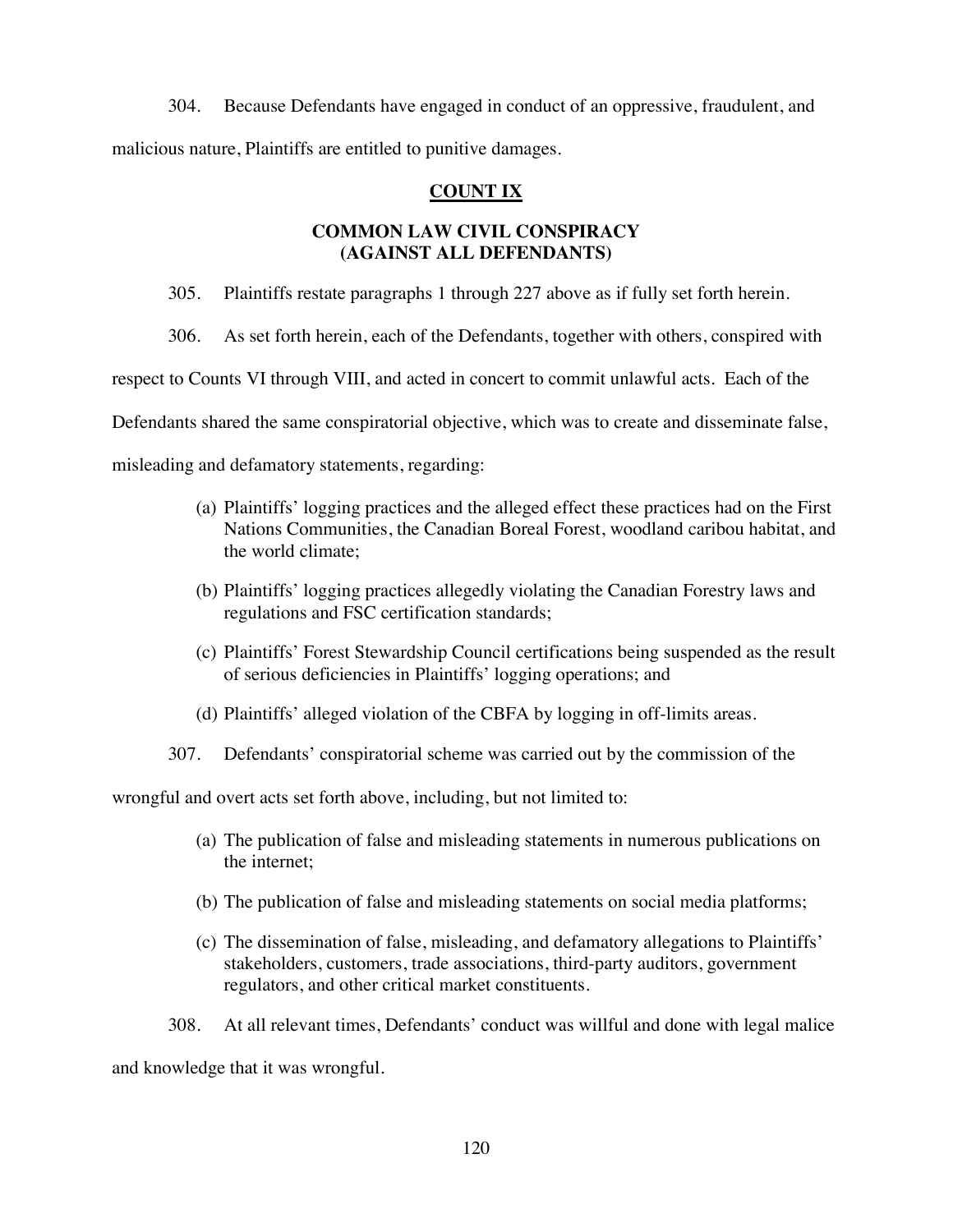309. As a direct, proximate result of the operation and execution of the conspiracy, Plaintiffs have been injured and suffered damages in an amount to be proven at trial.

### **COUNT X**

# **TRADEMARK DILUTION IN VIOLATION OF O.C.G.A. § 10-1-451(b) (AGAINST ALL DEFENDANTS)**

310. Plaintiffs restate paragraphs 1 through 227 above as if fully set forth herein.

311. Defendants' use of the "Resolute: Forest Destroyer" slogan for its unlawful and malicious attack on Plaintiffs' business constitutes an unauthorized and unlawful use of Plaintiff's "Resolute Forest Products" trademark.

312. As described herein, Defendants' primary motivation behind their years-long attack on Resolute has been to fraudulently induce people throughout the United States and the world to donate millions of dollars based on materially false and misleading claims about its purported environmental purpose and "campaigns."

313. In furtherance of this goal of maximizing donations, the Defendants have labeled Resolute Forest Products the "Resolute: Forest Destroyer" – a horrible villain of a company that is threatening Canada's Boreal forest, the wildlife and communities that live there. The Defendants have baselessly caused the public to view Resolute Forest Products – a global leader in sustainable forestry practices with an outstanding reputation in the business community – as a "Resolute: Forest Destroyer" that is "responsible for the destruction of vast areas of Canada's magnificent Boreal forest, damaging critical woodland caribou habitat and logging without the consent of impacted First Nations."

314. This baseless association is exactly what the Defendants intended. Defendants' actions demonstrate intentional, willful and malicious intent to harm Plaintiffs' goodwill and business reputation by using the "Resolute Forest Destroyer" mark to create an undesirable,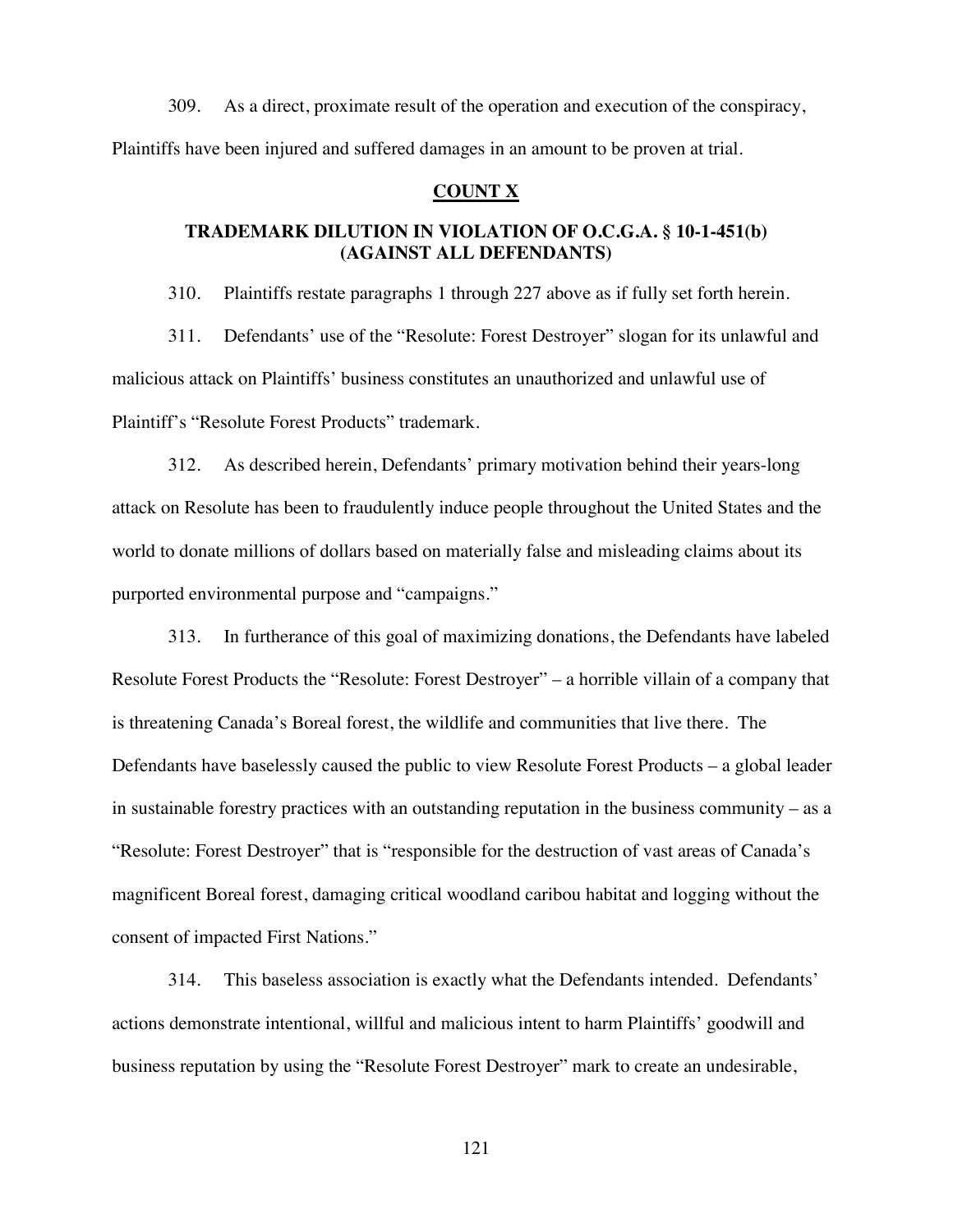unwholesome, and unsavory mental association with Plaintiffs' "Resolute: Forest Products" trademark.

315. Defendants' use of "Resolute: Forest Destroyer" to describe Plaintiffs' business has tarnished and disparaged Plaintiffs' image as a responsible corporate citizen that embraces and prioritizes sustainable forestry practices, the image which Plaintiffs have strived to portray through their distinctive trademark, "Resolute Forest Products."

316. As a direct and proximate result of Defendants' unauthorized and improper use of Plaintiffs' trademarks, Defendants have caused and continue to cause irreparable injury to Plaintiffs' goodwill and business reputation, as well as the dilution of the value of Plaintiffs' trademarks, in violation of the Georgia anti-dilution act, O.C.G.A. § 10-1-451(b), for which Plaintiffs are entitled to injunctive relief, disgorgement, and such other relief as is just and proper.

### **COUNT XI**

### **AWARD OF ATTORNEYS' FEES UNDER O.C.G.A. §13-6-11 (AGAINST ALL DEFENDANTS)**

317. Plaintiffs restate paragraphs 1 through 227 above as if fully set forth herein.

318. The Defendants have acted in bad faith, have been stubbornly litigious or have caused Plaintiffs unnecessary trouble and expense, and Plaintiffs are entitled to recover from Defendants all expenses of litigation, including their reasonable attorneys' fees.

#### **DEMAND FOR JURY TRIAL**

Demand is hereby made for a trial by jury for all issues so triable.

WHEREFORE, Plaintiffs demand judgment:

(a) Awarding Plaintiffs compensatory damages in amounts to be determined at trial, together with interest, attorneys' fees, costs and disbursements;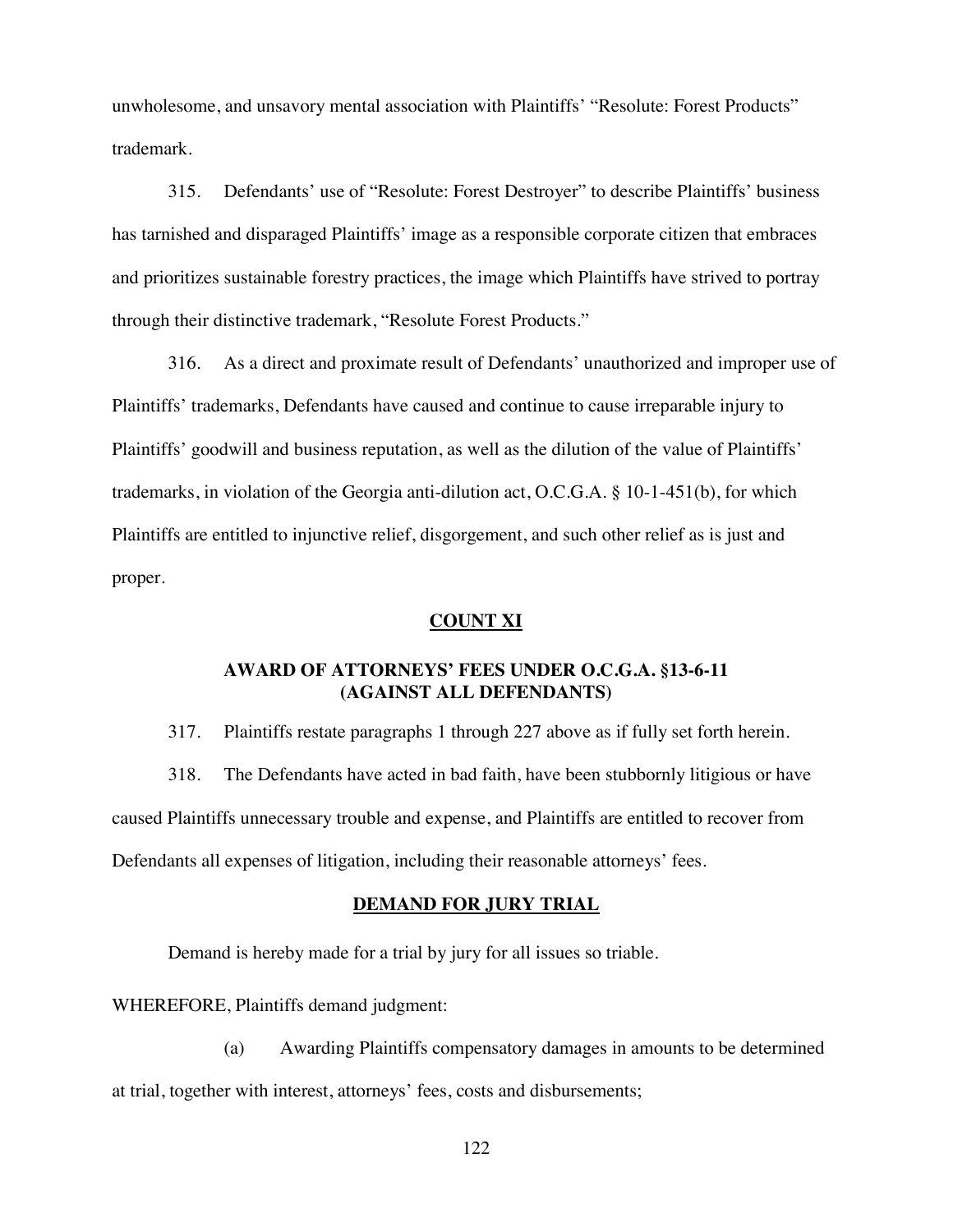(b) Awarding Plaintiffs punitive and exemplary damages in amounts to be determined at trial;

(c) Awarding Plaintiffs treble damages, costs of suit, attorney's fees and costs of litigation under 18 U.S.C. § 1964(c) and O.C.G.A § 16-14-6(c), in amounts to be determined at trial;

(d) Awarding Plaintiffs injunctive relief preventing Defendants from engaging in continued wrongful activity and disgorgement, as set forth herein, in the form that the Court may determine is just and proper, and requires them to disgorge all monies they have improperly secured;

(e) Prejudgment and post-judgment interest; and

(f) Such other and further relief as is just and proper.

Dated: Augusta, Georgia May 31, 2016

#### HULL BARRET, PC

By: /s/ James B. Ellington **James B. Ellington** Ga. Bar No. 243858 (JEllington@hullbarrett.com)

P.O. Box 1564 Augusta, Georgia 30903 Tel: (706) 722-4481

Of Counsel (Pro Hac Applications To Be Submitted)

KASOWITZ, BENSON, TORRES & FRIEDMAN LLP

1633 Broadway New York, New York 10019 Tel: (212) 506-1700